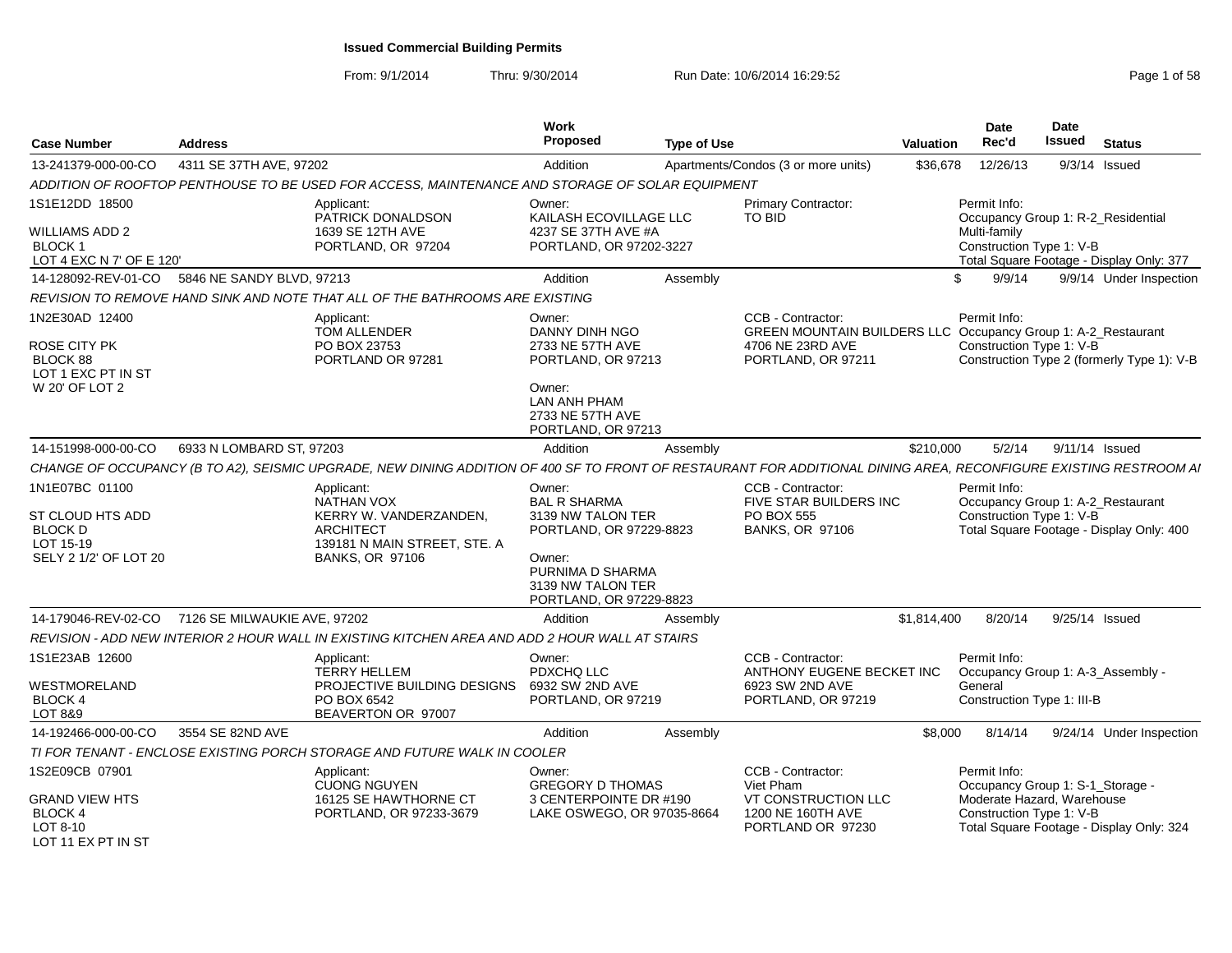From: 9/1/2014Thru: 9/30/2014 Run Date: 10/6/2014 16:29:52 Research 2010 2014 19:29:52

| <b>Case Number</b>                                                               | <b>Address</b>                 |                                                                                                                                                                 | Work<br><b>Proposed</b>                                                            | <b>Type of Use</b> | Valuation                                                                                                        | <b>Date</b><br>Rec'd                            | Date<br>Issued<br>Status                                                               |
|----------------------------------------------------------------------------------|--------------------------------|-----------------------------------------------------------------------------------------------------------------------------------------------------------------|------------------------------------------------------------------------------------|--------------------|------------------------------------------------------------------------------------------------------------------|-------------------------------------------------|----------------------------------------------------------------------------------------|
| 14-146179-000-00-CO                                                              | 12338 SE FOSTER RD, 97236      |                                                                                                                                                                 | Addition                                                                           |                    |                                                                                                                  | 4/25/14                                         | 9/29/14 Issued                                                                         |
|                                                                                  |                                |                                                                                                                                                                 |                                                                                    | Assembly           | \$126,173                                                                                                        |                                                 |                                                                                        |
| ADDITION FOR NEW COVERED PORCH AREA                                              |                                |                                                                                                                                                                 |                                                                                    |                    |                                                                                                                  |                                                 |                                                                                        |
| 1S2E14CC 07000<br>LENTONA<br>LOT 1 EXC PT IN ST<br>ELY 1/2 OF LOT 2 EXC PT IN ST |                                | Applicant:<br>ABDULAH POLOVINA<br>12338 SE FOSTER RD<br>PORTLAND, OR 97236                                                                                      | Owner:<br><b>BOSNIAKS EDUCATIONAL</b><br>12338 SE FOSTER RD<br>PORTLAND, OR 97236  |                    | CCB - Contractor:<br><b>ASMIR TRNJANIN</b><br>ABSOLUTE CONSTRUCTION<br>SERVICES LLC<br>4529 SE POWELL BUTTE PKWY | Permit Info:<br>Construction Type 1: V-B        | Occupancy Group 1: A-3_Place of Worship<br>Total Square Footage - Display Only: 1040   |
|                                                                                  |                                |                                                                                                                                                                 | Owner:<br><b>CULTURAL ORGANIZATION</b><br>12338 SE FOSTER RD<br>PORTLAND, OR 97236 |                    | PORTLAND, OR 97236                                                                                               |                                                 |                                                                                        |
| 14-204140-000-00-CO                                                              | 8265 SE MCLOUGHLIN BLVD, 97202 |                                                                                                                                                                 | Addition                                                                           | <b>Business</b>    |                                                                                                                  | \$51.000<br>9/4/14                              | $9/4/14$ Issued                                                                        |
|                                                                                  |                                | TI FOR NEW TENANT AND DEMO UN-PERMITTED ADDITION TO BUILDING - ADD INTERIOR WALLS TO CREATE SALES OFFICE; RECONFIGURE RESTROOMS, ADD EXTERIOR ACCESSIBLE RAMP A |                                                                                    |                    |                                                                                                                  |                                                 |                                                                                        |
| 1S1E24CC 01700                                                                   |                                | Applicant:                                                                                                                                                      | Owner:                                                                             |                    |                                                                                                                  | Permit Info:                                    |                                                                                        |
|                                                                                  |                                | <b>TERRY HELLEM</b>                                                                                                                                             | <b>HARALAMBOS A POLIZOS</b>                                                        |                    |                                                                                                                  |                                                 | Occupancy Group 1: B_Bank, Off.,                                                       |
| ROSS ADD<br>BLOCK <sub>2</sub>                                                   |                                | PROJECTIVE BUILDING DESIGNS<br>PO BOX 6542                                                                                                                      | 8325 SE MCLOUGHLIN BLVD<br>PORTLAND, OR 97202-7434                                 |                    |                                                                                                                  | Med.Off., Pub.Bldg.<br>Construction Type 1: V-B |                                                                                        |
| W OF STATE HWY LOT 1                                                             |                                | BEAVERTON OR 97007                                                                                                                                              |                                                                                    |                    |                                                                                                                  |                                                 | Construction Type 2 (formerly Type 1): V-B                                             |
| <b>LOT 12</b>                                                                    |                                |                                                                                                                                                                 | Owner:                                                                             |                    |                                                                                                                  |                                                 | Total Square Footage - Display Only: 1275                                              |
|                                                                                  |                                |                                                                                                                                                                 | <b>DIANE POLIZOS</b>                                                               |                    |                                                                                                                  |                                                 |                                                                                        |
|                                                                                  |                                |                                                                                                                                                                 | 8325 SE MCLOUGHLIN BLVD                                                            |                    |                                                                                                                  |                                                 |                                                                                        |
|                                                                                  |                                |                                                                                                                                                                 | PORTLAND, OR 97202-7434                                                            |                    |                                                                                                                  |                                                 |                                                                                        |
| 14-212579-000-00-CO                                                              | 1321 NW HOYT ST, 97209         |                                                                                                                                                                 | Addition                                                                           | <b>Business</b>    | \$144,908                                                                                                        | 9/16/14                                         | 9/16/14 Issued                                                                         |
|                                                                                  |                                | CHANGE OF USE FROM MERCANTILE TO BUSINESS: ADD EXTERIOR CANOPY. REMOVE EXISTING STOREFRONT WINDOWS AND REPLACE WITH FOLDING DOOR SYSTEM: INTERIOR TENANT IM     |                                                                                    |                    |                                                                                                                  |                                                 |                                                                                        |
| 1N1E33AD 02600                                                                   |                                | Applicant:                                                                                                                                                      | Owner:                                                                             |                    | CCB - Contractor:                                                                                                | Permit Info:                                    |                                                                                        |
|                                                                                  |                                | <b>GABE HEADRICK</b><br>STEELHEAD ARCHITECTURE<br>107 SE WASHINGTON ST SUITE                                                                                    | <b>MARKETPLACE I</b><br>351 NW 12TH AVE<br>PORTLAND, OR 97209                      |                    | <b>IBUILDPDX COMPANY LLC</b><br>1936 SE 23RD AVE<br>PORTLAND, OR 97214                                           | Med.Off., Pub.Bldg.<br>Construction Type 1: V-A | Occupancy Group 1: B_Bank, Off.,                                                       |
|                                                                                  |                                | 234<br>PORTLAND, OR 97214                                                                                                                                       | Owner:                                                                             |                    |                                                                                                                  |                                                 | Total Square Footage - Display Only: 1863                                              |
|                                                                                  |                                |                                                                                                                                                                 | II LLC<br>351 NW 12TH AVE<br>PORTLAND, OR 97209                                    |                    |                                                                                                                  |                                                 |                                                                                        |
| 13-163695-DFS-01-CO                                                              | 14912 NE AIRPORT WAY, 97230    |                                                                                                                                                                 | Addition                                                                           | <b>Business</b>    | \$120,000                                                                                                        | 2/28/14                                         | 9/10/14 Final                                                                          |
| DFS FOR STEEL JOISTS AT MAGAZINE AND RANGE                                       |                                |                                                                                                                                                                 |                                                                                    |                    |                                                                                                                  |                                                 |                                                                                        |
| 1N2E24BD 00100                                                                   |                                | Applicant:<br>2KG CONTRACTORS INC                                                                                                                               | Owner:<br>PORTLAND CITY OF                                                         |                    | CCB - Contractor:<br>2KG CONTRACTORS INC                                                                         | Permit Info:                                    | Occupancy Group 1: S-1 Storage -                                                       |
| SECTION 24 1N 2E<br>TL 100 8.99 ACRES                                            |                                | 4917 NE 185TH DRIVE<br>PORTLAND, OR 97230                                                                                                                       | 1120 SW 5TH AVE #1204<br>PORTLAND, OR 97204-1912                                   |                    | 4917 NE 185TH DRIVE<br>PORTLAND, OR 97230                                                                        |                                                 | Moderate Hazard, Warehouse<br>Construction Type 1: III-B                               |
| 14-194410-000-00-CO                                                              | 106 SE 11TH AVE, 97214         |                                                                                                                                                                 | Addition                                                                           | <b>Business</b>    |                                                                                                                  | \$35,000<br>9/23/14                             | 9/23/14 Issued                                                                         |
|                                                                                  |                                | REMOVAL OF EXISTING CANOPIES. DOORS AND WINDOWS: INSTALL NEW STOREFRONT: INSTALL NEW ROOF AND END WALLS: NEW COVERED CONCRETE PATIO AND NEW BENCH               |                                                                                    |                    |                                                                                                                  |                                                 |                                                                                        |
| 1N1E35CD 03500                                                                   |                                | Applicant:                                                                                                                                                      | Owner:                                                                             |                    | CCB - Contractor:                                                                                                | Permit Info:                                    |                                                                                        |
|                                                                                  |                                | <b>ERIK MATTHEWS</b>                                                                                                                                            | RUJAX IV LLC                                                                       |                    | RUBEN J MENASHE INC                                                                                              |                                                 | Occupancy Group 1: M_Store, Service                                                    |
| <b>EAST PORTLAND</b>                                                             |                                | SURROUND ARCHITECTURE INC                                                                                                                                       | 11359 NE HALSEY ST                                                                 |                    | 11359 NE HALSEY ST                                                                                               | Station                                         |                                                                                        |
| BLOCK 238<br>LOT 1&2                                                             |                                | 150 SW HARRISON ST SUITE 100 PORTLAND, OR 97220<br>PORTLAND OR 97201                                                                                            |                                                                                    |                    | PORTLAND, OR 972202059                                                                                           | Construction Type 1: V-B                        | Construction Type 2 (formerly Type 1): V-B<br>Total Square Footage - Display Only: 261 |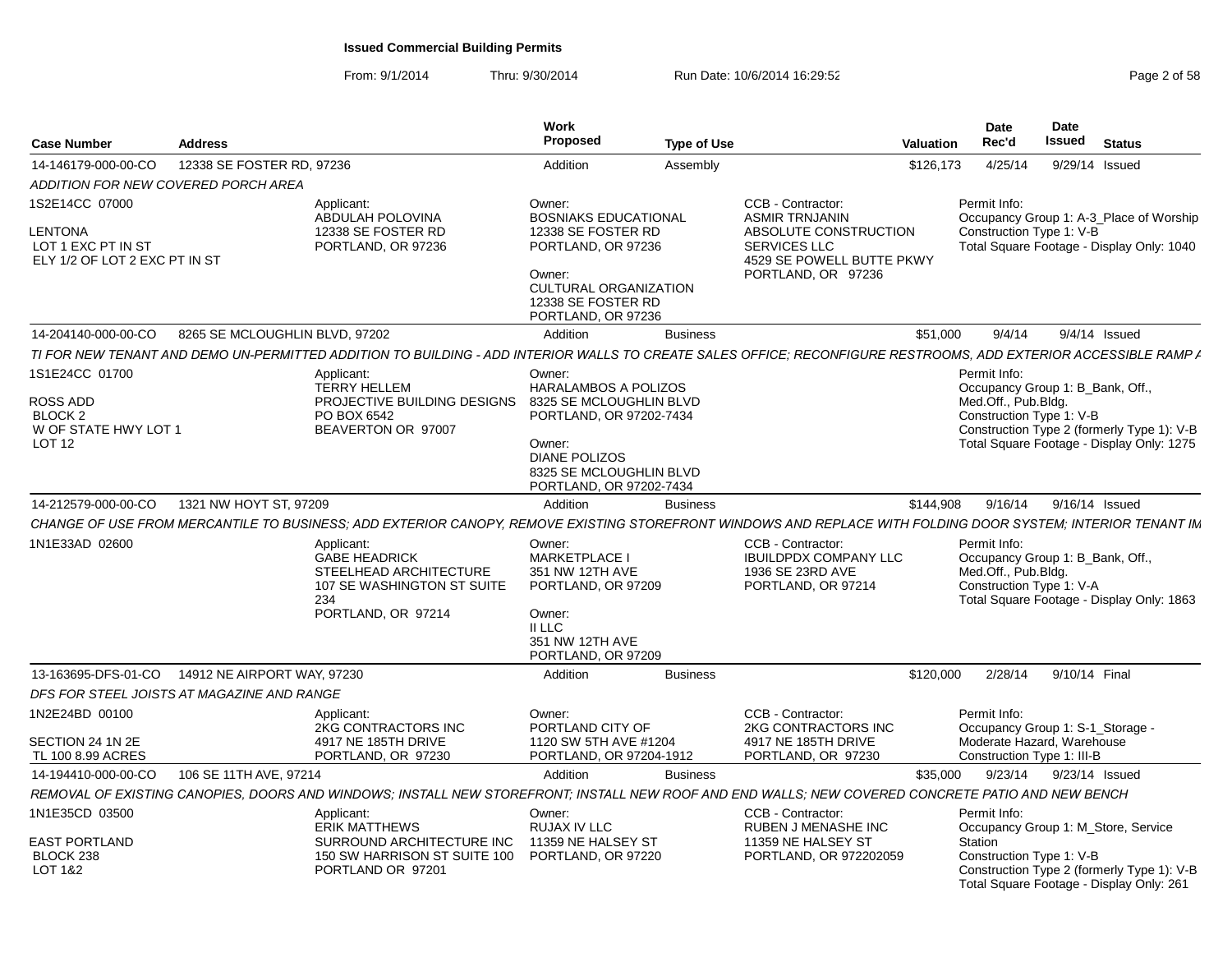From: 9/1/2014Thru: 9/30/2014 Run Date: 10/6/2014 16:29:52 Rege 3 of 58

| <b>Case Number</b>                                                                                                                                         | <b>Address</b>           |                                                                                               | Work<br><b>Proposed</b>                                                                                                                                     | <b>Type of Use</b> | Valuation                                                                                                                                                    | <b>Date</b><br>Rec'd                                                                                                                           | <b>Date</b><br><b>Issued</b> Status |                          |
|------------------------------------------------------------------------------------------------------------------------------------------------------------|--------------------------|-----------------------------------------------------------------------------------------------|-------------------------------------------------------------------------------------------------------------------------------------------------------------|--------------------|--------------------------------------------------------------------------------------------------------------------------------------------------------------|------------------------------------------------------------------------------------------------------------------------------------------------|-------------------------------------|--------------------------|
| 14-146890-DFS-02-CO                                                                                                                                        | 3701 NE 131ST PL. 97230  |                                                                                               | Addition                                                                                                                                                    | Educational        | \$6.300                                                                                                                                                      | 8/4/14                                                                                                                                         | 9/8/14 Issued                       |                          |
| DFS FOR SUSPENDED TILE CEILING                                                                                                                             |                          |                                                                                               |                                                                                                                                                             |                    |                                                                                                                                                              |                                                                                                                                                |                                     |                          |
| 1N2E23CD 02000                                                                                                                                             |                          | Applicant:<br><b>DAN HESS</b>                                                                 | Owner:<br>SCHOOL DISTRICT NO 3 M CO                                                                                                                         |                    | CCB - Contractor:<br><b>EMERICK CONSTRUCTION CO</b>                                                                                                          | Permit Info:<br>Occupancy Group 1: E_School                                                                                                    |                                     |                          |
| SECTION 23 1N 2E<br>TL 2000 8.73 ACRES                                                                                                                     |                          | <b>DOWA-IBI GROUP</b><br>907 SW STARK<br>PORTLAND, OR 97205                                   | 10636 NE PRESCOTT ST<br>PORTLAND, OR 97220-2648                                                                                                             |                    | PO BOX 66100<br>PORTLAND, OR 97290-6100                                                                                                                      | Construction Type 1: V-B<br>Construction Type 2 (formerly Type 1): V-B                                                                         |                                     |                          |
| 14-164113-000-00-CO                                                                                                                                        | 1311 SE 7TH AVE, 97214   |                                                                                               | Addition                                                                                                                                                    | Factory/Industrial | \$520,000                                                                                                                                                    | 6/3/14                                                                                                                                         |                                     | 9/2/14 Under Inspection  |
|                                                                                                                                                            |                          |                                                                                               |                                                                                                                                                             |                    | TENANT IMPROVEMENT TO ESTABLISH FOUR NEW TENANT SPACES AND MEZZANINE LEVEL; CHANGE OF OCCUPANCY TO (A) AND (F); NEW SLAB FLOOR THROUGHOUT; NEW DEMISING WALL |                                                                                                                                                |                                     |                          |
| 1S1E02BC 05200                                                                                                                                             |                          | Applicant:<br><b>BRANNON LOBDELL</b>                                                          | Owner:                                                                                                                                                      |                    | CCB - Contractor:<br>WEATHERLY CREAMERY BULDIN( ORANGE SPLOT LLC                                                                                             | Permit Info:<br>Occupancy Group 1: A-2_Restaurant                                                                                              |                                     |                          |
| HAWTHORNE PK<br>BLOCK 133<br><b>LOT 7&amp;8</b>                                                                                                            |                          | 5420 NE 35TH PL<br>PORTLAND OR 97211                                                          | 2045 NE M L KING BLVD<br>PORTLAND, OR 97212                                                                                                                 |                    | 6325 N ALBINA AVE #6<br>PORTLAND, OR 97217                                                                                                                   | Construction Type 1: III-B<br>Total Square Footage - Display Only: 1500                                                                        |                                     |                          |
| 14-207228-000-00-CO                                                                                                                                        | 4530 NE 148TH AVE, 97230 |                                                                                               | Addition                                                                                                                                                    | Factory/Industrial | \$6.500                                                                                                                                                      | 9/3/14                                                                                                                                         | $9/3/14$ Issued                     |                          |
| ADD NEW STEEL CHANNEL AWNING TO ENTRY                                                                                                                      |                          |                                                                                               |                                                                                                                                                             |                    |                                                                                                                                                              |                                                                                                                                                |                                     |                          |
| 1N2E24BD 00800                                                                                                                                             |                          | Applicant:                                                                                    | Owner:                                                                                                                                                      |                    | CCB - Contractor:                                                                                                                                            | Permit Info:                                                                                                                                   |                                     |                          |
| <b>CLAWILLS ADD</b><br>LOT 42&44&46&48&50&52&54 TL 800                                                                                                     |                          | ANDREW SPEARING<br>PIKE AWNING CO<br>7300 SW LANDMARK LN<br>PORTLAND, OR 972248029            | <b>BARBARA HILDEBRANDT</b><br>4530 NE 148TH AVE<br>PORTLAND, OR 97230-4311<br>Owner:<br>MICHAEL HILDEBRANDT<br>4530 NE 148TH AVE<br>PORTLAND, OR 97230-4311 |                    | ANDREW SPEARING<br>PIKE AWNING CO<br>7300 SW LANDMARK LN<br>PORTLAND, OR 972248029                                                                           | Occupancy Group 1: F-1_Industrial Plant -<br>Factory, Mod.Hazard<br>Construction Type 1: V-B<br>Total Square Footage - Display Only:<br>21875  |                                     |                          |
| 14-116992-000-00-CO                                                                                                                                        | 5200 NW FRONT AVE, 97210 |                                                                                               | Addition                                                                                                                                                    | Factory/Industrial | \$628,000                                                                                                                                                    |                                                                                                                                                | 2/18/14 9/30/14 Issued              |                          |
|                                                                                                                                                            |                          |                                                                                               |                                                                                                                                                             |                    | EXPANSION OF PORTION OF EXISTING STEEL CUT-OFF BUILDING; ASPHALT FLOOR AND WALL POSTS ARE EXISTING, PATCH FLOOR AS NEEDED, ADD NEW WALLS AND ROOF STRUCTURE  |                                                                                                                                                |                                     |                          |
| 1N1E19A 01100                                                                                                                                              |                          |                                                                                               | Owner:                                                                                                                                                      |                    | CCB - Contractor:                                                                                                                                            | Permit Info:                                                                                                                                   |                                     |                          |
| PARTITION PLAT 1994-41<br>LOT <sub>2</sub><br><b>LAND &amp; IMPS</b><br>SEE R238221 (R649741621) FOR OTHER IMPS<br>& R646301 (R649741623) FOR MACH & EQUIP |                          | Applicant:<br>DANAE AUSTENFELD<br><b>MACKENZIE</b><br>1515 SE WATER AVE<br>PORTLAND, OR 97293 | FRONT AVENUE III LLC<br>3121 SW MOODY AVE<br>PORTLAND, OR 97239-4505                                                                                        |                    | Don Mortensen<br>SM Andersen Co. Inc.<br>PO Box 5003<br>Portland, OR 97208-5003                                                                              | Occupancy Group 1: F-2_Industrial Plant -<br>Factory, Low Hazard<br>Construction Type 1: II-B<br>Total Square Footage - Display Only:<br>11808 |                                     |                          |
| 14-131182-000-00-CO 14321 NE WHITAKER WAY, 97230                                                                                                           |                          |                                                                                               | Addition                                                                                                                                                    | Factory/Industrial | \$1,532,046                                                                                                                                                  | 3/26/14                                                                                                                                        |                                     | 9/26/14 Under Inspection |
|                                                                                                                                                            |                          |                                                                                               |                                                                                                                                                             |                    | ADDITION OF 19,799 SF TO COMMERCIAL LAUNDRY FACILITY; DEMOLITION OF EXISTING COVERED LOADING DOCK; SEE 14-131211-CO FOR TRASH ENCLOSURE                      |                                                                                                                                                |                                     |                          |
| 1N2E24 02600                                                                                                                                               |                          | Applicant:<br>ROBERT BROWN ARCHITECTS                                                         | Owner:<br><b>UNIFIRST CORP</b>                                                                                                                              |                    | CCB - Contractor:<br>JAMES E JOHN CONSTRUCTION                                                                                                               | Permit Info:<br>Occupancy Group 1: F-1_Industrial Plant -                                                                                      |                                     |                          |
| SECTION 24 1N 2E<br>TL 2600 5.31 ACRES<br><b>LAND &amp; IMPS</b>                                                                                           |                          | 549 S 49TH STREET, #108<br>TEMPE, AZ 85281                                                    | 68 JONSPIN RD<br>WILMINGTON, MA 01887                                                                                                                       |                    | CO INC<br>1701 SE COLUMBIA RIVER DR<br>VANCOUVER, WA 98661                                                                                                   | Factory, Mod.Hazard<br>Construction Type 1: V-B<br>Total Square Footage - Display Only:                                                        |                                     |                          |
| SEE R646415 (R942241321) & R665115<br>(R942241322) FOR MACH & EQUIP                                                                                        |                          |                                                                                               | Owner:<br><b>RICK MONTGOMERY</b><br>UNIFIRST CORPORATION<br>3067 EAST COMMERCE ST<br>SAN ANTONIO TX 78220                                                   |                    |                                                                                                                                                              | 19799                                                                                                                                          |                                     |                          |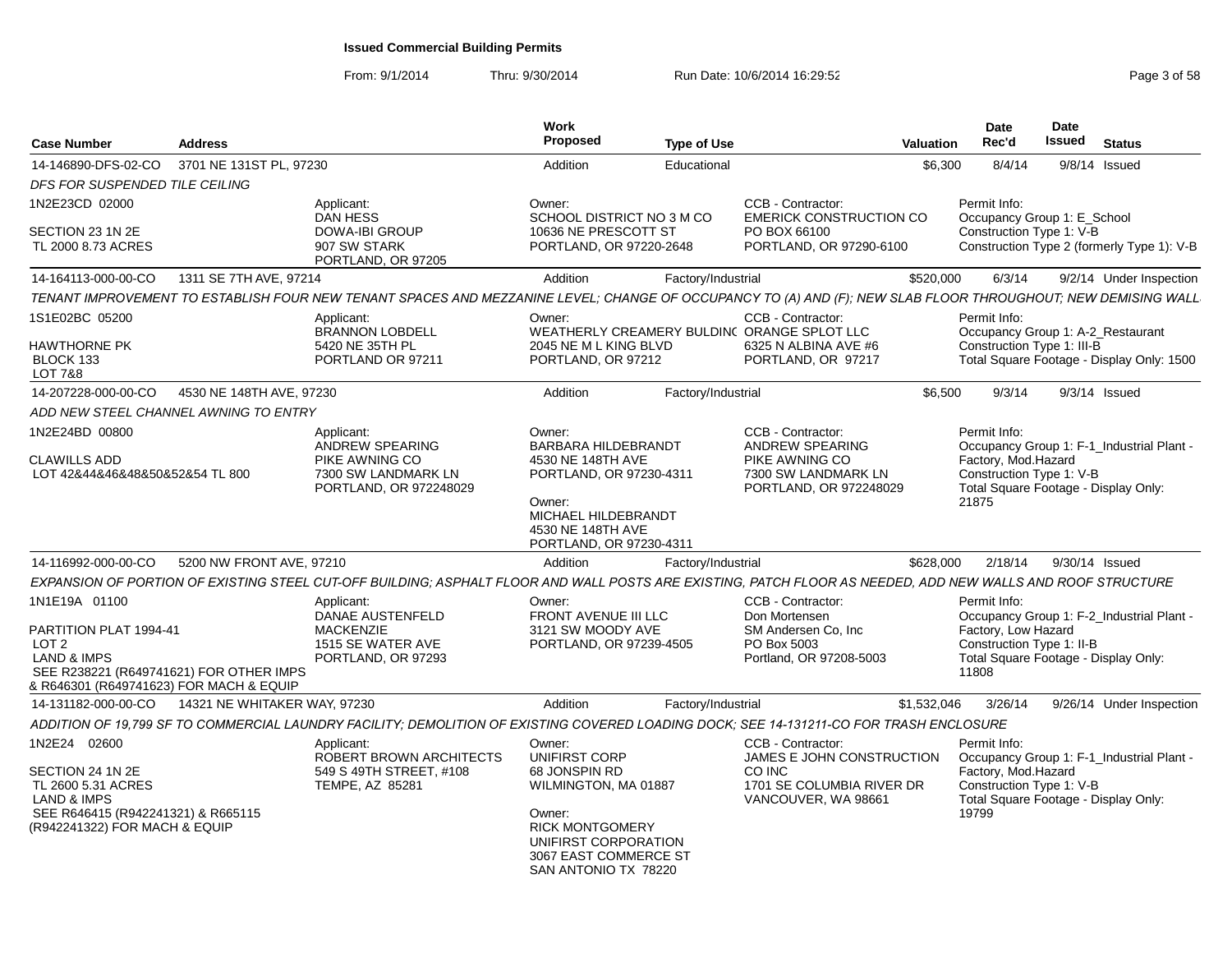From: 9/1/2014

Thru: 9/30/2014 Run Date: 10/6/2014 16:29:52 Rege 4 of 58

| <b>Case Number</b>                                                  | <b>Address</b>                               |                                                                                                                                                                               | Work<br><b>Proposed</b>                                                                                                       | <b>Type of Use</b> |                                                                                                           | Valuation   | Date<br>Rec'd                                       | <b>Date</b><br>Issued                 | <b>Status</b>                                                                           |
|---------------------------------------------------------------------|----------------------------------------------|-------------------------------------------------------------------------------------------------------------------------------------------------------------------------------|-------------------------------------------------------------------------------------------------------------------------------|--------------------|-----------------------------------------------------------------------------------------------------------|-------------|-----------------------------------------------------|---------------------------------------|-----------------------------------------------------------------------------------------|
| 14-156126-000-00-CO                                                 | 1021 NE GRAND AVE, 97232                     |                                                                                                                                                                               | Addition                                                                                                                      | Hotel/Motel        |                                                                                                           | \$7,000,000 | 5/14/14                                             | 9/19/14 Issued                        |                                                                                         |
|                                                                     |                                              | REMODEL OF EXISTING HOTEL. INTERIOR AND EXTERIOR SCOPE. (+126 OCC. over 2004 total building occupant load) INFILL (N) DRIVE AISLE WITH NEW LOBBY, NEW WINDOW SYSTEM, NEW TREL |                                                                                                                               |                    |                                                                                                           |             |                                                     |                                       |                                                                                         |
| 1N1E35BB 03800<br>HOLLADAYS ADD<br>BLOCK 46<br>LOT 1-4 EXC PT IN ST |                                              | Applicant:<br><b>RACHEL BRAND</b><br><b>HOLST ARCHITECTURE</b><br>110 SE 8TH AVE<br>PORTLAND, OR 97214                                                                        | Owner:<br><b>GRAND VENTURES HOTEL LLC</b><br>1021 NE GRAND AVE<br>PORTLAND, OR 97232-2060                                     |                    | CCB - Contractor:<br>SD DEACON CORP OF OREGON<br>901 NE GLISAN ST STE 100<br>PORTLAND OR 97232            |             | Permit Info:<br>Construction Type 1: I-B            | Occupancy Group 1: R-1_Hotel or Motel | Construction Type 2 (formerly Type 1): I-B<br>Total Square Footage - Display Only: 1989 |
| LOT 5-8<br>11-169861-REV-01-CO 5701 SW MULTNOMAH BLVD, 97219        |                                              |                                                                                                                                                                               | Addition                                                                                                                      | Institutional      |                                                                                                           |             | 7/8/14<br>$\mathbf{\hat{s}}$                        | 9/30/14 Issued                        |                                                                                         |
|                                                                     |                                              | REVISION TO CHANGE FLOOR FRAMING. ADD PIN PILE, BEAM REVISION DUE TO SITE CONDITIONS                                                                                          |                                                                                                                               |                    |                                                                                                           |             |                                                     |                                       |                                                                                         |
| 1S1E19CA 04100                                                      |                                              | Applicant:                                                                                                                                                                    | Owner:                                                                                                                        |                    | CCB - Contractor:                                                                                         |             | Permit Info:                                        |                                       |                                                                                         |
| SECTION 19 1S 1E<br>TL 4100 5.79 ACRES                              |                                              | Mike Coyle<br><b>Faster Permits</b><br>14334 NW Eagleridge<br>Portland, OR 97229                                                                                              | WEST HILLS CONVELESCENT<br><b>CENTER LIMITED PARTNERSHIP</b><br>1107 HAZELTINE BLVD #200<br>CHASKA, MN 55318-1006             |                    | JOSEPH HUGHES<br><b>CONSTRUCTION INC</b><br>11125 SW BARBUR BLVD<br>PORTLAND, OR 97219                    |             | Impractical Evacuation<br>Construction Type 1: V-A  | Occupancy Group 1: SR-2_SPEC.RES.     |                                                                                         |
| 13-234372-REV-02-CO                                                 | 5950 NE 122ND AVE, 97230                     |                                                                                                                                                                               | Addition                                                                                                                      | Mercantile         |                                                                                                           | \$10,000    | 7/2/14                                              | $9/8/14$ Issued                       |                                                                                         |
|                                                                     |                                              | VALUE ADDED REVISION TO ADD WALL TO CREATE TRAINING ROOM. ALSO REVISE RESTROOMS TO SHIFT UP DUE TO PLUMBING WALL THICKNESS. REVISE DOWN SPOUT DRAIN PENETRATIC                |                                                                                                                               |                    |                                                                                                           |             |                                                     |                                       |                                                                                         |
| 1N2E14C 00200                                                       |                                              | Applicant:<br><b>MELINDA VERMEER</b>                                                                                                                                          | Owner:<br><b>GOODWILL INDUSTRIES OF THE</b>                                                                                   |                    | CCB - Contractor:<br><b>LCG PENCE</b>                                                                     |             | Permit Info:                                        | Occupancy Group 1: S-1_Storage -      |                                                                                         |
| SECTION 14 1N 2E<br>TL 200 14.86 ACRES                              |                                              | <b>BAYSINGER PARTNERS</b><br>1006 SE GRAND AVE ST 300<br>PORTLAND, OR 97214                                                                                                   | 1943 SE 6TH AVE<br>PORTLAND, OR 97214-4508<br>Owner:<br>COLUMBIA WILLAMETTE INC<br>1943 SE 6TH AVE<br>PORTLAND, OR 97214-4508 |                    | 2720 SW CORBETT<br>PORTLAND OR 97201                                                                      |             | Construction Type 1: V-B                            | Moderate Hazard, Warehouse            | Construction Type 2 (formerly Type 1): V-B                                              |
| 14-218771-000-00-CO                                                 | 4035 SE 82ND AVE, 97206                      |                                                                                                                                                                               | Addition                                                                                                                      | Mercantile         |                                                                                                           | \$20,000    | 9/29/14                                             | 9/29/14 Issued                        |                                                                                         |
|                                                                     |                                              | TENANT IMPROVEMENT FOR NEW TILE AND CARPET TENANT, NEW RESTROOMS, REMOVE WALLS AT (E) STORAGE AREA TO CREATE ONE LARGE OFFICE SPACE, ADDITION OF NEW TRUSSEL                  |                                                                                                                               |                    |                                                                                                           |             |                                                     |                                       |                                                                                         |
| 1S2E08DD 01400                                                      |                                              | Applicant:<br>EDWARD RADULESCU<br>EPR DESIGN<br>919 NE 19TH AVE SUITE 155<br>PORTLAND OREGON 97232                                                                            | Owner:<br>MARY J OGDEN<br>24030 NE AIRPORT RD<br>AURORA, OR 97002                                                             |                    | CCB - Contractor:<br><b>FREDERICK G SHERVEY</b><br>CONSTRUCTION INC<br>PO BOX 86320<br>PORTLAND, OR 97286 |             | Permit Info:<br>Station<br>Construction Type 1: V-B | Occupancy Group 1: M_Store, Service   | Total Square Footage - Display Only: 6875                                               |
|                                                                     | 13-234372-DFS-02-CO 5950 NE 122ND AVE, 97230 |                                                                                                                                                                               | Addition                                                                                                                      | Mercantile         |                                                                                                           | \$50,000    | 8/27/14                                             | 9/18/14 Issued                        |                                                                                         |
| DFS - ALUMINUM FRAMED STOREFRONT                                    |                                              |                                                                                                                                                                               |                                                                                                                               |                    |                                                                                                           |             |                                                     |                                       |                                                                                         |
| 1N2E14C 00200                                                       |                                              | Applicant:<br>PHILIP JOHNSON                                                                                                                                                  | Owner:<br>GOODWILL INDUSTRIES OF THE                                                                                          |                    | CCB - Contractor:<br><b>LCG PENCE</b>                                                                     |             | Permit Info:                                        | Occupancy Group 1: S-1_Storage -      |                                                                                         |
| SECTION 14 1N 2E<br>TL 200 14.86 ACRES                              |                                              | <b>LCG PENCE</b><br>2747 PENCE LOOP<br><b>SALEM OR 97302</b>                                                                                                                  | 1943 SE 6TH AVE<br>PORTLAND, OR 97214-4508<br>Owner:                                                                          |                    | 2720 SW CORBETT<br>PORTLAND OR 97201                                                                      |             | Construction Type 1: V-B                            | Moderate Hazard, Warehouse            | Construction Type 2 (formerly Type 1): V-B                                              |
|                                                                     |                                              |                                                                                                                                                                               | <b>COLUMBIA WILLAMETTE INC</b><br>1943 SE 6TH AVE<br>PORTLAND, OR 97214-4508                                                  |                    |                                                                                                           |             |                                                     |                                       |                                                                                         |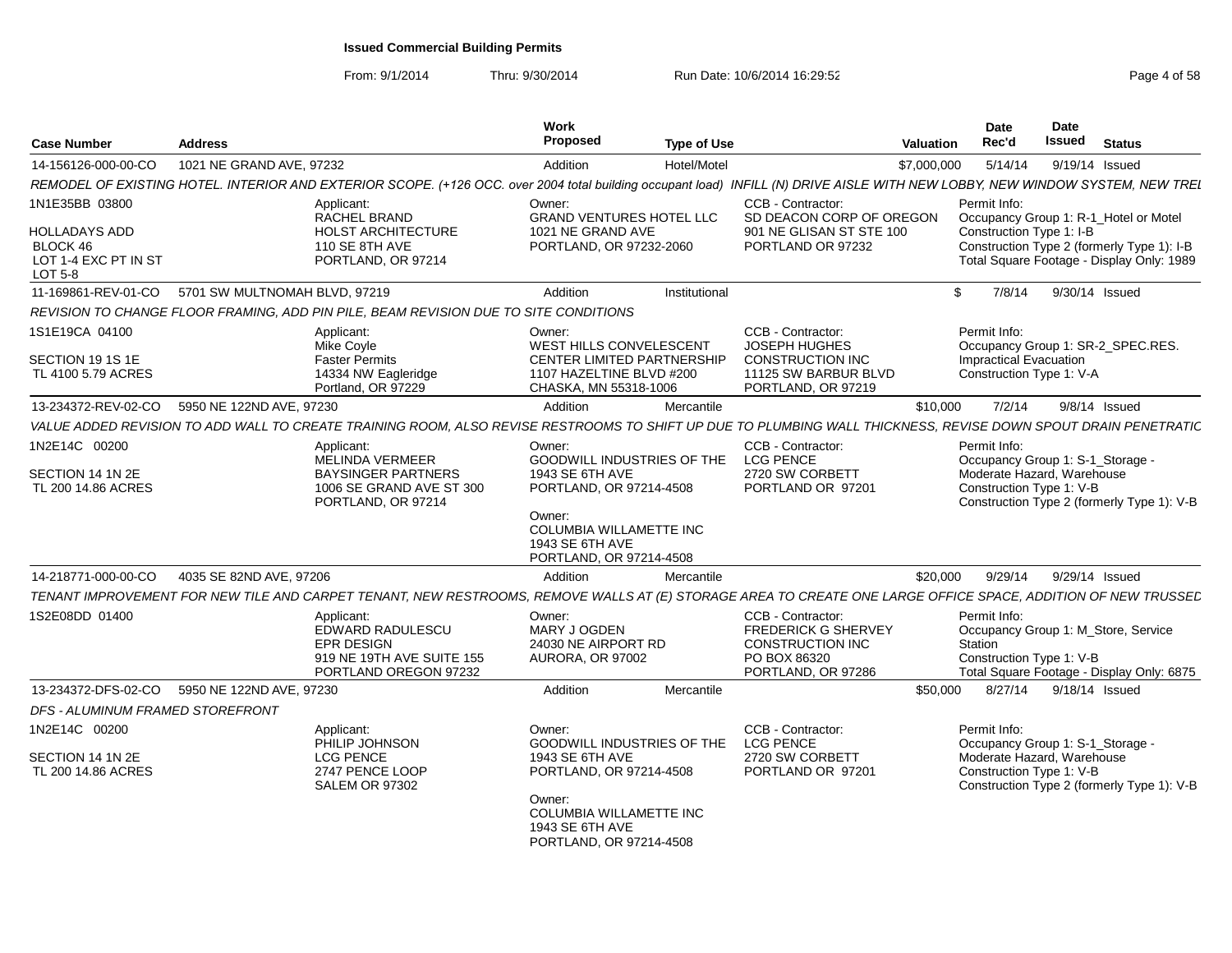From: 9/1/2014Thru: 9/30/2014 Run Date: 10/6/2014 16:29:52 Rege 5 of 58

| <b>Case Number</b>                                 | <b>Address</b>              |                                                                                                                                                                            | Work<br>Proposed                                                          | <b>Type of Use</b> |                                                                             | <b>Valuation</b> | <b>Date</b><br>Rec'd                                    | <b>Date</b><br>Issued | <b>Status</b>                                                                    |
|----------------------------------------------------|-----------------------------|----------------------------------------------------------------------------------------------------------------------------------------------------------------------------|---------------------------------------------------------------------------|--------------------|-----------------------------------------------------------------------------|------------------|---------------------------------------------------------|-----------------------|----------------------------------------------------------------------------------|
| 14-216944-000-00-CO                                | 7435 SE 52ND AVE, 97206     |                                                                                                                                                                            | Addition                                                                  | Mercantile         |                                                                             | \$15,000         | 9/30/14                                                 |                       | 9/30/14 Issued                                                                   |
|                                                    |                             | NEW WING WALLS AND CANOPY/ENTRY PORTICO FOR DISPENSARY TENANT                                                                                                              |                                                                           |                    |                                                                             |                  |                                                         |                       |                                                                                  |
| 1S2E19BD 06200                                     |                             | Applicant:<br>PAUL WOLFE                                                                                                                                                   | Owner:<br><b>AARON MITCHELL</b>                                           |                    | CCB - Contractor:<br>SECURITY FIRST ALARM LLC                               |                  | Permit Info:<br>Occupancy Group 1: M_Store, Service     |                       |                                                                                  |
| ERROL HTS<br>BLOCK 14<br>LOT 7&8                   |                             | DOMINEK ARCHITECTURE<br>330 SE MLK BLVD, SUITE 350<br>PORTLAND, OR 97214                                                                                                   | PO BOX 2393<br>WHITE CITY, OR 97503                                       |                    | 13607 NW CORNELL RD #130<br>BEAVERTON, OR 97229                             |                  | Station<br>Construction Type 1: V-B                     |                       |                                                                                  |
| 14-188267-000-00-CO                                | 4920 NE CULLY BLVD, 97218   |                                                                                                                                                                            | Addition                                                                  | Mercantile         |                                                                             | \$101,894        | 8/14/14                                                 |                       | 9/22/14 Under Inspection                                                         |
|                                                    |                             | ADDITION TO EXISTING (M) TENANT, DEMO 2 EXISTING EXTERIOR WALLS FOR ADDITION OF NEW WALLS, NEW RESTROOM                                                                    |                                                                           |                    |                                                                             |                  |                                                         |                       |                                                                                  |
| 1N2E20BC 01200                                     |                             | Applicant:                                                                                                                                                                 | Owner:                                                                    |                    | CCB - Contractor:                                                           |                  | Permit Info:                                            |                       |                                                                                  |
| ECKELMAN AC<br>BLOCK <sub>2</sub><br>LOT 2 TL 1200 |                             | Dan Williams<br><b>FASTER PERMITS</b><br>14334 NW EAGLERIDGE LANE<br>PORTLAND OR 97229                                                                                     | <b>HOA T LAM</b><br>6380 NE ALBERTA ST<br>PORTLAND, OR 97218-3118         |                    | <b>BRIAN MCMILLEN LLC</b><br><b>15151 SE FRYE</b><br>HAPPY VALLEY, OR 97086 |                  | Station<br>Construction Type 1: V-B                     |                       | Occupancy Group 1: M Store, Service<br>Total Square Footage - Display Only: 1152 |
|                                                    |                             |                                                                                                                                                                            | Owner:<br>THUY TX NGUYEN<br>6380 NE ALBERTA ST<br>PORTLAND, OR 97218-3118 |                    |                                                                             |                  |                                                         |                       |                                                                                  |
|                                                    |                             |                                                                                                                                                                            | Owner:<br>AMY T LAM<br>6380 NE ALBERTA ST<br>PORTLAND, OR 97218-3118      |                    |                                                                             |                  |                                                         |                       |                                                                                  |
| 13-126837-DFS-07-CO                                | 100 NW 20TH AVE, 97209      |                                                                                                                                                                            | Addition                                                                  | Mercantile         |                                                                             | \$7,500          | 7/28/14                                                 |                       | 9/11/14 Issued                                                                   |
| <b>DFS FOR STAIR TREADS</b>                        |                             |                                                                                                                                                                            |                                                                           |                    |                                                                             |                  |                                                         |                       |                                                                                  |
| 1N1E33CA 14500                                     |                             | Applicant:<br><b>SCOT MCGONEGAL</b>                                                                                                                                        | Owner:<br>FRED MEYER INC                                                  |                    | CCB - Contractor:<br>R & O CONSTRUCTION CO                                  |                  | Permit Info:<br>Occupancy Group 1: M_Store, Service     |                       |                                                                                  |
| KINGS 2ND ADD<br><b>BLOCK 29 TL 14500</b>          |                             | 933 WALL AVE<br>OGDEN UTAH 94404                                                                                                                                           | 1014 VINE ST 7TH FLOOR<br>CINCINNATI, OH 45202-1141                       |                    | 933 WALL AVE<br>OGDEN, UT 84404                                             |                  | Station<br>Construction Type 1: I-B                     |                       | Construction Type 2 (formerly Type 1): I-B                                       |
| 13-126837-REV-07-CO                                | 100 NW 20TH AVE, 97209      |                                                                                                                                                                            | Addition                                                                  | Mercantile         |                                                                             |                  | \$<br>8/26/14                                           |                       | 9/11/14 Issued                                                                   |
|                                                    |                             | Rev 07 - Revision to OSP to inlcude moving deli dept into remaining first floor addition. Construction separation walls will be built around vertical circulation elements |                                                                           |                    |                                                                             |                  |                                                         |                       |                                                                                  |
| 1N1E33CA 14500                                     |                             | Applicant:<br><b>JOHN FLYNN</b>                                                                                                                                            | Owner:<br>FRED MEYER INC                                                  |                    | CCB - Contractor:<br>R & O CONSTRUCTION CO                                  |                  | Permit Info:<br>Occupancy Group 1: M_Store, Service     |                       |                                                                                  |
| KINGS 2ND ADD<br><b>BLOCK 29 TL 14500</b>          |                             | RESOLVE ARCHITECTURE AND<br><b>PLANNING</b><br>3742 SE MILL ST<br>PORTLAND, OR 97214                                                                                       | 1014 VINE ST 7TH FLOOR<br>CINCINNATI, OH 45202-1141                       |                    | 933 WALL AVE<br><b>OGDEN, UT 84404</b>                                      |                  | Station<br>Construction Type 1: I-B                     |                       | Construction Type 2 (formerly Type 1): I-B                                       |
| 13-222908-DFS-01-CO                                | 10315 SW BARBUR BLVD, 97219 |                                                                                                                                                                            | Addition                                                                  | Storage            |                                                                             | \$52,185         | 8/8/14                                                  |                       | 9/18/14 Issued                                                                   |
| DFS FOR STOREFRONT                                 |                             |                                                                                                                                                                            |                                                                           |                    |                                                                             |                  |                                                         |                       |                                                                                  |
| 1S1E30DA 04500                                     |                             | Applicant:<br><b>IAN HOLMES</b>                                                                                                                                            | Owner:<br>PS OREGON INC                                                   |                    | CCB - Contractor:<br>SD DEACON CORP OF OREGON                               |                  | Permit Info:<br>Occupancy Group 1: S-1_Storage -        |                       |                                                                                  |
| URADELL AC & PLAT 2<br>LOT 21-24 TL 4500           |                             | <b>SD DEACON</b><br>901 NE GLISAN ST SUITE 100<br>PORTLAND OR 97232                                                                                                        | 701 WESTERN AVE<br>GLENDALE, CA 91201-2349                                |                    | 901 NE GLISAN ST STE 100<br>PORTLAND OR 97232                               |                  | Moderate Hazard. Warehouse<br>Construction Type 1: II-B |                       |                                                                                  |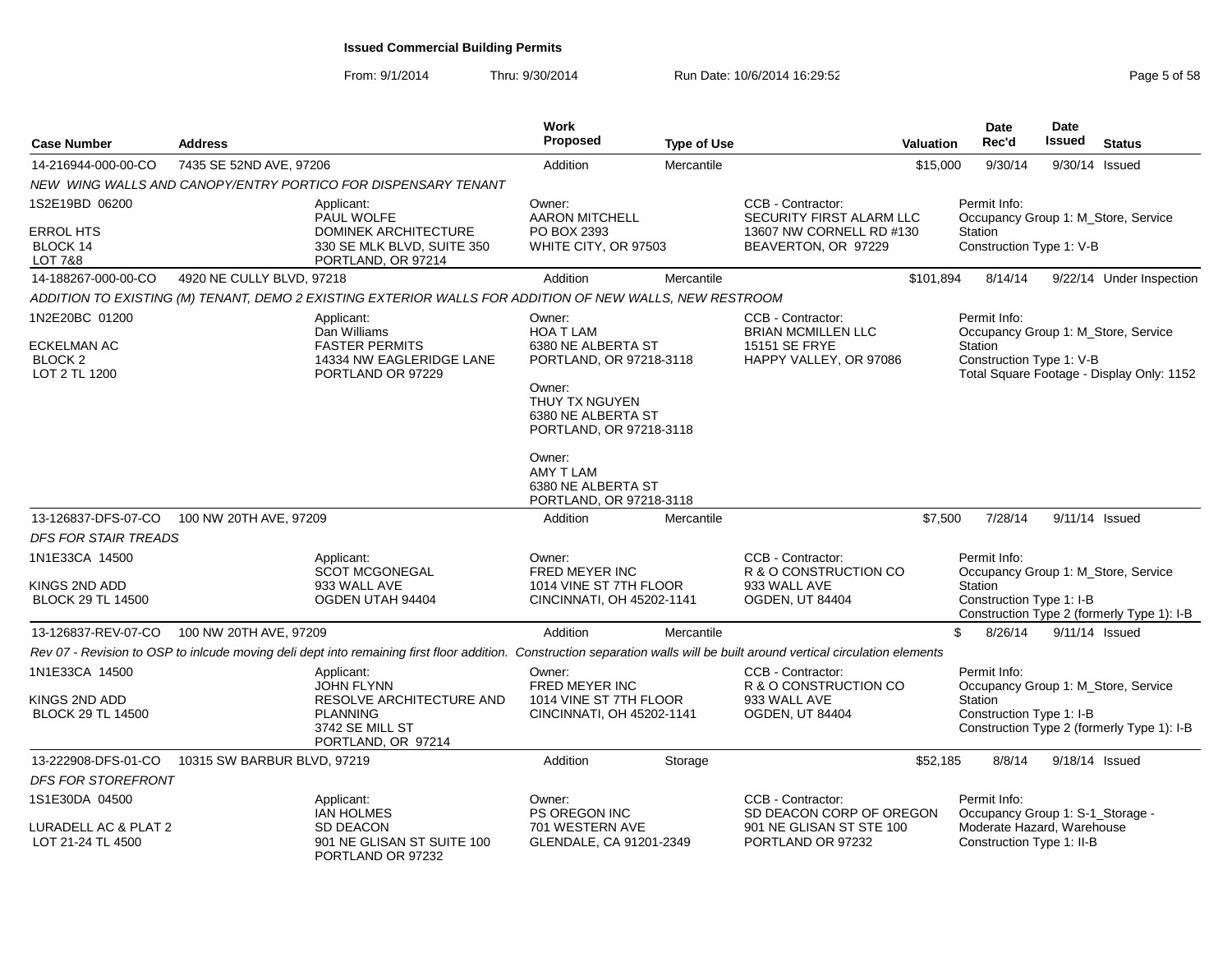### From: 9/1/2014Thru: 9/30/2014 Run Date: 10/6/2014 16:29:52 Research 2010 12:09:59 Page 6 of 58

| <b>Case Number</b>                                                                | <b>Address</b>                     |                                                                                                                                                              | <b>Work</b><br><b>Proposed</b>                                                        | <b>Type of Use</b> |                                                                                                     | <b>Valuation</b> | <b>Date</b><br>Rec'd                                                                             | Date<br><b>Issued</b> | <b>Status</b>   |
|-----------------------------------------------------------------------------------|------------------------------------|--------------------------------------------------------------------------------------------------------------------------------------------------------------|---------------------------------------------------------------------------------------|--------------------|-----------------------------------------------------------------------------------------------------|------------------|--------------------------------------------------------------------------------------------------|-----------------------|-----------------|
| 14-151421-000-00-CO                                                               | 4601 SE CESAR E CHAVEZ BLVD, 97202 |                                                                                                                                                              | Addition                                                                              | Utility            |                                                                                                     | \$12,000         | 5/1/14                                                                                           | 9/10/14 Issued        |                 |
|                                                                                   |                                    | THREE NEW PANEL ANTENNAS AND ADDITION OF ONE REMOTE RADIO UNIT PER SECTOR (3 SECTORS TOTAL) ON ROOF TOP                                                      |                                                                                       |                    |                                                                                                     |                  |                                                                                                  |                       |                 |
| 1S1E13AA 13600                                                                    |                                    | Applicant:<br>AMANDA HOFFMAN                                                                                                                                 | Owner:<br>HOUSING AUTHORITY OF                                                        |                    | CCB - Contractor:<br><b>WESTOWER COMMUNICATIONS</b>                                                 |                  |                                                                                                  |                       |                 |
| <b>GRACELAND</b><br><b>BLOCK 2 TL 13600</b>                                       |                                    | <b>SMARTLINK LLC</b><br>621 SW ALDER ST SUITE 660<br>PORTLAND OR                                                                                             | 135 SW ASH ST<br>PORTLAND, OR 97204-3540                                              |                    | <b>INC</b><br>19500 SW CIPOLE ROAD<br>TUALATIN, OR 97062                                            |                  |                                                                                                  |                       |                 |
|                                                                                   |                                    |                                                                                                                                                              | Owner:<br>PORTLAND OREGON<br>135 SW ASH ST<br>PORTLAND, OR 97204-3540                 |                    |                                                                                                     |                  |                                                                                                  |                       |                 |
| 14-128041-000-00-CO                                                               | 1001 N SCHMEER RD, 97217           |                                                                                                                                                              | Addition                                                                              | Utility            |                                                                                                     | \$12,000         | 3/18/14                                                                                          |                       | 9/9/14 Issued   |
|                                                                                   |                                    | ONE REPLACEMENT PANEL ANTENNA AND ONE REMOTE RADIO UNIT PER SECTOR (THREE TOTAL) ON EXISTING BUILDING                                                        |                                                                                       |                    |                                                                                                     |                  |                                                                                                  |                       |                 |
| 1N1E10BD 00300<br>SECTION 10 1N 1E<br>TL 300 0.69 ACRES                           |                                    | Applicant:<br>AMANDA HOFFMAN<br><b>SMARTLINK LLC</b><br>621 SW ALDER ST SUITE 660                                                                            | Owner:<br><b>GILBERT FAMILY LLC</b><br>6500 NW DOGWOOD DR<br>VANCOUVER, WA 98663-1047 |                    | CCB - Contractor:<br>NORTH SKY COMMUNICATIONS<br>PO BOX 87550<br>VANCOUVER WA 98687                 |                  |                                                                                                  |                       |                 |
|                                                                                   |                                    | PORTLAND OR                                                                                                                                                  |                                                                                       |                    |                                                                                                     |                  |                                                                                                  |                       |                 |
| 14-131972-000-00-CO                                                               | 1799 SW CANBY ST, 97219            |                                                                                                                                                              | Addition                                                                              | Utility            |                                                                                                     | \$12,000         | 3/27/14                                                                                          | 9/9/14 Final          |                 |
|                                                                                   |                                    | REPLACE 3 PANEL ANTENNAS AND ONE REMOTE RADIO UNIT PER SECTOR ON WATER TANK                                                                                  |                                                                                       |                    |                                                                                                     |                  |                                                                                                  |                       |                 |
| 1S1E21BD 07100<br><b>CAPITOL HILL</b><br>BLOCK 11<br>W 1/2 OF LOT 29<br>LOT 30&31 |                                    | Applicant:<br>AMANDA HOFFMAN<br><b>SMARTLINK LLC</b><br>621 SW ALDER ST SUITE 660<br>PORTLAND OR                                                             | Owner:<br>PORTLAND CITY OF<br>1120 SW 5TH AVE #609<br>PORTLAND, OR 97204-1912         |                    | CCB - Contractor:<br>NORTH SKY COMMUNICATIONS<br>PO BOX 87550<br>VANCOUVER WA 98687                 |                  |                                                                                                  |                       |                 |
| 14-150851-000-00-CO                                                               | 4836 SE POWELL BLVD, 97206         |                                                                                                                                                              | Addition                                                                              | Utility            |                                                                                                     | \$100,000        | 4/30/14                                                                                          |                       | $9/2/14$ Issued |
|                                                                                   |                                    | ADDITION OF 12 NEW VERIZON WIRELESS ANTENNAS. 14 COAX LINES AND AUXILIARY EQUIPMENT ON AN EXISTING 80' MONOPOLE: GENERATOR ON NEW 4'-6" X 8'-0" CONCRETE PAD |                                                                                       |                    |                                                                                                     |                  |                                                                                                  |                       |                 |
| 1S2E07CA 09900<br>SECTION 07 1S 2E<br>TL 9900 1.04 ACRES                          |                                    | Applicant:<br><b>RENATA FAYTEN</b><br><b>TELCO PACIFIC</b><br>14636 NE 95TH ST<br>REDMOND WA, 98052                                                          | Owner:<br><b>EASTSIDE VAN</b><br>4836 SE POWELL BLVD<br>PORTLAND, OR 97206-3144       |                    | CCB - Contractor:<br><b>MIKE BENNETT</b><br>MONTI ELECTRIC INC<br>PO BOX 220<br>TROUTDALE, OR 97060 |                  | Permit Info:<br>Occupancy Group 1: U_Private<br>Garage\Utility Misc.<br>Construction Type 1: V-B |                       |                 |
|                                                                                   |                                    |                                                                                                                                                              | Owner:<br><b>STORAGE CO</b><br>4836 SE POWELL BLVD<br>PORTLAND, OR 97206-3144         |                    |                                                                                                     |                  |                                                                                                  |                       |                 |
| 14-138953-000-00-CO                                                               | 1907 NE SKIDMORE ST, 97211         |                                                                                                                                                              | Addition                                                                              | Utility            |                                                                                                     | \$4,000          | 7/7/14                                                                                           | 9/15/14 Final         |                 |
|                                                                                   |                                    | INSTALL 1 NEW PANEL ANTENNA AND 1 REMOTE RADIO UNIT ON WATER TOWER                                                                                           |                                                                                       |                    |                                                                                                     |                  |                                                                                                  |                       |                 |
| 1N1E23DA 06400<br>SECTION 23 1N 1E                                                |                                    | Applicant:<br>AMANDA HOFFMAN<br>SMARTLINK LLC                                                                                                                | Owner:<br>PORTLAND CITY OF<br>1120 SW 5TH AVE #609                                    |                    | CCB - Contractor:<br>NORTH SKY COMMUNICATIONS<br>PO BOX 87550                                       |                  | Permit Info:<br>Occupancy Group 1: U_Private<br>Garage\Utility Misc.                             |                       |                 |
| TL 6400 2.17 ACRES ALSO SEE R316119<br>(R941230091)                               |                                    | 621 SW ALDER ST SUITE 660<br>PORTLAND OR                                                                                                                     | PORTLAND, OR 97204-1912                                                               |                    | VANCOUVER WA 98687                                                                                  |                  | Construction Type 1: II-B                                                                        |                       |                 |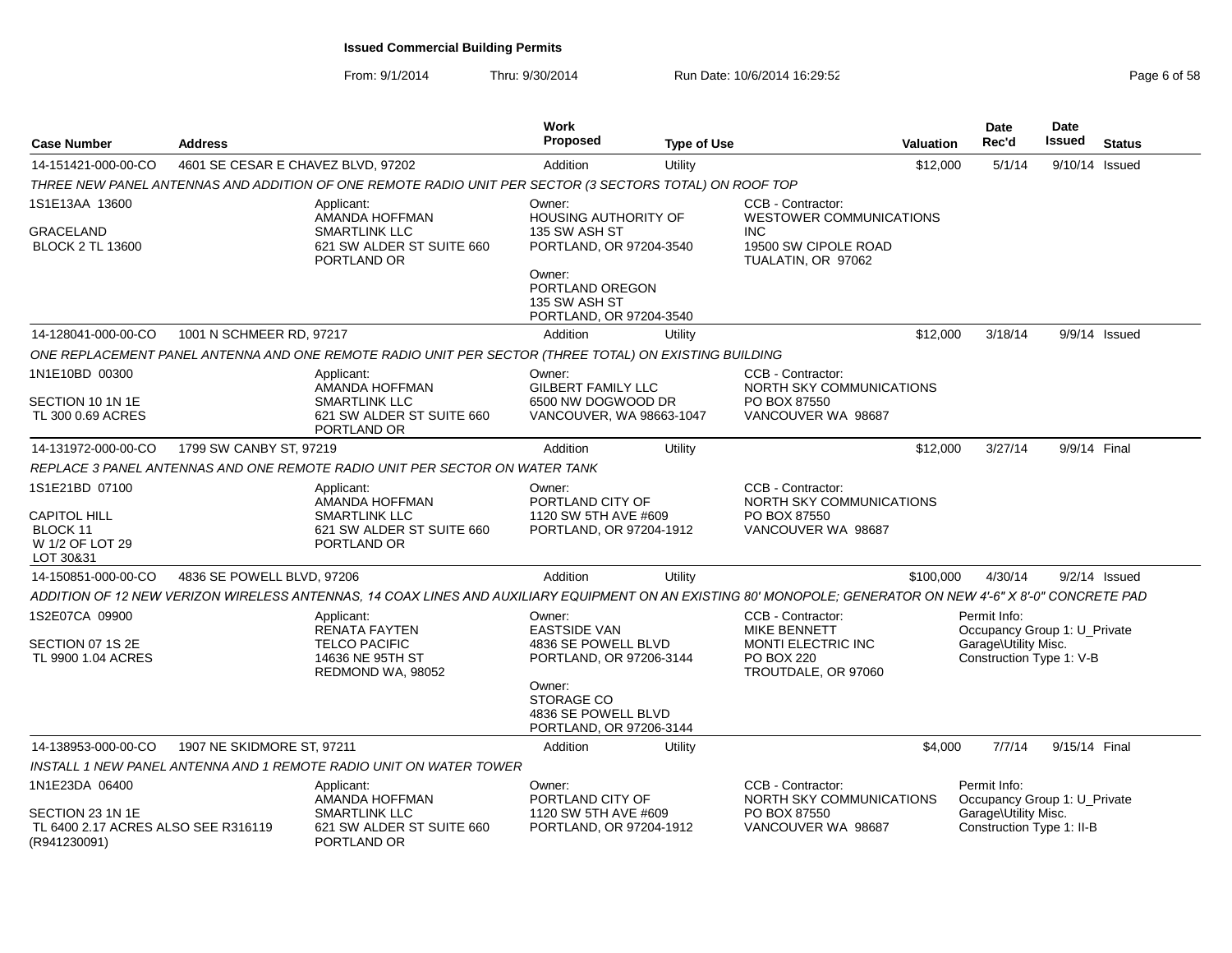From: 9/1/2014Thru: 9/30/2014 Run Date: 10/6/2014 16:29:52 Research 2010 2014 19:29:52

| <b>Case Number</b>                                                                                             | <b>Address</b>               |                                                                                                                                                                                | <b>Work</b><br><b>Proposed</b>                                                      | <b>Type of Use</b> | <b>Valuation</b>                                                                        |         | Date<br>Rec'd                                                                                    | Date<br><b>Issued</b> | <b>Status</b>                         |
|----------------------------------------------------------------------------------------------------------------|------------------------------|--------------------------------------------------------------------------------------------------------------------------------------------------------------------------------|-------------------------------------------------------------------------------------|--------------------|-----------------------------------------------------------------------------------------|---------|--------------------------------------------------------------------------------------------------|-----------------------|---------------------------------------|
| 14-132449-000-00-CO                                                                                            | 1907 NE SKIDMORE ST, 97211   |                                                                                                                                                                                | Addition                                                                            | Utility            |                                                                                         | \$8,000 | 3/28/14                                                                                          | 9/15/14 Final         |                                       |
|                                                                                                                |                              | INSTALL 2 NEW ANTENNAS AND 2 REMOTE RADIO UNITS ON WATER TOWER                                                                                                                 |                                                                                     |                    |                                                                                         |         |                                                                                                  |                       |                                       |
| 1N1E23DA 06400                                                                                                 |                              | Applicant:<br>AMANDA HOFFMAN                                                                                                                                                   | Owner:<br>PORTLAND CITY OF                                                          |                    | CCB - Contractor:<br>NORTH SKY COMMUNICATIONS                                           |         | Permit Info:<br>Occupancy Group 1: U Private                                                     |                       |                                       |
| SECTION 23 1N 1E<br>TL 6400 2.17 ACRES ALSO SEE R316119<br>(R941230091)                                        |                              | <b>SMARTLINK LLC</b><br>621 SW ALDER ST SUITE 660<br>PORTLAND OR                                                                                                               | 1120 SW 5TH AVE #609<br>PORTLAND, OR 97204-1912                                     |                    | PO BOX 87550<br>VANCOUVER WA 98687                                                      |         | Garage\Utility Misc.<br>Construction Type 1: II-B                                                |                       |                                       |
| 14-137349-000-00-CO                                                                                            | 8439 NE COLUMBIA BLVD, 97220 |                                                                                                                                                                                | Addition                                                                            | Utility            | \$10,000                                                                                |         | 4/8/14                                                                                           | 9/15/14 Final         |                                       |
|                                                                                                                |                              | ADD (3) NEW PANEL ANTENNAS ON EXISTING ROOFTOP FACILITY; INSTALL RADIO EQUIPMENT INSIDE EXISTING CABINETS INSIDE EXISTING COMPOUND                                             |                                                                                     |                    |                                                                                         |         |                                                                                                  |                       |                                       |
| 1N2E16CC 00200                                                                                                 |                              | Applicant:<br><b>STEVEN TOPP</b>                                                                                                                                               | Owner:<br>ATRIUM FINANCE IV LP                                                      |                    | CCB - Contractor:<br>NORTH SKY COMMUNICATIONS                                           |         | Permit Info:                                                                                     |                       | Occupancy Group 1: R-1_Hotel or Motel |
| SECTION 16 1N 2E<br>TL 200 5.91 ACRES                                                                          |                              | HOSS CONSULTING ON BEHALF<br>OF SPRINT<br>12566 SW BRIDGEVIEW CT<br><b>TIGARD, OR 97223</b>                                                                                    | 4243 HUNT RD<br>CINCINNATI, OH 45242                                                |                    | PO BOX 87550<br>VANCOUVER WA 98687                                                      |         | Construction Type 1: II-B                                                                        |                       |                                       |
| 14-146898-000-00-CO                                                                                            | 16501 SE DIVISION ST, 97233  |                                                                                                                                                                                | Addition                                                                            | Utility            | \$50,000                                                                                |         | 4/23/14                                                                                          | 9/12/14 Issued        |                                       |
|                                                                                                                |                              | ADDITION OF NEW CARRIER TO EXISTING MONOPOLE; ADD (12) NEW ANTENNAS, (6) NEW RRUS, (3) TMA, (1) SURGE SUPPRESSOR, (12) COAX, (1) HYBRID CABLE, GENERATOR ON NEW 4' X 8' ⊦      |                                                                                     |                    |                                                                                         |         |                                                                                                  |                       |                                       |
| 1S3E06CC 03200                                                                                                 |                              | Applicant:<br><b>REID STEWART</b><br>LEXCOM DEVELOPMENT<br>(VERIZON WIRELESS)<br>4015 SW BATTAGLIA AVE<br>GRESHAM OR 97080                                                     | Owner:<br><b>EASTGATE THEATRE INC</b><br>PO BOX 460069<br>ESCONDIDO, CA 92046-0069  |                    | CCB - Contractor:<br><b>T3 CONSTRUCTION LLC</b><br>1520 AUSTIN RD<br>ROSEBURG, OR 97471 |         | Permit Info:<br>Occupancy Group 1: U_Private<br>Garage\Utility Misc.<br>Construction Type 1: V-B |                       |                                       |
| 14-153565-000-00-CO                                                                                            | 9700 SW CAPITOL HWY, 97219   |                                                                                                                                                                                | Addition                                                                            | Utility            | \$10,000                                                                                |         | 5/7/14                                                                                           | 9/12/14 Final         |                                       |
|                                                                                                                |                              | SPRINT: INSTALL (1) UADU IN EXISTING CABINET, (4) BATTERIES, (3) PANEL ANTENNAS, (3) RRUS, (27) JUMPERS, (3) OPTICAL JUNCTION CYLINDERS, (3) POWER JUNCTION CYLINDERS AT EXIST |                                                                                     |                    |                                                                                         |         |                                                                                                  |                       |                                       |
| 1S1E29BC 04000<br><b>WEST PORTLAND</b><br>BLOCK 64&73 TL 4000                                                  |                              | Applicant:<br><b>STEVEN TOPP</b><br>HOSS CONSULTING ON BEHALF<br>OF SPRINT<br>12566 SW BRIDGEVIEW CT<br><b>TIGARD, OR 97223</b>                                                | Owner:<br>CAPITOL PROPERTIES LLC<br>9570 SW BARBUR BLVD # 315<br>PORTLAND, OR 97219 |                    | CCB - Contractor:<br>NORTH SKY COMMUNICATIONS<br>PO BOX 87550<br>VANCOUVER WA 98687     |         | Permit Info:<br>Occupancy Group 1: U_Private<br>Garage\Utility Misc.                             |                       |                                       |
| 14-137341-000-00-CO                                                                                            | 3530 SE 84TH AVE, 97266      |                                                                                                                                                                                | Addition                                                                            | Utility            | \$10,000                                                                                |         | 4/8/14                                                                                           |                       | 9/12/14 Under Inspection              |
|                                                                                                                |                              | ADD (3) NEW PANEL ANTENNAS AND RRU UNITS TO EXISTING ROOFTOP FACILITY; INSTALL RADIO EQUIPMENT INSIDE EXISTING CABINETS ON ROOF                                                |                                                                                     |                    |                                                                                         |         |                                                                                                  |                       |                                       |
| 1S2E09CB 00101                                                                                                 |                              | Applicant:<br><b>STEVEN TOPP</b>                                                                                                                                               | Owner:                                                                              |                    | CCB - Contractor:<br>UNION RETIREMENT ASSOCIATIOI NORTH SKY COMMUNICATIONS              |         | Permit Info:                                                                                     |                       | Occupancy Group 1: R-2_Residential    |
| PARTITION PLAT 1994-101<br>LOT 2 EXC PT IN HWY<br>STATE PAYS TAXES ORS 307.241                                 |                              | HOSS CONSULTING ON BEHALF<br>OF SPRINT<br>12566 SW BRIDGEVIEW CT<br><b>TIGARD, OR 97223</b>                                                                                    | 1625 SE LAFAYETTE ST<br>PORTLAND, OR 97202-3862                                     |                    | PO BOX 87550<br>VANCOUVER WA 98687                                                      |         | Multi-family<br>Construction Type 1: II-B                                                        |                       |                                       |
| 14-184596-000-00-CO                                                                                            | 7000 NE AIRPORT WAY, 97218   |                                                                                                                                                                                | Addition                                                                            | Utility            | \$12,000                                                                                |         | 7/17/14                                                                                          | 9/26/14 Issued        |                                       |
|                                                                                                                |                              | RELOCATE 2 BOX AND SENSORS, INSTALL 2 NEW SPRINT ANTENNAS MOUNTS (1 PER SECTOR), RELOCATE 2 EXISTING ANTENNAS TO NEW MOUNT (1 PER SECTOR), INSTALL 2 NEW SPRINT AI             |                                                                                     |                    |                                                                                         |         |                                                                                                  |                       |                                       |
| 1N2E08B 00400                                                                                                  |                              | Applicant:<br>AMANDA HOFFMAN                                                                                                                                                   | Owner:<br>PORT OF PORTLAND                                                          |                    | CCB - Contractor:<br>NORTH SKY COMMUNICATIONS                                           |         | Permit Info:<br>Occupancy Group 1: U_Private                                                     |                       |                                       |
| SECTION 08 1N 2E<br>TL 400 7.39 ACRES<br><b>TERMINAL BLDG</b><br><b>NONTAXABLE</b><br>SEE TAXABLE SUB ACCOUNTS |                              | <b>SMARTLINK LLC</b><br>621 SW ALDER ST SUITE 660<br>PORTLAND OR                                                                                                               | PO BOX 3529<br>PORTLAND, OR 97208-3529                                              |                    | PO BOX 87550<br>VANCOUVER WA 98687                                                      |         | Garage\Utility Misc.<br>Construction Type 1: II-B                                                |                       |                                       |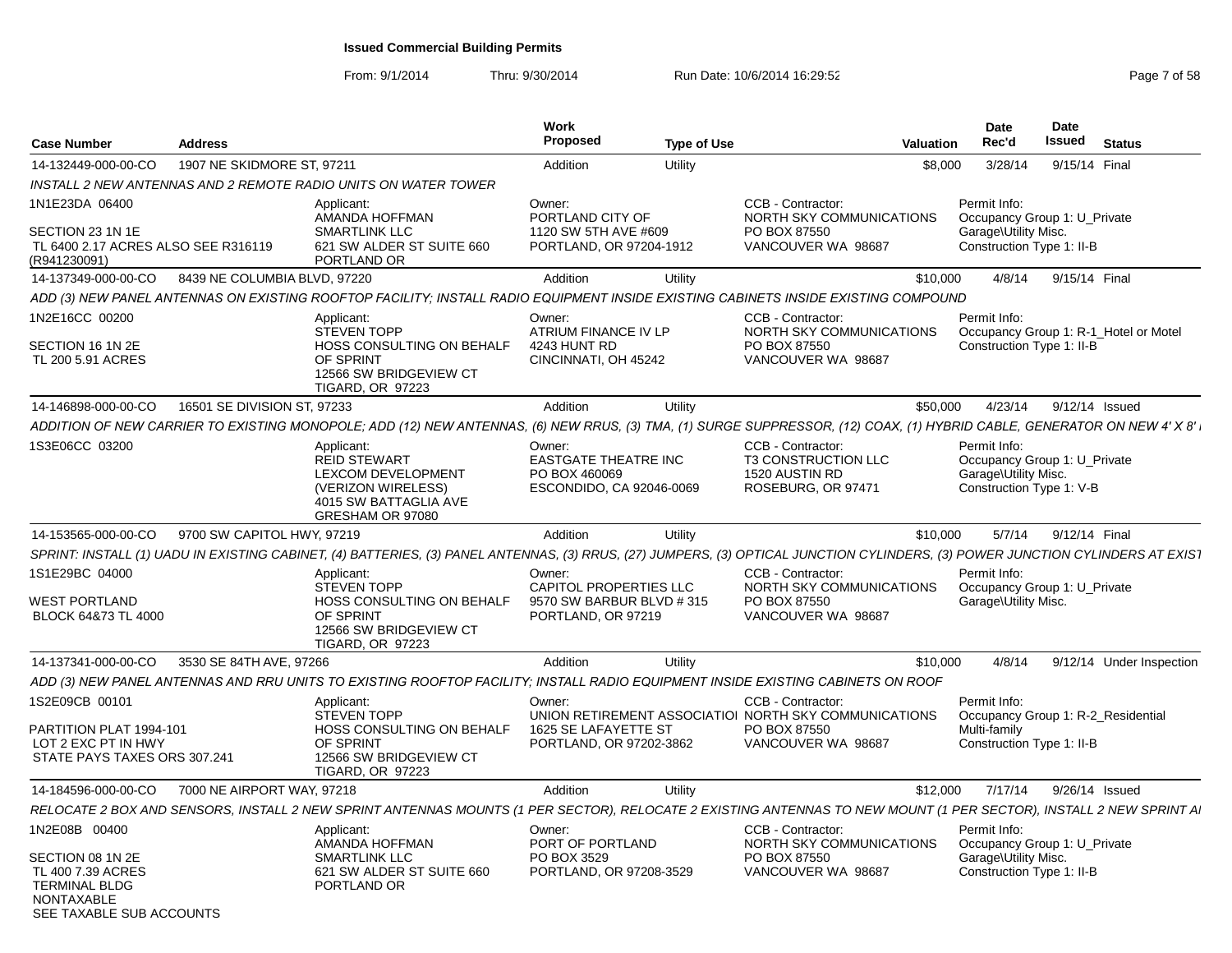From: 9/1/2014Thru: 9/30/2014 Run Date: 10/6/2014 16:29:52 Research 2010 12:09:59

| <b>Case Number</b>                                                                  | <b>Address</b>             |                                                                                                                                                  | Work<br><b>Proposed</b>                                                   | <b>Type of Use</b> |                                                                                                                     | <b>Valuation</b> | Date<br>Rec'd                                                                                      | <b>Date</b><br>Issued | <b>Status</b>                                |
|-------------------------------------------------------------------------------------|----------------------------|--------------------------------------------------------------------------------------------------------------------------------------------------|---------------------------------------------------------------------------|--------------------|---------------------------------------------------------------------------------------------------------------------|------------------|----------------------------------------------------------------------------------------------------|-----------------------|----------------------------------------------|
| 13-108094-000-00-CO                                                                 | 4325 NE MARINE DR, 97218   |                                                                                                                                                  | Addition                                                                  | Utility            |                                                                                                                     | \$45,000         | 1/25/13                                                                                            | 9/26/14 Issued        |                                              |
|                                                                                     |                            | 145 SQ FT ADDITION TO EXISTING CONCRETE PAD TO INSTALL 3 BBU CABINETS AND 60 MARATHON BATTERIES                                                  |                                                                           |                    |                                                                                                                     |                  |                                                                                                    |                       |                                              |
| 1N2E06 00200                                                                        |                            | Applicant:<br><b>DENNIS DITTERICK</b>                                                                                                            | Owner:<br>METRO (GLEASON BOAT RAMP                                        |                    | CCB - Contractor:<br><b>GREEN POWER ELECTRICAL</b>                                                                  |                  |                                                                                                    |                       |                                              |
| SECTION 06 1N 2E<br>TL 200 15.69 ACRES                                              |                            | VELOCITEL/AT&T<br>4004 KRUSE WAY PLACE #220<br>LAKE OSWEGO OR 97035                                                                              | 600 NE GRAND AVE<br>PORTLAND, OR 97232-2736                               |                    | <b>CONTRACTORS INC</b><br>PO BOX 836<br><b>AMITY, OR 97101</b>                                                      |                  |                                                                                                    |                       |                                              |
| 14-147625-000-00-CO                                                                 | 121 SW SALMON ST, 97204    |                                                                                                                                                  | Addition                                                                  | Utility            |                                                                                                                     | \$12,000         | 4/24/14                                                                                            | 9/25/14 Final         |                                              |
|                                                                                     |                            | ONE REPLACEMENT PANEL ANTENNA PER SECTOR (TOTAL OF 3) AND ADDITION OF ONE REMOTE RADIO UNIT PER SECTOR (TOTAL OF 3) ON EXISTING ROOFTOP FACILITY |                                                                           |                    |                                                                                                                     |                  |                                                                                                    |                       |                                              |
| 1S1E03BA 02100                                                                      |                            | Applicant:<br>AMANDA HOFFMAN<br><b>SMARTLINK LLC</b><br>621 SW ALDER ST SUITE 660<br>PORTLAND OR                                                 | Owner:<br>IEH PORTLAND LLC<br>121 SW SALMON ST<br>PORTLAND, OR 97204-2901 |                    | CCB - Contractor:<br>CLINTON COX CONSTRUCTION<br>PO BOX 840<br>AUMSVILLE, OR 97325                                  |                  |                                                                                                    |                       |                                              |
| 14-129814-000-00-CO                                                                 | 4428 SE 24TH AVE, 97202    |                                                                                                                                                  | Addition                                                                  | Utility            |                                                                                                                     | \$20,000         | 3/25/14                                                                                            | 9/24/14 Issued        |                                              |
|                                                                                     |                            | MODIFICATION OF EXISTING TELECOMMUNICATIONS MONOPOLE, RE INSTALL 3 PANEL ANTENNAS, 3 REMOTE RADIO HEADS AND ANCILLARY EQUIPMENT AND CABLING      |                                                                           |                    |                                                                                                                     |                  |                                                                                                    |                       |                                              |
| 1S1E11DD 03100                                                                      |                            | Applicant:<br>SANDRA WALDEN                                                                                                                      | Owner:<br>PORTLAND GENERAL ELECTRIC                                       |                    | CCB - Contractor:<br>NORTH SKY COMMUNICATIONS                                                                       |                  | Permit Info:<br>Occupancy Group 1: U_Private                                                       |                       |                                              |
| <b>SPANTONS ADD</b><br>BLOCK <sub>3</sub><br>LOT 25 EXC PT IN ST<br>DEPT OF REVENUE |                            | CROWN CASTLE USA<br>8432 154TH AVE NE, BLDG C<br>REDMOND, WA 98054                                                                               | CO.<br>121 SW SALMON ST<br>PORTLAND, OR 97204-2901                        |                    | PO BOX 87550<br>VANCOUVER WA 98687                                                                                  |                  | Garage\Utility Misc.<br>Construction Type 1: V-B                                                   |                       |                                              |
| 14-100666-000-00-CO                                                                 | 8205 SW BARBUR BLVD, 97219 |                                                                                                                                                  | Addition                                                                  | Utility            |                                                                                                                     | \$12,000         | 1/3/14                                                                                             | 9/23/14 Issued        |                                              |
|                                                                                     |                            | REPLACE SIX EXISTING ANTENNAS ON EXISTING MONOPOLE; ADD RELATED EQUIPMENT: THREE REMOTE RADIO UNITS, TWO SURGE PROTECTORS, ONE HYBRID CABLE      |                                                                           |                    |                                                                                                                     |                  |                                                                                                    |                       |                                              |
| 1S1E21CB 03900                                                                      |                            | Applicant:<br><b>BRANDON CLOWER</b>                                                                                                              | Owner:<br><b>CORA B EDWARDS</b>                                           |                    | CCB - Contractor:<br>T3 CONSTRUCTION LLC                                                                            |                  | Permit Info:<br>Occupancy Group 1: U_Private                                                       |                       |                                              |
| SECTION 21 1S 1E<br>TL 3900 0.46 ACRES                                              |                            | 5505 SE TOLMAN ST<br>PORTLAND, OREGON 97206                                                                                                      | 8030 SW CAPITOL HILL RD<br>PORTLAND, OR 97219-2683                        |                    | 1520 AUSTIN RD<br>ROSEBURG, OR 97471                                                                                |                  | Garage\Utility Misc.<br>Construction Type 1: V-B                                                   |                       |                                              |
| 14-103403-000-00-CO                                                                 | 12404 NE HALSEY ST. 97230  |                                                                                                                                                  | Addition                                                                  | Utility            |                                                                                                                     | \$8,000          | 1/10/14                                                                                            | 9/23/14 Issued        |                                              |
|                                                                                     |                            | REPLACE 6 OF 9 EXISTING ANTENNAS, ADD 3 NEW ANTENNAS ON EXISTING TOWER, ADD 3 RRHs TO ANTENNA MOUNTS                                             |                                                                           |                    |                                                                                                                     |                  |                                                                                                    |                       |                                              |
| 1N2E35BB 00600                                                                      |                            | Applicant:<br><b>SHANIN PRUSIA</b>                                                                                                               | Owner:<br>WOLFE ACRES LLC                                                 |                    | CCB - Contractor:<br>T3 CONSTRUCTION LLC                                                                            |                  | Permit Info:<br>Occupancy Group 1: U_Private                                                       |                       |                                              |
| <b>HAZELWOOD</b><br>LOT 4 TL 600                                                    |                            | <b>URBAN WIRELESS</b><br>10376 SE SUNBURST WAY<br>PORTLAND OR 97086                                                                              | 4126 SW 54TH PL<br>PORTLAND, OR 97221-2017                                |                    | 1520 AUSTIN RD<br>ROSEBURG, OR 97471                                                                                |                  | Garage\Utility Misc.                                                                               |                       |                                              |
| 13-227911-000-00-CO                                                                 | 914 SW TAYLOR ST, 97205    |                                                                                                                                                  | Addition                                                                  | Utility            |                                                                                                                     | \$75,000         | 11/14/13                                                                                           | 9/22/14 Issued        |                                              |
|                                                                                     |                            | INSTALL NEW ROOFTOP WIRELESS FACILITY, TO INCLUDE 12 PANEL ANTENNAS AND ASSOCIATED ROOFTOP EQUIPMENT                                             |                                                                           |                    |                                                                                                                     |                  |                                                                                                    |                       |                                              |
| 1S1E04AA 01800                                                                      |                            | Applicant:<br>PAUL SLOTEMAKER<br><b>SMARTLINK LLC</b><br>621 SW ALDER ST, STE 660<br>PORTLAND, OR 97205                                          | Owner:<br>FEIGENSON INV CO<br>1905 SE 10TH AVE<br>PORTLAND, OR 97214      |                    | CCB - Contractor:<br><b>IAN ROBERTSON</b><br>ROBERTSON, HAY & WALLACE<br>1801 SE GRAND AVENUE<br>PORTLAND, OR 97214 |                  | Permit Info:<br>Occupancy Group 1: U_Private<br>Garage\Utility Misc.<br>Construction Type 1: III-B |                       | Construction Type 2 (formerly Type 1): III-B |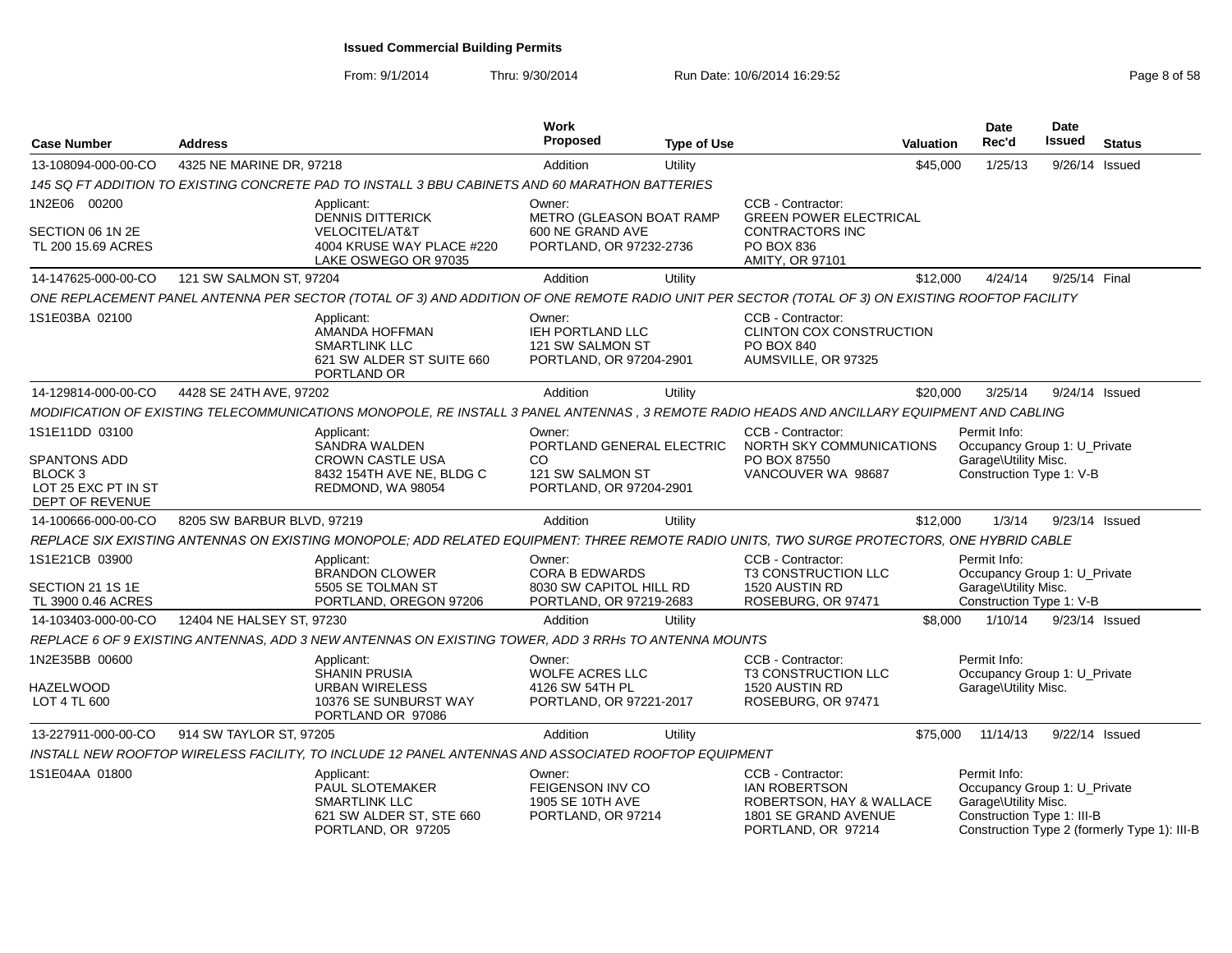### From: 9/1/2014Thru: 9/30/2014 Run Date: 10/6/2014 16:29:52

| Page 9 of 58 |  |  |  |
|--------------|--|--|--|
|--------------|--|--|--|

| <b>Case Number</b>                                                                        | <b>Address</b>              |                                                                                                                                                               | <b>Work</b><br><b>Proposed</b>                                                                    | <b>Type of Use</b> |                                                                                                                             | <b>Valuation</b> | <b>Date</b><br>Rec'd                                                                             | <b>Date</b><br>Issued | <b>Status</b> |
|-------------------------------------------------------------------------------------------|-----------------------------|---------------------------------------------------------------------------------------------------------------------------------------------------------------|---------------------------------------------------------------------------------------------------|--------------------|-----------------------------------------------------------------------------------------------------------------------------|------------------|--------------------------------------------------------------------------------------------------|-----------------------|---------------|
| 13-227300-000-00-CO                                                                       | 330 SW YAMHILL ST, 97204    |                                                                                                                                                               | Addition                                                                                          | Utility            |                                                                                                                             | \$75,000         | 11/13/13                                                                                         | 9/22/14 Issued        |               |
|                                                                                           |                             | INSTALL NEW WIRELESS ROOF TOP FACILITY TO INCLUDE 12 PANEL ANTENNAS AND ASSOCIATED ROOFTOP EQUIPMENT INCLUDING NATURAL GAS GENERATOR                          |                                                                                                   |                    |                                                                                                                             |                  |                                                                                                  |                       |               |
| 1S1E03BA 07100<br><b>PORTLAND</b><br>BLOCK 51<br>LOT 1-3                                  |                             | Applicant:<br>PAUL SLOTEMAKER<br><b>SMARTLINK LLC</b><br>621 SW ALDER ST, STE 660<br>PORTLAND, OR 97205                                                       | Owner:<br>PORTLAND CITY OF(LEASED<br>PO BOX 617905<br>CHICAGO, IL 60661-7905                      |                    | CCB - Contractor:<br><b>IAN ROBERTSON</b><br>ROBERTSON, HAY & WALLACE<br>1801 SE GRAND AVENUE<br>PORTLAND, OR 97214         |                  |                                                                                                  |                       |               |
| $6-8$                                                                                     |                             |                                                                                                                                                               | Owner:<br>PIONEER PLACE LTD<br><b>PARTNERSHIP</b><br>PO BOX 617905<br>CHICAGO, IL 60661-7905      |                    |                                                                                                                             |                  |                                                                                                  |                       |               |
| 14-113848-000-00-CO                                                                       | 1907 NE SKIDMORE ST, 97211  |                                                                                                                                                               | Addition                                                                                          | Utility            |                                                                                                                             | \$5,000          | 2/5/14                                                                                           | 9/19/14 Final         |               |
|                                                                                           |                             | REMOVE AND REPLACE (2) EXISTING ANTENNAS ON WATER TANK #2 -LARGER DIAMETER TANK; ADD RRU'S AND SURGE PROTECTORS                                               |                                                                                                   |                    |                                                                                                                             |                  |                                                                                                  |                       |               |
| 1N1E23DA 06400<br>SECTION 23 1N 1E<br>TL 6400 2.17 ACRES ALSO SEE R316119<br>(R941230091) |                             | Applicant:<br><b>SHANIN PRUSIA</b><br><b>VERIZON WIRELESS</b><br>10376 SE SUNBURST WAY<br>PORTLAND, OR 97086                                                  | Owner:<br>PORTLAND CITY OF<br>1120 SW 5TH AVE #609<br>PORTLAND, OR 97204-1912                     |                    | CCB - Contractor:<br><b>STRATA INC</b><br>3501 EVERETT AVE<br>EVERETT, WA 98201                                             |                  | Permit Info:<br>Occupancy Group 1: U_Private<br>Garage\Utility Misc.<br>Construction Type 1: V-B |                       |               |
| 14-113844-000-00-CO                                                                       | 1907 NE SKIDMORE ST, 97211  |                                                                                                                                                               | Addition                                                                                          | Utility            |                                                                                                                             | \$10,000         | 2/5/14                                                                                           | 9/19/14 Final         |               |
|                                                                                           |                             | REMOVE AND REPLACE (4) EXISTING ANTENNAS ON WATER TANK 1-SMALLER DIAMETER TANK; ADD RRU'S AND SURGE PROTECTORS                                                |                                                                                                   |                    |                                                                                                                             |                  |                                                                                                  |                       |               |
| 1N1E23DA 06400<br>SECTION 23 1N 1E<br>TL 6400 2.17 ACRES ALSO SEE R316119<br>(R941230091) |                             | Applicant:<br><b>SHANIN PRUSIA</b><br><b>VERIZON WIRELESS</b><br>10376 SE SUNBURST WAY<br>PORTLAND, OR 97086                                                  | Owner:<br>PORTLAND CITY OF<br>1120 SW 5TH AVE #609<br>PORTLAND, OR 97204-1912                     |                    | CCB - Contractor:<br><b>STRATA INC</b><br>3501 EVERETT AVE<br>EVERETT, WA 98201                                             |                  | Permit Info:<br>Occupancy Group 1: U Private<br>Garage\Utility Misc.<br>Construction Type 1: V-B |                       |               |
| 14-128273-000-00-CO                                                                       | 13500 SE POWELL BLVD, 97236 |                                                                                                                                                               | Addition                                                                                          | Utility            |                                                                                                                             | \$20,000         | 3/18/14                                                                                          | 9/29/14 Issued        |               |
|                                                                                           |                             | MODIFICATION OF EXISTING MONOPOLE TELECOMMUNICATIONS FACILITY, INSTALL 3 ANTENNAS WITH REMOTE RADIO HEADS AND ANCILLARY EQUIPMENT, PREVIOUSLY REMOVED IN 2013 |                                                                                                   |                    |                                                                                                                             |                  |                                                                                                  |                       |               |
| 1S2E11AC 05400<br><b>SILVER PARK</b><br><b>BLOCK1</b><br>LOT <sub>1</sub>                 |                             | Applicant:<br>SANDRA WALDEN<br><b>CROWN CASTLE USA</b><br>8432 154TH AVE NE, BLDG C<br>REDMOND, WA 98054                                                      | Owner:<br><b>JMT PROPERTIES INC</b><br>13706 SE MARKET ST<br>PORTLAND, OR 97233-1757              |                    | CCB - Contractor:<br><b>TEATHER BAILEY</b><br>LEGACY WIRELESS SERVICES INC<br>15580 SE FOR MOR COURT<br>CLACKAMAS, OR 97015 |                  |                                                                                                  |                       |               |
| 14-177984-000-00-CO                                                                       | 4599 SW LEE ST, 97221       |                                                                                                                                                               | Addition                                                                                          | Utility            |                                                                                                                             | \$20,000         | 7/1/14                                                                                           | 9/29/14 Issued        |               |
|                                                                                           |                             | MODIFICATION OF EXISTING TELECOM TOWER; INSTALLATION OF (3) ANTENNAS, (3)THREE RRH'S, ANCILLARY EQUIPMENT AND CABLING                                         |                                                                                                   |                    |                                                                                                                             |                  |                                                                                                  |                       |               |
| 1S1E18AD 00300                                                                            |                             | Applicant:<br>SANDRA WALDEN<br><b>CROWN CASTLE USA</b><br>8432 154TH AVE NE, BLDG C<br>REDMOND, WA 98054                                                      | Owner:<br>PORTLAND GENERAL ELECTRIC<br>CO<br>121 SW SALMON ST 1WTC0510<br>PORTLAND, OR 97204-2901 |                    | CCB - Contractor:<br>NORTH SKY COMMUNICATIONS<br>PO BOX 87550<br>VANCOUVER WA 98687                                         |                  |                                                                                                  |                       |               |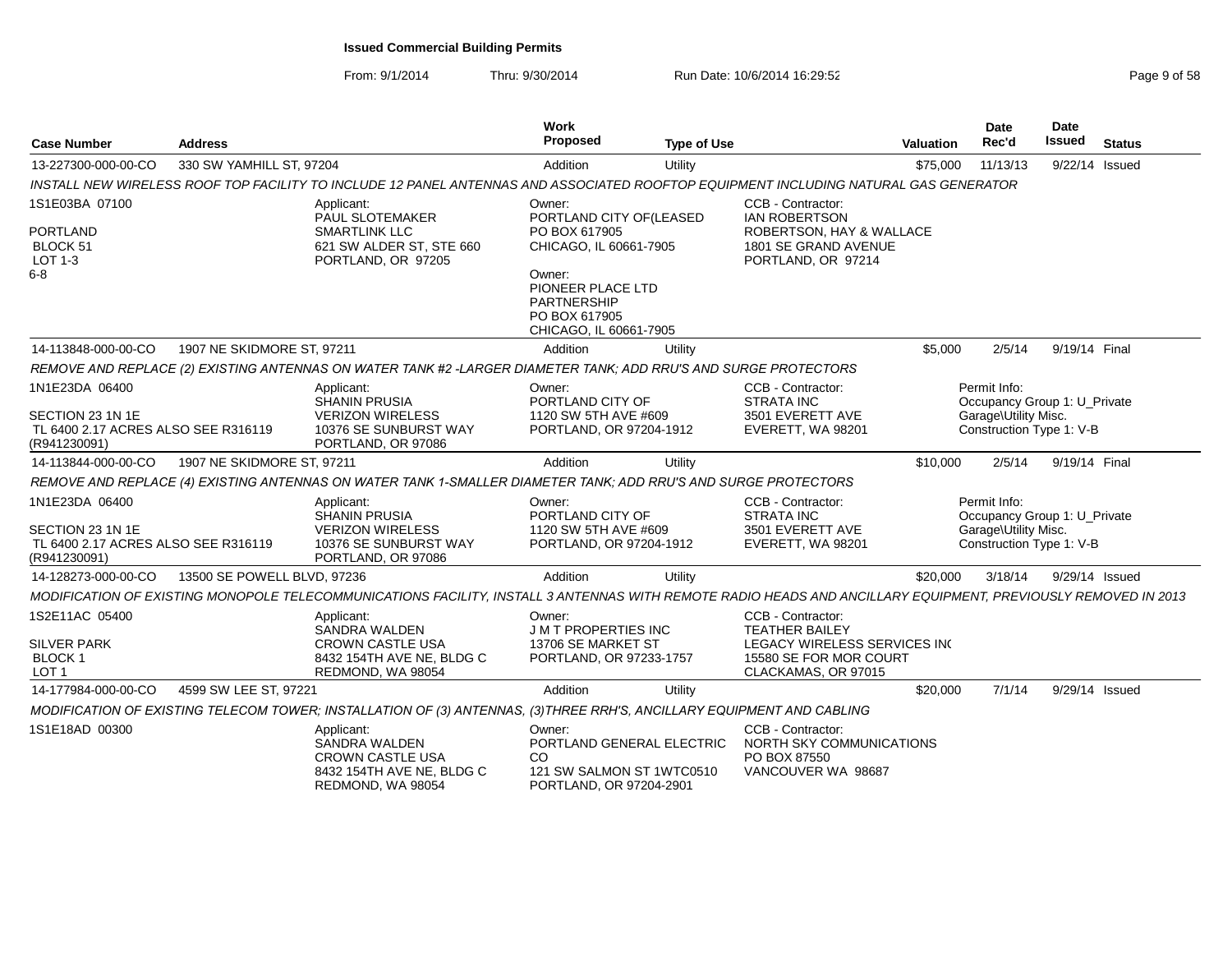From: 9/1/2014

| <b>Case Number</b>                                     | <b>Address</b>             |                                                                                                                                                                  | <b>Work</b><br>Proposed                                                               | <b>Type of Use</b> |                                                                                  | <b>Valuation</b> | Date<br>Rec'd                            | Date<br><b>Issued</b> | <b>Status</b>                                               |
|--------------------------------------------------------|----------------------------|------------------------------------------------------------------------------------------------------------------------------------------------------------------|---------------------------------------------------------------------------------------|--------------------|----------------------------------------------------------------------------------|------------------|------------------------------------------|-----------------------|-------------------------------------------------------------|
| 14-134383-000-00-CO                                    | 4033 SW CANYON RD, 97221   |                                                                                                                                                                  | Addition                                                                              | Utility            |                                                                                  | \$10,000         | 4/8/14                                   | 9/10/14 Issued        |                                                             |
|                                                        |                            | REPLACE THREE EXISTING ANTENNAS AND INSTALL THREE REMOTE RADIO UNITS INSIDE EXISTING CUPOLA                                                                      |                                                                                       |                    |                                                                                  |                  |                                          |                       |                                                             |
| 1S1E05 00800                                           |                            | Applicant:<br><b>KEVIN MARTIN</b>                                                                                                                                | Owner:<br>PORTLAND CITY OF (BUREAU OF                                                 |                    | CCB - Contractor:<br><b>WESTOWER COMMUNICATIONS</b>                              |                  |                                          |                       |                                                             |
| SECTION 05 1S 1E<br>TL 800 107.18 ACRES                |                            | 2495 NW 121st Pl.<br>Portland OR 97229                                                                                                                           | 1120 SW 5TH AVE #1302<br>PORTLAND, OR 97204-1912                                      |                    | <b>INC</b><br>19500 SW CIPOLE ROAD<br>TUALATIN, OR 97062                         |                  |                                          |                       |                                                             |
|                                                        |                            |                                                                                                                                                                  | Owner:<br><b>PARKS</b><br>1120 SW 5TH AVE #1302<br>PORTLAND, OR 97204-1912            |                    |                                                                                  |                  |                                          |                       |                                                             |
|                                                        |                            |                                                                                                                                                                  | Owner:<br>RECREATION(LEASED<br>1120 SW 5TH AVE #1302<br>PORTLAND, OR 97204-1912       |                    |                                                                                  |                  |                                          |                       |                                                             |
|                                                        |                            |                                                                                                                                                                  | Owner:<br><b>MULTIPLE TENANTS</b><br>1120 SW 5TH AVE #1302<br>PORTLAND, OR 97204-1912 |                    |                                                                                  |                  |                                          |                       |                                                             |
| 14-131250-000-00-CO                                    | 2136 SW 5TH AVE, 97201     |                                                                                                                                                                  | Addition                                                                              | Utility            |                                                                                  | \$12,000         | 3/26/14                                  | 9/29/14 Final         |                                                             |
|                                                        |                            | REMOVAL OF TWO (2) PANEL ANTENNAS AND INSTALLATION OF TWO (2) PANEL ANTENNAS; THREE (3) RAYCAP SURGE PROTECTORS WITH ASSOCIATED HYBRID CABLE/COAXIAL CABLE ON E> |                                                                                       |                    |                                                                                  |                  |                                          |                       |                                                             |
| 1S1E04DD 00700<br>CARUTHERS ADD<br>BLOCK <sub>22</sub> |                            | Applicant:<br>BRANDON CLOWER<br>5505 SE TOLMAN ST<br>PORTLAND, OREGON 97206                                                                                      | Owner:<br>OREGON STATE OF(LEASED<br>PO BOX 751<br>PORTLAND, OR 97207-0751             |                    | CCB - Contractor:<br>M & A CONTRACTING INC<br>1366 LEE ST. SE<br>SALEM, OR 97302 |                  |                                          |                       |                                                             |
| W 1' OF LOT 1&2<br>LOT 5 EXC PT IN ST<br>LOT $6-8$     |                            |                                                                                                                                                                  | Owner:<br>U S GEOLOGICAL SURVEY<br>PO BOX 751<br>PORTLAND, OR 97207-0751              |                    |                                                                                  |                  |                                          |                       |                                                             |
| Total # of CO Addition permits issued: 49              |                            |                                                                                                                                                                  |                                                                                       |                    |                                                                                  |                  |                                          |                       | Total valuation of CO Addition permits issued: \$13,059,584 |
| 14-190613-000-00-CO                                    |                            | 5856 SW BEAVERTON HILLSDALE HWY, 97221                                                                                                                           | Alteration                                                                            |                    | Apartments/Condos (3 or more units)                                              | \$20,000         | 7/29/14                                  | 9/26/14 Issued        |                                                             |
| SEISMIC UPGRADE (BUILDING E)                           |                            |                                                                                                                                                                  |                                                                                       |                    |                                                                                  |                  |                                          |                       |                                                             |
| 1S1E18BD 01100                                         |                            | Applicant:<br>KAITLYN LAUINGER                                                                                                                                   | Owner:<br>TEMPO WEST APARTMENTS LLC                                                   |                    | CCB - Contractor:<br><b>JIM CAREY</b>                                            |                  | Permit Info:                             |                       | Occupancy Group 1: R-2_Residential                          |
| WETMORES SUB TR<br>LOT 1&2 TL 1100                     |                            | JR JOHNSON, INC<br>9425 N BURRAGE AVE<br>PORTLAND, OR 97217                                                                                                      | 8417 SW BEAVERTON HILLSDALE<br><b>HWY</b><br>PORTLAND, OR 97225                       |                    | JR JOHNSON INC<br>PO BOX 17196<br>PORTLAND, OR 97217                             |                  | Multi-family<br>Construction Type 1: V-B |                       |                                                             |
| 14-210810-000-00-CO                                    | 2328 NW GLISAN ST - Unit 3 |                                                                                                                                                                  | Alteration                                                                            |                    | Apartments/Condos (3 or more units)                                              | \$5,000          | 9/10/14                                  |                       | 9/10/14 Under Inspection                                    |
|                                                        |                            | INTERIOR REMODEL TO INCLUDE DEMO OF PARTIAL NON-LOAD BEARING PARTITION WALL IN KITCHEN AREA AND INFILL ABOVE EXISTING HALF WALL AND ADD TRANSOM WINDOW           |                                                                                       |                    |                                                                                  |                  |                                          |                       |                                                             |
| 1N1E33CB 90003                                         |                            | Applicant:<br><b>JOE LYONS</b>                                                                                                                                   | Owner:<br><b>MARK GRAY</b>                                                            |                    | CCB - Contractor:<br><b>JOE LYONS</b>                                            |                  | Permit Info:                             |                       | Occupancy Group 1: R-2_Residential                          |
| PRESCOTT CONDOMINIUMS<br>LOT 3                         |                            | JDL DEVELOPMENT INC<br>2314 NW SAVIER ST<br>PORTLAND, OR 97210-2514                                                                                              | 2328 NW GLISAN ST #3<br>PORTLAND, OR 97210                                            |                    | JDL DEVELOPMENT INC<br>2314 NW SAVIER ST<br>PORTLAND, OR 97210-2514              |                  | Multi-family<br>Construction Type 1: V-A |                       |                                                             |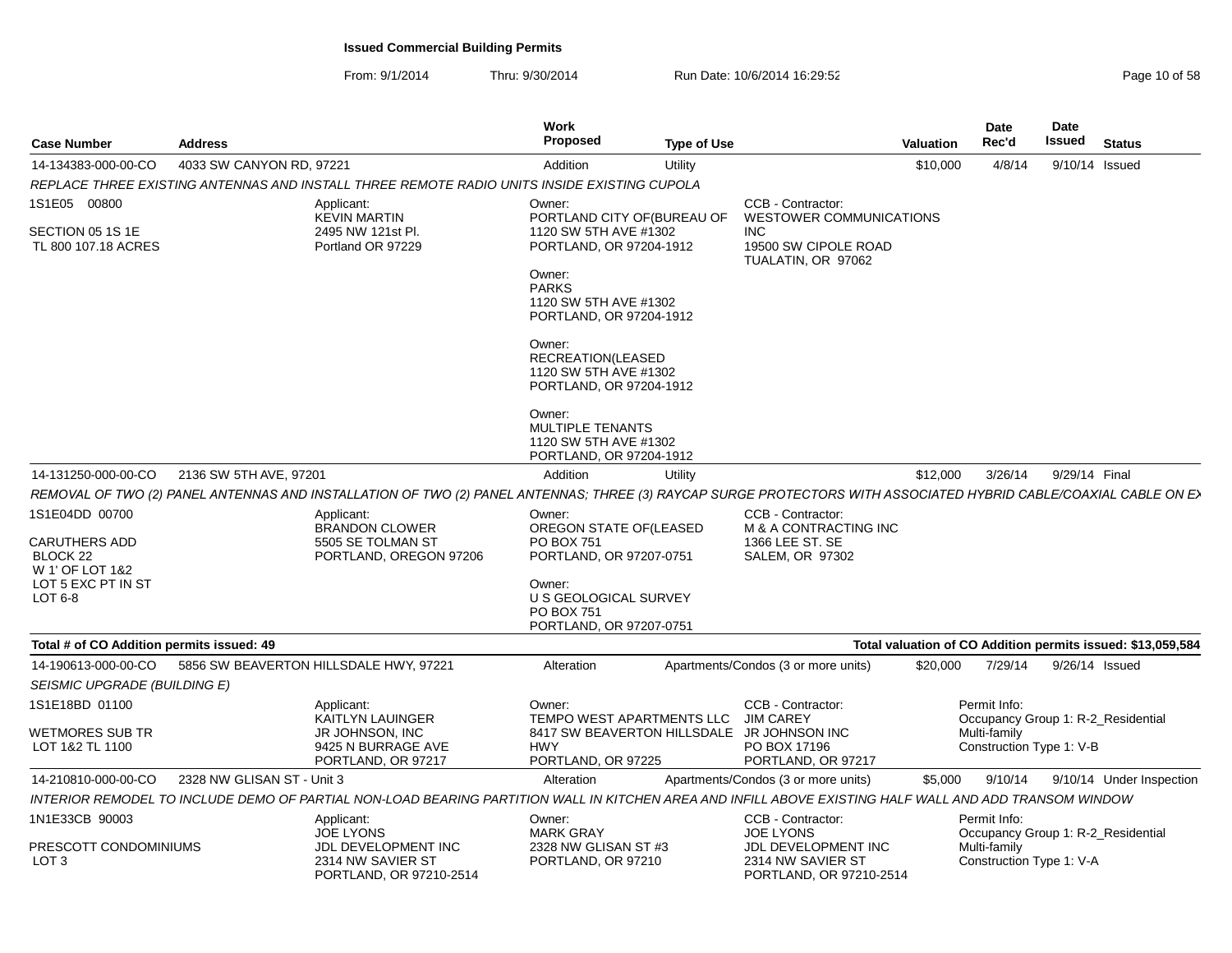| <b>Case Number</b>                                                    | <b>Address</b>              |                                                                                                                                                                  | Work<br>Proposed                                                                                                                                              | <b>Type of Use</b> |                                                                                                                    | <b>Valuation</b> | Date<br>Rec'd                                            | Date<br><b>Issued</b> | <b>Status</b>                      |  |
|-----------------------------------------------------------------------|-----------------------------|------------------------------------------------------------------------------------------------------------------------------------------------------------------|---------------------------------------------------------------------------------------------------------------------------------------------------------------|--------------------|--------------------------------------------------------------------------------------------------------------------|------------------|----------------------------------------------------------|-----------------------|------------------------------------|--|
| 14-190587-000-00-CO                                                   |                             | 5856 SW BEAVERTON HILLSDALE HWY, 97221                                                                                                                           | Alteration                                                                                                                                                    |                    | Apartments/Condos (3 or more units)                                                                                | \$20,000         | 7/29/14                                                  |                       | 9/26/14 Issued                     |  |
| SEISMIC UPGRADE (BUILDING C)                                          |                             |                                                                                                                                                                  |                                                                                                                                                               |                    |                                                                                                                    |                  |                                                          |                       |                                    |  |
| 1S1E18BD 01100                                                        |                             | Applicant:<br>KAITLYN LAUINGER                                                                                                                                   | Owner:<br>TEMPO WEST APARTMENTS LLC                                                                                                                           |                    | <b>CCB - Contractor:</b><br><b>JIM CAREY</b>                                                                       |                  | Permit Info:                                             |                       | Occupancy Group 1: R-2 Residential |  |
| <b>WETMORES SUB TR</b><br>LOT 1&2 TL 1100                             |                             | <b>JR JOHNSON, INC</b><br>9425 N BURRAGE AVE<br>PORTLAND, OR 97217                                                                                               | <b>HWY</b><br>PORTLAND, OR 97225                                                                                                                              |                    | 8417 SW BEAVERTON HILLSDALE JR JOHNSON INC<br>PO BOX 17196<br>PORTLAND, OR 97217                                   |                  | Multi-family<br>Construction Type 1: V-B                 |                       |                                    |  |
| 14-210754-000-00-CO                                                   | 2141 NW DAVIS ST - Unit 101 |                                                                                                                                                                  | Alteration                                                                                                                                                    |                    | Apartments/Condos (3 or more units)                                                                                | \$15,000         | 9/10/14                                                  |                       | 9/10/14 Issued                     |  |
|                                                                       |                             | REMOVE NONBEARING PARTITION WALL BETWEEN LIVING ROOM AND KITCHEN AND OPEN LARGE OPENING AT PARTITION WALL BETWEEN 2 UPSTAIRS BEDROOMS.RECONFIGURE WALLS T(       |                                                                                                                                                               |                    |                                                                                                                    |                  |                                                          |                       |                                    |  |
| 1N1E33CA 70003                                                        |                             | Applicant:<br><b>BYRON KELLAR</b>                                                                                                                                | Owner:<br>DAVIS STREET CONDO LLC                                                                                                                              |                    | CCB - Contractor:<br>NEIL KELLY CO INC                                                                             |                  | Permit Info:                                             |                       | Occupancy Group 1: R-2 Residential |  |
| 705 DAVIS CONDOMINIUM<br>LOT 101                                      |                             | NEIL KELLY CO INC<br>804 N ALBERTA<br>PORTLAND, OR 972170000                                                                                                     | 120 NE 136TH AVE #200<br>VANCOUVER, WA 98684                                                                                                                  |                    | 804 N ALBERTA ST<br>PORTLAND, OR 97217-2693                                                                        |                  | Multi-family<br>Construction Type 1: III-A               |                       |                                    |  |
| 14-161946-REV-02-CO                                                   | 2038 SE BELMONT ST, 97214   |                                                                                                                                                                  | Alteration                                                                                                                                                    |                    | Apartments/Condos (3 or more units)                                                                                | \$9.600          | 9/10/14                                                  |                       | 9/10/14 Issued                     |  |
|                                                                       |                             | VALUE ADD REVISION - TO FINALIZE THE 1ST FLOOR BATHROOM LAYOUTS AS NOTED IN REVISION-1 PERMIT DRAWINGS. ELIMINATE 2 RESTROOMS TO CREATE ONE ACCESSIBLE RESTROOM. |                                                                                                                                                               |                    |                                                                                                                    |                  |                                                          |                       |                                    |  |
| 1S1E02AA 09100                                                        |                             | Applicant:<br><b>BRIAN CHARLES REXHOUSE JR</b>                                                                                                                   | Owner:<br><b>KCM DEVELOPMENT LLC</b>                                                                                                                          |                    | CCB - Contractor:<br><b>BRIAN CHARLES REXHOUSE JR</b>                                                              |                  | Permit Info:                                             |                       | Occupancy Group 1: R-2 Residential |  |
| TILTONS ADD<br>BLOCK 4<br>LOT 14                                      |                             | 7141 N CAMPBELL AVE<br>PORTLAND, OR 97217                                                                                                                        | 4836 NE 27TH AVE<br>PORTLAND, OR 97211                                                                                                                        |                    | 7141 N CAMPBELL AVE<br>PORTLAND, OR 97217                                                                          |                  | Multi-family<br>Construction Type 1: V-B                 |                       |                                    |  |
| 14-184040-REV-01-CO                                                   | 9610 SW 34TH PL, 97219      |                                                                                                                                                                  | Alteration                                                                                                                                                    |                    | Apartments/Condos (3 or more units)                                                                                | \$2,000          | 9/9/14                                                   |                       | 9/9/14 Issued                      |  |
|                                                                       |                             | VALUE ADDED REVISION TO REPLACE DRY ROTTED 2X4'S WITH NEW GLU LAM BEAM                                                                                           |                                                                                                                                                               |                    |                                                                                                                    |                  |                                                          |                       |                                    |  |
| 1S1E29AC 04900                                                        |                             | Applicant:<br><b>Steve Gibson</b><br>10271 SE 54TH AVE<br>MILWAUKIE, OR 97222                                                                                    | Owner:<br><b>INDIAN HILLS APTS LLC</b><br>PO BOX K<br>MADRAS, OR 97741-0042                                                                                   |                    | <b>CCB - Contractor:</b><br><b>CREATIVE CONTRACTING</b><br>13607 BARCLAY HILLS DR<br>OREGON CITY, OR 97045         |                  | Permit Info:<br>Multi-family<br>Construction Type 1: V-B |                       | Occupancy Group 1: R-2 Residential |  |
| 14-208171-000-00-CO                                                   | 1800 NE 17TH AVE - Unit 10  |                                                                                                                                                                  | Alteration                                                                                                                                                    |                    | Apartments/Condos (3 or more units)                                                                                | \$650            | 9/5/14                                                   |                       | 9/5/14 Final                       |  |
|                                                                       |                             | REPLACE FIRE RATED DOOR BETWEEN GARAGE AND UTILITY ROOM IN UNIT #10                                                                                              |                                                                                                                                                               |                    |                                                                                                                    |                  |                                                          |                       |                                    |  |
| 1N1E26DC 99010<br>IRVINGTON EIGHTEEN-HUNDRED<br>CONDOMINIUM<br>LOT 10 |                             | Applicant:<br><b>PARIS BROTHERS</b><br><b>CONSTRUCTION LLC</b><br>5603 N MINNESOTA AVE<br>PORTLAND OR 97217                                                      | Owner:<br><b>LEAH BUEHRIG</b><br>20570 SIERRA DR<br>BEND, OR 97701-8239                                                                                       |                    | CCB - Contractor:<br><b>PARIS BROTHERS</b><br><b>CONSTRUCTION LLC</b><br>5603 N MINNESOTA AVE<br>PORTLAND OR 97217 |                  | Permit Info:<br>Multi-family                             |                       | Occupancy Group 1: R-2_Residential |  |
| 14-206722-000-00-CO                                                   | 3737 SE 36TH PL, 97202      |                                                                                                                                                                  | Alteration                                                                                                                                                    |                    | Apartments/Condos (3 or more units)                                                                                | \$7.000          | 9/2/14                                                   |                       | 9/2/14 Final                       |  |
| <b>REPLACE DECKS IN UNITS 15 &amp; 22</b>                             |                             |                                                                                                                                                                  |                                                                                                                                                               |                    |                                                                                                                    |                  |                                                          |                       |                                    |  |
| 1S1E12DB 00400                                                        |                             | Applicant:<br><b>STEVE GIBSON</b><br>STEVE GIBSON CONSTRUCTION<br>CO INC<br>10271 SE 54TH AVE<br>MILWAUKIE OR 97222                                              | Owner:<br>PHILIP BARTMASSER<br>7831 SE LAKE RD #200<br>PORTLAND, OR 97267<br>Owner:<br><b>MURIEL BARTMASSER</b><br>7831 SE LAKE RD #200<br>PORTLAND, OR 97267 |                    | CCB - Contractor:<br><b>CREATIVE CONTRACTING</b><br>13607 BARCLAY HILLS DR<br>OREGON CITY, OR 97045                |                  | Permit Info:<br>Multi-family<br>Construction Type 1: V-B |                       | Occupancy Group 1: R-2_Residential |  |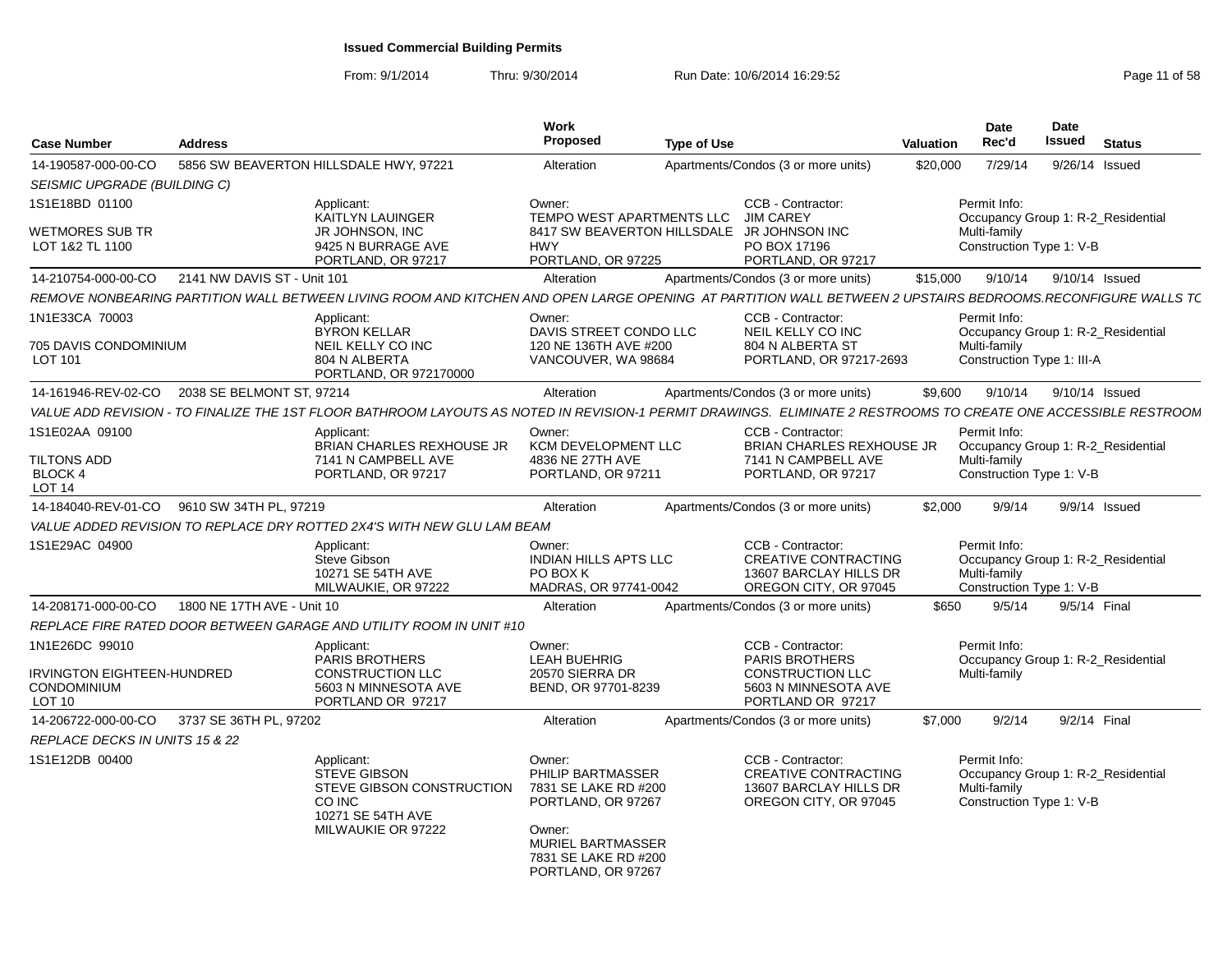| <b>Case Number</b>                                                                                         | <b>Address</b>              |                                                                                                                                                | Work<br><b>Proposed</b>                                                                                                                            | <b>Type of Use</b> |                                                                                                                                  | <b>Valuation</b> | <b>Date</b><br>Rec'd                                                                             | <b>Date</b><br><b>Issued</b> | <b>Status</b>                                |
|------------------------------------------------------------------------------------------------------------|-----------------------------|------------------------------------------------------------------------------------------------------------------------------------------------|----------------------------------------------------------------------------------------------------------------------------------------------------|--------------------|----------------------------------------------------------------------------------------------------------------------------------|------------------|--------------------------------------------------------------------------------------------------|------------------------------|----------------------------------------------|
| 14-121635-REV-02-CO                                                                                        | 10 NW 3RD AVE, 97209        |                                                                                                                                                | Alteration                                                                                                                                         |                    | Apartments/Condos (3 or more units)                                                                                              |                  | \$<br>8/6/14                                                                                     |                              | $9/2/14$ Issued                              |
|                                                                                                            |                             | <b>REVISION - MODIFICATION TO URM ANCHOR SPACING PER TEST RESULTS</b>                                                                          |                                                                                                                                                    |                    |                                                                                                                                  |                  |                                                                                                  |                              |                                              |
| 1N1E34CA 10000                                                                                             |                             | Applicant:<br><b>TIM TERICH</b><br><b>FROELICH ENGINEERING</b><br>6969 SW HAMPTON ST<br>TIGARD OR 97223                                        |                                                                                                                                                    |                    | CCB - Contractor:<br>DON SILVEY<br>SILCO COMMERCIAL<br><b>CONSTRUCTION INC</b><br>8316 N LOMBARD ST<br>PORTLAND, OR 97203        |                  | Permit Info:<br>Occupancy Group 1: R-2_Residential<br>Multi-family<br>Construction Type 1: III-B |                              | Construction Type 2 (formerly Type 1): III-B |
| 14-121486-REV-01-CO                                                                                        | 9 NW 2ND AVE, 97209         |                                                                                                                                                | Alteration                                                                                                                                         |                    | Apartments/Condos (3 or more units)                                                                                              |                  | \$<br>8/6/14                                                                                     |                              | $9/2/14$ Issued                              |
|                                                                                                            |                             | <b>REVISION - MODIFICATION TO URM ANCHOR SPACING PER TEST RESULTS</b>                                                                          |                                                                                                                                                    |                    |                                                                                                                                  |                  |                                                                                                  |                              |                                              |
| 1N1E34CA 09400                                                                                             |                             | Applicant:<br><b>TIM TERICH</b><br><b>FROELICH ENGINEERING</b><br>6969 SW HAMPTON ST<br>TIGARD OR 97223                                        | Owner:<br><b>INNOVATIVE HOUSING INC</b><br>219 NW 2ND AVE<br>PORTLAND, OR 97209-3905                                                               |                    | CCB - Contractor:<br><b>DON SILVEY</b><br>SILCO COMMERCIAL<br><b>CONSTRUCTION INC</b><br>8316 N LOMBARD ST<br>PORTLAND, OR 97203 |                  | Permit Info:<br>Occupancy Group 1: R-2 Residential<br>Multi-family<br>Construction Type 1: III-B |                              | Construction Type 2 (formerly Type 1): III-B |
| 14-211933-REV-01-CO                                                                                        | 1714 SW 58TH AVE, 97221     |                                                                                                                                                | Alteration                                                                                                                                         |                    | Apartments/Condos (3 or more units)                                                                                              |                  | \$<br>9/18/14                                                                                    |                              | 9/18/14 Issued                               |
|                                                                                                            |                             | REVISION TO CHANGE SCOPE OF WORK ON MAIN FROM FASCIA REPLACEMENT TO DECK FRAMING REPLACEMENT: SEE COMMENTS                                     |                                                                                                                                                    |                    |                                                                                                                                  |                  |                                                                                                  |                              |                                              |
| 1S1E06CA 02100                                                                                             |                             | Applicant:<br><b>JULIO R SOSA</b>                                                                                                              | Owner:<br><b>JULIO R SOSA</b>                                                                                                                      |                    | CCB - Contractor:<br><b>JLG CONSTRUCTION LLC</b>                                                                                 |                  | Permit Info:<br>Occupancy Group 1: R-2_Residential                                               |                              |                                              |
| SECTION 06 1S 1E<br>TL 2100 0.38 ACRES                                                                     |                             | 9843 NW GERMANTOWN RD<br>PORTLAND, OR 97231-2722                                                                                               | 9843 NW GERMANTOWN RD<br>PORTLAND, OR 97231-2722                                                                                                   |                    | 17720 BOONES FERRY RD NE<br>HUBBARD, OR 97032                                                                                    |                  | Multi-family<br>Construction Type 1: V-B                                                         |                              |                                              |
| 14-190035-000-00-CO                                                                                        | 20 SE 103RD AVE, 97216      |                                                                                                                                                | Alteration                                                                                                                                         |                    | Apartments/Condos (3 or more units)                                                                                              | \$1,855,781      | 7/28/14                                                                                          |                              | 9/17/14 Issued                               |
|                                                                                                            |                             | REPLACEMENT OF STUCCO CLADDING WITH NEW SYNTHETIC STUCCO, REPAIR PORTIONS OF DECKS THROUGH OUT BUILDING                                        |                                                                                                                                                    |                    |                                                                                                                                  |                  |                                                                                                  |                              |                                              |
| 1N2E34CC 00701                                                                                             |                             | Applicant:<br><b>Chris Miller</b><br>SD Deacon                                                                                                 | Owner:<br>RUSSELLVILLE II LLC<br>1022 SW SALMON ST #450<br>PORTLAND, OR 97205                                                                      |                    | CCB - Contractor:<br>SD DEACON CORP OF OREGON<br>901 NE GLISAN ST STE 100<br>PORTLAND OR 97232                                   |                  | Permit Info:<br>Occupancy Group 1: R-2 Residential<br>Multi-family<br>Construction Type 1: V-A   |                              | Construction Type 2 (formerly Type 1): I-A   |
| 14-177580-000-00-CO                                                                                        | 5530 NE 60TH AVE, 97218     |                                                                                                                                                | Alteration                                                                                                                                         |                    | Apartments/Condos (3 or more units)                                                                                              | \$300,000        | 7/1/14                                                                                           |                              | 9/16/14 Issued                               |
|                                                                                                            |                             | BUILDING H - REPLACE FACADE ON FRONT ELEVATION OF BUILDING, REMOVE WOODEN TRELLIS, REROOF SMALL PORTION OF ROOF, REPLACE WINDOWS LIKE FOR LIKE |                                                                                                                                                    |                    |                                                                                                                                  |                  |                                                                                                  |                              |                                              |
| 1N2E18DD 03200<br>HESS PK<br>LOT 3 EXC PT IN ST<br>LOT 4-11<br>W 59' OF LOT 24<br>POTENTIAL ADDITIONAL TAX |                             | Applicant:<br><b>ERIK LAWRENCE</b><br><b>RDH Building Sciences</b><br>308 SW 1st AVE #300<br>Portland, OR 97204                                | Owner:<br><b>LOS JARDINES LIMITED</b><br>PORTLAND, OR 97218<br>Owner:<br><b>PARTNERSHIP</b><br>6736 NE KILLINGSWORTH ST #102<br>PORTLAND, OR 97218 |                    | CCB - Contractor:<br>LMC INC<br>6736 NE KILLINGSWORTH ST #102 19200 SW Teton Ave<br>Tualatin, OR 97062                           |                  | Permit Info:<br>Occupancy Group 1: R-2 Residential<br>Multi-family<br>Construction Type 1: V-A   |                              |                                              |
| 14-197783-REV-01-CO                                                                                        | 16804 SE POWELL BLVD, 97236 |                                                                                                                                                | Alteration                                                                                                                                         |                    | Apartments/Condos (3 or more units)                                                                                              |                  | \$<br>8/18/14                                                                                    |                              | 9/18/14 Issued                               |
|                                                                                                            |                             | REVISION - CHANGE FOOTING OF DECK SPECIAL INSPECTION NO LONGER REQUIRED FOR WEDGE ANCHOR(DELETED AS PART OF REVISION)                          |                                                                                                                                                    |                    |                                                                                                                                  |                  |                                                                                                  |                              |                                              |
| 1S3E07CD 01100                                                                                             |                             | Applicant:                                                                                                                                     | Owner:                                                                                                                                             |                    | CCB - Contractor:                                                                                                                |                  | Permit Info:                                                                                     |                              |                                              |
| ANDEREGG MEADOWS<br><b>BLOCK1</b><br>LOT 1 TL 1100                                                         |                             | <b>BRUCE LOVELL</b><br>RICKS CUSTOMER FENCING AND<br><b>DECKING</b><br>20132 SE STARK ST<br>PORTLAND, OR 97233                                 | <b>SAN GATIANO COMPANY LP</b><br>425 VIA CHICO<br>PLS VRDS EST, CA 90274-1309                                                                      |                    | <b>RICKS CUSTOM FENCING &amp;</b><br><b>DECKING INC</b><br>4543 SE TV HIGHWAY<br>HILLSBORO, OR 97123                             |                  | Occupancy Group 1: R-2 Residential<br>Multi-family<br>Construction Type 1: V-B                   |                              |                                              |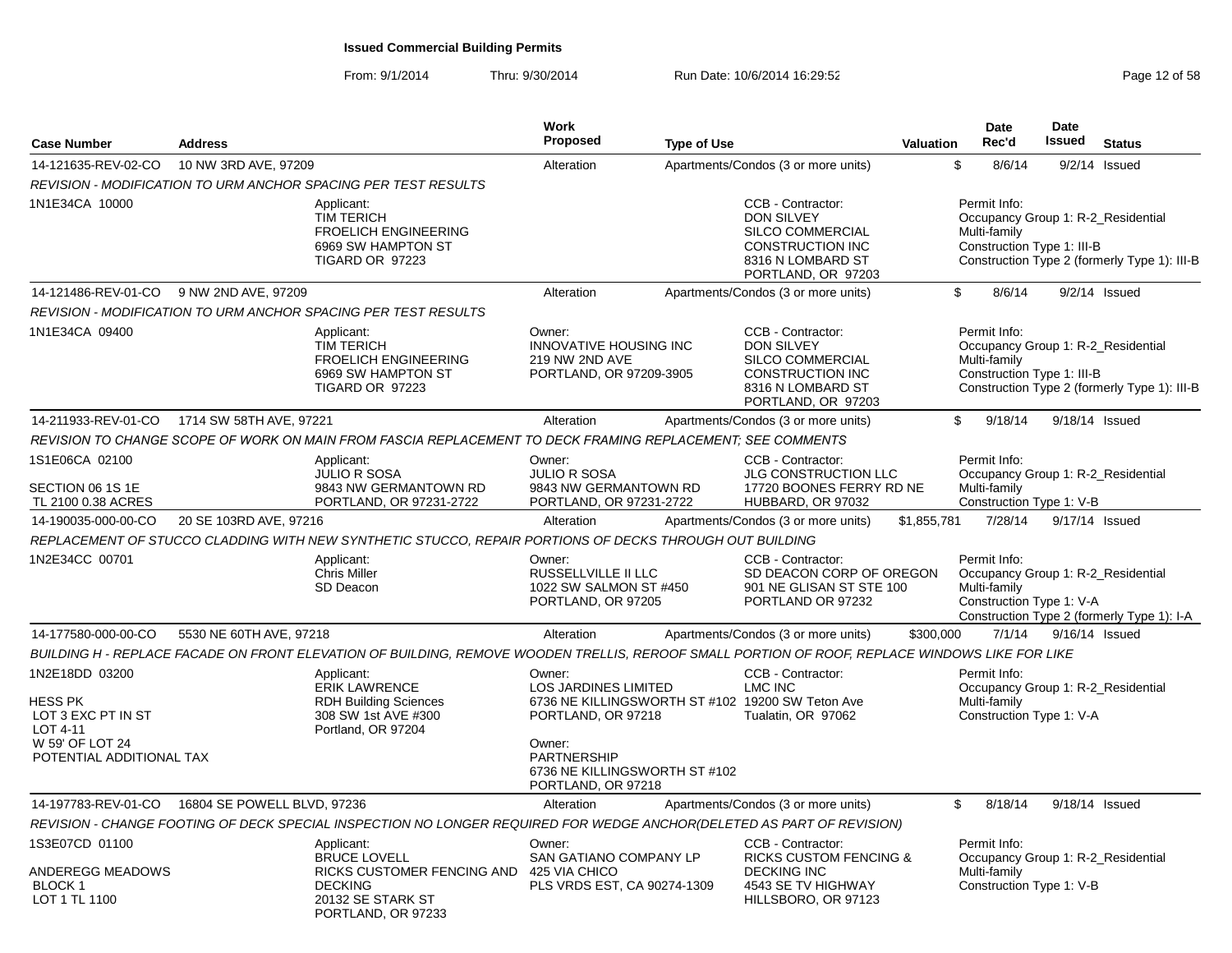| 1834 SW 5TH AVE, 97201<br>\$<br>14-206020-REV-01-CO<br>Apartments/Condos (3 or more units)<br>9/19/14<br>9/19/14<br>Alteration<br>REVISION FOR ADDITION CORNICE REINFORCEMENT DETAILS TO ACCOMODATE EXISTING CONDITIONS<br>1S1E03CB 02700<br>CCB - Contractor:<br>Permit Info:<br>Applicant:<br>Owner:<br>HARRISON COURT LLC<br>R & H CONSTRUCTION<br><b>KATHY JOHNSON</b><br>Occupancy Group 1: R-2_Residential<br>PORTLAND<br>HENNEBERY EDDY ARCHITECTS,<br>333 S STATE ST STE V-249<br>Multi-family<br>1530 SW TAYLOR STREET<br>BLOCK 153<br>LAKE OSWEGO, OR 97034<br>PORTLAND, OR 97205<br>Construction Type 1: V-B<br>INC.<br>LOT 5<br>921 SW WASHINGTON ST, SUITE<br>S 15' OF LOT 6<br>250<br>HISTORIC PROPERTY 15 YR 2006;<br>PORTLAND OR 97205<br>POTENTIAL ADDITIONAL TAX<br>415 SW ALDER ST, 97204<br>Apartments/Condos (3 or more units)<br>\$3,000<br>9/19/14<br>14-215558-000-00-CO<br>Alteration<br>WATER DAMAGE REPAIR TO INSULATE AND SHEETROCK CEILING AND 1 WALL IN UNIT 330 AND 430<br>1N1E34CD 09100<br>CCB - Contractor:<br>Permit Info:<br>Applicant:<br>Owner:<br><b>DAVID HALLIN</b><br><b>DAVID HALLIN</b><br>JACK LONDON BUILDING LLC<br>Occupancy Group 1: R-1_Hotel or Motel<br>STANLEY C KENNEDY<br>401 SW ALDER ST<br>STANLEY C KENNEDY<br>Construction Type 1: III-A<br><b>ENTERPRISES INC</b><br>PORTLAND, OR 97204-2103<br><b>ENTERPRISES INC</b><br>315 SE 7TH AVE<br>315 SE 7TH AVE<br>PORTLAND, OR 97214-1233<br>PORTLAND, OR 97214-1233<br>14-161836-000-00-CO<br>1417 SW 10TH AVE, 97201<br>Alteration<br>Apartments/Condos (3 or more units)<br>\$19,000<br>5/28/14<br>9/22/14 Issued<br>Fire Esacpe Testing for Certification<br>1S1E04AD 02500<br>CCB - Contractor:<br>Owner:<br>Applicant:<br><b>ALAN VOLM</b><br>JEFF MARSHALL<br><b>H&amp;A REALTY LLC</b><br>1121 SW SALMON ST #500<br><b>PORTLAND</b><br><b>PACIFIC CREST STRUCTURES</b><br><b>PACIFIC CREST STRUCTURES</b><br>BLOCK 244<br>17750 SW UPPER BOONES<br>17750 SW UPPER BOONES<br>PORTLAND, OR 97205<br>FERRY RD 190<br><b>FERRY RD</b><br>LOT 1&2<br>E 25' OF LOT 7&8<br>DURHAM OR 97224<br>DURHAM OR 97224<br>815 SE 23RD AVE, 97214<br>9/24/14<br>14-215810-000-00-CO<br>Alteration<br>Apartments/Condos (3 or more units)<br>\$5,000<br>9/24/14 Issued<br>MIXED USE BLDG - RECONFIGURE KITCHENS AND BATHROOM IN ALL 5 UNITS. INFILL SEVERAL WINDOWS - SEE SEPARATE PERMIT FOR WORK IN BASEMENT<br>Permit Info:<br>Applicant:<br>Owner:<br>2230 SE MORRISON LLC<br>MIKE MONTGOMERY<br>Occupancy Group 1: R-2_Residential<br>SIMPL HOME DESIGNS<br>2525 NE GLISAN ST #100<br>Multi-family<br>Construction Type 1: V-B<br>5531 SW BUDDINGTON ST<br>PORTLAND, OR 97232-2325<br>PORTLAND OR 97219<br>2230 SE MORRISON ST, 97214<br>Apartments/Condos (3 or more units)<br>14-215819-000-00-CO<br>Alteration<br>\$50,000<br>9/24/14<br>9/24/14 Issued<br>TI FOR NEW TENANT - CHANGE PORTION OF STORAGE TO OFFICE; RECONFIGURE AND ADD WALLS TO EXISTING OFFICE SPACE, ADD NEW RESTROOMS AND BREAK ROOM ***SEE 14-215810-I<br>1S1E02AA 06000<br>Permit Info:<br>Applicant:<br>Owner:<br>MIKE MONTGOMERY<br>2230 SE MORRISON LLC<br>Occupancy Group 1: B_Bank, Off.,<br>Med.Off., Pub.Bldg.<br>SIMPL HOME DESIGNS<br>2525 NE GLISAN ST #100 | <b>Case Number</b> | <b>Address</b> | Work<br><b>Proposed</b> | <b>Type of Use</b> | <b>Valuation</b> | Date<br>Rec'd | <b>Date</b><br>Issued | <b>Status</b>            |
|---------------------------------------------------------------------------------------------------------------------------------------------------------------------------------------------------------------------------------------------------------------------------------------------------------------------------------------------------------------------------------------------------------------------------------------------------------------------------------------------------------------------------------------------------------------------------------------------------------------------------------------------------------------------------------------------------------------------------------------------------------------------------------------------------------------------------------------------------------------------------------------------------------------------------------------------------------------------------------------------------------------------------------------------------------------------------------------------------------------------------------------------------------------------------------------------------------------------------------------------------------------------------------------------------------------------------------------------------------------------------------------------------------------------------------------------------------------------------------------------------------------------------------------------------------------------------------------------------------------------------------------------------------------------------------------------------------------------------------------------------------------------------------------------------------------------------------------------------------------------------------------------------------------------------------------------------------------------------------------------------------------------------------------------------------------------------------------------------------------------------------------------------------------------------------------------------------------------------------------------------------------------------------------------------------------------------------------------------------------------------------------------------------------------------------------------------------------------------------------------------------------------------------------------------------------------------------------------------------------------------------------------------------------------------------------------------------------------------------------------------------------------------------------------------------------------------------------------------------------------------------------------------------------------------------------------------------------------------------------------------------------------------------------------------------------------------------------------------------------------------------------------------------------------------------------------------------------------------------------------------|--------------------|----------------|-------------------------|--------------------|------------------|---------------|-----------------------|--------------------------|
|                                                                                                                                                                                                                                                                                                                                                                                                                                                                                                                                                                                                                                                                                                                                                                                                                                                                                                                                                                                                                                                                                                                                                                                                                                                                                                                                                                                                                                                                                                                                                                                                                                                                                                                                                                                                                                                                                                                                                                                                                                                                                                                                                                                                                                                                                                                                                                                                                                                                                                                                                                                                                                                                                                                                                                                                                                                                                                                                                                                                                                                                                                                                                                                                                                                   |                    |                |                         |                    |                  |               |                       | Issued                   |
|                                                                                                                                                                                                                                                                                                                                                                                                                                                                                                                                                                                                                                                                                                                                                                                                                                                                                                                                                                                                                                                                                                                                                                                                                                                                                                                                                                                                                                                                                                                                                                                                                                                                                                                                                                                                                                                                                                                                                                                                                                                                                                                                                                                                                                                                                                                                                                                                                                                                                                                                                                                                                                                                                                                                                                                                                                                                                                                                                                                                                                                                                                                                                                                                                                                   |                    |                |                         |                    |                  |               |                       |                          |
|                                                                                                                                                                                                                                                                                                                                                                                                                                                                                                                                                                                                                                                                                                                                                                                                                                                                                                                                                                                                                                                                                                                                                                                                                                                                                                                                                                                                                                                                                                                                                                                                                                                                                                                                                                                                                                                                                                                                                                                                                                                                                                                                                                                                                                                                                                                                                                                                                                                                                                                                                                                                                                                                                                                                                                                                                                                                                                                                                                                                                                                                                                                                                                                                                                                   |                    |                |                         |                    |                  |               |                       |                          |
|                                                                                                                                                                                                                                                                                                                                                                                                                                                                                                                                                                                                                                                                                                                                                                                                                                                                                                                                                                                                                                                                                                                                                                                                                                                                                                                                                                                                                                                                                                                                                                                                                                                                                                                                                                                                                                                                                                                                                                                                                                                                                                                                                                                                                                                                                                                                                                                                                                                                                                                                                                                                                                                                                                                                                                                                                                                                                                                                                                                                                                                                                                                                                                                                                                                   |                    |                |                         |                    |                  |               |                       | 9/19/14 Under Inspection |
|                                                                                                                                                                                                                                                                                                                                                                                                                                                                                                                                                                                                                                                                                                                                                                                                                                                                                                                                                                                                                                                                                                                                                                                                                                                                                                                                                                                                                                                                                                                                                                                                                                                                                                                                                                                                                                                                                                                                                                                                                                                                                                                                                                                                                                                                                                                                                                                                                                                                                                                                                                                                                                                                                                                                                                                                                                                                                                                                                                                                                                                                                                                                                                                                                                                   |                    |                |                         |                    |                  |               |                       |                          |
|                                                                                                                                                                                                                                                                                                                                                                                                                                                                                                                                                                                                                                                                                                                                                                                                                                                                                                                                                                                                                                                                                                                                                                                                                                                                                                                                                                                                                                                                                                                                                                                                                                                                                                                                                                                                                                                                                                                                                                                                                                                                                                                                                                                                                                                                                                                                                                                                                                                                                                                                                                                                                                                                                                                                                                                                                                                                                                                                                                                                                                                                                                                                                                                                                                                   |                    |                |                         |                    |                  |               |                       |                          |
|                                                                                                                                                                                                                                                                                                                                                                                                                                                                                                                                                                                                                                                                                                                                                                                                                                                                                                                                                                                                                                                                                                                                                                                                                                                                                                                                                                                                                                                                                                                                                                                                                                                                                                                                                                                                                                                                                                                                                                                                                                                                                                                                                                                                                                                                                                                                                                                                                                                                                                                                                                                                                                                                                                                                                                                                                                                                                                                                                                                                                                                                                                                                                                                                                                                   |                    |                |                         |                    |                  |               |                       |                          |
|                                                                                                                                                                                                                                                                                                                                                                                                                                                                                                                                                                                                                                                                                                                                                                                                                                                                                                                                                                                                                                                                                                                                                                                                                                                                                                                                                                                                                                                                                                                                                                                                                                                                                                                                                                                                                                                                                                                                                                                                                                                                                                                                                                                                                                                                                                                                                                                                                                                                                                                                                                                                                                                                                                                                                                                                                                                                                                                                                                                                                                                                                                                                                                                                                                                   |                    |                |                         |                    |                  |               |                       |                          |
|                                                                                                                                                                                                                                                                                                                                                                                                                                                                                                                                                                                                                                                                                                                                                                                                                                                                                                                                                                                                                                                                                                                                                                                                                                                                                                                                                                                                                                                                                                                                                                                                                                                                                                                                                                                                                                                                                                                                                                                                                                                                                                                                                                                                                                                                                                                                                                                                                                                                                                                                                                                                                                                                                                                                                                                                                                                                                                                                                                                                                                                                                                                                                                                                                                                   |                    |                |                         |                    |                  |               |                       |                          |
|                                                                                                                                                                                                                                                                                                                                                                                                                                                                                                                                                                                                                                                                                                                                                                                                                                                                                                                                                                                                                                                                                                                                                                                                                                                                                                                                                                                                                                                                                                                                                                                                                                                                                                                                                                                                                                                                                                                                                                                                                                                                                                                                                                                                                                                                                                                                                                                                                                                                                                                                                                                                                                                                                                                                                                                                                                                                                                                                                                                                                                                                                                                                                                                                                                                   |                    |                |                         |                    |                  |               |                       |                          |
|                                                                                                                                                                                                                                                                                                                                                                                                                                                                                                                                                                                                                                                                                                                                                                                                                                                                                                                                                                                                                                                                                                                                                                                                                                                                                                                                                                                                                                                                                                                                                                                                                                                                                                                                                                                                                                                                                                                                                                                                                                                                                                                                                                                                                                                                                                                                                                                                                                                                                                                                                                                                                                                                                                                                                                                                                                                                                                                                                                                                                                                                                                                                                                                                                                                   |                    |                |                         |                    |                  |               |                       |                          |
|                                                                                                                                                                                                                                                                                                                                                                                                                                                                                                                                                                                                                                                                                                                                                                                                                                                                                                                                                                                                                                                                                                                                                                                                                                                                                                                                                                                                                                                                                                                                                                                                                                                                                                                                                                                                                                                                                                                                                                                                                                                                                                                                                                                                                                                                                                                                                                                                                                                                                                                                                                                                                                                                                                                                                                                                                                                                                                                                                                                                                                                                                                                                                                                                                                                   |                    |                |                         |                    |                  |               |                       |                          |
|                                                                                                                                                                                                                                                                                                                                                                                                                                                                                                                                                                                                                                                                                                                                                                                                                                                                                                                                                                                                                                                                                                                                                                                                                                                                                                                                                                                                                                                                                                                                                                                                                                                                                                                                                                                                                                                                                                                                                                                                                                                                                                                                                                                                                                                                                                                                                                                                                                                                                                                                                                                                                                                                                                                                                                                                                                                                                                                                                                                                                                                                                                                                                                                                                                                   |                    |                |                         |                    |                  |               |                       |                          |
|                                                                                                                                                                                                                                                                                                                                                                                                                                                                                                                                                                                                                                                                                                                                                                                                                                                                                                                                                                                                                                                                                                                                                                                                                                                                                                                                                                                                                                                                                                                                                                                                                                                                                                                                                                                                                                                                                                                                                                                                                                                                                                                                                                                                                                                                                                                                                                                                                                                                                                                                                                                                                                                                                                                                                                                                                                                                                                                                                                                                                                                                                                                                                                                                                                                   |                    |                |                         |                    |                  |               |                       |                          |
| BLOCK 3<br>5531 SW BUDDINGTON ST<br>PORTLAND, OR 97232-2325<br>Construction Type 1: V-B<br>PORTLAND OR 97219<br>Construction Type 2 (formerly Type 1): V-B<br>LOT 1&2                                                                                                                                                                                                                                                                                                                                                                                                                                                                                                                                                                                                                                                                                                                                                                                                                                                                                                                                                                                                                                                                                                                                                                                                                                                                                                                                                                                                                                                                                                                                                                                                                                                                                                                                                                                                                                                                                                                                                                                                                                                                                                                                                                                                                                                                                                                                                                                                                                                                                                                                                                                                                                                                                                                                                                                                                                                                                                                                                                                                                                                                             | TILTONS ADD        |                |                         |                    |                  |               |                       |                          |
| 14-217717-000-00-CO<br>311 NW 12TH AVE - Unit 303<br>Apartments/Condos (3 or more units)<br>9/25/14<br>Alteration<br>\$6,000                                                                                                                                                                                                                                                                                                                                                                                                                                                                                                                                                                                                                                                                                                                                                                                                                                                                                                                                                                                                                                                                                                                                                                                                                                                                                                                                                                                                                                                                                                                                                                                                                                                                                                                                                                                                                                                                                                                                                                                                                                                                                                                                                                                                                                                                                                                                                                                                                                                                                                                                                                                                                                                                                                                                                                                                                                                                                                                                                                                                                                                                                                                      |                    |                |                         |                    |                  |               |                       | 9/25/14 Under Inspection |
| REPLACE DRYWALL CUT 2FT HIGH FOR PARTITION AND 2 LAYERS AT FIREWALL ASSEMBLY FOR WATER DAMAGE: PARTIAL REPLACE GYPCRETE                                                                                                                                                                                                                                                                                                                                                                                                                                                                                                                                                                                                                                                                                                                                                                                                                                                                                                                                                                                                                                                                                                                                                                                                                                                                                                                                                                                                                                                                                                                                                                                                                                                                                                                                                                                                                                                                                                                                                                                                                                                                                                                                                                                                                                                                                                                                                                                                                                                                                                                                                                                                                                                                                                                                                                                                                                                                                                                                                                                                                                                                                                                           |                    |                |                         |                    |                  |               |                       |                          |
| 1N1E33DA 50008<br>CCB - Contractor:<br>Applicant:<br>Permit Info:<br>Owner:<br><b>JUDY MURASE</b><br>DAVID HALLIN<br>Occupancy Group 1: R-2 Residential<br>DAVID HALLIN<br>CASEY CONDOMINIUMS<br><b>STANLEY C KENNEDY</b><br>5214 N WILLIAMS AVE<br><b>STANLEY C KENNEDY</b><br>Multi-family<br>LOT 303<br><b>ENTERPRISES INC</b><br>PORTLAND, OR 97217-2736<br><b>ENTERPRISES INC</b><br>315 SE 7TH AVE<br>315 SE 7TH AVE<br>PORTLAND, OR 97214-1233<br>PORTLAND, OR 97214-1233                                                                                                                                                                                                                                                                                                                                                                                                                                                                                                                                                                                                                                                                                                                                                                                                                                                                                                                                                                                                                                                                                                                                                                                                                                                                                                                                                                                                                                                                                                                                                                                                                                                                                                                                                                                                                                                                                                                                                                                                                                                                                                                                                                                                                                                                                                                                                                                                                                                                                                                                                                                                                                                                                                                                                                  |                    |                |                         |                    |                  |               |                       |                          |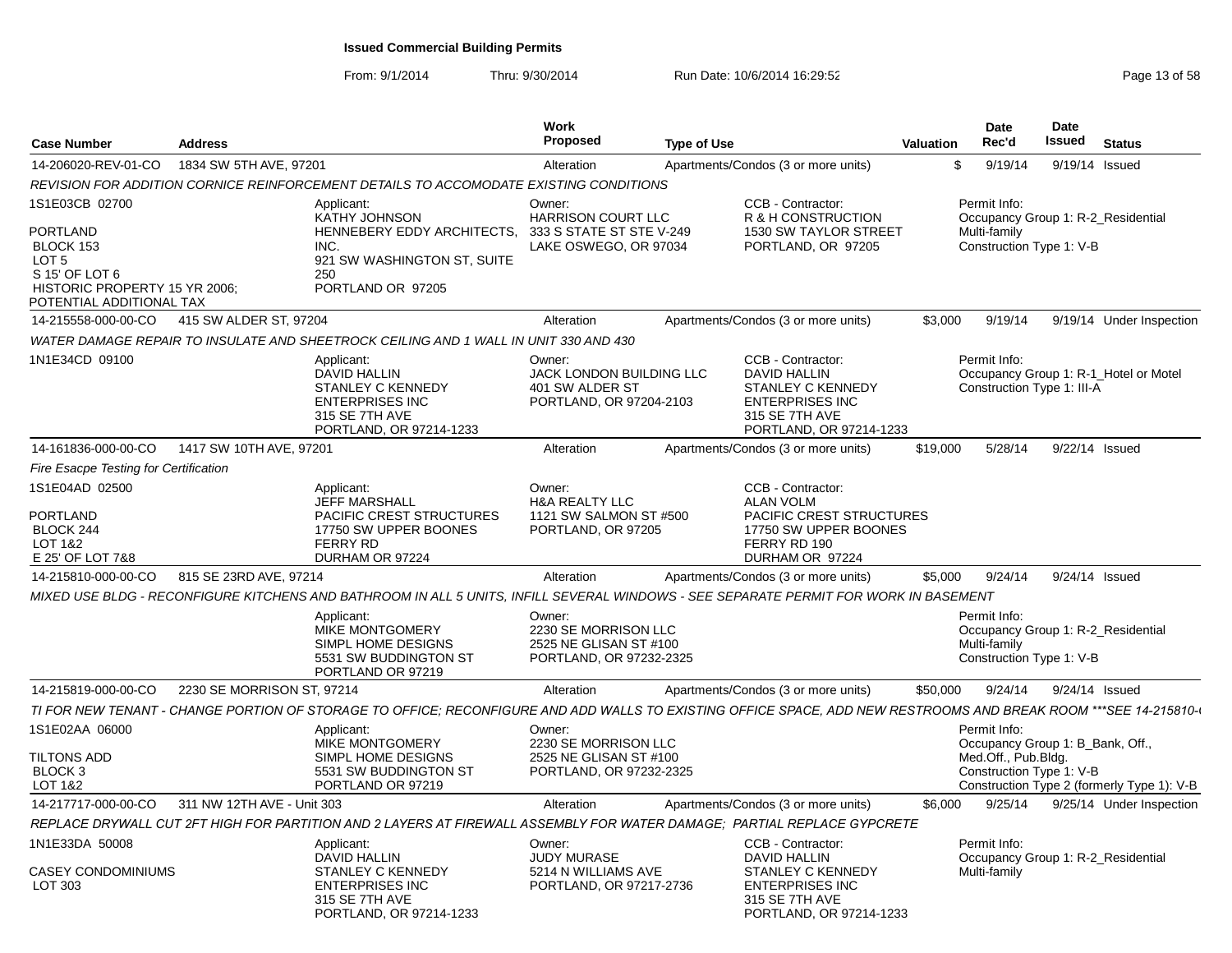| <b>Case Number</b>                         | <b>Address</b>                        |                                                                                                        | <b>Work</b><br>Proposed                                                          | <b>Type of Use</b>                                                                                                                                                            | <b>Valuation</b> | Date<br>Rec'd                                            | Date<br><b>Issued</b> | <b>Status</b>                         |
|--------------------------------------------|---------------------------------------|--------------------------------------------------------------------------------------------------------|----------------------------------------------------------------------------------|-------------------------------------------------------------------------------------------------------------------------------------------------------------------------------|------------------|----------------------------------------------------------|-----------------------|---------------------------------------|
| 14-151581-000-00-CO                        | 50 SW MORRISON ST, 97204              |                                                                                                        | Alteration                                                                       | Apartments/Condos (3 or more units)                                                                                                                                           | \$80,000         | 9/26/14                                                  |                       | 9/26/14 Issued                        |
|                                            |                                       | CONVERT MEETING ROOM TO TWO NEW GUEST ROOMS: CONVERTING TWO EXISTING SUITES TO ADA                     |                                                                                  |                                                                                                                                                                               |                  |                                                          |                       |                                       |
| 1S1E03BA 00900                             |                                       | Applicant:<br><b>JOHN SARGENT</b>                                                                      | Owner:<br>HOTEL ROSE LLC                                                         | CCB - Contractor:<br><b>BROCKAMP &amp; JAEGER INC</b>                                                                                                                         |                  | Permit Info:                                             |                       | Occupancy Group 1: R-1 Hotel or Motel |
| <b>PORTLAND</b><br>BLOCK 3<br>LOT 1&2      |                                       | <b>SARGENT DESIGN WORKS</b><br>2225 NE CESAR CHAVEZ BLVD<br>PORTLAND, OR 97212                         | 155 108TH AVE NE #350<br>BELLEVUE, WA 98004                                      | 15796 S BOARDWALK ST<br>OREGON CITY, OR 970451196                                                                                                                             |                  | Construction Type 1: I-A                                 |                       |                                       |
| N 1/2 OF LOT 3&6<br><b>LOT 7&amp;8</b>     |                                       |                                                                                                        | Owner:<br><b>HOTEL ROSE 1 LLC</b><br>155 108TH AVE NE #350<br>BELLEVUE, WA 98004 |                                                                                                                                                                               |                  |                                                          |                       |                                       |
| 14-166369-000-00-CO                        | 1812 NW COUCH ST                      |                                                                                                        | Alteration                                                                       | Apartments/Condos (3 or more units)                                                                                                                                           | \$60,000         | 7/10/14                                                  |                       | 9/11/14 Issued                        |
|                                            |                                       | CHANGE OF OCCUPANCY FROM STORAGE TO APARTMENTS, LEGALIZE ADDITION OF 2 DWELLING UNITS TO CREATE 6 PLEX |                                                                                  |                                                                                                                                                                               |                  |                                                          |                       |                                       |
| 1N1E33DB 06902                             |                                       | Applicant:<br>Dave Spitzer<br>DMS Architects Inc.<br>2325 NE 19TH AVE<br>PORTLAND, OR 97212            | Owner:<br><b>HOOKAH CAFE LLC</b><br>1806 NW COUCH ST<br>PORTLAND, OR 97209-2119  | CCB - Contractor:<br>DAVID MCGEE CONTRACT<br>SERVICES LLC<br>6624 N CAMPBELL AVE<br>PORTLAND OR 97217                                                                         |                  | Permit Info:<br>Multi-family<br>Construction Type 1: V-B |                       | Occupancy Group 1: R-2_Residential    |
| 14-142712-000-00-CO                        | 2215 NW IRVING ST, 97210              |                                                                                                        | Alteration                                                                       | Apartments/Condos (3 or more units)                                                                                                                                           | \$2.000          | 4/16/14                                                  |                       | 9/11/14 Issued                        |
|                                            | FIRE ESCAPE TESTING FOR CERTIFICATION |                                                                                                        |                                                                                  |                                                                                                                                                                               |                  |                                                          |                       |                                       |
| 1N1E33BD 15800<br>KINGS 2ND ADD<br>BLOCK 8 |                                       | Applicant:<br><b>DONIA BRADEN</b><br>NJP CONSTRUCTION, LLC<br>PO BOX 3804                              | Owner:<br><b>ASHLEY AMBER LLC</b><br>613 NW 11TH AVE<br>PORTLAND, OR 97209-3235  | CCB - Contractor:<br>NJP CONSTRUCTION, LLC<br>PO BOX 3804<br>TUALATIN OR 97062                                                                                                |                  |                                                          |                       |                                       |
| LOT 3-5                                    |                                       | TUALATIN, OR 97062                                                                                     |                                                                                  |                                                                                                                                                                               |                  |                                                          |                       |                                       |
| 14-211933-000-00-CO                        | 1714 SW 58TH AVE, 97221               |                                                                                                        | Alteration                                                                       | Apartments/Condos (3 or more units)                                                                                                                                           | \$500            | 9/12/14                                                  | 9/12/14 Issued        |                                       |
|                                            |                                       |                                                                                                        |                                                                                  | RESPOND TO ITEM #25 OF 14-199840-HS - REPLACE PORTION OF FASCIA ON UNIT 1712INVESTIGATION FEE TRACKING - SCOPE OF WORK TO BE PERMITTED:Jacob Carringer, Housing Inspector - e |                  |                                                          |                       |                                       |
| 1S1E06CA 02100<br>SECTION 06 1S 1E         |                                       | Applicant:<br><b>JULIO R SOSA</b><br>9843 NW GERMANTOWN RD                                             | Owner:<br><b>JULIO R SOSA</b><br>9843 NW GERMANTOWN RD                           | CCB - Contractor:<br>JLG CONSTRUCTION LLC<br>17720 BOONES FERRY RD NE                                                                                                         |                  | Permit Info:<br>Multi-family                             |                       | Occupancy Group 1: R-2_Residential    |
| TL 2100 0.38 ACRES                         |                                       | PORTLAND, OR 97231-2722                                                                                | PORTLAND, OR 97231-2722                                                          | HUBBARD, OR 97032                                                                                                                                                             |                  | Construction Type 1: V-B                                 |                       |                                       |
| 14-204091-REV-01-CO                        | 9706 N MIDWAY AVE, 97203              |                                                                                                        | Alteration                                                                       | Apartments/Condos (3 or more units)                                                                                                                                           |                  | 9/12/14<br>\$.                                           |                       | 9/12/14 Issued                        |
|                                            |                                       | REVISION TO CHANGE LOCATION OF SINK AND TOILET IN BATHROOM TO NEW CENTER WALL                          |                                                                                  |                                                                                                                                                                               |                  |                                                          |                       |                                       |
| 1N1E06CD 02200                             |                                       | Applicant:<br><b>GARY L AMELL</b><br>5703 N DETROIT AVE<br>PORTLAND, OR 97217-4332                     | Owner:<br><b>JOHN F SMITH</b><br>5703 N DETROIT AVE<br>PORTLAND, OR 97217-4332   | CCB - Contractor:<br><b>JIMMY LEE HAMMER</b><br>1726 N EMERSON ST<br>PORTLAND, OR 97217-3853                                                                                  |                  | Permit Info:<br>Multi-family<br>Construction Type 1: V-B |                       | Occupancy Group 1: R-2 Residential    |
|                                            |                                       |                                                                                                        | Owner:<br><b>GARY L AMELL</b><br>5703 N DETROIT AVE<br>PORTLAND, OR 97217-4332   |                                                                                                                                                                               |                  |                                                          |                       |                                       |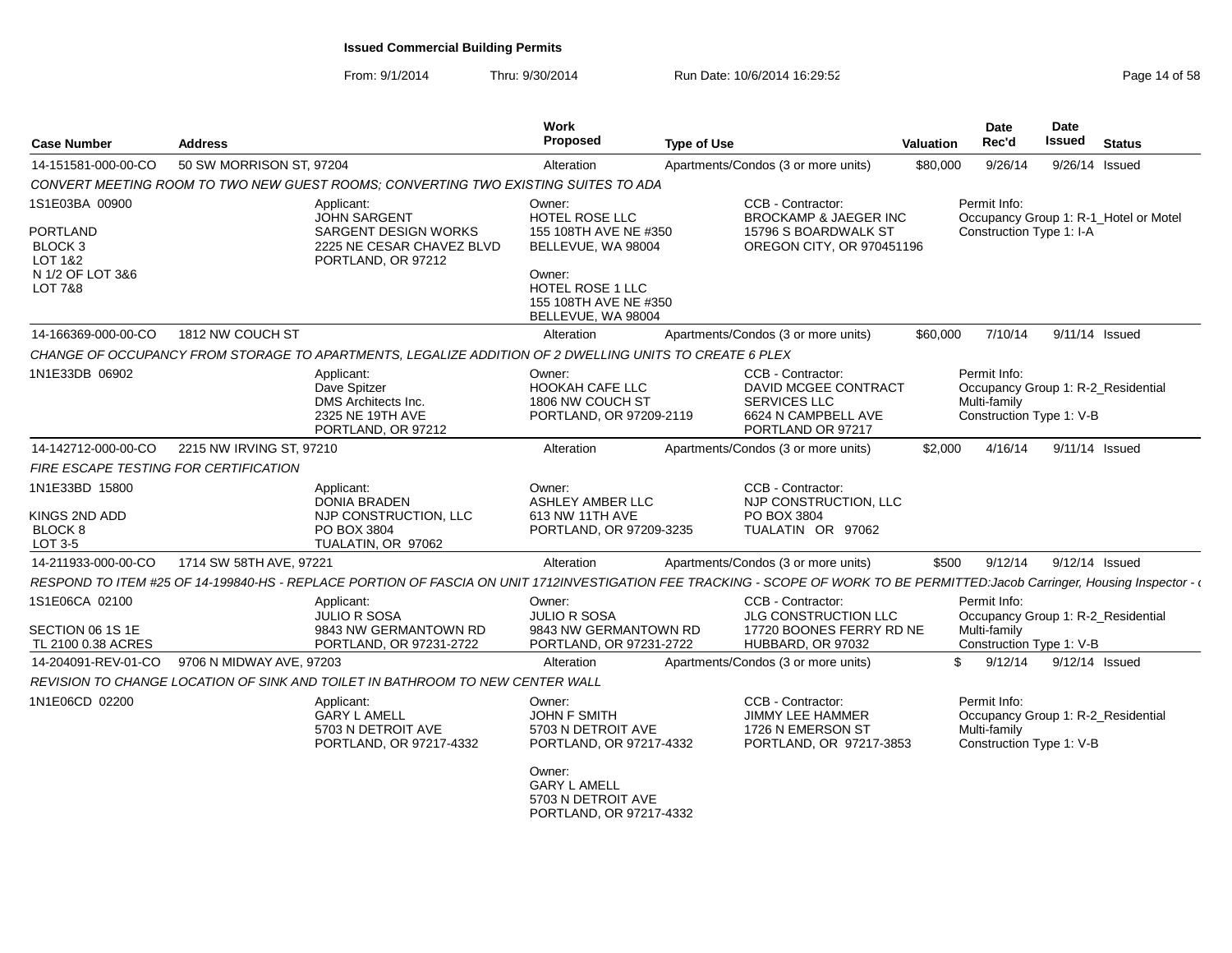| <b>Case Number</b>                                                               | <b>Address</b>                              |                                                                                                                                                                 | Work<br>Proposed<br><b>Type of Use</b>                                                                            |                                                                                               | Valuation | <b>Date</b><br>Rec'd                                     | Date<br>Issued | <b>Status</b>                      |
|----------------------------------------------------------------------------------|---------------------------------------------|-----------------------------------------------------------------------------------------------------------------------------------------------------------------|-------------------------------------------------------------------------------------------------------------------|-----------------------------------------------------------------------------------------------|-----------|----------------------------------------------------------|----------------|------------------------------------|
| 14-212392-000-00-CO                                                              | 2530 SE 125TH AVE, 97236                    |                                                                                                                                                                 | Alteration                                                                                                        | Apartments/Condos (3 or more units)                                                           | \$10,000  | 9/15/14                                                  |                | 9/15/14 Issued                     |
|                                                                                  |                                             | REPAIR TRUSSES OVER 2 UNITS (25 AND 26), REPAIR WALLS AND HEADERS IN UNIT 26 DUE TO FIRE DAMAGE                                                                 |                                                                                                                   |                                                                                               |           |                                                          |                |                                    |
| 1S2E11BB 00700<br>SECTION 11 1S 2E<br>TL 700 0.63 ACRES                          |                                             | Applicant:<br>ROSECITY MAINTENANCE AND<br><b>REMODELING</b><br>1104 SE 148TH AVE<br>PORTLAND, OR 97233                                                          | Owner:<br>CASCADE VILLAGE ON 125TH LLC ROSECITY MAINTENANCE AND<br>1410 SE UMATILLA ST<br>PORTLAND, OR 97202-7137 | CCB - Contractor:<br><b>REMODELING</b><br>1104 SE 148TH AVE<br>PORTLAND, OR 97233             |           | Permit Info:<br>Multi-family<br>Construction Type 1: V-B |                | Occupancy Group 1: R-2 Residential |
| 14-212707-000-00-CO                                                              | 10728 NE HALSEY ST - BLDG A. 97220          |                                                                                                                                                                 | Alteration                                                                                                        | Apartments/Condos (3 or more units)                                                           | \$2.500   | 9/15/14                                                  |                | 9/15/14 Under Inspection           |
|                                                                                  | INSTALL NEW SHEETROCK ON ALL INTERIOR WALLS |                                                                                                                                                                 |                                                                                                                   |                                                                                               |           |                                                          |                |                                    |
| 1N2E34BA 06600<br>SECTION 34 1N 2E<br>TL 6600 1.49 ACRES                         |                                             | Applicant:<br><b>ED GLEASON</b><br>ADVANCED RENOVATING<br>57925 ADAMS RD<br>VERNONIA, OR 97064                                                                  | Owner:<br><b>RICHARD A MILLER</b><br>7831 SE LAKE RD #200<br>PORTLAND, OR 97267                                   | CCB - Contractor:<br>ED GLEASON CONSTRUCTION<br>5792 S ADAMS RD<br>VERNONIA, OR 97064         |           | Permit Info:<br>Multi-family<br>Construction Type 1: V-B |                | Occupancy Group 1: R-2 Residential |
| 14-210542-000-00-CO                                                              | 311 SE 32ND AVE                             |                                                                                                                                                                 | Alteration                                                                                                        | Apartments/Condos (3 or more units)                                                           | \$50,029  | 9/15/14                                                  | 9/15/14 Issued |                                    |
|                                                                                  |                                             | REMOVE METAL CLADDING REPLACE WITH FIBER CEMENT SIDING WITH RAIN SCREEN SYSTEM. REPLACE WINDOWS AT CURRENT METAL CLADDING WITH NEW. REMOVE AND REPLACE ROO      |                                                                                                                   |                                                                                               |           |                                                          |                |                                    |
| 1N1E36CD 60000<br>LAURELHURST PARK CONDOMINIUM<br><b>GENERAL COMMON ELEMENTS</b> |                                             | Applicant:<br><b>MARC LEUSCHNER</b><br>PO BOX 17196<br>PORTLAND, OR 97217                                                                                       | Owner:<br>ASSOCIATION OF UNIT OWNERS<br>OF<br>PO BOX 28205<br>PORTLAND, OR 97228-8205<br>Owner:                   | CCB - Contractor:<br>JIM CAREY<br><b>JR JOHNSON INC</b><br>PO BOX 17196<br>PORTLAND, OR 97217 |           | Permit Info:<br>Multi-family                             |                | Occupancy Group 1: R-2 Residential |
|                                                                                  |                                             |                                                                                                                                                                 | <b>LAURELHURST PARK</b><br><b>CONDOMINUM</b><br>PO BOX 28205<br>PORTLAND, OR 97228-8205                           |                                                                                               |           |                                                          |                |                                    |
| 14-210541-000-00-CO 311 SE 32ND AVE                                              |                                             |                                                                                                                                                                 | Alteration                                                                                                        | Apartments/Condos (3 or more units)                                                           | \$40.023  | 9/15/14                                                  | 9/15/14 Issued |                                    |
|                                                                                  |                                             | REMOVE METAL CLADDING REPLACE WITH FIBER CEMENT SIDING WITH RAIN SCREEN SYSTEM. REPLACE WINDOWS AT CURRENT METAL CLADDING WITH NEW. REMOVE AND REPLACE ROO.     |                                                                                                                   |                                                                                               |           |                                                          |                |                                    |
| 1N1E36CD 60000<br>LAURELHURST PARK CONDOMINIUM<br><b>GENERAL COMMON ELEMENTS</b> |                                             | Applicant:<br><b>MARC LEUSCHNER</b><br>PO BOX 17196<br>PORTLAND, OR 97217                                                                                       | Owner:<br>ASSOCIATION OF UNIT OWNERS<br>OF.<br>PO BOX 28205<br>PORTLAND, OR 97228-8205                            | CCB - Contractor:<br><b>JIM CAREY</b><br>JR JOHNSON INC<br>PO BOX 17196<br>PORTLAND, OR 97217 |           | Permit Info:<br>Multi-family                             |                | Occupancy Group 1: R-2 Residential |
|                                                                                  |                                             |                                                                                                                                                                 | Owner:<br><b>LAURELHURST PARK</b><br>CONDOMINUM<br>PO BOX 28205<br>PORTLAND, OR 97228-8205                        |                                                                                               |           |                                                          |                |                                    |
| 14-212351-000-00-CO                                                              | 2108 NE 13TH AVE, 97212                     |                                                                                                                                                                 | Alteration                                                                                                        | Apartments/Condos (3 or more units)                                                           | \$11,020  | 9/16/14                                                  |                | 9/16/14 Under Inspection           |
|                                                                                  |                                             | REMODEL ALL KITCHENS IN 6-PLEX. REMOVE AND REPLACE WALLS. REMODEL ONE BATHROOM IN UNIT 2112 ON MAIN FLOOR. REPLACE DOOR ON 3 UNITS REMOVE EXTERIOR METAL DECAYI |                                                                                                                   |                                                                                               |           |                                                          |                |                                    |
| 1N1E26CA 10200<br><b>WEST IRVINGTON</b><br><b>BLOCK 77</b>                       |                                             | Applicant:<br>MIKE MONTGOMERY<br>5531 SW BUDDINGTON ST<br>PORTLAND, OR 97219                                                                                    | Owner:<br>2108 NE 13TH LLC<br>2525 NE GLISAN ST #100<br>PORTLAND, OR 97232-2325                                   |                                                                                               |           | Permit Info:<br>Multi-family<br>Construction Type 1: V-B |                | Occupancy Group 1: R-2_Residential |
| <b>LOT 12</b>                                                                    |                                             |                                                                                                                                                                 |                                                                                                                   |                                                                                               |           |                                                          |                |                                    |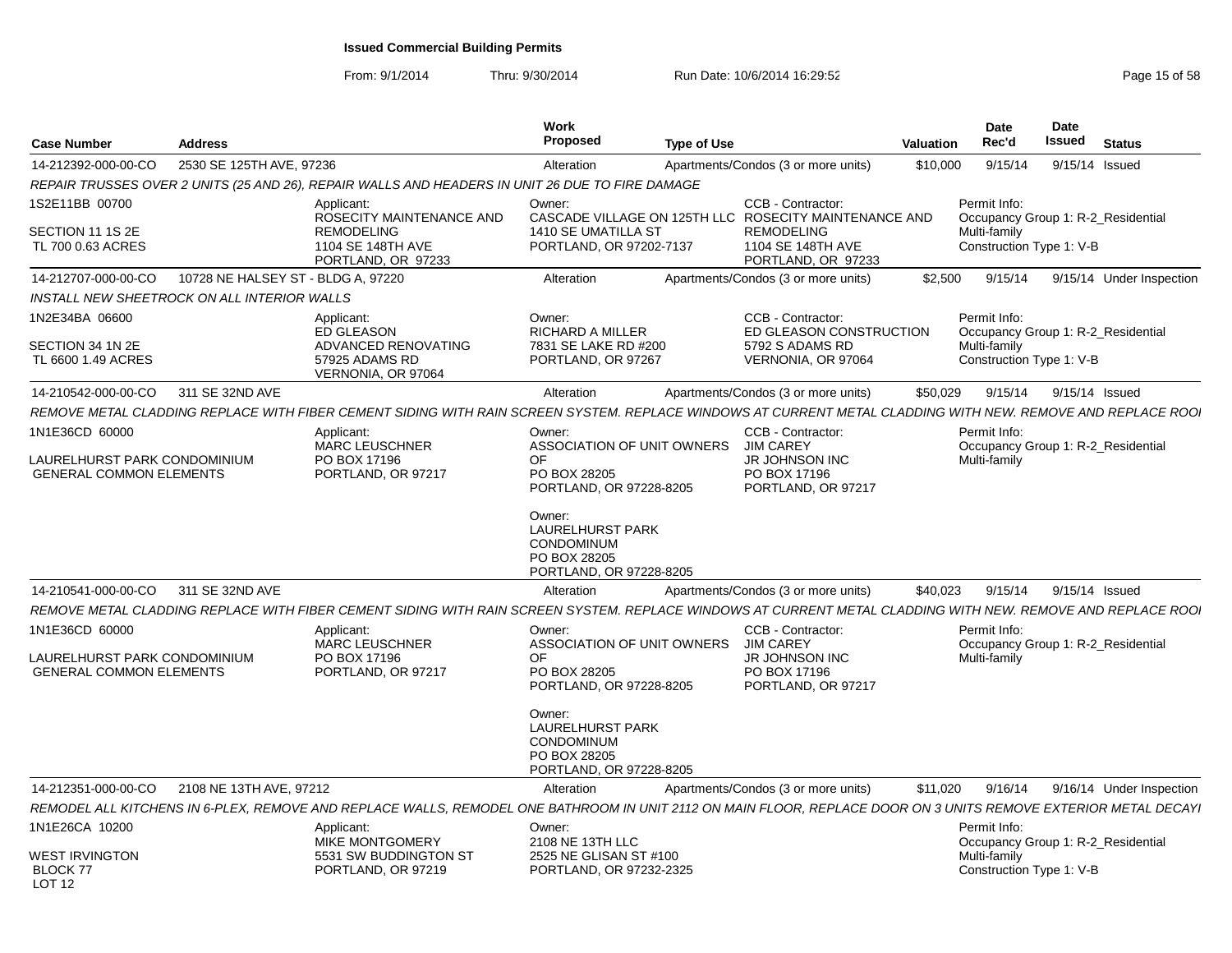| <b>Case Number</b>                                                                                         | <b>Address</b>             |                                                                                                                                                | <b>Work</b><br><b>Proposed</b>                                                                                                                                                                         | <b>Type of Use</b> |                                                                                                                                | <b>Valuation</b> | <b>Date</b><br>Rec'd                                                                              | <b>Date</b><br><b>Issued</b> | <b>Status</b>                              |
|------------------------------------------------------------------------------------------------------------|----------------------------|------------------------------------------------------------------------------------------------------------------------------------------------|--------------------------------------------------------------------------------------------------------------------------------------------------------------------------------------------------------|--------------------|--------------------------------------------------------------------------------------------------------------------------------|------------------|---------------------------------------------------------------------------------------------------|------------------------------|--------------------------------------------|
| 14-177581-000-00-CO                                                                                        | 5530 NE 60TH AVE, 97218    |                                                                                                                                                | Alteration                                                                                                                                                                                             |                    | Apartments/Condos (3 or more units)                                                                                            | \$300,000        | 7/1/14                                                                                            | 9/16/14 Issued               |                                            |
|                                                                                                            |                            | BUILDING I - REPLACE FACADE ON FRONT ELEVATION OF BUILDING, REMOVE WOODEN TRELLIS, REROOF SMALL PORTION OF ROOF, REPLACE WINDOWS LIKE FOR LIKE |                                                                                                                                                                                                        |                    |                                                                                                                                |                  |                                                                                                   |                              |                                            |
| 1N2E18DD 03200<br>HESS PK<br>LOT 3 EXC PT IN ST<br>LOT 4-11<br>W 59' OF LOT 24<br>POTENTIAL ADDITIONAL TAX |                            | Applicant:<br><b>ERIK LAWRENCE</b><br><b>RDH Building Sciences</b><br>308 SW 1st AVE #300<br>Portland, OR 97204                                | Owner:<br><b>LOS JARDINES LIMITED</b><br>6736 NE KILLINGSWORTH ST #102 19200 SW Teton Ave<br>PORTLAND, OR 97218<br>Owner:<br><b>PARTNERSHIP</b><br>6736 NE KILLINGSWORTH ST #102<br>PORTLAND, OR 97218 |                    | CCB - Contractor:<br><b>LMC INC</b><br>Tualatin, OR 97062                                                                      |                  | Permit Info:<br>Occupancy Group 1: R-2_Residential<br>Multi-family<br>Construction Type 1: V-A    |                              |                                            |
| 14-177579-000-00-CO                                                                                        | 5530 NE 60TH AVE, 97218    |                                                                                                                                                | Alteration                                                                                                                                                                                             |                    | Apartments/Condos (3 or more units)                                                                                            | \$300,000        | 7/1/14                                                                                            | 9/16/14 Issued               |                                            |
|                                                                                                            |                            | BUILDING G - REPLACE FACADE ON FRONT ELEVATION OF BUILDING, REMOVE WOODEN TRELLIS, REROOF SMALL PORTION OF ROOF, REPLACE WINDOWS LIKE FOR LIKE |                                                                                                                                                                                                        |                    |                                                                                                                                |                  |                                                                                                   |                              |                                            |
| 1N2E18DD 03200<br>HESS PK<br>LOT 3 EXC PT IN ST<br>LOT 4-11<br>W 59' OF LOT 24<br>POTENTIAL ADDITIONAL TAX |                            | Applicant:<br><b>ERIK LAWRENCE</b><br><b>RDH Building Sciences</b><br>308 SW 1st AVE #300<br>Portland, OR 97204                                | Owner:<br>LOS JARDINES LIMITED<br>6736 NE KILLINGSWORTH ST #102 19200 SW Teton Ave<br>PORTLAND, OR 97218<br>Owner:<br>PARTNERSHIP<br>6736 NE KILLINGSWORTH ST #102<br>PORTLAND, OR 97218               |                    | CCB - Contractor:<br>LMC INC<br>Tualatin, OR 97062                                                                             |                  | Permit Info:<br>Occupancy Group 1: R-2_Residential<br>Multi-family<br>Construction Type 1: V-A    |                              |                                            |
| 14-196831-REV-01-CO                                                                                        | 2390 NW THURMAN ST, 97210  |                                                                                                                                                | Alteration                                                                                                                                                                                             | Assembly           |                                                                                                                                | \$200            | 9/5/14                                                                                            |                              | $9/5/14$ Issued                            |
|                                                                                                            |                            | ADDED VALUE REVISION TO ADD NEW WALL TO CREATE 2 OFFICE SPACES; ADD NEW PARTITION WALL NEXT TO NEW OFFICE SPACES                               |                                                                                                                                                                                                        |                    |                                                                                                                                |                  |                                                                                                   |                              |                                            |
| 1N1E28CC 08700<br>BALCHS ADD<br>BLOCK 312<br>LOT 13&14                                                     |                            | Applicant:<br><b>BAYARD MENTRUM</b><br><b>MENTRUM ARCHITECTURE</b><br>11860 SE MORRISON ST<br>PORTLAND, OR 97216                               | Owner:<br><b>BRENT DOUGLAS</b><br>PO BOX 10005<br>PORTLAND, OR 97296-0005                                                                                                                              |                    | CCB - Contractor:<br>VAN ASSELT CONSTRUCTION INC Occupancy Group 1: B_Bank, Off.,<br>4200 NE FLANDERS ST<br>PORTLAND, OR 97213 |                  | Permit Info:<br>Med.Off., Pub.Bldg.<br>Construction Type 1: V-B                                   |                              | Construction Type 2 (formerly Type 1): V-B |
| 14-217627-000-00-CO                                                                                        | 10 N WEIDLER ST            |                                                                                                                                                | Alteration                                                                                                                                                                                             | Assembly           |                                                                                                                                | \$19,000         | 9/25/14                                                                                           | 9/25/14 Issued               |                                            |
|                                                                                                            |                            | TI FOR EXISTING TENANT; NEW WALLS TO SPLIT 2 OFFICES TO 4 OFFICE SPACES***Housing Case on property 14-184754-HS***                             |                                                                                                                                                                                                        |                    |                                                                                                                                |                  |                                                                                                   |                              |                                            |
| 1N1E34AA 90000<br>ROSE QUARTER HOUSING CONDOMINIUM<br><b>GENERAL COMMON ELEMENTS</b>                       |                            | Applicant:<br>ALMAR CONTRACTING LLC<br>10240 SW NIMBUS AVENUE,<br>SUITE L7<br>PORTLAND, OR 97223                                               | Owner:<br>ROSE QUARTER HOUSING &<br><b>CONDOMINIUM &amp; ASSOCIATION</b><br>232 NW 6TH AVE<br>PORTLAND, OR 97209                                                                                       |                    | CCB - Contractor:<br>ALMAR CONTRACTING LLC<br>10240 SW NIMBUS AVENUE,<br>SUITE L7<br>PORTLAND, OR 97223                        |                  | Permit Info:<br>Hospital<br>Construction Type 1: I-B                                              |                              | Occupancy Group 1: I-1 Convalescent        |
| 14-193065-000-00-CO                                                                                        | 1 N CENTER COURT ST, 97227 |                                                                                                                                                | Alteration                                                                                                                                                                                             | Assembly           |                                                                                                                                | \$77,351         | 9/12/14                                                                                           | $9/12/14$ Issued             |                                            |
| RE-ROOF ENTRY AREA OF BUILDING, REPLACE MEMBRANE                                                           |                            |                                                                                                                                                |                                                                                                                                                                                                        |                    |                                                                                                                                |                  |                                                                                                   |                              |                                            |
| 1N1E34AB 00700                                                                                             |                            | Applicant:<br><b>CENTIMARK CORPORATION</b><br>7911 NE 33RD DR, S.120<br>PORTLAND, OR 97210                                                     | Owner:<br>PORTLAND CITY OF (LEASED<br>1 CENTER CT #150<br>PORTLAND, OR 97227<br>Owner:<br>PORTLAND ARENA MGMT LLC                                                                                      |                    | CCB - Contractor:<br>CENTIMARK CORPORATION<br>7911 NE 33RD DR, S.120<br>PORTLAND, OR 97210                                     |                  | Permit Info:<br>Occupancy Group 1: A-1_Auditorium,<br>theater w/stage<br>Construction Type 1: I-A |                              |                                            |
|                                                                                                            |                            |                                                                                                                                                | 1 CENTER CT #150<br>PORTLAND, OR 97227                                                                                                                                                                 |                    |                                                                                                                                |                  |                                                                                                   |                              |                                            |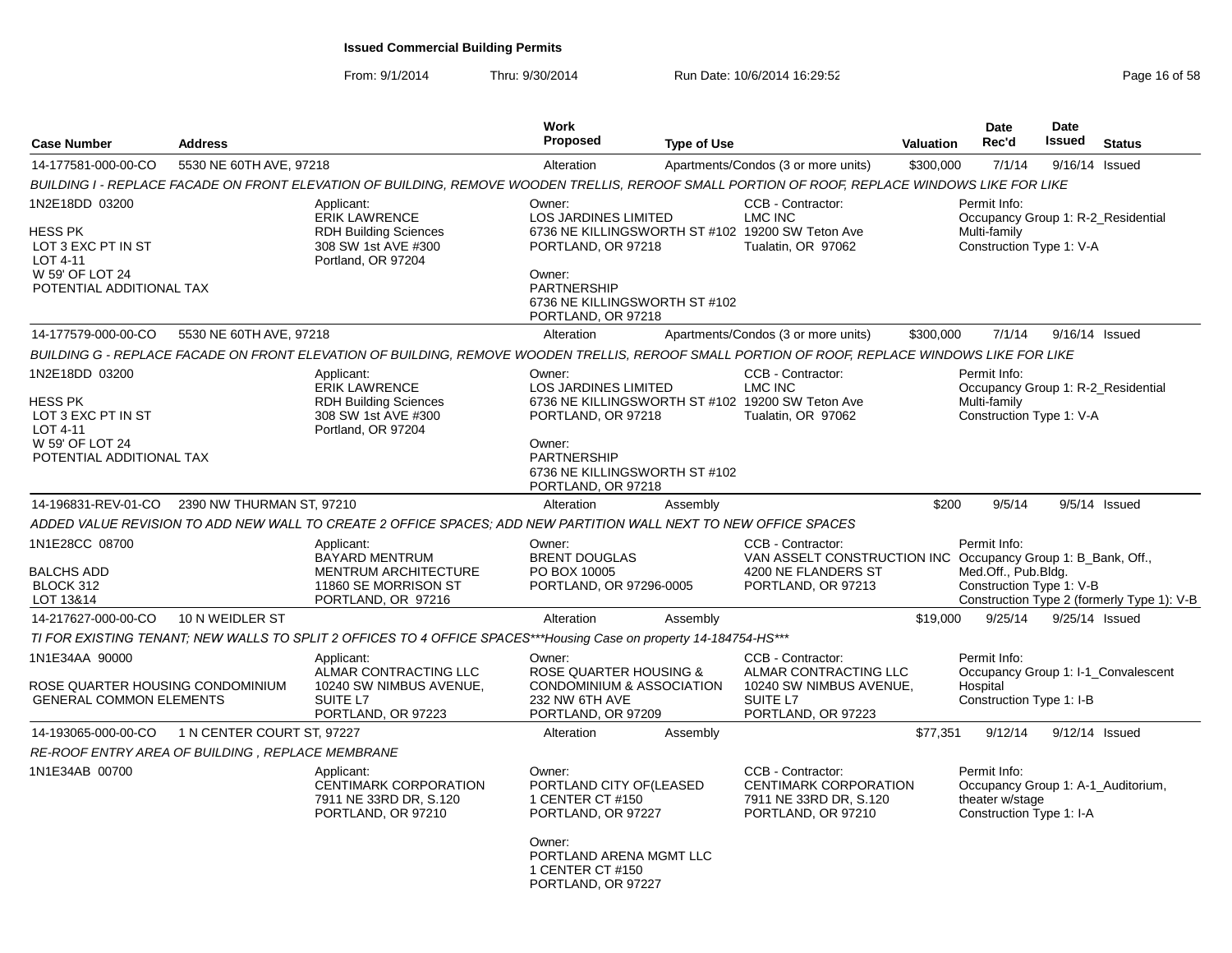From: 9/1/2014

| <b>Case Number</b>                                                                      | Address                   |                                                                                                                                                                  | <b>Work</b><br><b>Proposed</b>                                                                                                                                                                                                                           | <b>Type of Use</b> | Valuation                                                                                                              |          | <b>Date</b><br>Rec'd                     | Date<br>Issued | <b>Status</b>                     |
|-----------------------------------------------------------------------------------------|---------------------------|------------------------------------------------------------------------------------------------------------------------------------------------------------------|----------------------------------------------------------------------------------------------------------------------------------------------------------------------------------------------------------------------------------------------------------|--------------------|------------------------------------------------------------------------------------------------------------------------|----------|------------------------------------------|----------------|-----------------------------------|
| 14-211461-000-00-CO                                                                     | 631 NE GRAND AVE, 97232   |                                                                                                                                                                  | Alteration                                                                                                                                                                                                                                               | Assembly           |                                                                                                                        | \$4,000  | 9/12/14                                  |                | 9/12/14 Under Inspection          |
|                                                                                         |                           | NEW STAGE IN INTERIOR OF BUILDING WITH GUARDRAIL. Previous permit 12-108791-CO shows A-3 occupancy and approx 1300+ occupants.                                   |                                                                                                                                                                                                                                                          |                    |                                                                                                                        |          |                                          |                |                                   |
| 1N1E35BC 03000                                                                          |                           | Applicant:<br>DELE OKEDARA                                                                                                                                       | Owner:<br><b>GRAND AVENUE LLC</b>                                                                                                                                                                                                                        |                    |                                                                                                                        |          | Permit Info:                             |                | Occupancy Group 1: A-3_Assembly - |
| <b>WHEELERS ADD</b><br>E 30' OF NW 1/4 OF BLOCK 9<br>NE 1/4 OF BLOCK 9 EXC PT IN ST     |                           | 300 NE MULTNOMAH<br>PORTLAND OR 97232                                                                                                                            | 3250 NE ALAMEDA TER<br>PORTLAND, OR 97212-1634                                                                                                                                                                                                           |                    |                                                                                                                        |          | General<br>Construction Type 1: III-B    |                |                                   |
| 14-211197-000-00-CO                                                                     | 4425 NE FREMONT ST, 97213 |                                                                                                                                                                  | Alteration                                                                                                                                                                                                                                               | Assembly           |                                                                                                                        | \$75,000 | 9/23/14                                  | 9/23/14 Issued |                                   |
|                                                                                         |                           | TENANT IMPROVEMENT IN EXISTING SHELL SPACE FOR NEW RESTAURANT TENANT; BUILD OUT WALLS FOR 2 RESTROOMS, OFFICE, WALK IN COOLER, STORAGE, KITCHEN AND BAR AREA, IN |                                                                                                                                                                                                                                                          |                    |                                                                                                                        |          |                                          |                |                                   |
| 1N2E19CC 16300                                                                          |                           | Applicant:<br><b>DANIEL COGAN</b><br>BATTER GRIDDLE AND DRINKERY 735 SW 158TH AVE #180<br>844 N. 27TH AVE.<br>CORNELIUS, OR 97113                                | Owner:<br><b>BEAUMONT VILLAGE</b><br>BEAVERTON, OR 97006-4952                                                                                                                                                                                            |                    | Primary Contractor:<br><b>TO BID</b>                                                                                   |          | Permit Info:<br>Construction Type 1: V-A |                | Occupancy Group 1: A-2_Restaurant |
|                                                                                         |                           |                                                                                                                                                                  | Owner:<br><b>APARTMENTS LLC</b><br>735 SW 158TH AVE #180<br>BEAVERTON, OR 97006-4952                                                                                                                                                                     |                    |                                                                                                                        |          |                                          |                |                                   |
| 13-154835-REV-01-CO                                                                     | 9921 NE CASCADES PKY      |                                                                                                                                                                  | Alteration                                                                                                                                                                                                                                               | Assembly           |                                                                                                                        | \$       | 9/29/14                                  | 9/29/14 Issued |                                   |
| REVISION TO REMOVE WALLS AROUND PIZZA OVEN                                              |                           |                                                                                                                                                                  |                                                                                                                                                                                                                                                          |                    |                                                                                                                        |          |                                          |                |                                   |
| 1N2E16 00119                                                                            |                           | Applicant:<br>LARRY PORTER<br>LK PORTER CONSTRUCTION LLC 7455 SW BRIDGEPORT RD #205<br>9595 SE 327TH AVE<br><b>BORING, OR 97009</b>                              | Owner:<br>PORT OF PORTLAND(LEASED<br><b>TIGARD, OR 97224</b><br>Owner:<br><b>CASCADE STATION RETAIL</b><br>7455 SW BRIDGEPORT RD #205<br><b>TIGARD, OR 97224</b><br>Owner:<br><b>CENTER LLC</b><br>7455 SW BRIDGEPORT RD #205<br><b>TIGARD, OR 97224</b> |                    | CCB - Contractor:<br><b>LARRY PORTER</b><br>LK PORTER CONSTRUCTION LLC<br>9595 SE 327TH AVE<br><b>BORING, OR 97009</b> |          | Permit Info:<br>Construction Type 1: V-B |                | Occupancy Group 1: A-2_Restaurant |
| 14-212116-000-00-CO                                                                     | 3737 SE 82ND AVE, 97206   |                                                                                                                                                                  | Alteration                                                                                                                                                                                                                                               | Assembly           | \$20,000                                                                                                               |          | 9/12/14                                  | 9/12/14 Issued |                                   |
|                                                                                         |                           | REPAIR DAMAGE CAUSED BY FIRE TO EXTERIOR WALLS AND ROOF FRAMING                                                                                                  |                                                                                                                                                                                                                                                          |                    |                                                                                                                        |          |                                          |                |                                   |
| 1S2E08DA 11500<br><b>VAUGHTON PK</b>                                                    |                           | Applicant:<br><b>JORDAN TOEWS</b><br>MILLER CONSULTING                                                                                                           | Owner:<br>SHEAHAN INVEST CO<br>302 SHELLEY ST #2                                                                                                                                                                                                         |                    | CCB - Contractor:<br>MCBRIDE CONSTRUCTION<br><b>RESOURCES INC</b>                                                      |          | Permit Info:<br>Construction Type 1: V-B |                | Occupancy Group 1: A-2_Restaurant |
| <b>BLOCK 2</b><br>LOT 1&26 EXC PT IN ST<br><b>LOT 2-4</b><br>E 26' OF LOT 22; LOT 23-25 |                           | <b>ENGINEERS INC</b><br>9570 SW BARBUR BLVD<br>PORTLAND OR 97219                                                                                                 | SPRINGFIELD, OR 97477                                                                                                                                                                                                                                    |                    | 224 NICKERSON ST<br>SEATTLE, WA 98109                                                                                  |          |                                          |                |                                   |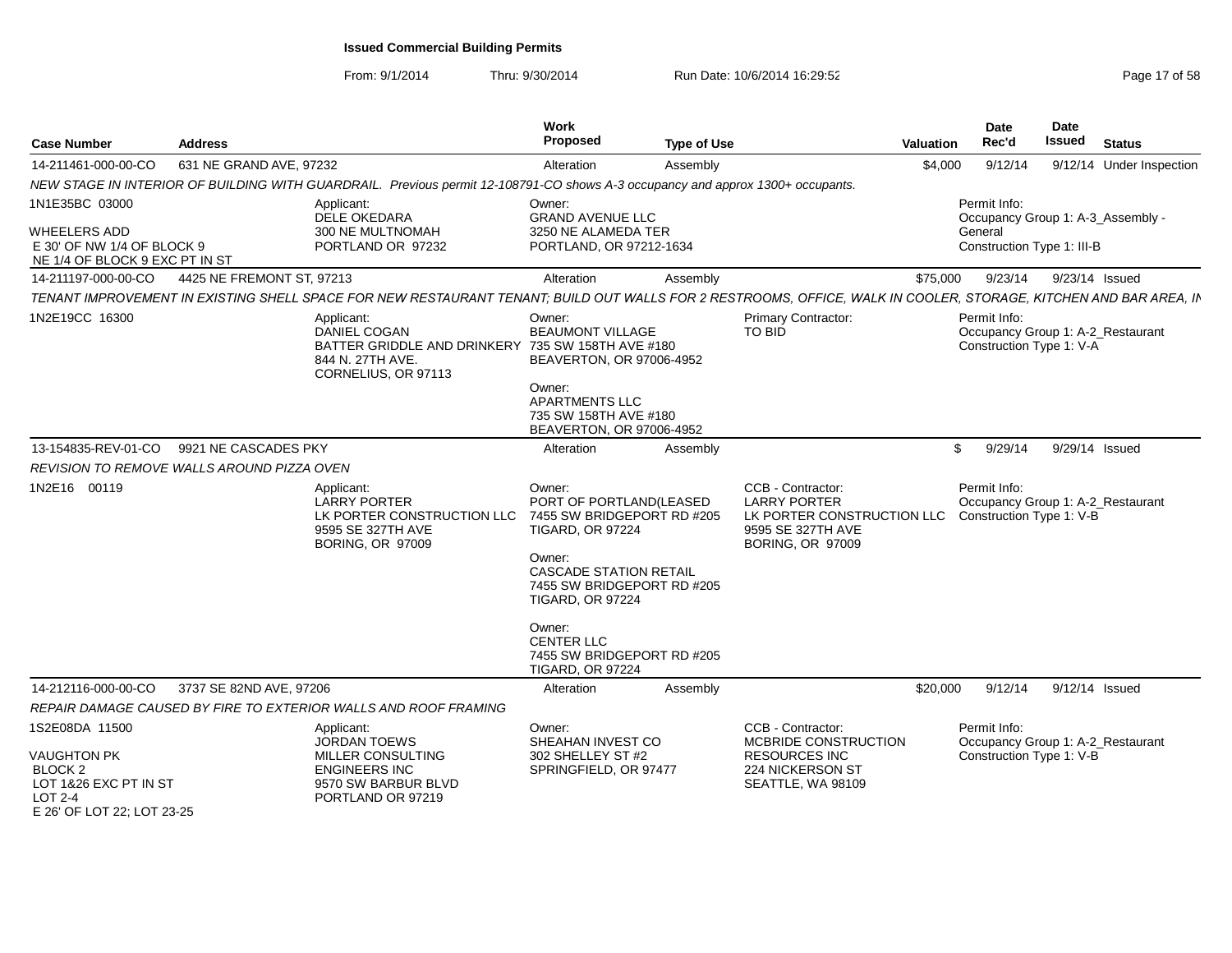From: 9/1/2014

| <b>Case Number</b>                                        | <b>Address</b>                |                                                                                                                                                                   | Work<br><b>Proposed</b>                                                                                                         | <b>Type of Use</b> | <b>Valuation</b>                                                                                                         | <b>Date</b><br>Rec'd    | Date<br><b>Issued</b>                                                                                           | <b>Status</b> |
|-----------------------------------------------------------|-------------------------------|-------------------------------------------------------------------------------------------------------------------------------------------------------------------|---------------------------------------------------------------------------------------------------------------------------------|--------------------|--------------------------------------------------------------------------------------------------------------------------|-------------------------|-----------------------------------------------------------------------------------------------------------------|---------------|
| 14-208732-000-00-CO                                       | 404 SW WASHINGTON ST, 97204   |                                                                                                                                                                   | Alteration                                                                                                                      | Assembly           |                                                                                                                          | \$86,000                | 9/10/14<br>9/10/14 Issued                                                                                       |               |
|                                                           |                               | INTERIOR ALTERATION TO DEMO NON BEARING PARTITIONS AND BATHROOMS TO PREPARE FOR REDEVELOPMENT; SEE ALSO 08-131060-DB (SELECTIVE DEMOLITION ONLY)                  |                                                                                                                                 |                    |                                                                                                                          |                         |                                                                                                                 |               |
| 1N1E34CD 09300                                            |                               | Applicant:<br><b>RICH GRIMES</b><br><b>SOLTERRA SYSTEMS</b><br>79 SW TAYLOR<br>PORTLAND, OR 97201                                                                 | Owner:<br>RON BUR OPB LLC<br>1300 SW PARK AVE #408<br>PORTLAND, OR 97201                                                        |                    | CCB - Contractor:<br>SOLTERRA SYSTEMS INC<br>79 SE TAYLOR ST. STE 401<br>PORTLAND OR 97214                               | Permit Info:            | Occupancy Group 1: B_Bank, Off.,<br>Med.Off., Pub.Bldg.<br>Construction Type 1: III-A                           |               |
| 14-174936-000-00-CO                                       | 1411 NW FLANDERS ST, 97209    |                                                                                                                                                                   | Alteration                                                                                                                      | Assembly           | \$400,000                                                                                                                |                         | 6/25/14<br>9/19/14 Issued                                                                                       |               |
|                                                           |                               | REMODEL OF 5599 SF RESTAURANT AND BAR FOR NEW TENANT; DEMO OF FRONT OF HOUSE AND KITCHEN; NEW KITCHEN FIXTURES; STORAGE AND RESTROOMS TO REMAIN WITH MINIMAL      |                                                                                                                                 |                    |                                                                                                                          |                         |                                                                                                                 |               |
| 1N1E33DA 01800                                            |                               | Applicant:<br>MIKE COYLE<br><b>FASTER PERMITS</b><br>14334 NW EAGLERIDGE LANE<br>PORTLAND, OR 97229                                                               | Owner:<br><b>ND FLANDERS LLC</b><br>2839 SW 2ND AVE<br>PORTLAND, OR 97201-4711                                                  |                    | CCB - Contractor:<br>Chris Copeland<br>ANDERSEN CONSTRUCTION<br><b>COMPANY</b><br>PO BOX 6712<br>PORTLAND, OR 97228-6712 | Permit Info:            | Occupancy Group 1: A-2_Restaurant<br>Construction Type 1: III-B                                                 |               |
| 14-111911-REV-02-CO                                       | 131 NW 13TH AVE, 97209        |                                                                                                                                                                   | Alteration                                                                                                                      | Assembly           |                                                                                                                          | \$                      | 9/16/14<br>9/16/14 Issued                                                                                       |               |
|                                                           |                               | REVISION TO ROOF TOP MECHANICAL PLATFORM PER SHOP DRAWING SUBMITTALS. 9.04.14 SMortensen: Structural revisions also included as a result of mechanical revisions. |                                                                                                                                 |                    |                                                                                                                          |                         |                                                                                                                 |               |
| 1N1E33DA 04600                                            |                               | Applicant:<br>Steve<br><b>Harsch Investment Properties</b><br>1121 SW Salmon St<br>PORTLAND, OR 97205                                                             | Owner:<br>HARSCH INVESTMENT<br>PROPERTIES LLC<br>1121 SW SALMON ST 5TH FL<br>PORTLAND, OR 97205                                 |                    | CCB - Contractor:<br><b>DLA CONSTRUCTION SERVICES</b><br><b>LLC</b><br><b>1307 COLUMBIA ST</b><br>VANCOUVER, WA 98660    | Permit Info:            | Occupancy Group 1: A-2_Restaurant<br>Construction Type 1: III-B<br>Construction Type 2 (formerly Type 1): III-B |               |
| 14-207416-000-00-CO                                       | 2910 N WILLIAMS AVE, 97212    |                                                                                                                                                                   | Alteration                                                                                                                      | Assembly           |                                                                                                                          | \$55,846                | 9/3/14 Final<br>9/3/14                                                                                          |               |
|                                                           |                               | REMOVE EXISTING ROOFING AND INSULATION: INSTALL NEW INSULATION AND BUILT UP ROOFING                                                                               |                                                                                                                                 |                    |                                                                                                                          |                         |                                                                                                                 |               |
| 1N1E27AD 02300<br>ALBINA<br><b>BLOCK 29</b><br>LOT 27-31  |                               | Applicant:<br>MCGILCHRIST & SONS ROOFING<br>& SHEET METAL INC<br>1205 14TH ST SE<br>SALEM, OR 97302-1409                                                          | Owner:<br><b>IMMACULATE HEART OF MARY</b><br>2910 N WILLIAMS AVE<br>PORTLAND, OR 97227<br>Owner:<br>CATHOLIC CHURCH PORTLAND OI |                    | CCB - Contractor:<br>MCGILCHRIST & SONS ROOFING<br>& SHEET METAL INC<br>1205 14TH ST SE<br>SALEM, OR 97302-1409          | Permit Info:<br>General | Occupancy Group 1: A-3_Assembly -<br>Construction Type 1: V-B                                                   |               |
|                                                           |                               |                                                                                                                                                                   | 2910 N WILLIAMS AVE<br>PORTLAND, OR 97227                                                                                       |                    |                                                                                                                          |                         |                                                                                                                 |               |
| 14-175468-REV-01-CO                                       | 4229 SE 82ND AVE, 97206       |                                                                                                                                                                   | Alteration                                                                                                                      | <b>Business</b>    |                                                                                                                          | \$                      | 9/26/14<br>9/26/14 Final                                                                                        |               |
|                                                           |                               | REVISION - CLARIFY COUNTER SHOWN ON PLANS IS NOT A SERVICER COUNTER or A SEATING COUNTER                                                                          |                                                                                                                                 |                    |                                                                                                                          |                         |                                                                                                                 |               |
| 1S2E08DD 04000                                            |                               | Applicant:<br><b>GREG LUTTS</b><br>9045 SW WASHINGTON DR<br>PORTLAND, OR 97223                                                                                    | Owner:<br>DC RESOURCES LLC<br>10001 SE SUNNYSIDE RD #200<br>CLACKAMAS, OR 97015-9739                                            |                    | CCB - Contractor:<br><b>NWR CONSTRUCTION INC</b><br>4637 SE 27TH AVE<br>PORTLAND, OR 97202                               | Permit Info:            | Occupancy Group 1: A-2_Restaurant<br>Construction Type 1: V-B                                                   |               |
| 14-218750-000-00-CO                                       | 4724 SE WOODSTOCK BLVD, 97206 |                                                                                                                                                                   | Alteration                                                                                                                      | <b>Business</b>    |                                                                                                                          | \$18,800                | 9/29/14<br>9/29/14 Issued                                                                                       |               |
| REPLACE OLD WOOD SIDING WITH NEW HARDIE SIDING            |                               |                                                                                                                                                                   |                                                                                                                                 |                    |                                                                                                                          |                         |                                                                                                                 |               |
| 1S2E18CD 14101<br>WOODSTOCK<br>BLOCK 12<br>W 81' OF LOT 4 |                               | Applicant:<br><b>CROSS BROTHERS INC.</b><br>PO BOX 25557<br><b>EUGENE, OR 97402</b>                                                                               | Owner:<br><b>JPMORGAN CHASE BANK</b><br>1111 POLARIS PKWY #1J<br>COLUMBUS, OH 43240                                             |                    | CCB - Contractor:<br><b>CROSS BROTHERS INC.</b><br>PO BOX 25557<br><b>EUGENE, OR 97402</b>                               | Permit Info:            | Occupancy Group 1: B_Bank, Off.,<br>Med.Off., Pub.Bldg.<br>Construction Type 1: V-B                             |               |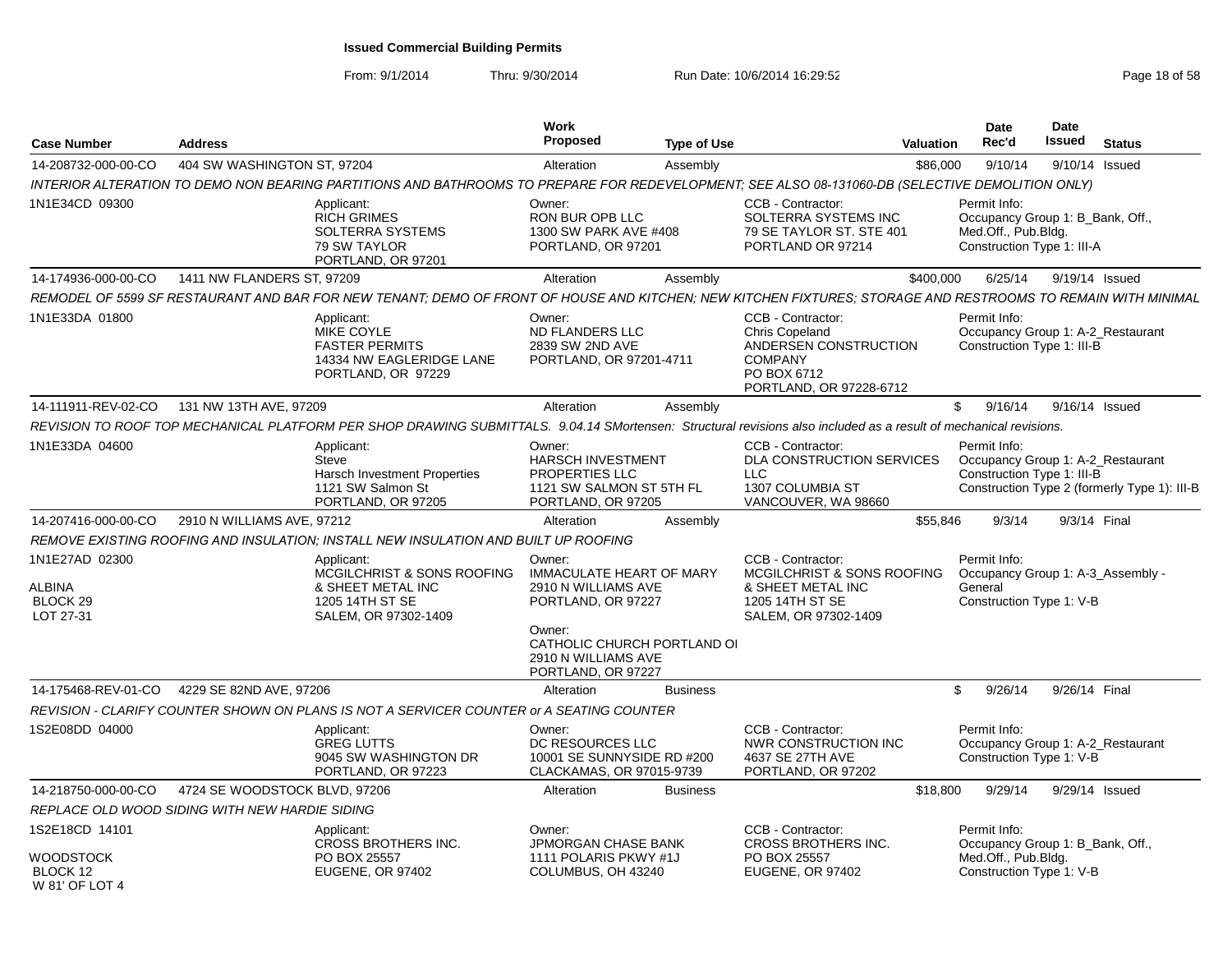From: 9/1/2014

| <b>Case Number</b>                                                                             | <b>Address</b>              |                                                                                                                                                                  | Work<br><b>Proposed</b>                            | <b>Type of Use</b> |                                                                                                                      | Valuation | <b>Date</b><br>Rec'd                                     | <b>Date</b><br><b>Issued</b> | <b>Status</b>                                |
|------------------------------------------------------------------------------------------------|-----------------------------|------------------------------------------------------------------------------------------------------------------------------------------------------------------|----------------------------------------------------|--------------------|----------------------------------------------------------------------------------------------------------------------|-----------|----------------------------------------------------------|------------------------------|----------------------------------------------|
| 14-218721-000-00-CO                                                                            | 1430 SE WATER AVE, 97214    |                                                                                                                                                                  | Alteration                                         | <b>Business</b>    |                                                                                                                      | \$5,000   | 9/29/14                                                  | 9/29/14 Issued               |                                              |
|                                                                                                |                             | TI FOR NEW TENANT TO INCREASE OCCUPANT LOAD IN SPACE 103 (ON 14-104472-CO) FROM 32 TO 37; NEW SEATING ARRANGEMENT; NO CONSTRUCTION; SEE COMMENTS                 |                                                    |                    |                                                                                                                      |           |                                                          |                              |                                              |
| 1S1E03AD 06700                                                                                 |                             | Applicant:<br><b>KINA VOELZ</b>                                                                                                                                  | Owner:<br>PITMAN PROPERTIES III L L C              |                    |                                                                                                                      |           | Permit Info:                                             |                              | Occupancy Group 1: F-1_Industrial Plant -    |
| <b>EAST PORTLAND</b><br>BLOCK 12<br>LOT 3-7 TL 6700                                            |                             | <b>CONSTRUCTIVE FORM</b><br>ARCHITECTURE & DESIGN LLC<br>1337 SE 15TH AVE<br>PORTLAND OR 97214                                                                   | 1535 SE 3RD AVE<br>PORTLAND, OR 97214-3347         |                    |                                                                                                                      |           | Factory, Mod.Hazard<br>Construction Type 1: III-B        |                              | Construction Type 2 (formerly Type 1): III-B |
| 14-218433-000-00-CO                                                                            | 2801 SE HOLGATE BLVD, 97202 |                                                                                                                                                                  | Alteration                                         | <b>Business</b>    |                                                                                                                      | \$20,000  | 9/29/14                                                  | 9/29/14 Issued               |                                              |
|                                                                                                |                             | CONVERT 2400 SF TENANT SPACE INTO TWO 1200 SF TENANT SPACES BY ADDING NEW DEMISING WALL: NEW TOILET ROOM AND NEW ENTRY DOOR IN CENTER TENANT SPACE - NO OCCUPA   |                                                    |                    |                                                                                                                      |           |                                                          |                              |                                              |
| 1S1E12CC 13800                                                                                 |                             | Applicant:<br>28 HOLGATE LLC<br>4260 GALEWOOD ST #A<br>LAKE OSWEGO, OR 97035                                                                                     |                                                    |                    | CCB - Contractor:<br><b>HARRY HANNA</b><br><b>SENTAUR INC</b><br>3880 SE HARRISON ST SUITE 100<br>MILWAUKIE OR 97222 |           | Permit Info:<br>Station<br>Construction Type 1: V-B      |                              | Occupancy Group 1: M_Store, Service          |
| 14-218796-000-00-CO                                                                            | 6111 NE 87TH AVE, 97220     |                                                                                                                                                                  | Alteration                                         | <b>Business</b>    |                                                                                                                      | \$497,000 | 9/29/14                                                  |                              | 9/29/14 Under Inspection                     |
|                                                                                                |                             | RECOVER EXISTING BUILT-P ROOFING SYSTEM USING A 1/2" COVER BOARD AND 60 MIL SINGLE PLY MEMBRANE; NEW SHEET METAL COPINGS                                         |                                                    |                    |                                                                                                                      |           |                                                          |                              |                                              |
| 1N2E16CB 00700                                                                                 |                             | Applicant:<br>TECTA AMERICA SEATTLE LLC                                                                                                                          | Owner:                                             |                    | CCB - Contractor:<br>TOYOTA MOTOR SALES U S A INC TECTA AMERICA SEATTLE LLC                                          |           | Permit Info:<br>Occupancy Group 1: S-1_Storage -         |                              |                                              |
| A P INDUSTRIAL PARK<br>BLOCK 1 EXC PT IN ST                                                    |                             | 9500 AURORA AVE NORTH<br>SEATTLE, WA 98103                                                                                                                       | 19001 S WESTERN AVE<br>TORRANCE, CA 90501-1106     |                    | 9500 AURORA AVE NORTH<br>SEATTLE, WA 98103                                                                           |           | Moderate Hazard, Warehouse<br>Construction Type 1: III-B |                              |                                              |
| 14-187669-000-00-CO                                                                            | 2816 NE HALSEY ST, 97232    |                                                                                                                                                                  | Alteration                                         | <b>Business</b>    |                                                                                                                      | \$50,000  | 7/23/14                                                  |                              | 9/29/14 Under Inspection                     |
|                                                                                                |                             | ADD DEMISING WALL AT REAR OF TENANT SPACES TO CREATE TWO CATERING BUSINESS TENANTS, CHANGE OF OCCUPANCY FROM S-2 AND M TO F-1 ON FIRST LEVEL, ADD KITCHEN EQUIP. |                                                    |                    |                                                                                                                      |           |                                                          |                              |                                              |
| 1N1E36BB 00200                                                                                 |                             | Applicant:<br>NORTH RIM PARTNERS                                                                                                                                 | Owner:<br>NORTH RIM PARTNERS INC                   |                    | CCB - Contractor:<br>NORTH RIM PARTNERS                                                                              |           | Permit Info:                                             |                              | Occupancy Group 1: F-1_Industrial Plant -    |
| YORK<br><b>BLOCK1</b><br>W 1' OF LOT 5<br>LOT <sub>6</sub>                                     |                             | 819 SE MORRISON ST, #110<br>PORTLAND, OR 97214                                                                                                                   | 819 SE MORRISON ST #110<br>PORTLAND, OR 97214-6308 |                    | 819 SE MORRISON ST. #110<br>PORTLAND, OR 97214                                                                       |           | Factory, Mod.Hazard<br>Construction Type 1: V-B          |                              |                                              |
| 14-208077-000-00-CO                                                                            | 301 NE 2ND AVE, 97232       |                                                                                                                                                                  | Alteration                                         | <b>Business</b>    |                                                                                                                      | \$58,672  | 9/29/14                                                  | 9/29/14 Issued               |                                              |
|                                                                                                |                             | TI FOR EXISTING TENANT TO RECONFIGURE WALLS IN EXISTING GROUND FLOOR RESTROOM; ADD NEW WALL FOR MENS RESTROOMS; AND NEW PARTITION WALLS IN THE EVIDENCE STORA    |                                                    |                    |                                                                                                                      |           |                                                          |                              |                                              |
| 1N1E34DA 00400                                                                                 |                             | Applicant:<br><b>SUMMIT INDUSTRIES INC</b>                                                                                                                       | Owner:<br>UNION PACIFIC RAILROAD                   |                    | CCB - Contractor:<br>SUMMIT INDUSTRIES INC                                                                           |           | Permit Info:<br>Occupancy Group 1: B Bank, Off.,         |                              |                                              |
| EAST PORTLAND                                                                                  |                             | PO BOX 10345                                                                                                                                                     | <b>COMPANY</b>                                     |                    | PO BOX 10345                                                                                                         |           | Med.Off., Pub.Blda.                                      |                              |                                              |
| BLOCK 33<br>LOT 1-8 TL 400<br>DEPT OF REVENUE                                                  |                             | PORTLAND, OR 972960345                                                                                                                                           | 1400 DOUGLAS ST - MS 1640<br>OMAHA, NE 68179-1640  |                    | PORTLAND, OR 972960345                                                                                               |           | Construction Type 1: V-A                                 |                              | Construction Type 2 (formerly Type 1): V-B   |
| 14-188215-REV-01-CO                                                                            | 9200 NE HALSEY ST, 97220    |                                                                                                                                                                  | Alteration                                         | <b>Business</b>    |                                                                                                                      | \$        | 9/29/14                                                  | 9/29/14 Issued               |                                              |
|                                                                                                |                             | REVISION TO CHANGE FROM 60" OPENING TO 48" OPENING IN EXISTING RESTROOM                                                                                          |                                                    |                    |                                                                                                                      |           |                                                          |                              |                                              |
| 1N2E33AB 00300                                                                                 |                             | Applicant:<br><b>LESLIE J HOWATT</b>                                                                                                                             | Owner:<br><b>LESLIE J HOWATT</b>                   |                    |                                                                                                                      |           | Permit Info:<br>Occupancy Group 1: B Bank, Off.,         |                              |                                              |
| SECTION 33 1N 2E<br>TL 300 1.23 ACRES<br>LAND & IMPS SEE R319599 (R942333851)<br>FOR BILLBOARD |                             | 5514 NE HALSEY ST<br>PORTLAND, OR 97213-3660                                                                                                                     | 5514 NE HALSEY ST<br>PORTLAND, OR 97213-3660       |                    |                                                                                                                      |           | Med.Off., Pub.Bldg.<br>Construction Type 1: V-B          |                              |                                              |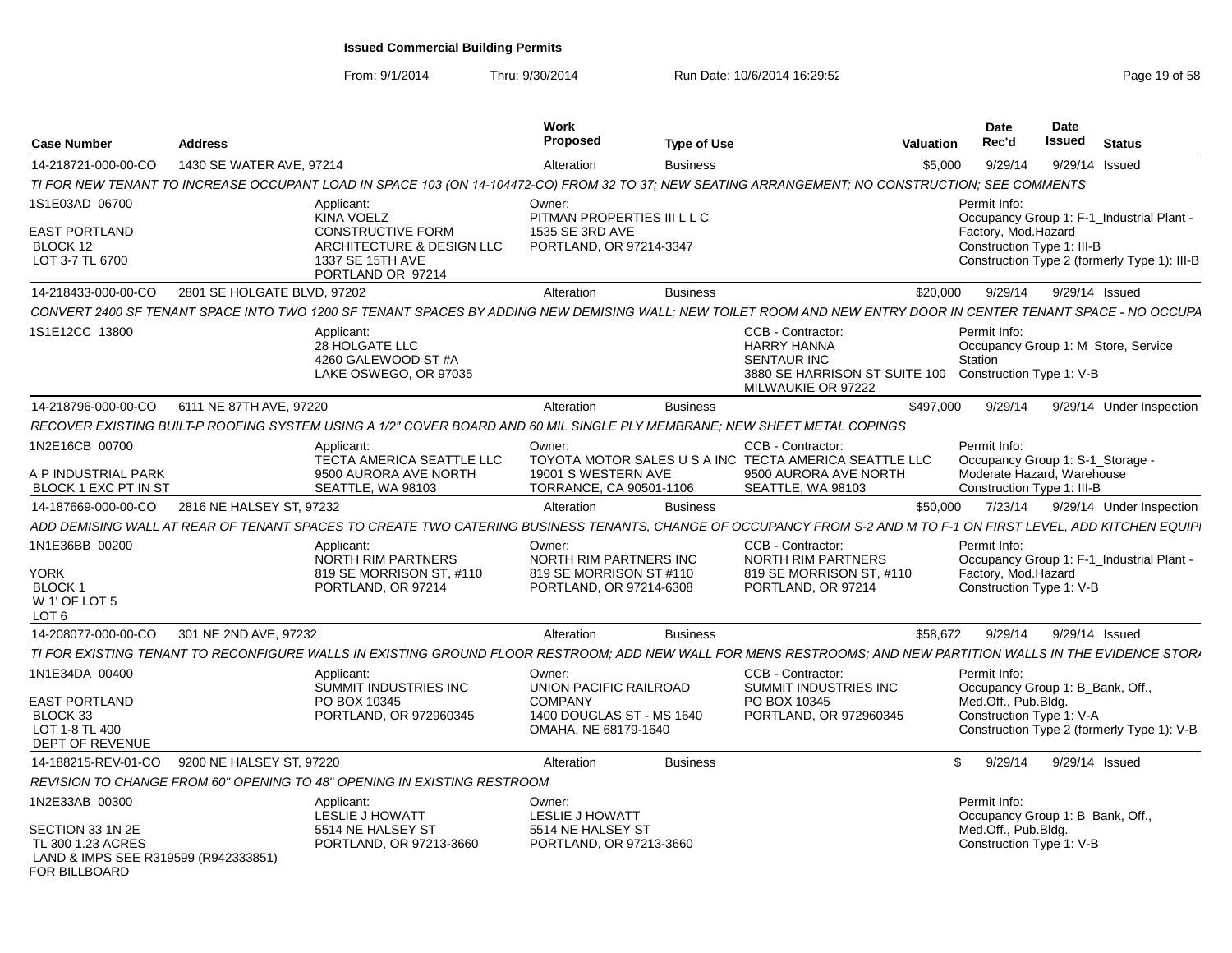| <b>Case Number</b>                                                       | <b>Address</b>               |                                                                                                                                                              | Work<br>Proposed                                                                                                                                                 | <b>Type of Use</b> |                                                                                                             | Valuation | Date<br>Rec'd                                                                                       | <b>Date</b><br><b>Issued</b> | <b>Status</b>                                                                     |  |
|--------------------------------------------------------------------------|------------------------------|--------------------------------------------------------------------------------------------------------------------------------------------------------------|------------------------------------------------------------------------------------------------------------------------------------------------------------------|--------------------|-------------------------------------------------------------------------------------------------------------|-----------|-----------------------------------------------------------------------------------------------------|------------------------------|-----------------------------------------------------------------------------------|--|
| 14-164271-REV-01-CO                                                      | 13836 NE SANDY BLVD, 97230   |                                                                                                                                                              | Alteration                                                                                                                                                       | <b>Business</b>    |                                                                                                             | \$        | 9/30/14                                                                                             |                              | 9/30/14 Issued                                                                    |  |
| REVISION TO REMOVE PANIC HARDWARE ON DOORS                               |                              |                                                                                                                                                              |                                                                                                                                                                  |                    |                                                                                                             |           |                                                                                                     |                              |                                                                                   |  |
| 1N2E23DA 01000                                                           |                              | Applicant:<br>DONALD ALAN YOUNG<br>943 HALEY CT<br>OREGON CITY, OR 97045-3673                                                                                | Owner:<br>SANDY PLAZA LLC<br>PO BOX 3228<br>PORTLAND, OR 97208-3228                                                                                              |                    | CCB - Contractor:<br>DONALD ALAN YOUNG<br>943 HALEY CT<br>OREGON CITY, OR 97045-3673                        |           | Permit Info:<br><b>Station</b><br>Construction Type 1: V-A                                          |                              | Occupancy Group 1: M_Store, Service<br>Construction Type 2 (formerly Type 1): V-A |  |
| 14-219269-000-00-CO                                                      | 7625 NE M L KING BLVD, 97211 |                                                                                                                                                              | Alteration                                                                                                                                                       | <b>Business</b>    |                                                                                                             | \$5,000   | 9/30/14                                                                                             |                              | 9/30/14 Issued                                                                    |  |
|                                                                          |                              | REPLACE EXISTING DAMAGED LEDGER AND ADD TWO NEW STEEL POSTS IN URM BUILDING.                                                                                 |                                                                                                                                                                  |                    |                                                                                                             |           |                                                                                                     |                              |                                                                                   |  |
| 1N1E10DD 08400                                                           |                              | Applicant:<br>DAVID HORN<br>HORN CONSULTING ENGINEERS<br>1302 SW BERTHA BLVD<br>PORTLAND, OR 97219                                                           | Owner:<br>THE RED BUILDING LLC<br>7625 NE M L KING BLVD<br>PORTLAND, OR 97211-2831                                                                               |                    | CCB - Contractor:<br>DON RUE<br><b>JHC COMMERCIAL</b><br>11125 SW BARBUR BLVD<br>PORTLAND OR 97219          |           | Permit Info:<br>Factory, Mod.Hazard<br>Construction Type 1: III-B                                   |                              | Occupancy Group 1: F-1 Industrial Plant -                                         |  |
| 13-194938-REV-02-CO                                                      | 2117 NE OREGON ST, 97232     |                                                                                                                                                              | Alteration                                                                                                                                                       | <b>Business</b>    |                                                                                                             | \$18,000  | 8/21/14                                                                                             |                              | 9/30/14 Issued                                                                    |  |
|                                                                          |                              | VALUE ADDED REVISION TO DEMO EXISTING GARAGE DOOR AND ADD STOREFRONT DOOR AND SMALL GARAGE DOOR; DEMO (4) EXISTING WINDOWS, SILLS AND HEADERS AND ADD NEW S1 |                                                                                                                                                                  |                    |                                                                                                             |           |                                                                                                     |                              |                                                                                   |  |
| 1N1E35AD 02500                                                           |                              | Applicant:                                                                                                                                                   | Owner:                                                                                                                                                           |                    | CCB - Contractor:                                                                                           |           | Permit Info:                                                                                        |                              |                                                                                   |  |
| SULLIVANS ADD<br>BLOCK 33<br>LOT $1-8$                                   |                              | Beachum Jones<br>3544 SE MILWAUKIE AVE<br>Portland, OR 97214                                                                                                 | <b>BINDERY ANNEX LLC</b><br>1211 NW GLISAN ST #206<br>PORTLAND, OR 97209                                                                                         |                    | <b>DEFORM NW LLC</b><br>PO BOX 42404<br>PORTLAND, OR 97242                                                  |           | Occupancy Group 1: B_Bank, Off.,<br>Med.Off., Pub.Bldg.<br>Construction Type 1: III-B               |                              | Construction Type 2 (formerly Type 1): III-B                                      |  |
| 14-207844-REV-01-CO 2110 SW JEFFERSON ST, 97201                          |                              |                                                                                                                                                              | Alteration                                                                                                                                                       | <b>Business</b>    |                                                                                                             | \$        | 9/30/14                                                                                             |                              | 9/30/14 Issued                                                                    |  |
| <b>REVISION TO WALL DETAIL SIZE</b>                                      |                              |                                                                                                                                                              |                                                                                                                                                                  |                    |                                                                                                             |           |                                                                                                     |                              |                                                                                   |  |
| 1S1E04BA 05500                                                           |                              | Applicant:<br><b>TAN NGUYEN</b><br><b>MODIFILLC</b><br>1641 SE 51ST AVE<br>PORTLAND, OR 97215                                                                | Owner:<br>JEFFERSON WATUMULL LLC<br>307 LEWERS ST #600<br>HONOLULU, HI 96815                                                                                     |                    | CCB - Contractor:<br><b>TAN NGUYEN</b><br><b>MODIFILLC</b><br>1641 SE 51ST AVE<br>PORTLAND, OR 97215        |           | Permit Info:<br>Occupancy Group 1: B_Bank, Off.,<br>Med.Off., Pub.Bldg.<br>Construction Type 1: V-A |                              |                                                                                   |  |
| 14-219586-000-00-CO                                                      | 4100 NE 122ND AVE, 97230     |                                                                                                                                                              | Alteration                                                                                                                                                       | <b>Business</b>    |                                                                                                             | \$19,500  | 9/30/14                                                                                             |                              | 9/30/14 Issued                                                                    |  |
|                                                                          |                              | REPLACE SIDING WITH SAME AND REPLACE WINDOWS WITH SOLAR BANCO                                                                                                |                                                                                                                                                                  |                    |                                                                                                             |           |                                                                                                     |                              |                                                                                   |  |
| 1N2E23CB 10400<br><b>STONEHURST</b><br><b>BLOCK1</b><br>LOT 2 TL 10400   |                              | Applicant:<br>PAUL BENDER<br><b>QUADRUS INC</b><br>4647 SW HUBER STREET<br>PORTLAND, OR 97219                                                                | Owner:<br>NORM STOLL ENTERPRISES<br>P O BOX 13327<br>PORTLAND, OR 97213-0327<br>Owner:<br><b>LIMITED PARTNERSHIP</b><br>P O BOX 13327<br>PORTLAND, OR 97213-0327 |                    | CCB - Contractor:<br><b>PAUL BENDER</b><br><b>QUADRUS INC</b><br>4647 SW HUBER STREET<br>PORTLAND, OR 97219 |           | Permit Info:<br>Occupancy Group 1: B Bank, Off.,<br>Med.Off., Pub.Bldg.<br>Construction Type 1: V-B |                              |                                                                                   |  |
| 13-211631-DFS-07-CO                                                      | 531 SE 14TH AVE              |                                                                                                                                                              | Alteration                                                                                                                                                       | <b>Business</b>    |                                                                                                             | \$15,000  | 8/20/14                                                                                             |                              | 9/18/14 Issued                                                                    |  |
| DFS 7: skylights                                                         |                              |                                                                                                                                                              |                                                                                                                                                                  |                    |                                                                                                             |           |                                                                                                     |                              |                                                                                   |  |
| 1S1E02BA 00101                                                           |                              | Applicant:<br><b>CHRIS CUDAHY</b>                                                                                                                            | Owner:                                                                                                                                                           |                    | CCB - Contractor:<br>WASHINGTON HIGH SCHOOL LLC BREMIK CONSTRUCTION                                         |           | Permit Info:                                                                                        |                              | Occupancy Group 1: A-1_Auditorium,                                                |  |
| <b>EAST PORTLAND</b><br>BLOCK 282&283 TL 101<br>POTENTIAL ADDITIONAL TAX |                              | <b>BREMIK CONSTRUCTION</b><br>1026 SE STARK ST<br>PORTLAND, OR 97214                                                                                         | 15350 SW SEQUOIA PKWY #300<br>PORTLAND, OR 97224-7175                                                                                                            |                    | 1026 SE STARK ST<br>PORTLAND, OR 97214                                                                      |           | theater w/stage<br>Construction Type 1: II-A                                                        |                              | Construction Type 2 (formerly Type 1): II-A                                       |  |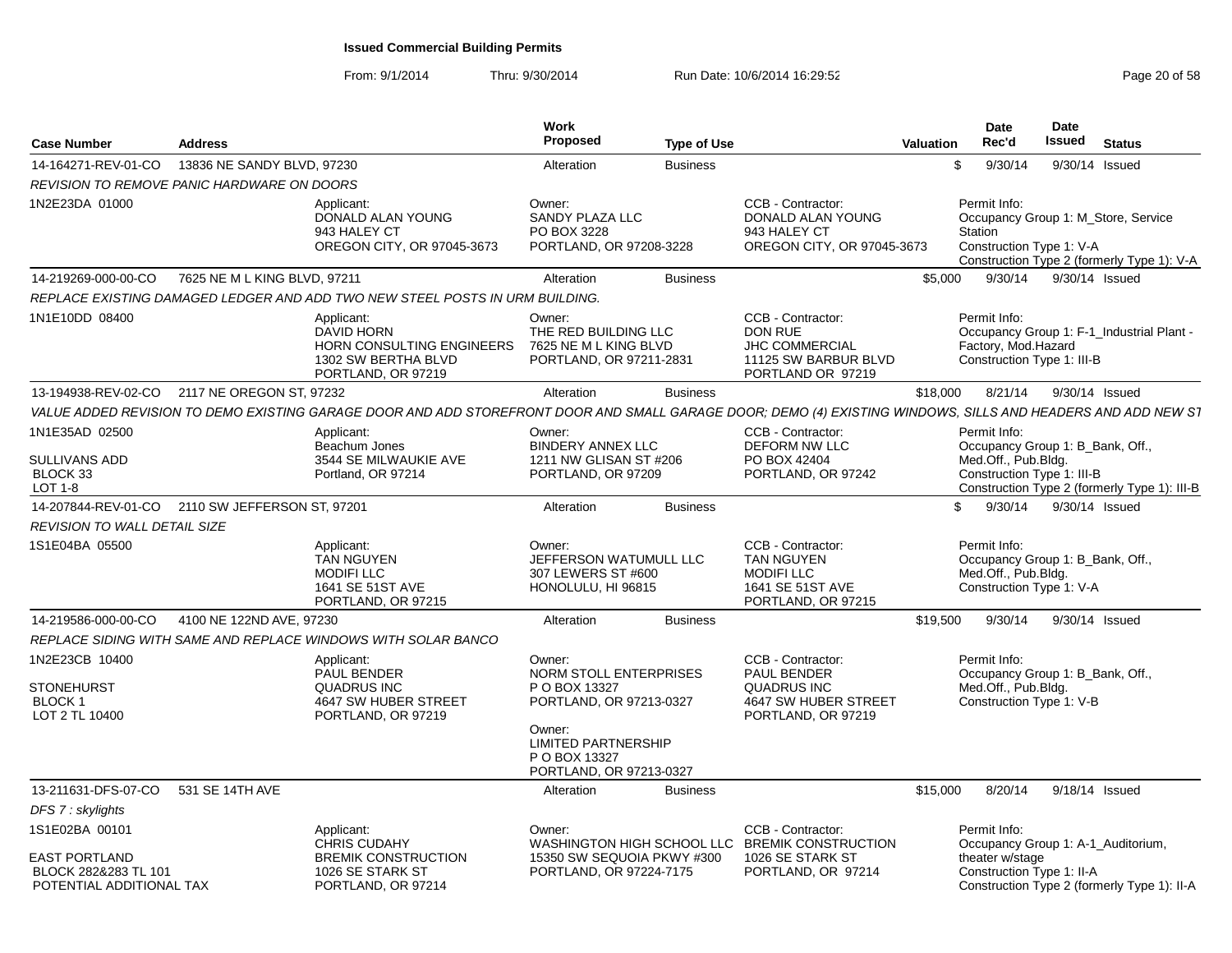From: 9/1/2014

| <b>Case Number</b>                                                                         | <b>Address</b>             |                                                                                                                                                            | Work<br>Proposed                                                                               | <b>Type of Use</b> |                                                                                                           | <b>Valuation</b> | Date<br>Rec'd                                                                                        | <b>Date</b><br><b>Issued</b> | <b>Status</b>                                                                           |
|--------------------------------------------------------------------------------------------|----------------------------|------------------------------------------------------------------------------------------------------------------------------------------------------------|------------------------------------------------------------------------------------------------|--------------------|-----------------------------------------------------------------------------------------------------------|------------------|------------------------------------------------------------------------------------------------------|------------------------------|-----------------------------------------------------------------------------------------|
| 14-209138-000-00-CO                                                                        | 3120 SE DIVISION ST, 97202 |                                                                                                                                                            | Alteration                                                                                     | <b>Business</b>    |                                                                                                           | \$20,000         | 9/19/14                                                                                              | 9/19/14 Issued               |                                                                                         |
|                                                                                            |                            | TI FOR HAIR SALON NEW TENANT: ADD NEW WALLS TO CREATE SHELVING AREA AND NEW BATHROOM                                                                       |                                                                                                |                    |                                                                                                           |                  |                                                                                                      |                              |                                                                                         |
| 1S1E12BA 04600                                                                             |                            | Applicant:<br><b>FRANCIS DARDIS</b><br><b>STACK ARCHITECTURE</b><br>32 NE 7TH AVE<br>PORTLAND, OR 97232                                                    | Owner:<br>ADG IIIB LLC<br>2314 NW SAVIER ST<br>PORTLAND, OR 97210-2514                         |                    | CCB - Contractor:<br><b>KEYWAY CORP</b><br>7275 SW HERMOSO WAY<br><b>TIGARD, OR 97223</b>                 |                  | Permit Info:<br>Occupancy Group 1: B_Bank, Off.,<br>Med.Off., Pub.Bldg.<br>Construction Type 1: V-A  |                              |                                                                                         |
| 14-208503-000-00-CO                                                                        | 3110 SE DIVISION ST, 97202 |                                                                                                                                                            | Alteration                                                                                     | <b>Business</b>    |                                                                                                           | \$28.750         | 9/19/14                                                                                              |                              | 9/19/14 Issued                                                                          |
|                                                                                            |                            | TI FOR NEW FIRST TENANT - BUILD OUT FOR NEW YOGA STUDIO WITH NEW BATHROOMS                                                                                 |                                                                                                |                    |                                                                                                           |                  |                                                                                                      |                              |                                                                                         |
| 1S1E12BA 04600                                                                             |                            | Applicant:<br><b>FRANCIS DARDIS</b><br><b>STACK ARCHITECTURE</b><br>32 NE 7TH AVE<br>PORTLAND, OR 97232                                                    | Owner:<br>ADG IIIB LLC<br>2314 NW SAVIER ST<br>PORTLAND, OR 97210-2514                         |                    | CCB - Contractor:<br><b>KEYWAY CONSTRUCTION</b><br>2425 SW 64TH AVE<br>PORTLAND OR 97221                  |                  | Permit Info:<br>Occupancy Group 1: B_Bank, Off.,<br>Med.Off., Pub.Bldg.<br>Construction Type 1: V-A  |                              |                                                                                         |
| 14-215208-000-00-CO                                                                        | 2505 SE 11TH AVE, 97202    |                                                                                                                                                            | Alteration                                                                                     | <b>Business</b>    |                                                                                                           | \$39,000         | 9/19/14                                                                                              | 9/19/14 Final                |                                                                                         |
|                                                                                            |                            | TI FOR NEW TENANT TO COMBINE TWO SPACES INTO ONE; REMOVING PORTION OF PARTITION WALL AND ADD NEW INTERIOR GLASS WALL***Mechanical under seperate permit*** |                                                                                                |                    |                                                                                                           |                  |                                                                                                      |                              |                                                                                         |
| 1S1E11BA 06800<br><b>TIBBETTS ADD</b><br><b>BLOCK 63 TL 6800</b>                           |                            | Applicant:<br><b>NICK HARRIS</b><br>FORM DESIGN BUILD LLC<br>4557 NE 33RD AV<br>PORTLAND, OR 97211                                                         | Owner:<br><b>INTRINSIC VENTURES INC</b><br>530 OAK GROVE AVE #201<br>MENLO PARK, CA 94025-3255 |                    | CCB - Contractor:<br><b>NICK HARRIS</b><br>FORM DESIGN BUILD LLC<br>4557 NE 33RD AV<br>PORTLAND, OR 97211 |                  | Permit Info:<br>Occupancy Group 1: B_Bank, Off.,<br>Med.Off., Pub.Bldg.<br>Construction Type 1: II-A |                              |                                                                                         |
| 14-161889-REV-01-CO                                                                        | 1760 NE DEKUM ST, 97211    |                                                                                                                                                            | Alteration                                                                                     | <b>Business</b>    |                                                                                                           | \$               | 9/19/14                                                                                              | 9/19/14 Issued               |                                                                                         |
|                                                                                            |                            | REVISION TO CHANGE THE SIZE OF THE GREASE TRAP AND PROVIDE STRUCTURAL SUPPORT CALCULATIONS FOR 4 FERMENTER TANKS                                           |                                                                                                |                    |                                                                                                           |                  |                                                                                                      |                              |                                                                                         |
| 1N1E14AC 07100<br>COLUMBIA HTS<br>BLOCK 12<br>S 15'OF LOT 1<br>LOT 2 EXC PT IN ST RES 3691 |                            | Applicant:<br><b>KEN BONNIN</b><br>HI WHEEL WINE AND MEAD CO.<br>6719 NE 18TH AVE<br>PORTLAND OR 97211                                                     | Owner:<br>RMA ELITE DEVELOPMENT LLC<br>2314 NE SCHUYLER ST<br>PORTLAND, OR 97212               |                    | CCB - Contractor:<br><b>SAM YODER INC</b><br>1021 NE 33RD AVE<br>PORTLAND, OR 97232                       |                  | Permit Info:<br>Factory, Mod.Hazard<br>Construction Type 1: V-B                                      |                              | Occupancy Group 1: F-1_Industrial Plant -<br>Construction Type 2 (formerly Type 1): V-B |
| 14-215505-000-00-CO                                                                        | 3366 SE DIVISION ST        |                                                                                                                                                            | Alteration                                                                                     | <b>Business</b>    |                                                                                                           | \$3,000          | 9/19/14                                                                                              |                              | 9/19/14 Issued                                                                          |
|                                                                                            |                            | MINOR EXTERIOR ALTERATION TO REPLACE DOOR LEAF AND REPLACE SOLID WALL WITH STOREFRONT WINDOWS TO MATCH ADJACENT                                            |                                                                                                |                    |                                                                                                           |                  |                                                                                                      |                              |                                                                                         |
| 1S1E12AB 10000A1                                                                           |                            | Applicant:<br>NEELEY WELLS<br>116 NE 6TH AVE SUITE 400<br>PORTLAND OR 97232                                                                                | Owner:<br>3360 DIVISION LLC<br>116 NE 6TH AVE #400<br>PORTLAND, OR 97232-2904                  |                    | CCB - Contractor:<br>ANTONOV CONSTRUCTION LLC<br>8231 SE PINERIDGE CT<br>PORTLAND, OR 97236               |                  | Permit Info:<br>Station<br>Construction Type 1: V-A                                                  |                              | Occupancy Group 1: M_Store, Service                                                     |
| 14-214225-000-00-CO                                                                        | 8134 N DENVER AVE, 97217   |                                                                                                                                                            | Alteration                                                                                     | <b>Business</b>    |                                                                                                           | \$9,050          | 9/22/14                                                                                              |                              | 9/22/14 Issued                                                                          |
|                                                                                            |                            | TI FOR NEW TENANT : NEW CHAIRS: NEW RECEPTION AREA AND PANELLING IN EAST WALL                                                                              |                                                                                                |                    |                                                                                                           |                  |                                                                                                      |                              |                                                                                         |
| 1N1E09DA 09300<br><b>KENTON</b>                                                            |                            | Applicant:<br><b>BARTLEY GARMON</b><br><b>BART'S BARBERSHOP</b>                                                                                            | Owner:<br>KENTON LODGE NO 145 A F & A M<br>8130 N DENVER AVE                                   |                    |                                                                                                           |                  | Permit Info:<br>Occupancy Group 1: B Bank, Off.,<br>Med.Off., Pub.Bldg.                              |                              |                                                                                         |
| BLOCK 22<br>LOT 1&2                                                                        |                            | 3440 NE LOMBARD COURT<br>PORTLAND OR 97211                                                                                                                 | PORTLAND, OR 97217-6622                                                                        |                    |                                                                                                           |                  | Construction Type 1: III-B                                                                           |                              |                                                                                         |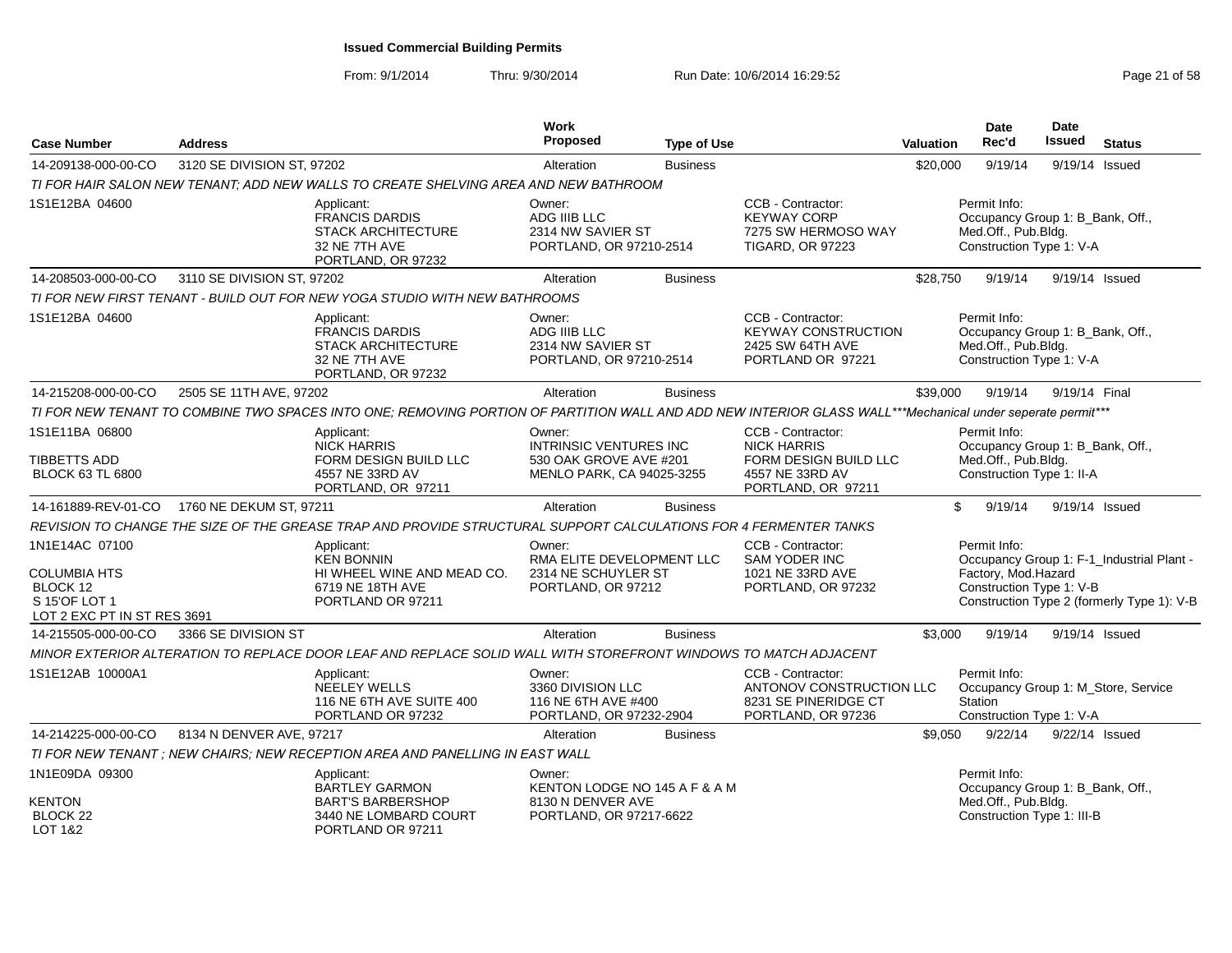| <b>Case Number</b>                              | <b>Address</b>                   |                                                                                                                                           | <b>Work</b><br>Proposed                                                                                                                                           | <b>Type of Use</b> |                                                                                                                               | <b>Valuation</b> | <b>Date</b><br>Rec'd                                                                                | <b>Date</b><br><b>Issued</b> | <b>Status</b>                              |
|-------------------------------------------------|----------------------------------|-------------------------------------------------------------------------------------------------------------------------------------------|-------------------------------------------------------------------------------------------------------------------------------------------------------------------|--------------------|-------------------------------------------------------------------------------------------------------------------------------|------------------|-----------------------------------------------------------------------------------------------------|------------------------------|--------------------------------------------|
| 14-206249-000-00-CO                             | 2421 SE 11TH AVE, 97214          |                                                                                                                                           | Alteration                                                                                                                                                        | <b>Business</b>    |                                                                                                                               | \$5,000          | 9/22/14                                                                                             | 9/22/14 Final                |                                            |
|                                                 |                                  | TI FOR FIRST TENANT OCCUPANCY TYPE TO BE ESTABLISHED BY APPLICANT.                                                                        |                                                                                                                                                                   |                    |                                                                                                                               |                  |                                                                                                     |                              |                                            |
| 1S1E02CD 09200                                  |                                  | Applicant:<br>TEDDI CHARBONNEAU<br>OREGON RFID<br>2421 SE 11TH<br>PORTLAND, OR 97202                                                      | Owner:<br><b>JAMES R ALLAN</b><br>2770 NW IMPERIAL TER<br>PORTLAND, OR 97210-3316<br>Owner:<br>MARILYN M ALLAN<br>2770 NW IMPERIAL TER<br>PORTLAND, OR 97210-3316 |                    |                                                                                                                               |                  | Permit Info:<br>Factory, Mod.Hazard<br>Construction Type 1: III-B                                   |                              | Occupancy Group 1: F-1_Industrial Plant -  |
| 13-183425-DFS-02-CO                             | 511 NW BROADWAY, 97209           |                                                                                                                                           | Alteration                                                                                                                                                        | <b>Business</b>    |                                                                                                                               | \$272,550        | 8/13/14                                                                                             |                              | 9/22/14 Issued                             |
| DFS FOR FLUID VISCOUS DAMPERS                   |                                  |                                                                                                                                           |                                                                                                                                                                   |                    |                                                                                                                               |                  |                                                                                                     |                              |                                            |
| 1N1E34BC 07800<br>COUCHS ADD<br>BLOCK S TL 7800 |                                  | Applicant:<br><b>OLEG SAIDOV</b><br><b>HOWARD S WRIGHT</b><br>425 NW 10TH AVE STE 200A<br>PORTLAND OR 97209                               | Owner:<br>PORTLAND CITY OF(PDC<br>222 NW 5TH AVE<br>PORTLAND, OR 97209-3812                                                                                       |                    | CCB - Contractor:<br><b>HOWARD S WRIGHT</b><br><b>CONSTRUCTORS LP</b><br>P. O. BOX 3764<br>SEATTLE, WA 98124                  |                  | Permit Info:<br>Occupancy Group 1: B_Bank, Off.,<br>Med.Off., Pub.Bldg.<br>Construction Type 1: I-B |                              | Construction Type 2 (formerly Type 1): I-B |
| 14-210984-000-00-CO                             | 1420 N TOMAHAWK ISLAND DR, 97217 |                                                                                                                                           | Alteration                                                                                                                                                        | <b>Business</b>    |                                                                                                                               | \$205,400        | 9/15/14                                                                                             |                              | 9/22/14 Under Inspection                   |
|                                                 |                                  | NEW TENANT IMPROVEMENT, NEW LIGHTING, RECONFIGURE EXISTING RESTROOMS; NEW STOREFRONT                                                      |                                                                                                                                                                   |                    |                                                                                                                               |                  |                                                                                                     |                              |                                            |
| 2N1E33 00100                                    |                                  | Applicant:<br><b>AMY SHYMANSKI</b><br><b>STATE PERMITS</b><br>319 ELAINES CT<br>DODGEVILLE, WI 53533                                      | Owner:<br><b>JANTZEN DYNAMIC CORP</b><br><b>PO BOX 528</b><br>COLUMBIA, SC 29202                                                                                  |                    | CCB - Contractor:<br><b>HORIZON RETAIL</b><br><b>CONSTRUCTION INC</b><br>1458 HORIZON BLVD<br><b>RACINE, WI 53406</b>         |                  | Permit Info:<br>Station<br>Construction Type 1: II-B                                                |                              | Occupancy Group 1: M_Store, Service        |
| 14-213837-000-00-CO                             | 1724 NE 122ND AVE, 97230         |                                                                                                                                           | Alteration                                                                                                                                                        | <b>Business</b>    |                                                                                                                               | \$25,000         | 9/23/14                                                                                             |                              | 9/23/14 Issued                             |
|                                                 |                                  | TENANT IMPROVEMENT IN VACANT TENANT SPACE; DEMO WALLS, ENLARGE RESTROOM FOR ACCESSIBILITY, ADD FULL HEIGHT WALL. NO OCCUPANCY THIS PERMIT |                                                                                                                                                                   |                    |                                                                                                                               |                  |                                                                                                     |                              |                                            |
| 1N2E26CC 03800                                  |                                  | Applicant:<br><b>NEIL LEE</b><br>LEEKA ARCHITECTURE AND<br><b>PLANNING</b><br>2548 SE ANKENY<br>PORTLAND, OR 97214                        | Owner:<br>H & A INVEST LTD PARTNERSHIP<br>PO BOX 2708<br>PORTLAND, OR 97208-2708<br>Owner:<br>SKIPPERS SAN RAFAEL #140<br>PO BOX 2708<br>PORTLAND, OR 97208-2708  |                    | CCB - Contractor:<br><b>ALAN VOLM</b><br>PACIFIC CREST STRUCTURES<br>17750 SW UPPER BOONES<br>FERRY RD 190<br>DURHAM OR 97224 |                  | Permit Info:<br>Occupancy Group 1: B_Bank, Off.,<br>Med.Off., Pub.Bldg.<br>Construction Type 1: V-B |                              |                                            |
| 14-216294-000-00-CO                             | 2117 NE OREGON ST, 97232         |                                                                                                                                           | Alteration                                                                                                                                                        | <b>Business</b>    |                                                                                                                               | \$40,000         | 9/23/14                                                                                             |                              | 9/23/14 Issued                             |
|                                                 |                                  | TI FOR NEW TENANT: NEW WALLS TO CREATE WORK SPACE AND NEW KITCHENETTE                                                                     |                                                                                                                                                                   |                    |                                                                                                                               |                  |                                                                                                     |                              |                                            |
| 1N1E35AD 02500                                  |                                  | Applicant:<br><b>BRANNON SOENS</b>                                                                                                        | Owner:<br><b>BINDERY ANNEX LLC</b>                                                                                                                                |                    | CCB - Contractor:<br>CHRIS MCDONALD                                                                                           |                  | Permit Info:<br>Occupancy Group 1: B_Bank, Off.,                                                    |                              |                                            |
| SULLIVANS ADD<br>BLOCK 33<br>$LOT 1-8$          |                                  | 2524 SE DIVISION ST<br>PORTLAND, OR 97202                                                                                                 | 1211 NW GLISAN ST #206<br>PORTLAND, OR 97209                                                                                                                      |                    | 6307 NE 23RD<br>PORTLAND OR 97211                                                                                             |                  | Med.Off., Pub.Bldg.<br>Construction Type 1: III-B                                                   |                              |                                            |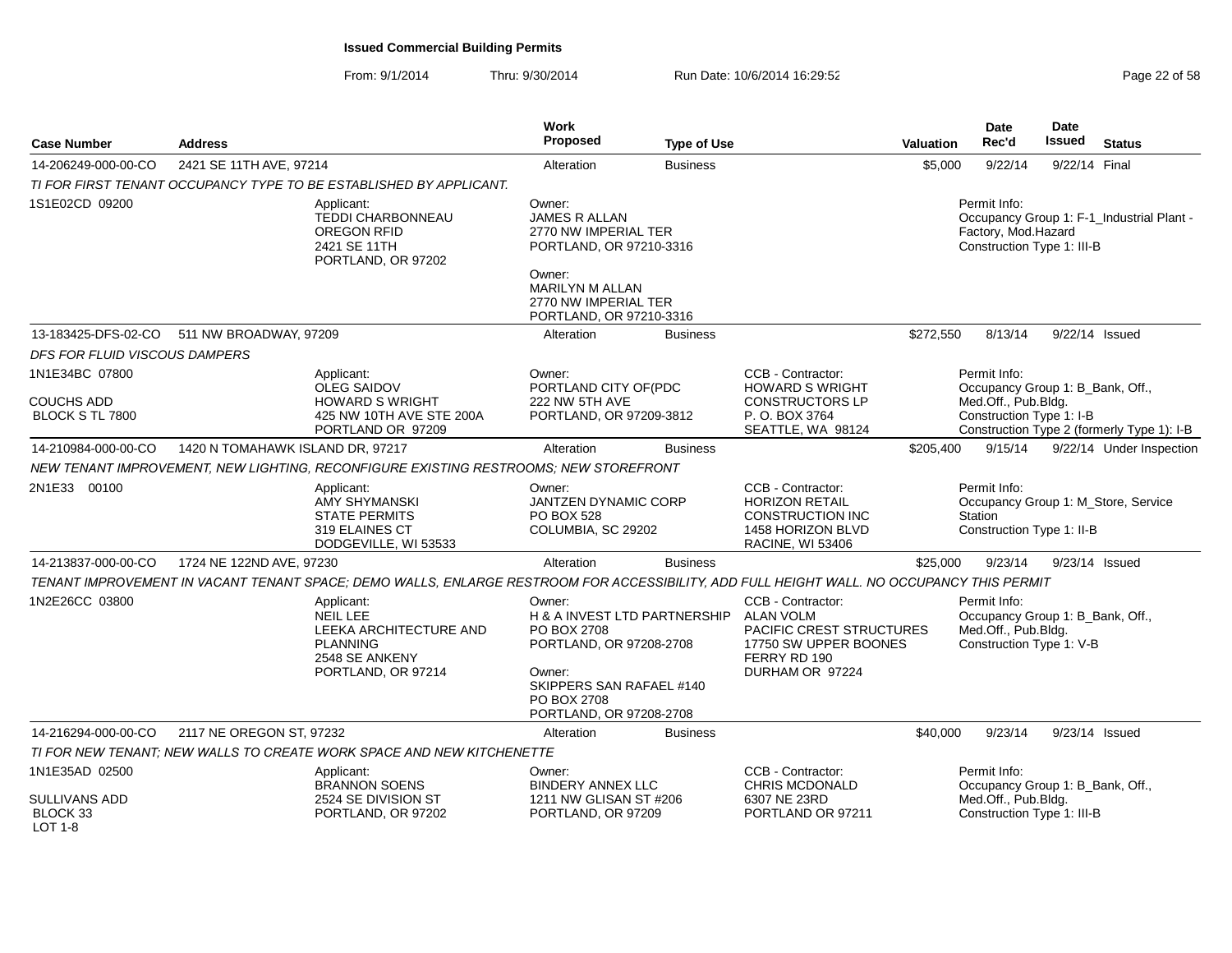| <b>Case Number</b>                                                                                 | <b>Address</b>              |                                                                                                                                                                    | Work<br>Proposed                                                                    | <b>Type of Use</b> |                                                                                                           | Valuation | Date<br>Rec'd                                                                                         | Date<br><b>Issued</b> | <b>Status</b>            |  |
|----------------------------------------------------------------------------------------------------|-----------------------------|--------------------------------------------------------------------------------------------------------------------------------------------------------------------|-------------------------------------------------------------------------------------|--------------------|-----------------------------------------------------------------------------------------------------------|-----------|-------------------------------------------------------------------------------------------------------|-----------------------|--------------------------|--|
| 14-215318-000-00-CO                                                                                | 1933 SW JEFFERSON ST, 97205 |                                                                                                                                                                    | Alteration                                                                          | <b>Business</b>    |                                                                                                           | \$45,000  | 9/23/14                                                                                               |                       | 9/23/14 Under Inspection |  |
|                                                                                                    |                             | DEMO AND REPLACE PARTITION WALLS TO REDUCE NUMBER OF EXAM ROOMS                                                                                                    |                                                                                     |                    |                                                                                                           |           |                                                                                                       |                       |                          |  |
| 1S1E04BA 03000                                                                                     |                             | Applicant:                                                                                                                                                         | Owner:                                                                              |                    |                                                                                                           |           | Permit Info:                                                                                          |                       |                          |  |
| AMOS N KINGS<br>W 133.70' OF S 1/2 OF BLOCK 8                                                      |                             | <b>RANDALL FISHER</b><br><b>WILLAMETTE DENTAL</b><br>6950 NE CAMPUS WAY<br>HILLSBORO, OR 97124                                                                     | <b>EUGENE C SKOURTES</b><br>6950 NE CAMPUS WAY<br>HILLSBORO, OR 97124-5611          |                    |                                                                                                           |           | Occupancy Group 1: B_Bank, Off.,<br>Med.Off., Pub.Bldg.<br>Construction Type 1: V-B                   |                       |                          |  |
| 14-215891-000-00-CO                                                                                | 3330 SE DIVISION ST, 97202  |                                                                                                                                                                    | Alteration                                                                          | <b>Business</b>    |                                                                                                           | \$30,000  | 9/24/14                                                                                               |                       | 9/24/14 Issued           |  |
|                                                                                                    |                             | TENANT IMPROVEMENT FOR FIRST TIME REALTY OFFICE TENANT, RESTROOM IS EXISTING UNDER 2013 SHELL PERMIT, NEW WALLS FOR CONFERENCE ROOM AND STORAGE/COPY ROOM, R.      |                                                                                     |                    |                                                                                                           |           |                                                                                                       |                       |                          |  |
| 1S1E12BA 00100<br><b>EAST PORTLAND HTS</b>                                                         |                             | Applicant:<br><b>ERICA DUNN</b><br><b>GREEN HAMMER</b>                                                                                                             | Owner:<br>3330 DIVISION LLC<br>116 NE 6TH AVE #400                                  |                    | CCB - Contractor:<br><b>GREEN HAMMER INC</b><br>1323 SE 6TH AVE                                           |           | Permit Info:<br>Occupancy Group 1: B_Bank, Off.,<br>Med.Off., Pub.Bldg.                               |                       |                          |  |
| BLOCK <sub>9</sub><br>E 1/2 OF LOT 2<br>LOT 3&4                                                    |                             | 1323 SE 6TH AVE<br>PORTLAND, OR 97214                                                                                                                              | PORTLAND, OR 97232-2904                                                             |                    | PORTLAND OR 97214                                                                                         |           | Construction Type 1: I-A                                                                              |                       |                          |  |
| 14-217025-000-00-CO                                                                                | 1500 NE IRVING ST, 97232    |                                                                                                                                                                    | Alteration                                                                          | <b>Business</b>    |                                                                                                           | \$26.914  | 9/24/14                                                                                               |                       | 9/24/14 Issued           |  |
|                                                                                                    |                             | TI FOR EXISTING TENANT - INTERIOR RECONFIGURE OFFICE SPACE ON THIRD FLOOR                                                                                          |                                                                                     |                    |                                                                                                           |           |                                                                                                       |                       |                          |  |
| 1N1E35AC 01200                                                                                     |                             | Applicant:<br>HEATHER MCGRATH                                                                                                                                      | Owner:<br>SFI 1500 NE IRVING ST LLC                                                 |                    | CCB - Contractor:<br>RUSSELL CONSTRUCTION INC                                                             |           | Permit Info:<br>Occupancy Group 1: B_Bank, Off.,                                                      |                       |                          |  |
| <b>HOLLADAYS ADD</b><br>BLOCK 167&168 TL 1200                                                      |                             | MYHRE GROUP ARCHITECTS<br>620 SW 5TH AVE, STE 500<br>PORTLAND, OR 97204                                                                                            | 260 CALIFORNIA ST #300<br>SAN FRANCISCO, CA 94105                                   |                    | 20915 SW 105TH AVE<br>TUALATIN OR 97062                                                                   |           | Med.Off., Pub.Bldg.<br>Construction Type 1: II-B                                                      |                       |                          |  |
| 14-217033-000-00-CO                                                                                | 9045 SW BARBUR BLVD, 97219  |                                                                                                                                                                    | Alteration                                                                          | <b>Business</b>    |                                                                                                           | \$15,000  | 9/24/14                                                                                               |                       | 9/24/14 Issued           |  |
|                                                                                                    |                             | TENANT IMPROVEMENT FOR NEW DENTAL/NATUROPATHY TENANT, DEMO WALLS AND ADD 4 NEW EXAM ROOMS WITH SINKS AND MED GAS                                                   |                                                                                     |                    |                                                                                                           |           |                                                                                                       |                       |                          |  |
| 1S1E29AB 03100                                                                                     |                             | Applicant:                                                                                                                                                         | Owner:                                                                              |                    | CCB - Contractor:                                                                                         |           | Permit Info:                                                                                          |                       |                          |  |
| <b>MARIGOLD TERR</b><br>BLOCK <sub>2</sub><br>LOT 15 TL 3100                                       |                             | <b>DARIN BOUSKA</b><br><b>NW PRECISION DESIGN</b><br>22605 SW PINEHURST CT<br>SHERWOOD, OR 97140                                                                   | <b>BARBUR PLAZA LLC</b><br>3380 BARRINGTON DR<br>WEST LINN, OR 97068                |                    | <b>DAVID EMAMI</b><br><b>BRADLEY CONSTRUCTION INC</b><br>8127 SW HILLSBORO HWY<br>HILLSBORO, OR 971239276 |           | Occupancy Group 1: B_Bank, Off.,<br>Med.Off., Pub.Bldg.<br>Construction Type 1: V-B                   |                       |                          |  |
| 14-201135-000-00-CO                                                                                | 405 NE CHURCH ST, 97211     |                                                                                                                                                                    | Alteration                                                                          | <b>Business</b>    |                                                                                                           | \$2.500   | 8/20/14                                                                                               |                       | 9/24/14 Issued           |  |
|                                                                                                    |                             | TI FOR EXISTING TENANT FOR VOCATIONAL TRAINING SPACE - CREATE OPENING IN INTERIOR WALL TO EXPAND INTO ADJACENT SPACE, ADD WALLS FOR STORAGE AREA. THIS PERMIT INCL |                                                                                     |                    |                                                                                                           |           |                                                                                                       |                       |                          |  |
| 1N1E14CC 14200                                                                                     |                             | Applicant:<br>ANNE FISHE<br>ANNE RACCINE FISHE<br><b>ARCHITECTURE</b><br>1645 NE 20TH ST #215<br>GRESHAM, OR 97030                                                 | Owner:<br><b>LINDA VUONG</b><br>18290 SW MONTE VERDI BLVD<br><b>ALOHA, OR 97007</b> |                    |                                                                                                           |           | Permit Info:<br>Occupancy Group 1: B_Bank, Off.,<br>Med.Off., Pub.Bldg.<br>Construction Type 1: III-B |                       |                          |  |
| 14-215531-000-00-CO                                                                                | 319 SW BROADWAY, 97205      |                                                                                                                                                                    | Alteration                                                                          | <b>Business</b>    |                                                                                                           | \$130,000 | 9/25/14                                                                                               |                       | 9/25/14 Issued           |  |
|                                                                                                    |                             | SWAP LOCATION OF CIGAR ROOM AND PRIVATE DINING ROOM: ADD ONE DOOR AND ADD TWO NEW RESTROOMS                                                                        |                                                                                     |                    |                                                                                                           |           |                                                                                                       |                       |                          |  |
| 1N1E34CC 03500                                                                                     |                             |                                                                                                                                                                    | Owner:<br><b>WESTCOAST BENSON HOTEL</b>                                             |                    | CCB - Contractor:<br><b>BRETT</b>                                                                         |           | Permit Info:<br>Occupancy Group 1: A-2_Restaurant                                                     |                       |                          |  |
| PORTLAND<br>BLOCK 85<br><b>LOT 1-4</b><br>HISTORIC PROPERTY 15 YR 2007<br>POTENTIAL ADDITIONAL TAX |                             |                                                                                                                                                                    | <b>LIMITED PARTNERSHIP</b><br>309 SW BROADWAY<br>PORTLAND, OR 97205-3725            |                    | WILCOX CONSTRUCTION INC<br>234 5TH AVE S<br>EDMONDS, WA 98020                                             |           | Construction Type 1: I-A                                                                              |                       |                          |  |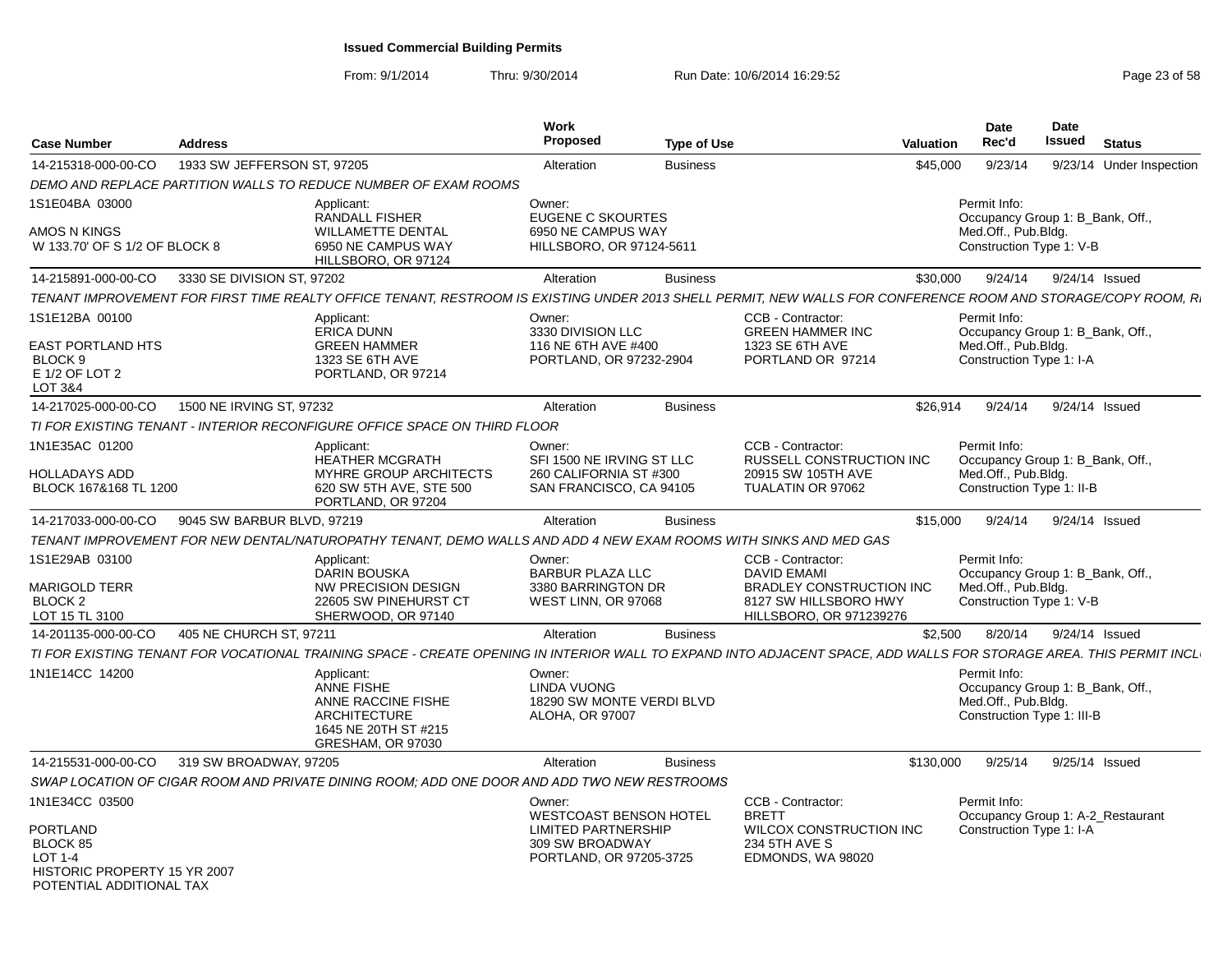| <b>Case Number</b>                                                                                                              | <b>Address</b>             |                                                                                                                                                                  | Work<br><b>Proposed</b>                                                              | <b>Type of Use</b> |                                                                                                                           | Valuation | Date<br>Rec'd                                                                                         | Date<br>Issued | <b>Status</b>                                |
|---------------------------------------------------------------------------------------------------------------------------------|----------------------------|------------------------------------------------------------------------------------------------------------------------------------------------------------------|--------------------------------------------------------------------------------------|--------------------|---------------------------------------------------------------------------------------------------------------------------|-----------|-------------------------------------------------------------------------------------------------------|----------------|----------------------------------------------|
| 14-203605-000-00-CO                                                                                                             | 7787 SW CAPITOL HWY, 97219 |                                                                                                                                                                  | Alteration                                                                           | <b>Business</b>    |                                                                                                                           | \$52,119  | 9/26/14                                                                                               | 9/26/14 Issued |                                              |
|                                                                                                                                 |                            | TENANT IMPROVEMENT FOR FIRST TIME CAFE TENANT (RESTROOMS EXISTING UNDER SHELL PERMIT 13-120339CO) NEW WALLS AT KITCHEN AREA, NEW KITCHEN EQUIPMENT, PREP COUN1   |                                                                                      |                    |                                                                                                                           |           |                                                                                                       |                |                                              |
| 1S1E20DB 07200                                                                                                                  |                            | Applicant:<br><b>JARED FUSCALDO</b><br>ORANGE DESIGN INDUSTRIES LLC CO<br>3530 N MISSISSIPPI AVE<br>PORTLAND OR 97227                                            | Owner:<br>ROSE PROPERTY MANAGEMENT<br>6149 SW SHATTUCK RD<br>PORTLAND, OR 97221-1044 |                    | CCB - Contractor:<br>ORANGE DESIGN INDUSTRIES LL( Occupancy Group 1: B_Bank, Off.,<br>PO BOX 42015<br>PORTLAND, OR 97242  |           | Permit Info:<br>Med.Off., Pub.Bldg.<br>Construction Type 1: V-B                                       |                |                                              |
| 14-213926-000-00-CO                                                                                                             | 917 NW 13TH AVE, 97209     |                                                                                                                                                                  | Alteration                                                                           | <b>Business</b>    |                                                                                                                           | \$40,000  | 9/26/14                                                                                               | 9/26/14 Issued |                                              |
|                                                                                                                                 |                            | TI FOR NEW TENANT; DEMO OF INTERIOR PARTITION WALLS AND NEW WALL TO CREATE SEPARATE BREAK ROOM                                                                   |                                                                                      |                    |                                                                                                                           |           |                                                                                                       |                |                                              |
| 1N1E33AD 00400                                                                                                                  |                            | Applicant:<br><b>STEVE FOSLER</b><br><b>FOSLER PORTLAND</b><br>ARCHITECTURE LLC<br>1930 NW LOVEJOY ST<br>PORTLAND OR 97209                                       | Owner:<br>METRO HOLDINGS WEST IV LLC<br>2330 NW 31ST AVE<br>PORTLAND, OR 97210-2034  |                    | CCB - Contractor:<br><b>JOHN CALVIN BURRIS</b><br>3106 NE 97TH AVE<br>VANCOUVER, WA 98662-7407                            |           | Permit Info:<br>Occupancy Group 1: B_Bank, Off.,<br>Med.Off., Pub.Bldg.<br>Construction Type 1: III-B |                |                                              |
| 13-172847-REV-01-CO  105 SE TAYLOR ST, 97214                                                                                    |                            |                                                                                                                                                                  | Alteration                                                                           | <b>Business</b>    |                                                                                                                           | \$10,000  | 7/25/14                                                                                               | 9/26/14 Issued |                                              |
|                                                                                                                                 |                            | ADDED VALUE REVISION TO VARIOUS STRUCTURAL AND ARCHITECTURAL ASPECTS ON ALL FLOORS. RECONFIGURE CORRIDORS AND RESTROOM. CHANGE COLUMNS AT PERIMETER TO WO        |                                                                                      |                    |                                                                                                                           |           |                                                                                                       |                |                                              |
| 1S1E03AD 00800                                                                                                                  |                            | Applicant:<br><b>SUSAN RUDLOFF</b>                                                                                                                               | Owner:<br>CEID HOLDINGS LLC                                                          |                    | CCB - Contractor:<br><b>TIMOTHY RAY</b>                                                                                   |           | Permit Info:<br>Occupancy Group 1: B_Bank, Off.,                                                      |                |                                              |
| <b>EAST PORTLAND</b><br><b>BLOCK 47</b><br>LOT 3&4                                                                              |                            | <b>2635 SW HUME</b><br>PORTLAND, OR                                                                                                                              | PO BOX 12145<br>PORTLAND, OR 97212-0145                                              |                    | <b>SUNDANCE RESTORATION &amp;</b><br><b>DEVELOPMENT</b><br>3933 NE MLK Blvd. #120<br>PORTLAND, OR 97212-1117              |           | Med.Off., Pub.Bldg.<br>Construction Type 1: III-B                                                     |                | Construction Type 2 (formerly Type 1): III-B |
| 14-217862-000-00-CO                                                                                                             | 1320 SW BROADWAY, 97201    |                                                                                                                                                                  | Alteration                                                                           | <b>Business</b>    |                                                                                                                           | \$25,000  | 9/26/14                                                                                               | 9/26/14 Issued |                                              |
|                                                                                                                                 |                            | INTERIOR DEMOLITION OF PARTITION WALLS AND SUSPENDED CEILINGS AT FIRST FLOOR, AND REMOVE SLIDING SCREEN WALL PANELS AND SUSPENDED CEILING AT FOURTH FLOOR. NO S  |                                                                                      |                    |                                                                                                                           |           |                                                                                                       |                |                                              |
| 1S1E03BC 02000<br><b>PORTLAND</b><br>BLOCK 185<br><b>LAND &amp; IMPS</b><br>SEE R646213 (R667718941) FOR MACH &<br><b>EQUIP</b> |                            | Applicant:<br>FORTIS CONSTRUCTION<br>1705 SW TAYLOR ST SUITE 200<br>PORTLAND, OR 97205                                                                           | Owner:<br>1320 SW BROADWAY<br>PORTLAND, OR 97201                                     |                    | CCB - Contractor:<br>OREGONIAN PUBLISHING CO LLC FORTIS CONSTRUCTION<br>1705 SW TAYLOR ST SUITE 200<br>PORTLAND, OR 97205 |           | Permit Info:<br>Occupancy Group 1: B_Bank, Off.,<br>Med.Off., Pub.Bldg.<br>Construction Type 1: I-A   |                |                                              |
| 14-184423-000-00-CO                                                                                                             | 105 SE TAYLOR ST, 97214    |                                                                                                                                                                  | Alteration                                                                           | <b>Business</b>    |                                                                                                                           | \$75,000  | 7/30/14                                                                                               |                | 9/11/14 Under Inspection                     |
|                                                                                                                                 |                            | ADD SOME PARTITION WALLS FOR OFFICE SPACES AND CLOSETS IN 4 TENANT SPACES FOR FUTURE TENANTS, ALL (B) OCCUPANCY, ADD NEW SINK AND WATER HEATER IN EACH TENANT SI |                                                                                      |                    |                                                                                                                           |           |                                                                                                       |                |                                              |
| 1S1E03AD 00800                                                                                                                  |                            | Applicant:<br><b>SUSAN RUDLOFF</b>                                                                                                                               | Owner:<br>CEID HOLDINGS LLC                                                          |                    | CCB - Contractor:<br>ROLLAND WALTERS                                                                                      |           | Permit Info:<br>Occupancy Group 1: B_Bank, Off.,                                                      |                |                                              |
| EAST PORTLAND<br>BLOCK 47<br>LOT 3&4                                                                                            |                            | <b>2635 SW HUME</b><br>PORTLAND, OR                                                                                                                              | PO BOX 12145<br>PORTLAND, OR 97212-0145                                              |                    | <b>BULLDOG MECHANICAL</b><br>3307 NE 39TH ST<br>VANCOUVER WA 9866                                                         |           | Med.Off., Pub.Bldg.<br>Construction Type 1: III-B                                                     |                |                                              |
| 14-211093-000-00-CO                                                                                                             | 3623 SW RIVER PKY          |                                                                                                                                                                  | Alteration                                                                           | <b>Business</b>    |                                                                                                                           | \$2,000   | 9/11/14                                                                                               | 9/11/14 Final  |                                              |
|                                                                                                                                 |                            | Tenant improvement from retail (M) to real estate office (B). Add new partition walls for interior office. Occupant load is 20.                                  |                                                                                      |                    |                                                                                                                           |           |                                                                                                       |                |                                              |
| 1S1E10DB 90793<br>JOHN ROSS CONDOMINIUMS                                                                                        |                            | Applicant:<br><b>SEAN Z BECKER</b><br>SEAN Z BECKER REAL ESTATE                                                                                                  | Owner:<br>JR-A1 VENTURES LLC<br>2764 NW RALEIGH ST                                   |                    | CCB - Contractor:<br><b>RAYMOND M WILSON</b><br>PO BOX 90041                                                              |           | Permit Info:<br>Occupancy Group 1: B Bank, Off.,<br>Med.Off., Pub.Bldg.                               |                |                                              |
| LOT A-1                                                                                                                         |                            | 3623 SW River Parkway<br>Portland, OR 97239                                                                                                                      | PORTLAND, OR 97210-2457                                                              |                    | PORTLAND, OR 97290                                                                                                        |           | Construction Type 1: I-A                                                                              |                |                                              |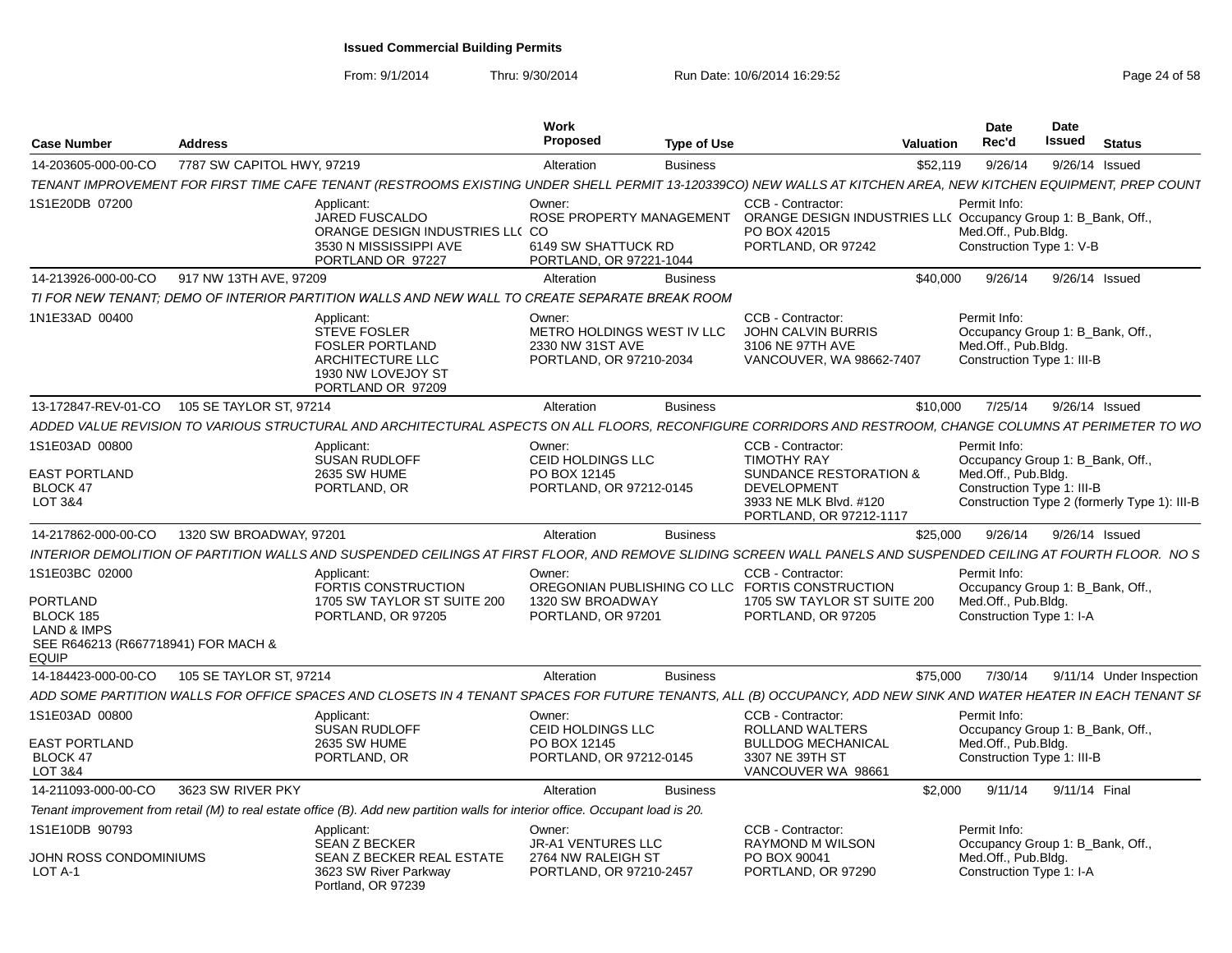| <b>Case Number</b>                                                                                                   | <b>Address</b>              |                                                                                                                                                                     | Work<br><b>Proposed</b>                                                                                                                                                 | <b>Type of Use</b> |                                                                                                                  | <b>Valuation</b> | <b>Date</b><br>Rec'd                                                                                  | <b>Date</b><br>Issued | <b>Status</b>  |                          |
|----------------------------------------------------------------------------------------------------------------------|-----------------------------|---------------------------------------------------------------------------------------------------------------------------------------------------------------------|-------------------------------------------------------------------------------------------------------------------------------------------------------------------------|--------------------|------------------------------------------------------------------------------------------------------------------|------------------|-------------------------------------------------------------------------------------------------------|-----------------------|----------------|--------------------------|
| 14-186209-000-00-CO                                                                                                  | 9222 N HARBORGATE ST. 97203 |                                                                                                                                                                     | Alteration                                                                                                                                                              | <b>Business</b>    |                                                                                                                  | \$60,000         | 7/24/14                                                                                               |                       |                | 9/11/14 Under Inspection |
|                                                                                                                      |                             | RECONFIGURE INTERIOR ROOM TO ACCOMODATE NMR TESTING EQUIPMENT                                                                                                       |                                                                                                                                                                         |                    |                                                                                                                  |                  |                                                                                                       |                       |                |                          |
| 2N1W35AB 00400                                                                                                       |                             | Applicant:                                                                                                                                                          | Owner:                                                                                                                                                                  |                    | CCB - Contractor:                                                                                                |                  | Permit Info:                                                                                          |                       |                |                          |
| RIVERGATE INDUSTRIAL DIS<br>BLOCK 28<br>LOT <sub>1</sub><br>LAND & IMPS SEE R646095 (R708890051)<br>FOR MACH & EQUIP |                             | <b>JOSH CABOT</b><br>LIVERMORE ARCHITECTURE AND 9211 N HARBORGATE ST<br><b>ENGINEERING</b><br>140 SW ARTHUR AVE #200<br>PORTLAND OR 97201                           | AMERICAN TOKYO KASEI INC<br>PORTLAND, OR 97203-6308                                                                                                                     |                    | <b>NICK LETTIN</b><br><b>INSPEC INTERNATIONAL LLC</b><br>140 SW ARTHUR ST<br>PORTLAND, OR 97201                  |                  | Occupancy Group 1: B Bank. Off<br>Med.Off., Pub.Bldg.<br>Construction Type 1: II-B                    |                       |                |                          |
| 14-211124-000-00-CO                                                                                                  | 1634 SW ALDER ST, 97205     |                                                                                                                                                                     | Alteration                                                                                                                                                              | <b>Business</b>    |                                                                                                                  | \$15,000         | 9/11/14                                                                                               |                       | 9/11/14 Issued |                          |
|                                                                                                                      |                             | TI FOR EXISTING TENANT; ADD DOORS BELOW THE STAIR CASE ON THE FIRST FLOOR; REMOVE AND ADD NEW WALLS ON THE SECOND FLOOR TO CREATE TWO NEW PHONE BOOTHS              |                                                                                                                                                                         |                    |                                                                                                                  |                  |                                                                                                       |                       |                |                          |
| 1N1E33DC 01400                                                                                                       |                             | Applicant:                                                                                                                                                          | Owner:                                                                                                                                                                  |                    | CCB - Contractor:                                                                                                |                  | Permit Info:                                                                                          |                       |                |                          |
| PORTLAND<br>LOT 7&8 BLOCK 323                                                                                        |                             | <b>BEN KING</b><br><b>STEM ARCHITECTURE</b><br>P O BOX 2124<br>PORTLAND, OR 97208                                                                                   | WILLAMETTE WATERFRONT<br>10151 SW WASHINGTON ST<br>PORTLAND, OR 97225-6947<br>Owner:<br><b>LIMITED PARTNERSHIP</b><br>10151 SW WASHINGTON ST<br>PORTLAND, OR 97225-6947 |                    | <b>JACOB FLORY</b><br><b>B D MACK</b><br>5016 NE 11TH AVE<br>PORTLAND OR 97211                                   |                  | Occupancy Group 1: B_Bank, Off.,<br>Med.Off., Pub.Bldg.<br>Construction Type 1: III-B                 |                       |                |                          |
| 14-188736-000-00-CO                                                                                                  | 6125 N BASIN AVE, 97217     |                                                                                                                                                                     | Alteration                                                                                                                                                              | <b>Business</b>    |                                                                                                                  | \$850,000        | 7/28/14                                                                                               |                       |                | 9/11/14 Under Inspection |
|                                                                                                                      |                             |                                                                                                                                                                     |                                                                                                                                                                         |                    |                                                                                                                  |                  |                                                                                                       |                       |                |                          |
|                                                                                                                      |                             | REMODEL AN EXISTING 19.381 SF OFFICE INTO A TRAINING FACILITY: CONVERT EXISTING PARKING INTO DRIVER TRAINING COURSE: REMOVE EXISTING DOCKS AND STOREFRONT AND REPL. |                                                                                                                                                                         |                    |                                                                                                                  |                  |                                                                                                       |                       |                |                          |
| 1N1E17D 02400                                                                                                        |                             | Applicant:<br><b>TONY BRIZENDINE</b><br><b>C2K ARCHITECTURE</b><br>1645 NW HOYT ST<br>PORTLAND, OR 97209                                                            | Owner:<br>BT-OH LLC<br>BLDG 1 FLOOR 6 PO BOX 28606<br>ATLANTA, GA 30358-0606                                                                                            |                    | Primary Contractor:<br>TO BID                                                                                    |                  | Permit Info:<br>Occupancy Group 1: B_Bank, Off.,<br>Med.Off., Pub.Bldg.<br>Construction Type 1: III-B |                       |                |                          |
| 14-190235-000-00-CO                                                                                                  | 45 SW ANKENY ST, 97204      |                                                                                                                                                                     | Alteration                                                                                                                                                              | <b>Business</b>    |                                                                                                                  | \$175,000        | 7/28/14                                                                                               |                       | 9/12/14 Issued |                          |
|                                                                                                                      |                             | FRAMING, PLATFORM AND RAILS FOR NEW NATURAL GAS GENERATOR ON ROOF, NO TRADES PERMITS AT THIS TIME                                                                   |                                                                                                                                                                         |                    |                                                                                                                  |                  |                                                                                                       |                       |                |                          |
| 1N1E34DC 00400                                                                                                       |                             | Applicant:<br><b>TED FRIEDMAN</b><br><b>WALSH CONSTRUCTION</b><br>2905 SW FIRST<br>PORTLAND, OR 97201                                                               | Owner:<br>PORTLAND CITY OF(PDC<br>222 NW 5TH AVE<br>PORTLAND, OR 97209-3859                                                                                             |                    | <b>CCB - Contractor:</b><br><b>TOM MITCHELL</b><br>WALSH CONSTRUCTION CO<br>2905 SW 1ST AV<br>PORTLAND, OR 97201 |                  | Permit Info:<br>Occupancy Group 1: B_Bank, Off.,<br>Med.Off., Pub.Bldg.<br>Construction Type 1: III-B |                       |                |                          |
| 14-121899-000-00-CO                                                                                                  | 220 SW ANKENY ST, 97204     |                                                                                                                                                                     | Alteration                                                                                                                                                              | <b>Business</b>    |                                                                                                                  | \$42.400         | 3/25/14                                                                                               |                       | 9/12/14 Issued |                          |
|                                                                                                                      |                             | RELOCATE BAR AND ASSOCIATED EQUIPMENT TO OPP. SIDE. ADD SEATING: ADD SPRINKLER  COVERAGE TO THIS SPACE AND ADJACENT TENANT SPACE TO WEST: NEW WALL AT KITCHEN AF    |                                                                                                                                                                         |                    |                                                                                                                  |                  |                                                                                                       |                       |                |                          |
| 1N1E34CD 01700                                                                                                       |                             | Applicant:<br><b>BARRY EASTWOOD</b><br>9369 N WALL AVE<br>PORTLAND OR 97203                                                                                         | Owner:<br>LMC PORTLAND LLC<br>9777 WILSHIRE BLVD #500<br>BEVERLY HILLS, CA 90212-1900                                                                                   |                    | <b>CCB - Contractor:</b><br>DAVID TAI SEU BARTOLOME<br>13570 SE 180TH AVE<br>DAMASCUS, OR 97089                  |                  | Permit Info:<br>Occupancy Group 1: B Bank, Off.,<br>Med.Off., Pub.Bldg.<br>Construction Type 1: V-B   |                       |                |                          |
| 14-153852-REV-01-CO                                                                                                  | 1440 SW PARK AVE, 97201     |                                                                                                                                                                     | Alteration                                                                                                                                                              | <b>Business</b>    |                                                                                                                  |                  | 9/12/14                                                                                               |                       | 9/12/14 Issued |                          |
|                                                                                                                      |                             | REVISION TO CHANGE LOCATION OF GREASE INTERCEPTOR. below grade, no peretrations to rated assemblies.                                                                |                                                                                                                                                                         |                    |                                                                                                                  |                  |                                                                                                       |                       |                |                          |
| 1S1E04AD 03800                                                                                                       |                             | Applicant:<br><b>CATHARINE TENBROECK</b><br><b>HOLST ARCHITECTURE</b><br>110 SE 8TH AVE.<br>PORTLAND, OR 97214                                                      | Owner:<br>158TH BASELINE L L C<br>1800 SW 1ST AVE #600<br>PORTLAND, OR 97204                                                                                            |                    | <b>Primary Contractor:</b><br>TO BID                                                                             |                  | Permit Info:<br>Occupancy Group 1: B Bank, Off.,<br>Med.Off., Pub.Bldg.<br>Construction Type 1: II-A  |                       |                |                          |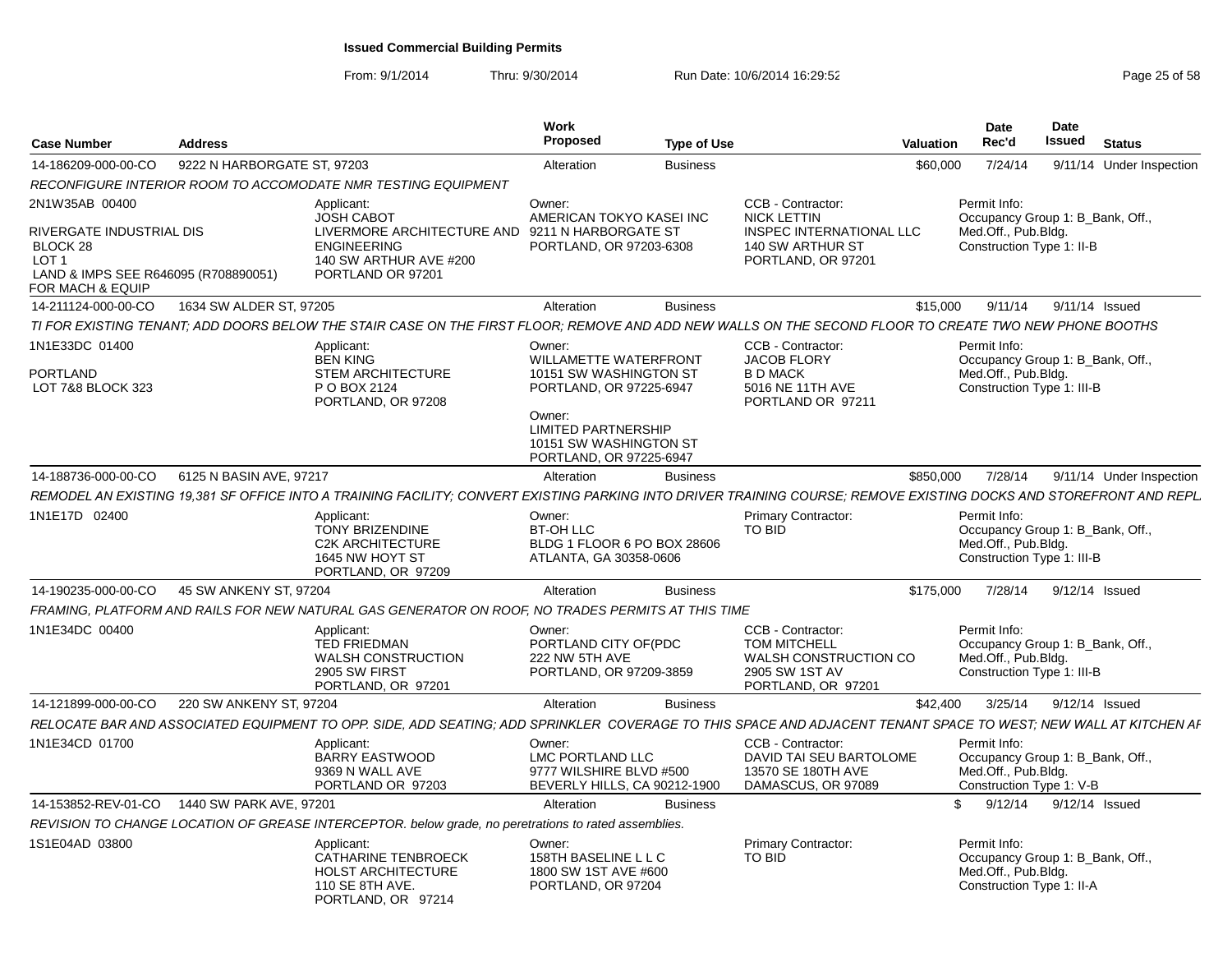| <b>Case Number</b>                                                                                                     | <b>Address</b>                                         |                                                                                                                                                        | <b>Work</b><br><b>Proposed</b>                                                        | <b>Type of Use</b> |                                                                                                                                       | <b>Valuation</b> | Date<br>Rec'd                                                                                         | <b>Date</b><br>Issued | <b>Status</b>            |
|------------------------------------------------------------------------------------------------------------------------|--------------------------------------------------------|--------------------------------------------------------------------------------------------------------------------------------------------------------|---------------------------------------------------------------------------------------|--------------------|---------------------------------------------------------------------------------------------------------------------------------------|------------------|-------------------------------------------------------------------------------------------------------|-----------------------|--------------------------|
| 13-224705-REV-05-CO                                                                                                    | 200 SE M L KING BLVD, 97214                            |                                                                                                                                                        | Alteration                                                                            | <b>Business</b>    |                                                                                                                                       | \$               | 7/18/14                                                                                               | 9/12/14 Issued        |                          |
|                                                                                                                        |                                                        | REVISION TO RELOCATE DEMISING WALL BETWEEN RETAIL SPACE 201 & 202 ON 2ND FLOOR                                                                         |                                                                                       |                    |                                                                                                                                       |                  |                                                                                                       |                       |                          |
| 1N1E35CC 07700<br><b>EAST PORTLAND</b><br>BLOCK 104<br>LOT 1-3<br><b>HISTORIC PROPERTY</b><br>POTENTIAL ADDITIONAL TAX |                                                        | Applicant:<br><b>ERIC WILCOX</b><br>FFA ARCHITECTURE<br>520 SW YAMHILL ST<br>PORTLAND, OR 97204-2417                                                   | Owner:<br>200 MLK ASSOCIATES LLC<br>8129 LAKE BALLINGER WAY #104<br>EDMONDS, WA 98026 |                    | CCB - Contractor:<br>R & H CONSTRUCTION<br>1530 SW TAYLOR STREET<br>PORTLAND, OR 97205                                                |                  | Permit Info:<br>Occupancy Group 1: B_Bank, Off.,<br>Med.Off., Pub.Bldg.<br>Construction Type 1: III-B |                       |                          |
| 14-210603-000-00-CO                                                                                                    | 600 NW 23RD AVE, 97210                                 |                                                                                                                                                        | Alteration                                                                            | <b>Business</b>    |                                                                                                                                       | \$6,000          | 9/12/14                                                                                               |                       | 9/12/14 Under Inspection |
|                                                                                                                        | REPLACE EXISTING STAIRS AND WALKWAY STRUCTURES         |                                                                                                                                                        |                                                                                       |                    |                                                                                                                                       |                  |                                                                                                       |                       |                          |
| 1N1E33BC 03200                                                                                                         |                                                        | Applicant:<br><b>ERIC GAMER</b><br>ERIC R GAMER DESIGN<br>3305 NE 59TH AVE<br>PORTLAND OR 97213                                                        | Owner:<br>UBEHO INVESTMENT CO LLC<br>P O BOX 3916<br>PORTLAND, OR 97208               |                    | CCB - Contractor:<br><b>JAMES E FLYNN</b><br>2326 NE 48TH AVE<br>PORTLAND, OR 972131920                                               |                  | Permit Info:<br>Occupancy Group 1: B_Bank, Off.,<br>Med.Off., Pub.Bldg.<br>Construction Type 1: V-B   |                       |                          |
| 14-192407-000-00-CO                                                                                                    | 3901 N WILLIAMS AVE, 97227                             |                                                                                                                                                        | Alteration                                                                            | <b>Business</b>    |                                                                                                                                       | \$6,000          | 8/4/14                                                                                                | 9/15/14 Issued        |                          |
|                                                                                                                        | TI FOR EXISTING TENANT - ADD NEW EXTERIOR ROLL UP DOOR |                                                                                                                                                        |                                                                                       |                    |                                                                                                                                       |                  |                                                                                                       |                       |                          |
| 1N1E22DC 00700<br><b>ALBINA HMSTD</b><br>BLOCK 28<br><b>LOT 7&amp;8</b>                                                |                                                        | Applicant:<br><b>STEVE EWOLDT</b><br>ARTIFEKT ARCHITECTURE +<br><b>INTERIORS</b><br>519 SW PARK AVE #410<br>PORTLAND, OR 97205                         | Owner:<br>3901 WILLIAMS LLC<br>265 N HANCOCK ST #100<br>PORTLAND, OR 97227-1972       |                    | CCB - Contractor:<br><b>BEN FISCO</b><br>ADAPTIVE CONSTRUCTION<br><b>COMPANY</b><br>265 N HANCOCK ST, SUITE 100<br>PORTLAND, OR 97227 |                  | Permit Info:<br>Occupancy Group 1: A-2 Restaurant                                                     |                       |                          |
| 13-223226-REV-01-CO                                                                                                    | 1355 NW EVERETT ST, 97209                              |                                                                                                                                                        | Alteration                                                                            | <b>Business</b>    |                                                                                                                                       | \$60,000         | 9/15/14                                                                                               | 9/15/14 Issued        |                          |
|                                                                                                                        |                                                        | VALUE ADDED REVISION - ADD ADDITIONAL FULL HEIGHT WALLS TO CEATE INDIVIDUAL OFFICES: ADD ADDITIONAL SHOWER ROOM AND ADD MOP                            |                                                                                       |                    |                                                                                                                                       |                  |                                                                                                       |                       |                          |
| 1N1E33DA 02100                                                                                                         |                                                        | Applicant:<br>MIKE COYLE<br><b>FASTER PERMITS</b><br>14334 NW EAGLERIDGE LANE<br>PORTLAND, OR 97229                                                    | Owner:<br><b>300 PARTNERS LLC</b><br>2855 SW RUTLAND TER<br>PORTLAND, OR 97205-5855   |                    | CCB - Contractor:<br><b>PATH CONSTRUCTION</b><br>5331 SW MACADAM AVE #258-110<br>PORTLAND, OR 97239                                   |                  | Permit Info:<br>Occupancy Group 1: B Bank, Off.,<br>Med.Off., Pub.Bldg.<br>Construction Type 1: III-B |                       |                          |
| 14-199921-REV-01-CO                                                                                                    | 16427 NE AIRPORT WAY, 97230                            |                                                                                                                                                        | Alteration                                                                            | <b>Business</b>    |                                                                                                                                       | \$1,000          | 9/11/14                                                                                               | 9/16/14 Issued        |                          |
|                                                                                                                        |                                                        | ADDED REVISION TO ADD CODE ANALYSIS TO JUSTIFY NON-RATED CORRIDOR CONSTRUCTION; ADD DETAILS AND ENGINEERING CALCULATIONS                               |                                                                                       |                    |                                                                                                                                       |                  |                                                                                                       |                       |                          |
| 1N3E19B 00212<br>INTERSTATE CROSSROADS<br>LOT <sub>18</sub>                                                            |                                                        | Applicant:<br>DANIEL J MCGARRY<br>PO BOX 334<br>KALAMA, WA 98625                                                                                       | Owner:<br><b>JCS PROPERTIES LLC</b><br>16427 NE AIRPORT WAY<br>PORTLAND, OR 97230     |                    | CCB - Contractor:<br>DANIEL J MCGARRY<br>PO BOX 334<br>KALAMA, WA 98625                                                               |                  | Permit Info:<br>Occupancy Group 1: B Bank, Off.,<br>Med.Off., Pub.Bldg.<br>Construction Type 1: III-B |                       |                          |
| 14-212669-000-00-CO                                                                                                    | 1525 NE WEIDLER ST, 97232                              |                                                                                                                                                        | Alteration                                                                            | <b>Business</b>    |                                                                                                                                       | \$25,000         | 9/16/14                                                                                               | 9/16/14 Issued        |                          |
|                                                                                                                        |                                                        | STRUCTURAL REPAIRS TO WALLS, TRUSSES, DECK AND ROOF STRUCTURE OF BUILDING DUE TO FIRE DAMAGE                                                           |                                                                                       |                    |                                                                                                                                       |                  |                                                                                                       |                       |                          |
| 1N1E26DC 14000<br><b>HOLLADAYS ADD</b><br>BLOCK 228<br>W 1/2 OF LOT 5&6                                                |                                                        | Applicant:<br><b>BRANDON ERICKSON</b><br><b>ERICKSON STRUCTURAL</b><br><b>CONSULTING ENGINEERS</b><br>10000 NE 7TH AVE SUITE 130<br>VANCOUVER WA 98685 | Owner:<br><b>MARK KOHEN</b><br>1525 NE WEIDLER ST #101<br>PORTLAND, OR 97232          |                    | CCB - Contractor:<br>RAPID INTERVENTION TEAM INC<br>PO BOX 51<br>GLADSTONE, OR 97027                                                  |                  | Permit Info:<br>Occupancy Group 1: B_Bank, Off.,<br>Med.Off., Pub.Bldg.<br>Construction Type 1: V-B   |                       |                          |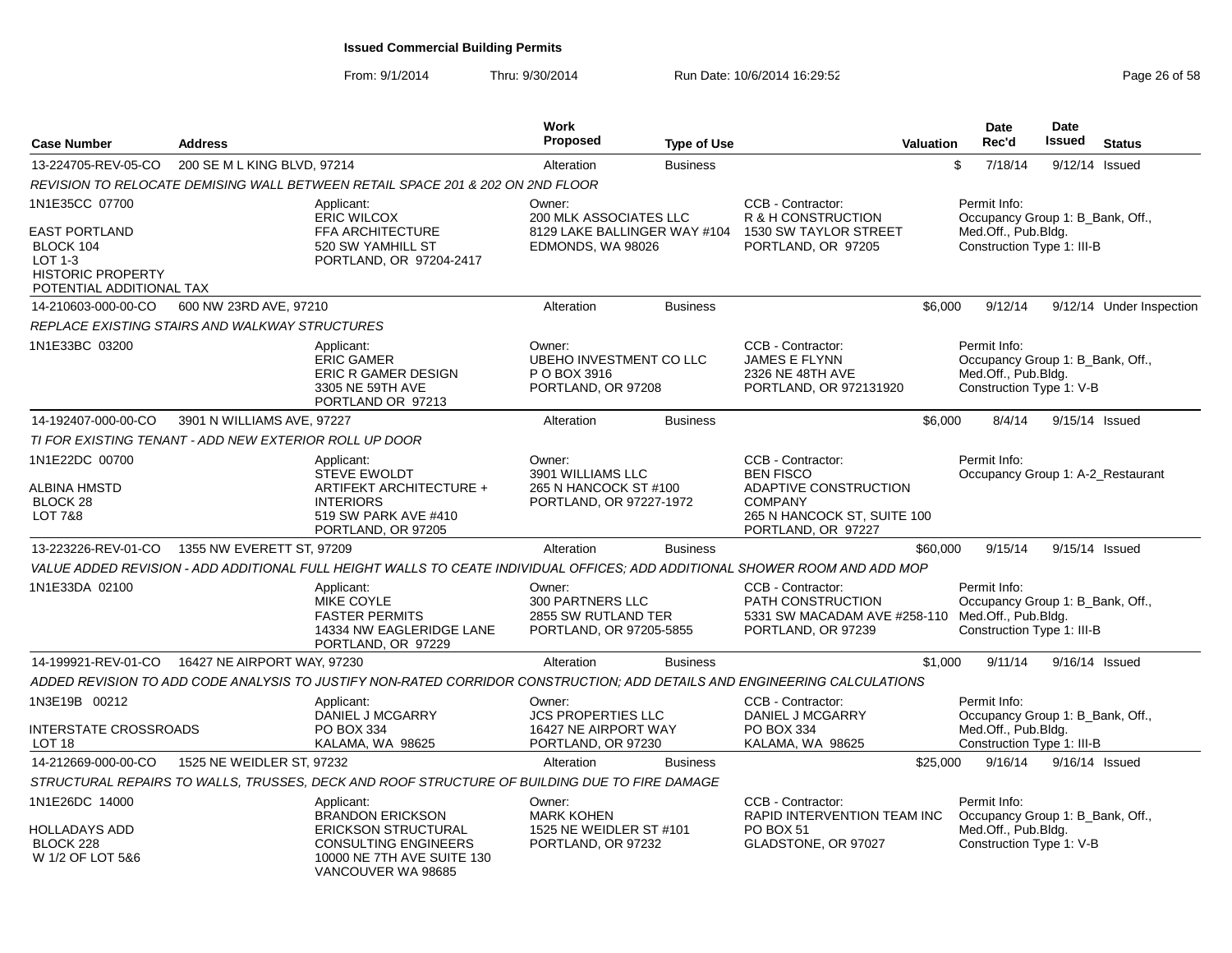From: 9/1/2014

| <b>Case Number</b>                                      | <b>Address</b>               |                                                                                                                                                                | Work<br>Proposed                                                                      | <b>Type of Use</b> |                                                                                                                     | <b>Valuation</b> | Date<br>Rec'd                                                                                       | Date<br>Issued | <b>Status</b>            |
|---------------------------------------------------------|------------------------------|----------------------------------------------------------------------------------------------------------------------------------------------------------------|---------------------------------------------------------------------------------------|--------------------|---------------------------------------------------------------------------------------------------------------------|------------------|-----------------------------------------------------------------------------------------------------|----------------|--------------------------|
| 14-187838-000-00-CO                                     | 7916 SE FOSTER RD, 97206     |                                                                                                                                                                | Alteration                                                                            | <b>Business</b>    |                                                                                                                     | \$30,000         | 7/29/14                                                                                             |                | 9/16/14 Under Inspection |
|                                                         |                              | CHANGE OF OCCUPANCY FOR A PORTION OF THE SECOND FLOOR FROM MERCANTILE TO OFFICE SO THAT FIRST FLOOR TENANT CAN RELOCATE OFFICE SPACE TO A PORTION OF SECOND    |                                                                                       |                    |                                                                                                                     |                  |                                                                                                     |                |                          |
| 1S2E17AD 01300                                          |                              | Applicant:                                                                                                                                                     | Owner:                                                                                |                    | CCB - Contractor:                                                                                                   |                  | Permit Info:                                                                                        |                |                          |
| <b>MARYSVILLE</b><br>LOT 27 TL 1300                     |                              | <b>JAMIE BUSHEK</b><br>AXIS DESIGN GROUP<br>11104 SE STARK ST<br>PORTLAND, OR 97216                                                                            | 6D LLC<br>21400 SE TILLSTROM RD<br>DAMASCUS, OR 97089-6026                            |                    | AT GRADE CONSTRUCTION INC<br>PO BOX 2465<br>GRESHAM, OR 97030                                                       |                  | Occupancy Group 1: B_Bank, Off.,<br>Med.Off., Pub.Bldg.<br>Construction Type 1: III-B               |                |                          |
| 14-213284-000-00-CO                                     | 7505 NE AMBASSADOR PL, 97220 |                                                                                                                                                                | Alteration                                                                            | <b>Business</b>    |                                                                                                                     | \$44,000         | 9/16/14                                                                                             |                | 9/16/14 Under Inspection |
|                                                         |                              | TI FOR NEW TENANT; MODIFICATIONS TO EXISTING OFFICE AREA TO ADD NEW WALLS TO CREATE 6 OFFICE SPACES; WORKROOM, TRAINING ROOM, AND OPEN OFFICE SPACE            |                                                                                       |                    |                                                                                                                     |                  |                                                                                                     |                |                          |
| 1N2E09C 01000<br>PORTLAND INT'L CENTER<br>TL 1000 LOT 6 |                              | Applicant:<br><b>LINDA SMITH</b><br><b>TI DESIGN GROUP</b><br>PO BOX 6<br>BEAVERTON OR 97075                                                                   | Owner:<br>C CORP<br>4800 SW MACADAM AVE #120<br>PORTLAND, OR 97201                    |                    | CCB - Contractor:<br>PORT OF PORTLAND(LEASED F & BNK CONSTRUCTION INC<br>45 82nd dr. ste 53b<br>gladstone, or 97027 |                  | Permit Info:<br>Occupancy Group 1: B_Bank, Off.,<br>Med.Off., Pub.Bldg.<br>Construction Type 1: V-B |                |                          |
| 14-182255-000-00-CO                                     | 6219 SE FOSTER RD, 97206     |                                                                                                                                                                | Alteration                                                                            | <b>Business</b>    |                                                                                                                     | \$1,500          | 9/16/14                                                                                             |                | 9/16/14 Issued           |
|                                                         |                              | TI FOR NEW TENANT; REMOVING WINDOWS AND REPLACING WITH ROLL-UP DOOR IN EXISTING FRAMED OPENING.                                                                |                                                                                       |                    | <b>RESPONDING TO 13-159332-VI</b>                                                                                   |                  |                                                                                                     |                |                          |
| 1S2E08CC 13700                                          |                              | Applicant:<br><b>Bashar Farah</b>                                                                                                                              | Owner:<br><b>GEORGE N FARIS</b>                                                       |                    | CCB - Contractor:<br>NORTHWEST DOOR & SUPPLY IN(Occupancy Group 1: B_Bank, Off.,                                    |                  | Permit Info:                                                                                        |                |                          |
| LAURELWOOD<br>BLOCK 10<br>E 40' OF LOT 10-12            |                              | Bar Maven, LLC<br>6219 SE Foster Rd.<br>Portland, OR 97206                                                                                                     | 9300 SE PHILIPS PL<br>HAPPY VALLEY, OR 97086-7075                                     |                    | PO BOX 68<br>TUALATIN, OR 97062-0068                                                                                |                  | Med.Off., Pub.Bldg.<br>Construction Type 1: V-B                                                     |                |                          |
| LAND & IMPS SEE R204649 (R480102901)<br>FOR BILLBOARD   |                              |                                                                                                                                                                | Owner:<br>SAMIA Z FARIS<br>9300 SE PHILIPS PL<br>HAPPY VALLEY, OR 97086-7075          |                    |                                                                                                                     |                  |                                                                                                     |                |                          |
| 14-213460-000-00-CO                                     | 4440 NE FREMONT ST. 97213    |                                                                                                                                                                | Alteration                                                                            | <b>Business</b>    |                                                                                                                     | \$39.333         | 9/16/14                                                                                             |                | 9/16/14 Issued           |
|                                                         |                              | REPLACE WOOD SIDING ON WEST AND SOUTH ELEVATION OF BUILDING WITH CORREGATED METAL SIDING                                                                       |                                                                                       |                    |                                                                                                                     |                  |                                                                                                     |                |                          |
| 1N2E30BB 03400                                          |                              | Applicant:<br><b>BRIAN SCOTT BACHELOR</b>                                                                                                                      | Owner:<br>4440 NE FREMONT LLC                                                         |                    | CCB - Contractor:<br><b>BRIAN SCOTT BACHELOR</b>                                                                    |                  | Permit Info:<br>Occupancy Group 1: A-2 Restaurant                                                   |                |                          |
| <b>BEAUMONT</b><br>BLOCK 1<br>LOT <sub>1</sub>          |                              | 3334 NE 45TH AVE<br>PORTLAND, OR 97213                                                                                                                         | 155 SANSOME ST STE 850<br>SAN FRANCISCO, CA 94104                                     |                    | 3334 NE 45TH AVE<br>PORTLAND, OR 97213                                                                              |                  | Construction Type 1: V-B                                                                            |                |                          |
| 14-213842-000-00-CO                                     | 1321 NE 99TH AVE, 97220      |                                                                                                                                                                | Alteration                                                                            | <b>Business</b>    |                                                                                                                     | \$99,691         | 9/17/14                                                                                             |                | 9/17/14 Issued           |
|                                                         |                              | TENANT IMPROVEMENT FOR EXISTING MEDICAL OFFICE LOBBY, DEMO EXISTING RECEPTION AREA AND PARTITION WALLS AT CORNERS; RECONFIGURE CHECK-IN DESK TO ASSIST MORE PE |                                                                                       |                    |                                                                                                                     |                  |                                                                                                     |                |                          |
| 1N2E33AA 01102                                          |                              | Applicant:<br><b>THOMAS WESEL</b>                                                                                                                              | Owner:<br>PROVIDENCE HEALTH                                                           |                    | CCB - Contractor:<br>IN LINE COMMERCIAL CONST                                                                       |                  | Permit Info:<br>Occupancy Group 1: B_Bank, Off.,                                                    |                |                          |
| PARTITION PLAT 1997-44<br>LOT 2                         |                              | <b>JRJ ARCHITECTS LLC</b><br>15455 NW GREENBRIER PKWY<br>BEAVERTON OR 97006                                                                                    | 4400 NE HALSEY ST BLDG 2 #190<br>PORTLAND, OR 97213-1545                              |                    | PO BOX 5837<br><b>ALOHA, OR 97006</b>                                                                               |                  | Med.Off., Pub.Bldg.<br>Construction Type 1: III-B                                                   |                |                          |
|                                                         |                              |                                                                                                                                                                | Owner:<br>SERVICES-OREGON<br>4400 NE HALSEY ST BLDG 2 #190<br>PORTLAND, OR 97213-1545 |                    |                                                                                                                     |                  |                                                                                                     |                |                          |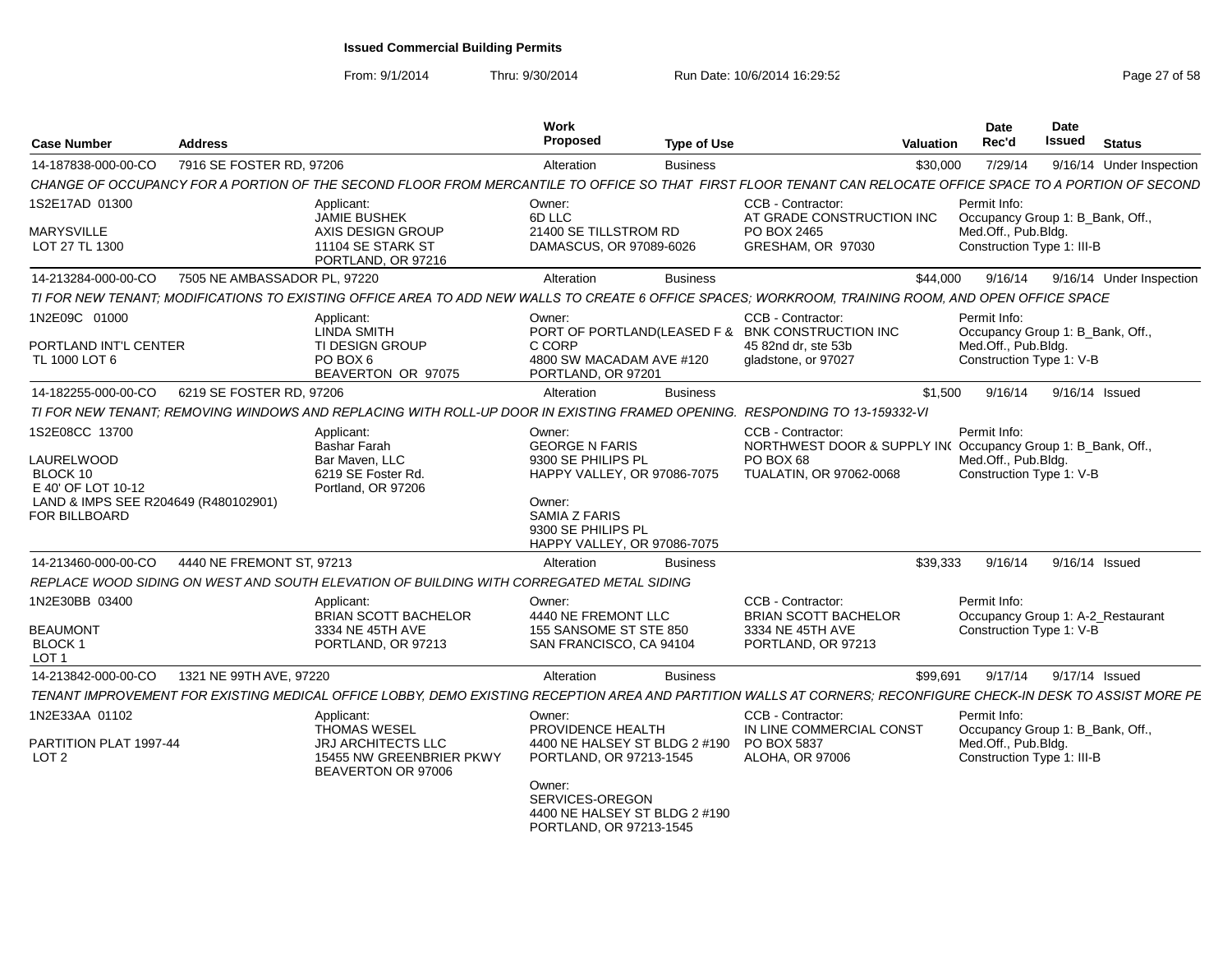| <b>Case Number</b>                                                       | <b>Address</b>               |                                                                                                                                                                                                    | Work<br>Proposed                                                          | <b>Type of Use</b> |                                                                                                                     | Valuation   | <b>Date</b><br>Rec'd                                | Date<br>Issued | <b>Status</b>                               |
|--------------------------------------------------------------------------|------------------------------|----------------------------------------------------------------------------------------------------------------------------------------------------------------------------------------------------|---------------------------------------------------------------------------|--------------------|---------------------------------------------------------------------------------------------------------------------|-------------|-----------------------------------------------------|----------------|---------------------------------------------|
| 14-205192-000-00-CO                                                      | 3525 NE M L KING BLVD, 97212 |                                                                                                                                                                                                    | Alteration                                                                | <b>Business</b>    |                                                                                                                     | \$67,500    | 9/17/14                                             |                | 9/17/14 Issued                              |
|                                                                          |                              | TENANT IMPROVEMENT FOR NEW CAFE TENANT; NEW WALLS TO CREATE OFFICE, STORAGE ROOM, KITCHEN AND DINING AREA; TRASH ENCLOSURE AND RESTROOMS UNDER SHELL PERMI                                         |                                                                           |                    |                                                                                                                     |             |                                                     |                |                                             |
| 1N1E22DD 15100                                                           |                              | Applicant:<br>ANNABELLE LEE                                                                                                                                                                        | Owner:<br>HOUNDSTOOTH DEVELOPMENT                                         |                    | CCB - Contractor:<br>ORANGE DESIGN INDUSTRIES LL( Occupancy Group 1: B Bank, Off.,                                  |             | Permit Info:                                        |                |                                             |
| <b>ALBINA HMSTD</b><br>BLOCK 5<br>LOT <sub>6</sub>                       |                              | ORANGE DESIGN LLC<br>3530 N MISSISSIPPI<br>PORTLAND, OR 97227                                                                                                                                      | LLC.<br>1250 E BURNSIDE ST #124<br>PORTLAND, OR 97214                     |                    | PO BOX 42015<br>PORTLAND, OR 97242                                                                                  |             | Med.Off., Pub.Bldg.<br>Construction Type 1: V-B     |                |                                             |
| 14-213266-000-00-CO                                                      | 8170 N LOMBARD ST, 97203     |                                                                                                                                                                                                    | Alteration                                                                | <b>Business</b>    |                                                                                                                     | \$10,000    | 9/17/14                                             |                | 9/17/14 Under Inspection                    |
|                                                                          |                              | TENANT IMPROVEMENT FOR NEW CELL PHONE COMPANY; ADD DEMISING WALL AND CREATE HALLWAY, DROP DOWN CEILING                                                                                             |                                                                           |                    |                                                                                                                     |             |                                                     |                |                                             |
| 1N1W12AB 01400                                                           |                              | Applicant:<br>PAUL BUCZKOWSKI<br>CHAMPION CONSTRUCTION INC<br>23091 SE BELMONT CT<br><b>BORING, OR 97089</b>                                                                                       | Owner:<br>ST JOHNS STORAGE LLC<br>14855 SE 82ND DR<br>CLACKAMAS, OR 97015 |                    | CCB - Contractor:<br>PAUL BUCZKOWSKI<br>CHAMPION CONSTRUCTION INC<br>23091 SE BELMONT CT<br><b>BORING, OR 97089</b> |             | Permit Info:<br>Station<br>Construction Type 1: V-B |                | Occupancy Group 1: M Store, Service         |
| 14-209494-000-00-CO                                                      | 531 SE 14TH AVE              |                                                                                                                                                                                                    | Alteration                                                                | <b>Business</b>    |                                                                                                                     | \$62,944    | 9/18/14                                             |                | 9/18/14 Issued                              |
|                                                                          |                              | TENANT IMPROVEMENT FOR ACTORS PREP ROOM ON 2ND FLOOR. NEW WALLS FOR RESTROOM AND SHOWER                                                                                                            |                                                                           |                    |                                                                                                                     |             |                                                     |                |                                             |
| 1S1E02BA 00101                                                           |                              | Applicant:<br><b>JIM RILEY</b>                                                                                                                                                                     | Owner:<br>WASHINGTON HIGH SCHOOL LLC                                      |                    | CCB - Contractor:<br><b>BREMIK CONSTRUCTION</b>                                                                     |             | Permit Info:<br>Occupancy Group 1: B Bank, Off.,    |                |                                             |
| <b>EAST PORTLAND</b><br>BLOCK 282&283 TL 101<br>POTENTIAL ADDITIONAL TAX |                              | <b>SERA</b><br>338 NW 5TH AVE<br>PORTLAND OR 97209                                                                                                                                                 | 15350 SW SEQUOIA PKWY #300<br>PORTLAND, OR 97224-7175                     |                    | 1026 SE STARK ST<br>PORTLAND, OR 97214                                                                              |             | Med.Off., Pub.Bldg.<br>Construction Type 1: II-A    |                |                                             |
| 13-211631-REV-03-CO 531 SE 14TH AVE                                      |                              |                                                                                                                                                                                                    | Alteration                                                                | <b>Business</b>    |                                                                                                                     | \$220,000   | 7/25/14                                             |                | 9/18/14 Issued                              |
|                                                                          |                              | ***REVISION INCREASE IN WORK SCOPE: AUDITORIUM RENOVATION; Ground level: Add acoustic isolation ceiling system - GWB on resilient hangers; 2nd Floor: Revised doors and landings at auditorium - i |                                                                           |                    |                                                                                                                     |             |                                                     |                |                                             |
| 1S1E02BA 00101                                                           |                              | Applicant:<br><b>JIM RILEY</b>                                                                                                                                                                     | Owner:                                                                    |                    | CCB - Contractor:<br>WASHINGTON HIGH SCHOOL LLC BREMIK CONSTRUCTION                                                 |             | Permit Info:                                        |                | Occupancy Group 1: A-1_Auditorium,          |
| EAST PORTLAND<br>BLOCK 282&283 TL 101<br>POTENTIAL ADDITIONAL TAX        |                              | <b>SERA</b><br>338 NW 5TH AVE<br>PORTLAND OR 97209                                                                                                                                                 | 15350 SW SEQUOIA PKWY #300<br>PORTLAND, OR 97224-7175                     |                    | 1026 SE STARK ST<br>PORTLAND, OR 97214                                                                              |             | theater w/stage<br>Construction Type 1: II-A        |                | Construction Type 2 (formerly Type 1): II-A |
| 14-188925-000-00-CO                                                      | 426 NE 102ND AVE, 97220      |                                                                                                                                                                                                    | Alteration                                                                | <b>Business</b>    |                                                                                                                     | \$76,440    | 9/2/14                                              |                | 9/2/14 Final                                |
|                                                                          |                              | CHANGE PARTS STORAGE AREA AND WASH BAY TO OFFICE SPACE AND ADD TWO NEW BATHROOMS                                                                                                                   |                                                                           |                    |                                                                                                                     |             |                                                     |                |                                             |
| 1N2E34CB 08300                                                           |                              | Applicant:<br><b>DAN MARTIN</b>                                                                                                                                                                    | Owner:<br><b>RON TONKIN PROPERTIES</b>                                    |                    | CCB - Contractor:<br><b>DENNIS BANKS CONSTRUCTION</b>                                                               |             | Permit Info:<br>Occupancy Group 1: B Bank, Off.,    |                |                                             |
| SECTION 34 1N 2E<br>TL 8300 0.20 ACRES                                   |                              | DENNIS BANKS CONSTRUCTION<br>835 MAESTRO DRIVE<br><b>RENO, NV 89511</b>                                                                                                                            | 122 NE 122ND AVE<br>PORTLAND, OR 97230-2103                               |                    | CO LLC<br>835 MAESTRO DRIVE<br>RENO, NV 89511                                                                       |             | Med.Off., Pub.Blda.<br>Construction Type 1: V-B     |                |                                             |
| 14-138173-000-00-CO                                                      | 2737 NE M L KING BLVD, 97212 |                                                                                                                                                                                                    | Alteration                                                                | <b>Business</b>    |                                                                                                                     | \$1,200,000 | 4/9/14                                              |                | 9/2/14 Under Inspection                     |
|                                                                          |                              | TI FOR NEW TENANT - BUILD OUT ON 1ST AND 2ND FLOORS FOR DIALYSIS CLINIC AND SERVICE AREA OF MAIN; HOME TRAINING SUITE ON 2ND LEVEL; NEW WATER TREATMENT ROOM, STOF                                 |                                                                           |                    |                                                                                                                     |             |                                                     |                |                                             |
| 1N1E27AD 11100                                                           |                              | Applicant:<br>RANDALL DOVER                                                                                                                                                                        | Owner:<br><b>GRAHAM STREET LLC</b>                                        |                    | CCB - Contractor:<br><b>AXIOM NORTHWEST</b>                                                                         |             | Permit Info:<br>Occupancy Group 1: B_Bank, Off.,    |                |                                             |
| ALBINA<br>BLOCK 15<br>LOT 10-12 EXC PT IN ST<br>LOT 13 EXC PT IN STS     |                              | RANDALL DOVER, ARCHITECT<br>4121 HILLSBORO RD., SUITE 303<br>NASHVILLE, TN 37215                                                                                                                   | 4943 NE M L KING BLVD #102<br>PORTLAND, OR 97211-3353                     |                    | <b>CONSTRUCTION INC</b><br>14325 E LAKE GOODWIN RD<br>STANWOOD, WA 98292                                            |             | Med.Off., Pub.Bldg.<br>Construction Type 1: III-B   |                |                                             |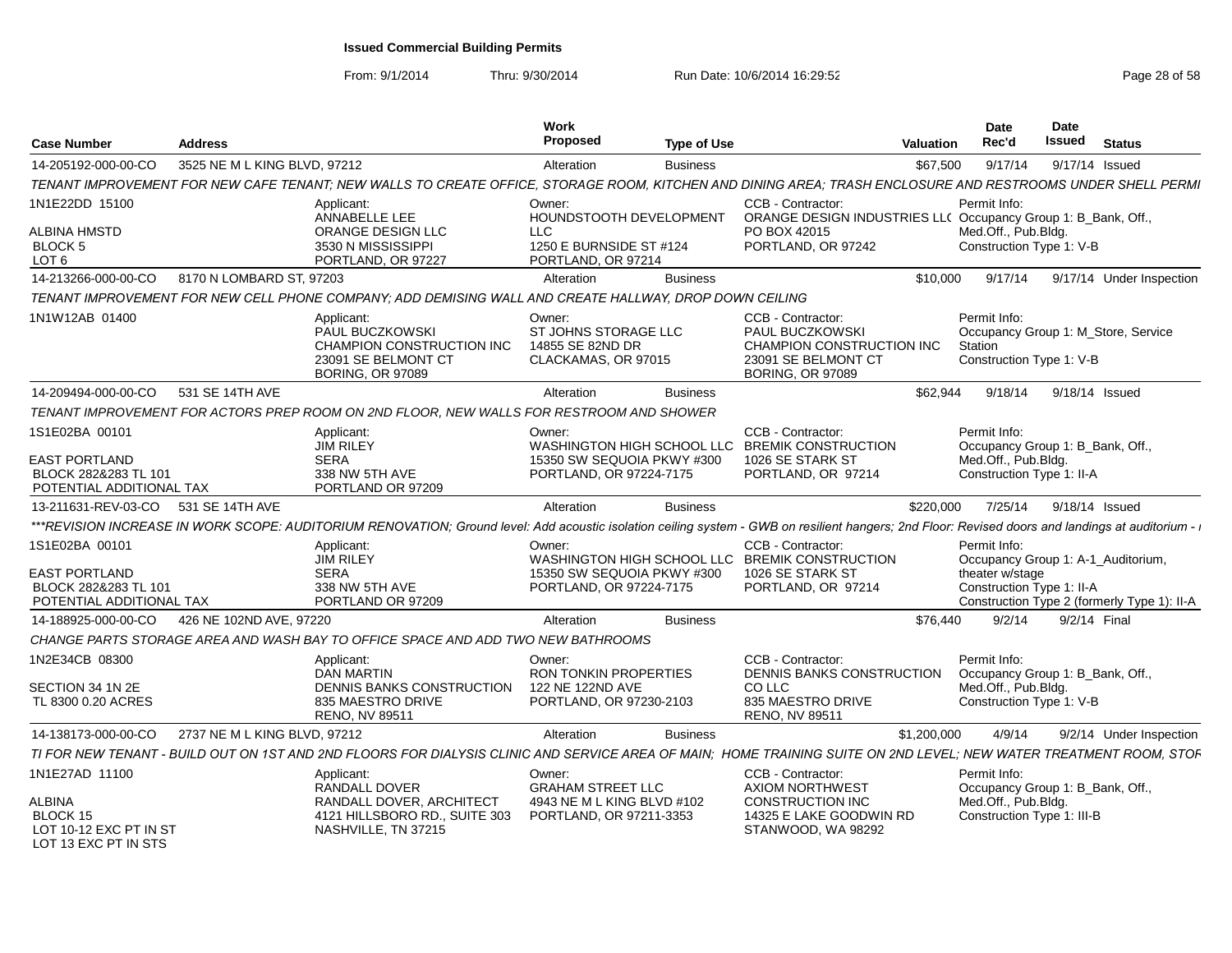From: 9/1/2014

| <b>Case Number</b>                                              | <b>Address</b>              |                                                                                                                                                                             | <b>Work</b><br>Proposed                                                                                                  | <b>Type of Use</b> |                                                                                                                                      | <b>Valuation</b> | <b>Date</b><br>Rec'd                                                                                  | <b>Date</b><br><b>Issued</b> | <b>Status</b>           |
|-----------------------------------------------------------------|-----------------------------|-----------------------------------------------------------------------------------------------------------------------------------------------------------------------------|--------------------------------------------------------------------------------------------------------------------------|--------------------|--------------------------------------------------------------------------------------------------------------------------------------|------------------|-------------------------------------------------------------------------------------------------------|------------------------------|-------------------------|
| 14-205350-000-00-CO                                             | 1455 N KILLINGSWORTH ST     |                                                                                                                                                                             | Alteration                                                                                                               | <b>Business</b>    |                                                                                                                                      | \$160,000        | 9/2/14                                                                                                | 9/2/14                       | Issued                  |
|                                                                 |                             | TENANT IMPROVEMENT FOR FIRST TIME YOGA STUDIO TENANT; INCLUDES 2 YOGA STUDIOS, MENS AND WOMENS RESTROOMS, STORAGE ROOM AND RECEPTION AREA                                   |                                                                                                                          |                    |                                                                                                                                      |                  |                                                                                                       |                              |                         |
| 1N1E15CC 90000                                                  |                             | Applicant:<br><b>HEATHER MCGRATH</b><br>MYHRE GROUP ARCHITECTS<br>620 SW 5TH AVE, STE 500<br>PORTLAND, OR 97204                                                             | Owner:<br>KILLINGSWORTH STATION &<br>210 SW MORRISON ST #600<br>PORTLAND, OR 97204                                       |                    | CCB - Contractor:<br><b>CHAD BRIX</b><br>CONDOMINIUM OWNERS & ASSO( BRIX CONTRACTING, INC<br>17337 CEDAR RD<br>LAKE OSWEGO, OR 97034 |                  | Permit Info:<br>Occupancy Group 1: B_Bank, Off.,<br>Med.Off., Pub.Bldg.<br>Construction Type 1: I-A   |                              |                         |
| 14-204759-000-00-CO                                             | 7835 SE 13TH AVE, 97202     |                                                                                                                                                                             | Alteration                                                                                                               | <b>Business</b>    |                                                                                                                                      | \$45,000         | 9/2/14                                                                                                |                              | $9/2/14$ Issued         |
|                                                                 |                             | TI FOR NEW TENANT CHANGE OF OCCUPANCY FROM M TO B - BUILD OUT FOR NEW RESTAURANT - ***SEPERATE MECHANICAL AND FIXED FIRE EXTENGUISHING PERMITS REQUIRED***                  |                                                                                                                          |                    |                                                                                                                                      |                  |                                                                                                       |                              |                         |
| 1S1E23CA 15800                                                  |                             | Applicant:<br><b>KEN YU</b>                                                                                                                                                 | Owner:<br>SHIANG YU WANG                                                                                                 |                    | CCB - Contractor:<br><b>KEN YU</b>                                                                                                   |                  | Permit Info:<br>Occupancy Group 1: B_Bank, Off.,                                                      |                              |                         |
| <b>CITY VIEW PK</b><br><b>BLOCK 4</b><br>LOT 17&18              |                             | KALY CONSTR & DESIGN INC<br>2738 SE 82ND AVE #101<br>PORTLAND, OR 97266                                                                                                     | 3859 SE ST ANDREWS PL<br>GRESHAM, OR 97080<br>Owner:<br><b>PU FAR WANG</b><br>3859 SE ST ANDREWS PL<br>GRESHAM, OR 97080 |                    | KALY CONSTR & DESIGN INC<br>2738 SE 82ND AVE #101<br>PORTLAND, OR 97266                                                              |                  | Med.Off., Pub.Bldg.<br>Construction Type 1: V-B                                                       |                              |                         |
| 14-207173-000-00-CO                                             | 411 NW PARK AVE, 97209      |                                                                                                                                                                             | Alteration                                                                                                               | <b>Business</b>    |                                                                                                                                      | \$62,000         | 9/3/14                                                                                                |                              | $9/3/14$ Issued         |
|                                                                 |                             | TI FOR EXISTING TENANT TO ADD NEW PARTITION WALL TO CREATE RECEPTION AREA AND NEW CONFERENCE ROOM                                                                           |                                                                                                                          |                    |                                                                                                                                      |                  |                                                                                                       |                              |                         |
| 1N1E34CB 01300                                                  |                             | Applicant:<br><b>HEATHER MCGRATH</b>                                                                                                                                        | Owner:<br><b>GENERAL AUTO BUILDING LLC</b>                                                                               |                    | CCB - Contractor:<br>R & H CONSTRUCTION                                                                                              |                  | Permit Info:<br>Occupancy Group 1: B Bank, Off.,                                                      |                              |                         |
| <b>COUCHS ADD</b><br>BLOCK 60<br>LOT 1&4                        |                             | <b>MYHRE GROUP ARCHITECTS</b><br>620 SW 5TH AVE, STE 500<br>PORTLAND, OR 97204                                                                                              | 4800 SW MACADAM AVE STE 120<br>PORTLAND, OR 97239                                                                        |                    | 1530 SW TAYLOR STREET<br>PORTLAND, OR 97205                                                                                          |                  | Med.Off., Pub.Blda.<br>Construction Type 1: III-B                                                     |                              |                         |
| 14-206751-000-00-CO                                             | 8140 SE CORA ST, 97206      |                                                                                                                                                                             | Alteration                                                                                                               | <b>Business</b>    |                                                                                                                                      | \$500            | 9/3/14                                                                                                |                              | 9/3/14 Final            |
| <b>GUARDRAIL FOR MECHANICAL EQUIPMENT</b>                       |                             |                                                                                                                                                                             |                                                                                                                          |                    |                                                                                                                                      |                  |                                                                                                       |                              |                         |
| 1S2E08DD 05300                                                  |                             | Applicant:<br>ACE RESTAURANT EQUIPMENT                                                                                                                                      | Owner:<br>JO ANNE L HONG                                                                                                 |                    | CCB - Contractor:<br>ACE RESTAURANT EQUIPMENT                                                                                        |                  | Permit Info:<br>Occupancy Group 1: B_Bank, Off.,                                                      |                              |                         |
| LA DENE PK<br>BLOCK 5<br>LOT 1 EXC PT IN ST<br>LOT <sub>2</sub> |                             | SALES & SERVICES INC<br>17190 SW KEMMER RD<br>BEAVERTON, OR 97007                                                                                                           | 2615 SE 73RD AVE<br>PORTLAND, OR 97206-1130                                                                              |                    | <b>SALES &amp; SERVICES INC</b><br>17190 SW KEMMER RD<br>BEAVERTON, OR 97007                                                         |                  | Med.Off., Pub.Bldg.<br>Construction Type 1: V-B                                                       |                              |                         |
| 14-191603-000-00-CO                                             | 1504 NE BROADWAY ST, 97232  |                                                                                                                                                                             | Alteration                                                                                                               | <b>Business</b>    |                                                                                                                                      | \$75,000         | 9/4/14                                                                                                |                              | 9/4/14 Under Inspection |
|                                                                 |                             | TI FOR NEW TENANT TO REMOVE WALLS AND ADD NEW WALLS TO CREATE WORKOUT ROOM AND RECEPTION AREA. 2014.07.31 S Mortensen: Group B office to Group B yoga class space - no occ. |                                                                                                                          |                    |                                                                                                                                      |                  |                                                                                                       |                              |                         |
| 1N1E26DC 13700                                                  |                             | Applicant:<br><b>GARY ROMMEL</b><br>Rommel Architectural Partnership<br>1200 NW NAITO PARKWAY, STE<br>550<br>PORTLAND OR 97209                                              | Owner:<br>NE BROADWAY PARTNERS<br>P O BOX 529<br>EUGENE, OR 97440-0529                                                   |                    | CCB - Contractor:<br><b>JOSEPH HUGHES</b><br><b>CONSTRUCTION INC</b><br>11125 SW BARBUR BLVD<br>PORTLAND, OR 97219                   |                  | Permit Info:<br>Occupancy Group 1: B_Bank, Off.,<br>Med.Off., Pub.Bldg.<br>Construction Type 1: III-B |                              |                         |
| 14-207844-000-00-CO                                             | 2110 SW JEFFERSON ST, 97201 |                                                                                                                                                                             | Alteration                                                                                                               | <b>Business</b>    |                                                                                                                                      | \$35,000         | 9/4/14                                                                                                |                              | 9/4/14 Under Inspection |
|                                                                 |                             | TI FOR NEW TENANT - RECONFIGURE EXISTING OFFICE SPACESEPARATE MECHANICAL PERMIT REQUIRED                                                                                    |                                                                                                                          |                    |                                                                                                                                      |                  |                                                                                                       |                              |                         |
| 1S1E04BA 05500                                                  |                             | Applicant:<br><b>TAN NGUYEN</b><br><b>MODIFILLC</b><br>1641 SE 51ST AVE<br>PORTLAND, OR 97215                                                                               | Owner:<br>JEFFERSON WATUMULL LLC<br>307 LEWERS ST #600<br>HONOLULU, HI 96815                                             |                    | CCB - Contractor:<br><b>TAN NGUYEN</b><br><b>MODIFILLC</b><br>1641 SE 51ST AVE<br>PORTLAND, OR 97215                                 |                  | Permit Info:<br>Occupancy Group 1: B_Bank, Off.,<br>Med.Off., Pub.Bldg.<br>Construction Type 1: V-A   |                              |                         |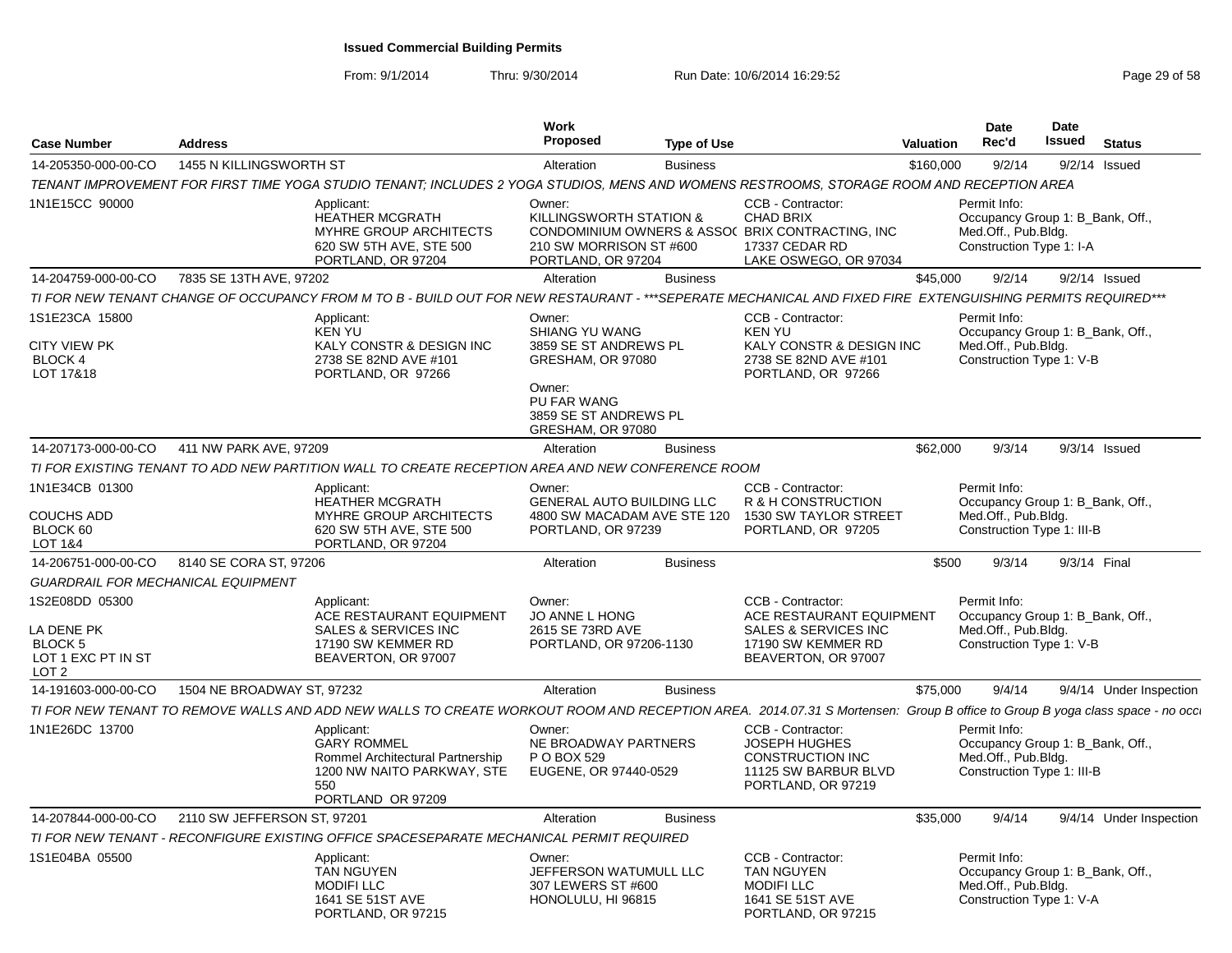From: 9/1/2014

| <b>Case Number</b>                                                                                             | <b>Address</b>            |                                                                                                                                                              | <b>Work</b><br><b>Proposed</b>                                                                   | <b>Type of Use</b> |                                                                                                                     | Valuation | Date<br>Rec'd                                                                                         | Date<br><b>Issued</b> | <b>Status</b>                             |
|----------------------------------------------------------------------------------------------------------------|---------------------------|--------------------------------------------------------------------------------------------------------------------------------------------------------------|--------------------------------------------------------------------------------------------------|--------------------|---------------------------------------------------------------------------------------------------------------------|-----------|-------------------------------------------------------------------------------------------------------|-----------------------|-------------------------------------------|
| 14-177658-000-00-CO                                                                                            | 2117 NE OREGON ST, 97232  |                                                                                                                                                              | Alteration                                                                                       | <b>Business</b>    |                                                                                                                     | \$4,000   | 7/10/14                                                                                               |                       | $9/4/14$ Issued                           |
|                                                                                                                |                           | TENANT IMPROVEMENT FOR FIRST TIME TENANT, BUILD WALL WITH DOOR OPENING, INSTALL STORAGE RACKS AND ATTACHMENT DETAIL (CHANGE OF OCCUPANCY AND RESTROOMS UNDE. |                                                                                                  |                    |                                                                                                                     |           |                                                                                                       |                       |                                           |
| 1N1E35AD 02500                                                                                                 |                           | Applicant:<br><b>DEFORM NW LLC</b>                                                                                                                           | Owner:<br><b>BINDERY ANNEX LLC</b>                                                               |                    | CCB - Contractor:<br><b>DEFORM NW LLC</b>                                                                           |           | Permit Info:<br>Occupancy Group 1: S-1_Storage -                                                      |                       |                                           |
| <b>SULLIVANS ADD</b><br>BLOCK 33<br>LOT 1-8                                                                    |                           | PO BOX 42404<br>PORTLAND, OR 97242                                                                                                                           | 1211 NW GLISAN ST #206<br>PORTLAND, OR 97209                                                     |                    | PO BOX 42404<br>PORTLAND, OR 97242                                                                                  |           | Moderate Hazard, Warehouse<br>Construction Type 1: III-B                                              |                       |                                           |
| 14-207916-000-00-CO                                                                                            | 905 SE ANKENY ST, 97214   |                                                                                                                                                              | Alteration                                                                                       | <b>Business</b>    |                                                                                                                     | \$10,000  | 9/4/14                                                                                                |                       | $9/4/14$ Issued                           |
|                                                                                                                |                           | DEMO OF INTERIOR NON STRUCTURAL WALLS, CEILING GRID AND TILE, HAVAC REGISTER AND RESTROOM FIXTURE - NO OCCUPANCY THIS PERMIT (See Comments)                  |                                                                                                  |                    |                                                                                                                     |           |                                                                                                       |                       |                                           |
|                                                                                                                |                           |                                                                                                                                                              |                                                                                                  |                    |                                                                                                                     |           |                                                                                                       |                       |                                           |
| 1N1E35CD 02100<br><b>EAST PORTLAND</b><br>BLOCK 197<br>LOT 3&4                                                 |                           | Applicant:<br><b>DAVE WHITNEY</b><br>RADIAN CONSTRUCTION<br>20705 NW SAUVIE ISLAND<br>PORTLAND, OR 97231                                                     | Owner:<br>SCHIEWE PROPERTIES LLC<br>9229 SW 171ST AVE<br>BEAVERTON, OR 97007                     |                    | CCB - Contractor:<br>RADIAN CONSTRUCTION<br><b>CORPORATION</b><br>20705 NW SAUVIE ISLAND RD<br>PORTLAND, OR 97231   |           | Permit Info:<br>Factory, Mod.Hazard<br>Construction Type 1: III-B                                     |                       | Occupancy Group 1: F-1_Industrial Plant - |
| 14-208074-000-00-CO                                                                                            | 811 SW NAITO PKY, 97204   |                                                                                                                                                              | Alteration                                                                                       | <b>Business</b>    |                                                                                                                     | \$12,400  | 9/5/14                                                                                                | 9/5/14 Final          |                                           |
|                                                                                                                |                           | INTERIOR DEMO ON 6TH FLOOR, NO TENANT AT THIS TIME, INTERIOR DEMO WORK TO OPEN UP SPACE FOR FURTURE 2,650 SF TENANT SPACE                                    |                                                                                                  |                    |                                                                                                                     |           |                                                                                                       |                       |                                           |
| 1S1E03BA 00600                                                                                                 |                           | Applicant:                                                                                                                                                   | Owner:                                                                                           |                    | CCB - Contractor:                                                                                                   |           | Permit Info:                                                                                          |                       |                                           |
| <b>PORTLAND</b><br><b>BLOCK 4</b><br>LOT 1&2                                                                   |                           | <b>SCOTT MILER</b><br>MILER DESIGN MANAGEMENT PC<br>PO BOX 20025<br>PORTLAND OR 97294                                                                        | SFI 811 SW NAITO PKWY LLC<br>260 CALIFORNIA ST #300<br>SAN FRANCISCO, CA 94111                   |                    | <b>ALAN VOLM</b><br><b>PACIFIC CREST STRUCTURES</b><br>17750 SW UPPER BOONES<br>FERRY RD 190<br>DURHAM OR 97224     |           | Occupancy Group 1: B_Bank, Off.,<br>Med.Off., Pub.Bldg.<br>Construction Type 1: II-B                  |                       |                                           |
| 14-198185-000-00-CO                                                                                            | 2532 SE 162ND AVE, 97236  |                                                                                                                                                              | Alteration                                                                                       | <b>Business</b>    |                                                                                                                     | \$1       | 9/5/14                                                                                                |                       | 9/5/14 Under Inspection                   |
|                                                                                                                |                           | TI FOR NEW TENANT: USE AS EDUCATIONAL TRANSITION CENTER FOR DISABLED ADULTS: NO WORK ASSOCIATED WITH PERMIT                                                  |                                                                                                  |                    |                                                                                                                     |           |                                                                                                       |                       |                                           |
| 1S3E07BB 10700                                                                                                 |                           | Applicant:                                                                                                                                                   | Owner:                                                                                           |                    |                                                                                                                     |           | Permit Info:                                                                                          |                       |                                           |
| SECTION 07 1S 3E<br>TL 10700 0.65 ACRES                                                                        |                           | <b>DAN HESS</b><br><b>DOWA-IBI GROUP</b><br>907 SW STARK<br>PORTLAND, OR 97205                                                                               | <b>JPB LLC</b><br>PO BOX 90610<br>PORTLAND, OR 97290                                             |                    |                                                                                                                     |           | Occupancy Group 1: B_Bank, Off.,<br>Med.Off., Pub.Bldg.<br>Construction Type 1: V-B                   |                       |                                           |
| 14-167319-000-00-CO                                                                                            | 729 SE POWELL BLVD, 97202 |                                                                                                                                                              | Alteration                                                                                       | <b>Business</b>    |                                                                                                                     | \$13,000  | 7/1/14                                                                                                |                       | 9/5/14 Under Inspection                   |
|                                                                                                                |                           | TI FOR NEW TENANT - ADD INTERIOR WALLS TO CREATE STORAGE AREA AND SEPARATE TENANT SPACE FOR REMAINDER OF BUILDING FOR MARIJUANA DISPENSARY OFFICE            |                                                                                                  |                    |                                                                                                                     |           |                                                                                                       |                       |                                           |
| 1S1E11BB 02600                                                                                                 |                           | Applicant:<br><b>TARA CANTRELL</b>                                                                                                                           | Owner:<br><b>VPW LLC</b>                                                                         |                    | CCB - Contractor:<br>PHAIR CONSTRUCTION COMPANY Occupancy Group 1: B_Bank, Off.,                                    |           | Permit Info:                                                                                          |                       |                                           |
| RAFFETYS ADD<br>BLOCK 6<br>LOT 1&3&6&8<br>2&7 TL 2600<br>LAND & IMPS SEE R251336 (R683300692)<br>FOR BILLBOARD |                           | <b>EMMETT PHAIR CONSTRUCTION</b><br><b>16650 FIR LANE</b><br>LAKE OSWEGO, OR 97034                                                                           | 5611 NE COLUMBIA BLVD<br>PORTLAND, OR 97218-1237                                                 |                    | PO BOX 4722<br>SALEM, OR 97302-8722                                                                                 |           | Med.Off., Pub.Bldg.<br>Construction Type 1: V-B                                                       |                       |                                           |
| 14-209485-000-00-CO                                                                                            | 1430 SE 3RD AVE, 97214    |                                                                                                                                                              | Alteration                                                                                       | <b>Business</b>    |                                                                                                                     | \$30,000  | 9/8/14                                                                                                |                       | 9/8/14 Under Inspection                   |
|                                                                                                                |                           | TENANT IMPROVEMENT FOR NEW COMPUTER PROGRAMMING TENANT ON 2ND FLOOR, ADD NEW RESTROOM                                                                        |                                                                                                  |                    |                                                                                                                     |           |                                                                                                       |                       |                                           |
| 1S1E03AD 05800                                                                                                 |                           | Applicant:<br><b>SKIP ONEILL</b><br>ONEILL INTERNATIONAL INC<br>16731 GREENBRIAR RD<br>LAKE OSWEGO, OR 97034                                                 | Owner:<br>S & G PROPERTIES NORTHWEST<br>LLC.<br>1300 SW 5TH AVE #2900<br>PORTLAND, OR 97201-5636 |                    | CCB - Contractor:<br><b>SKIP ONEILL</b><br>ONEILL INTERNATIONAL INC<br>16731 GREENBRIAR RD<br>LAKE OSWEGO, OR 97034 |           | Permit Info:<br>Occupancy Group 1: B Bank, Off.,<br>Med.Off., Pub.Bldg.<br>Construction Type 1: III-B |                       |                                           |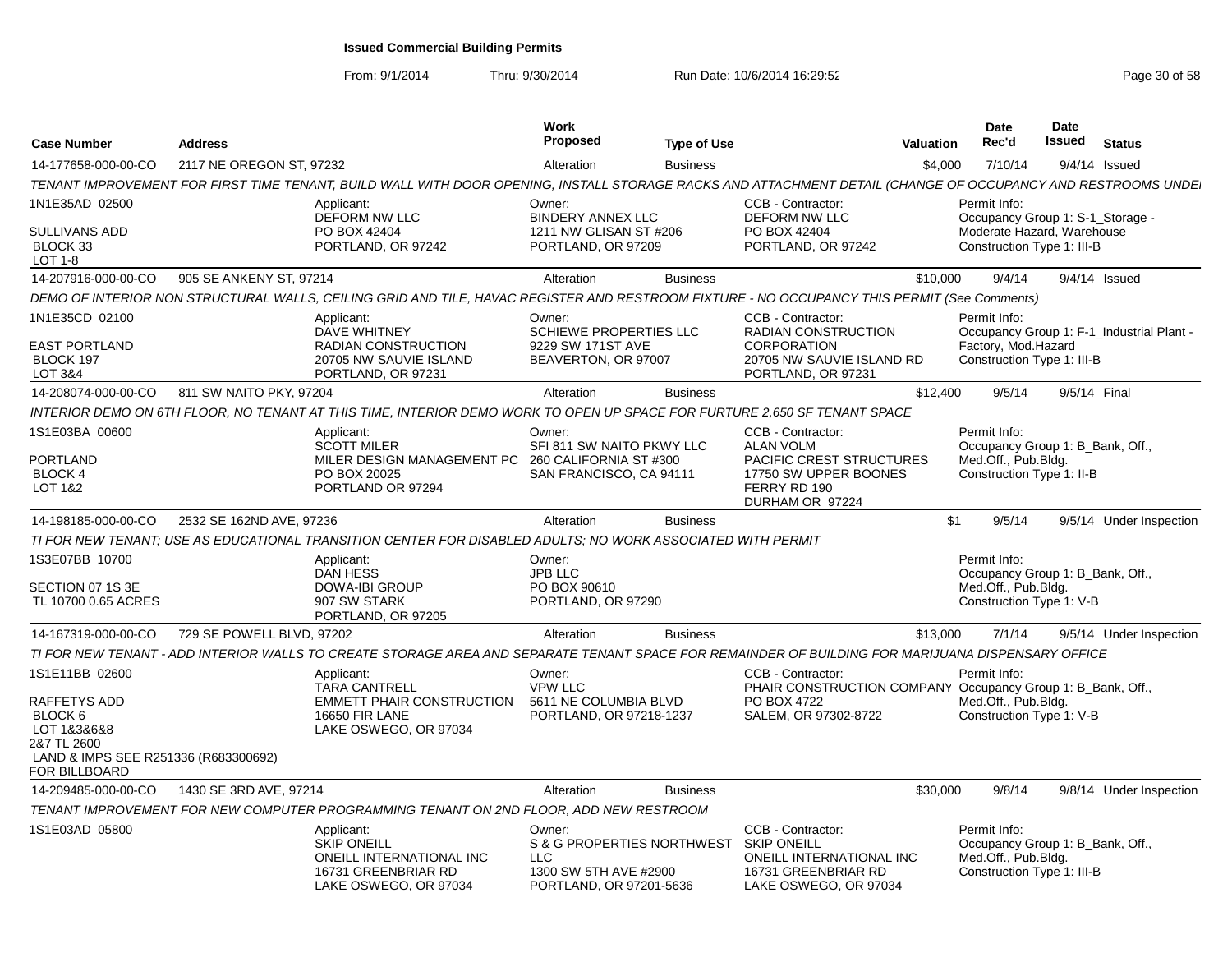| <b>Case Number</b>                                                        | <b>Address</b>           |                                                                                                                                                                  | Work<br>Proposed                                                                                    | <b>Type of Use</b> |                                                                                                                                       | <b>Valuation</b> | <b>Date</b><br>Rec'd                                                                                  | Date<br>Issued | <b>Status</b>                       |
|---------------------------------------------------------------------------|--------------------------|------------------------------------------------------------------------------------------------------------------------------------------------------------------|-----------------------------------------------------------------------------------------------------|--------------------|---------------------------------------------------------------------------------------------------------------------------------------|------------------|-------------------------------------------------------------------------------------------------------|----------------|-------------------------------------|
| 14-209737-000-00-CO                                                       | 2020 SW 4TH AVE, 97201   |                                                                                                                                                                  | Alteration                                                                                          | <b>Business</b>    |                                                                                                                                       | \$10,500         | 9/9/14                                                                                                |                | 9/9/14 Final                        |
|                                                                           |                          | CONSTRUCT DEMISING WALL, ADD NON STRUCTURAL PARTITION WALL TO SPLIT FILE ROOM INTO TWO NEW OFFICES, ONE NEW DOOR                                                 |                                                                                                     |                    |                                                                                                                                       |                  |                                                                                                       |                |                                     |
| 1S1E03CC 01000<br>SOUTH AUDITORIUM ADD<br><b>BLOCK B</b><br>LOT 2 TL 1000 |                          | Applicant:<br><b>JAKE MONEY</b><br>1265 SOUTH 35TH PLACE<br>RIDGEFIELD, WA 98642                                                                                 | Owner:<br><b>LLC</b><br>810 NW MARSHALL ST #300<br>PORTLAND, OR 97209                               |                    | CCB - Contractor:<br>PARKSIDE CENTER ASSOCIATES COMMERCIAL CONTRACTORS<br>1265 S 35TH PL<br>RIDGEFIELD WA 98642                       |                  | Permit Info:<br>Occupancy Group 1: B_Bank, Off.<br>Med.Off., Pub.Bldg.<br>Construction Type 1: I-A    |                |                                     |
| 14-209690-000-00-CO                                                       | 1430 SE WATER AVE, 97214 |                                                                                                                                                                  | Alteration                                                                                          | <b>Business</b>    |                                                                                                                                       | \$8.910          | 9/9/14                                                                                                |                | 9/9/14 Issued                       |
| <b>INSTALL 3 WALK IN COOLERS</b>                                          |                          |                                                                                                                                                                  |                                                                                                     |                    |                                                                                                                                       |                  |                                                                                                       |                |                                     |
| 1S1E03AD 06700<br><b>EAST PORTLAND</b><br>BLOCK 12<br>LOT 3-7 TL 6700     |                          | Applicant:<br><b>ROLLAND WALTERS</b><br><b>BULLDOG MECHANICAL</b><br>3307 NE 39TH ST<br>VANCOUVER WA 98661                                                       | Owner:<br>PITMAN PROPERTIES III L L C<br>1535 SE 3RD AVE<br>PORTLAND, OR 97214-3347                 |                    | CCB - Contractor:<br><b>ROLLAND WALTERS</b><br><b>BULLDOG MECHANICAL</b><br>3307 NE 39TH ST<br>VANCOUVER WA 98661                     |                  | Permit Info:<br>Occupancy Group 1: B_Bank, Off.,<br>Med.Off., Pub.Bldg.<br>Construction Type 1: III-B |                |                                     |
| 14-197176-000-00-CO                                                       | 1503 SW BROADWAY         |                                                                                                                                                                  | Alteration                                                                                          | <b>Business</b>    |                                                                                                                                       | \$30,000         | 9/9/14                                                                                                |                | $9/9/14$ Issued                     |
|                                                                           |                          | TI FOR NEW TENANT - UPDATES FOR NEW RESTAURANT AND UPGRADE EXISTING RESTROOMS                                                                                    |                                                                                                     |                    |                                                                                                                                       |                  |                                                                                                       |                |                                     |
| 1S1E04AD 80102                                                            |                          | Applicant:<br><b>TIFFANY LOVE</b><br>3009 SE 28TH AVE<br>PORTLAND OR 97202                                                                                       | Owner:<br><b>KHUON LIM</b><br>1406 GREGORY DR<br>VANCOUVER, WA 98665                                |                    |                                                                                                                                       |                  | Permit Info:<br>Occupancy Group 1: B_Bank, Off.,<br>Med.Off., Pub.Bldg.<br>Construction Type 1: I-A   |                |                                     |
|                                                                           |                          |                                                                                                                                                                  | Owner:<br>SOVANARA MEAS<br>1406 GREGORY DR<br>VANCOUVER, WA 98665                                   |                    |                                                                                                                                       |                  |                                                                                                       |                |                                     |
| 14-210027-000-00-CO                                                       | 811 SW NAITO PKY, 97204  |                                                                                                                                                                  | Alteration                                                                                          | <b>Business</b>    |                                                                                                                                       | \$14.900         | 9/9/14                                                                                                |                | $9/9/14$ Issued                     |
|                                                                           |                          | INTERIOR DEMO ON 3RD FLOOR, NO TENANT AT THIS TIME, INTERIOR DEMO WORK TO OPEN UP SPACE FOR FUTURE TENANT SPACE                                                  |                                                                                                     |                    |                                                                                                                                       |                  |                                                                                                       |                |                                     |
| 1S1E03BA 00600<br>PORTLAND<br><b>BLOCK 4</b>                              |                          | Applicant:<br><b>SCOTT MILER</b><br>MILER DESIGN MGMT<br>PO BOX 20025                                                                                            | Owner:<br>SFI 811 SW NAITO PKWY LLC<br>260 CALIFORNIA ST #300<br>SAN FRANCISCO, CA 94111            |                    | CCB - Contractor:<br><b>ALAN VOLM</b><br>PACIFIC CREST STRUCTURES<br>17750 SW UPPER BOONES                                            |                  | Permit Info:<br>Occupancy Group 1: B_Bank, Off.,<br>Med.Off., Pub.Bldg.<br>Construction Type 1: II-B  |                |                                     |
| LOT 1&2                                                                   |                          | PORTLAND, OR 97294                                                                                                                                               |                                                                                                     |                    | FERRY RD 190<br>DURHAM OR 97224                                                                                                       |                  |                                                                                                       |                |                                     |
| 14-210299-000-00-CO                                                       | 4000 SE 82ND AVE, 97266  |                                                                                                                                                                  | Alteration                                                                                          | <b>Business</b>    |                                                                                                                                       | \$12,000         | 9/10/14                                                                                               |                | 9/10/14 Under Inspection            |
|                                                                           |                          | TI-TENANT IMPROVEMENT CONSISTING OF NON STRUCTURAL DEMOLITION; INTERIOR PARTITION AND DOORS; RELOCATION OF EXISTING DOOR IN EXISTING STOREFRONT; MODIFICATION OI |                                                                                                     |                    |                                                                                                                                       |                  |                                                                                                       |                |                                     |
| 1S2E09CC 00107                                                            |                          | Applicant:<br><b>WILLIAM FULLER</b><br><b>WILLIAM FULLER ARCHITECT</b><br>5616 N BURRAGE AVENUE<br>PORTLAND OR 97217                                             | Owner:<br>EASTPORT PLAZA SHOPPING<br>200 S LOS ROBLES AVE #510<br>PASADENA, CA 91101-5819<br>Owner: |                    | <b>CCB - Contractor:</b><br>ROBERT TODD CONSTRUCTION<br><b>INC</b><br>4080 SE INTERNATIONAL WAY<br><b>B113</b><br>MILWAUKIE, OR 97222 |                  | Permit Info:<br><b>Station</b><br>Construction Type 1: V-B                                            |                | Occupancy Group 1: M Store, Service |
|                                                                           |                          |                                                                                                                                                                  | <b>CENTERLP</b><br>200 S LOS ROBLES AVE #510<br>PASADENA, CA 91101-5819                             |                    |                                                                                                                                       |                  |                                                                                                       |                |                                     |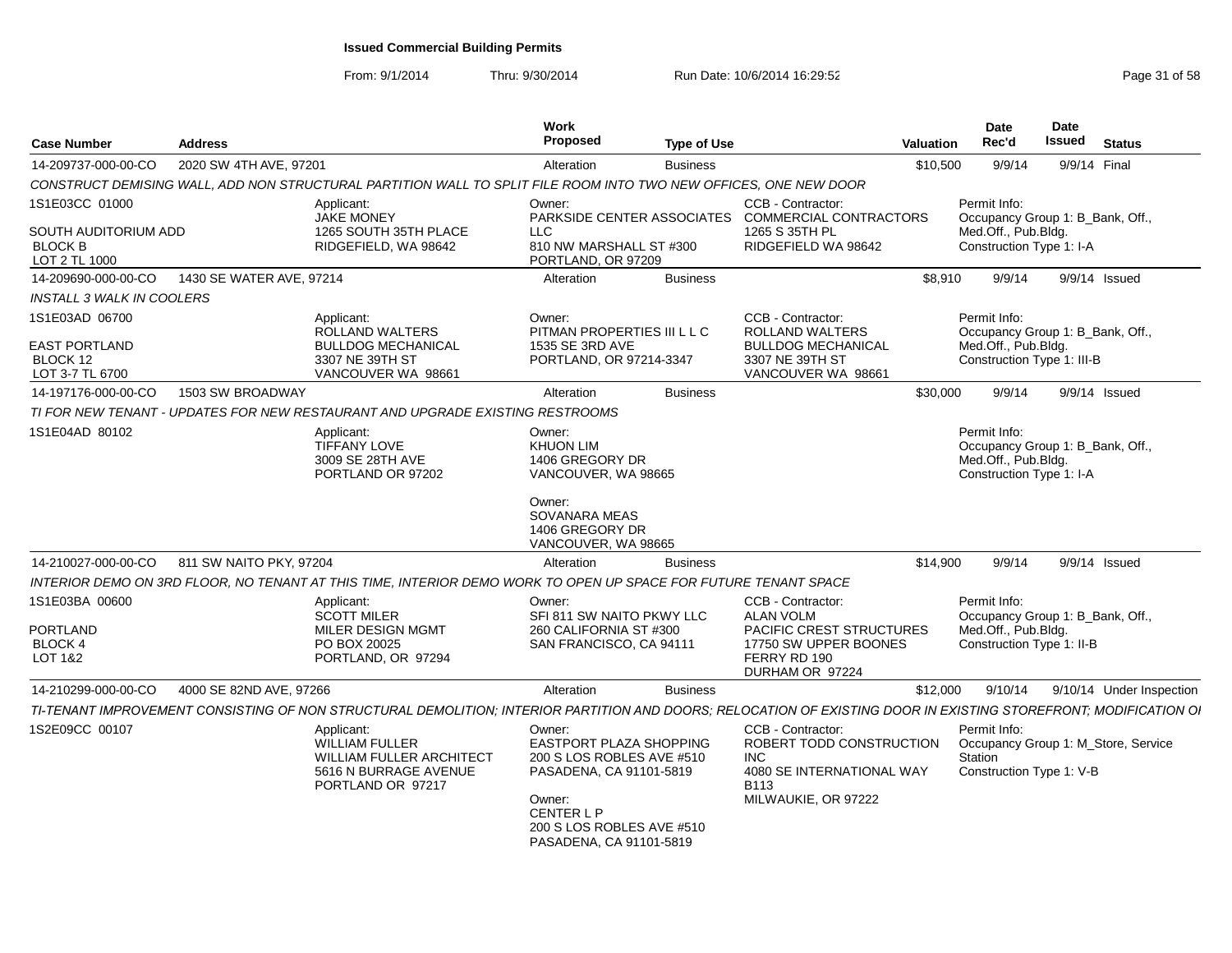From: 9/1/2014

| <b>Case Number</b>                                            | <b>Address</b>           |                                                                                                                                 | <b>Work</b><br><b>Proposed</b>                                                        | <b>Type of Use</b> |                                                                    | Valuation | <b>Date</b><br>Rec'd                                                                                  | Date<br>Issued | <b>Status</b>                                |
|---------------------------------------------------------------|--------------------------|---------------------------------------------------------------------------------------------------------------------------------|---------------------------------------------------------------------------------------|--------------------|--------------------------------------------------------------------|-----------|-------------------------------------------------------------------------------------------------------|----------------|----------------------------------------------|
| 14-132386-REV-01-CO                                           | 532 SE ANKENY ST, 97214  |                                                                                                                                 | Alteration                                                                            | <b>Business</b>    |                                                                    | \$26,000  | 9/10/14                                                                                               | 9/10/14        | Issued                                       |
|                                                               |                          | VALUE ADDING REVISION-ADDITIONAL TRUSS HEEL REPAIR AT EAST SIDE, CONVERT BATHROOMS TO ADA RESTROOMS-NO ADDITIONAL FIXTURES      |                                                                                       |                    |                                                                    |           |                                                                                                       |                |                                              |
| 1N1E35CC 04100                                                |                          | Applicant:<br><b>JOHN WRIGHT</b>                                                                                                | Owner:<br><b>JB EQUITIES XIV LLC</b>                                                  |                    |                                                                    |           | Permit Info:                                                                                          |                | Occupancy Group 1: F-1_Industrial Plant -    |
| <b>EAST PORTLAND</b><br>BLOCK 118<br>E 1/2 OF LOT 7&8         |                          | <b>WRIGHT DESIGN OFFICE</b><br><b>150 SW HARRISON</b><br>PORTLAND, OR 97201                                                     | 537 SE ASH ST #101<br>PORTLAND, OR 97214                                              |                    |                                                                    |           | Factory, Mod.Hazard<br>Construction Type 1: V-B                                                       |                |                                              |
| 14-210737-000-00-CO                                           | 81 SE YAMHILL ST, 97214  |                                                                                                                                 | Alteration                                                                            | <b>Business</b>    |                                                                    | \$49,883  | 9/10/14                                                                                               |                | 9/10/14 Issued                               |
|                                                               |                          | TENANT IMPROVEMENT FOR NEW GROUND FLOOR JUICE BAR TENANT; ADD DEMISING WALL IN BASEMENT TO CREATE STORAGE SPACE FOR THIS TENANT |                                                                                       |                    |                                                                    |           |                                                                                                       |                |                                              |
| 1S1E03AA 05800<br><b>EAST PORTLAND</b><br>BLOCK 17<br>LOT 5&6 |                          | Applicant:<br>STEPHEN ELLIOTT<br><b>GREEN GABLES DESIGN &amp;</b><br><b>RESTORATION</b><br>P. O. BOX 4264<br>PORTLAND, OR 97208 | Owner:<br>81 YAMHILL INVESTORS LLC<br>1001 SE WATER AVE STE 120<br>PORTLAND, OR 97214 |                    |                                                                    |           | Permit Info:<br>Occupancy Group 1: B_Bank, Off.,<br>Med.Off., Pub.Bldg.<br>Construction Type 1: III-B |                | Construction Type 2 (formerly Type 1): III-B |
| 14-190164-REV-01-CO                                           | 8448 N IVANHOE ST, 97203 |                                                                                                                                 | Alteration                                                                            | Educational        |                                                                    | \$1.000   | 9/23/14                                                                                               |                | 9/23/14 Issued                               |
|                                                               |                          | ADDED VALUE REVISION TO REVISE FENCE LAYOUT AND RELOCATE ADA PARKING SPACE                                                      |                                                                                       |                    |                                                                    |           |                                                                                                       |                |                                              |
| 1N1W12AB 06000                                                |                          | Applicant:<br>LAURIE SIMPSON                                                                                                    | Owner:<br><b>GEVEN LLC</b>                                                            |                    | CCB - Contractor:<br>WHITE DOG RESTORATIONS INC                    |           | Permit Info:<br>Occupancy Group 1: E_School                                                           |                |                                              |
| JAMES JOHNS 2ND ADD<br>BLOCK 30<br>SWLY 50' OF LOT 5&6        |                          | LAURIE SIMPSON ARCHITECT<br>4072 N WILLIAMS ST #A<br>PORTLAND OR 97227                                                          | PO BOX 881<br>CAMAS, WA 98607                                                         |                    | 4915 NE 16TH AVE<br>PORTLAND, OR 97211                             |           | Construction Type 1: V-B                                                                              |                |                                              |
| 14-199934-000-00-CO                                           | 9935 NW DURRETT ST       |                                                                                                                                 | Alteration                                                                            | Educational        |                                                                    | \$49,100  | 8/18/14                                                                                               |                | 9/22/14 Under Inspection                     |
|                                                               |                          | REPLACING FIVE RAMPS AND STAIR SYSTEMS ON MODULAR BUILDINGS                                                                     |                                                                                       |                    |                                                                    |           |                                                                                                       |                |                                              |
| 1N1W26BD 00200                                                |                          | Applicant:<br><b>KRISTIN WELLS</b>                                                                                              | Owner:<br><b>SCHOOL DISTRICT NO 1</b>                                                 |                    | CCB - Contractor:<br>JAMES E ANDERSON                              |           | Permit Info:<br>Occupancy Group 1: E_School                                                           |                |                                              |
| <b>FOREST HEIGHTS ESTATES</b><br>LOT K                        |                          | PORTLAND PUBLIC SCHOOLS<br>501 N DIXON<br>PORTLAND OR 97227                                                                     | 501 N DIXON ST<br>PORTLAND, OR 97227                                                  |                    | CEDAR MILL CONSTRUCTION<br>19465 SW 89th Ave<br>Tualatin, OR 97062 |           | Construction Type 1: V-B                                                                              |                |                                              |
| 14-190164-000-00-CO                                           | 8448 N IVANHOE ST, 97203 |                                                                                                                                 | Alteration                                                                            | Educational        |                                                                    | \$6,130   | 7/28/14                                                                                               |                | 9/22/14 Issued                               |
|                                                               |                          | PARTIAL CHANGE OF OCCUPANCY FROM B TO E; REMOVE WALL AND RECONFIGURE TO CREATE NEW SCHOOL; (2) NEW OUTDOOR PLAY AREAS.          |                                                                                       |                    |                                                                    |           |                                                                                                       |                |                                              |
| 1N1W12AB 06000                                                |                          | Applicant:<br>LAURIE SIMPSON                                                                                                    | Owner:<br><b>GEVEN LLC</b>                                                            |                    | CCB - Contractor:<br>WHITE DOG RESTORATIONS INC                    |           | Permit Info:<br>Occupancy Group 1: E_School                                                           |                |                                              |
| JAMES JOHNS 2ND ADD<br>BLOCK 30<br>SWLY 50' OF LOT 5&6        |                          | <b>LAURIE SIMPSON ARCHITECT</b><br>4072 N WILLIAMS ST #A<br>PORTLAND OR 97227                                                   | PO BOX 881<br>CAMAS, WA 98607                                                         |                    | 4915 NE 16TH AVE<br>PORTLAND, OR 97211                             |           | Construction Type 1: V-B                                                                              |                |                                              |
| 14-211748-000-00-CO                                           | 2010 SE 8TH AVE, 97214   |                                                                                                                                 | Alteration                                                                            | Factory/Industrial |                                                                    | \$1,000   | 9/12/14                                                                                               |                | 9/12/14 Issued                               |
|                                                               |                          | INFILL EXTERIOR DOOR AND REMOVE TEMPORARY STAIRS PERMITTED UNDER 14-201003-CO FOR SPECIAL EVENT                                 |                                                                                       |                    |                                                                    |           |                                                                                                       |                |                                              |
| 1S1E02CC 00100                                                |                          | Applicant:<br>PETER GRIMM                                                                                                       | Owner:<br><b>VAL ENTERPRISES LLC</b>                                                  |                    | CCB - Contractor:<br><b>R&amp;H CONSTRUCTION</b>                   |           | Permit Info:                                                                                          |                | Occupancy Group 1: F-2_Industrial Plant -    |
| STEPHENS ADD<br>BLOCK 95<br>LOT 1&2<br>7&8                    |                          | SCOTT EDWARDS ARCHITECTURI 2317 NE 9TH AVE<br>2525 E BURNSIDE<br>PORTLAND, OR 97214                                             | PORTLAND, OR 97212-4102                                                               |                    | 1530 SW TAYLOR ST<br>PORTLAND OR 97205                             |           | Factory, Low Hazard<br>Construction Type 1: V-B                                                       |                |                                              |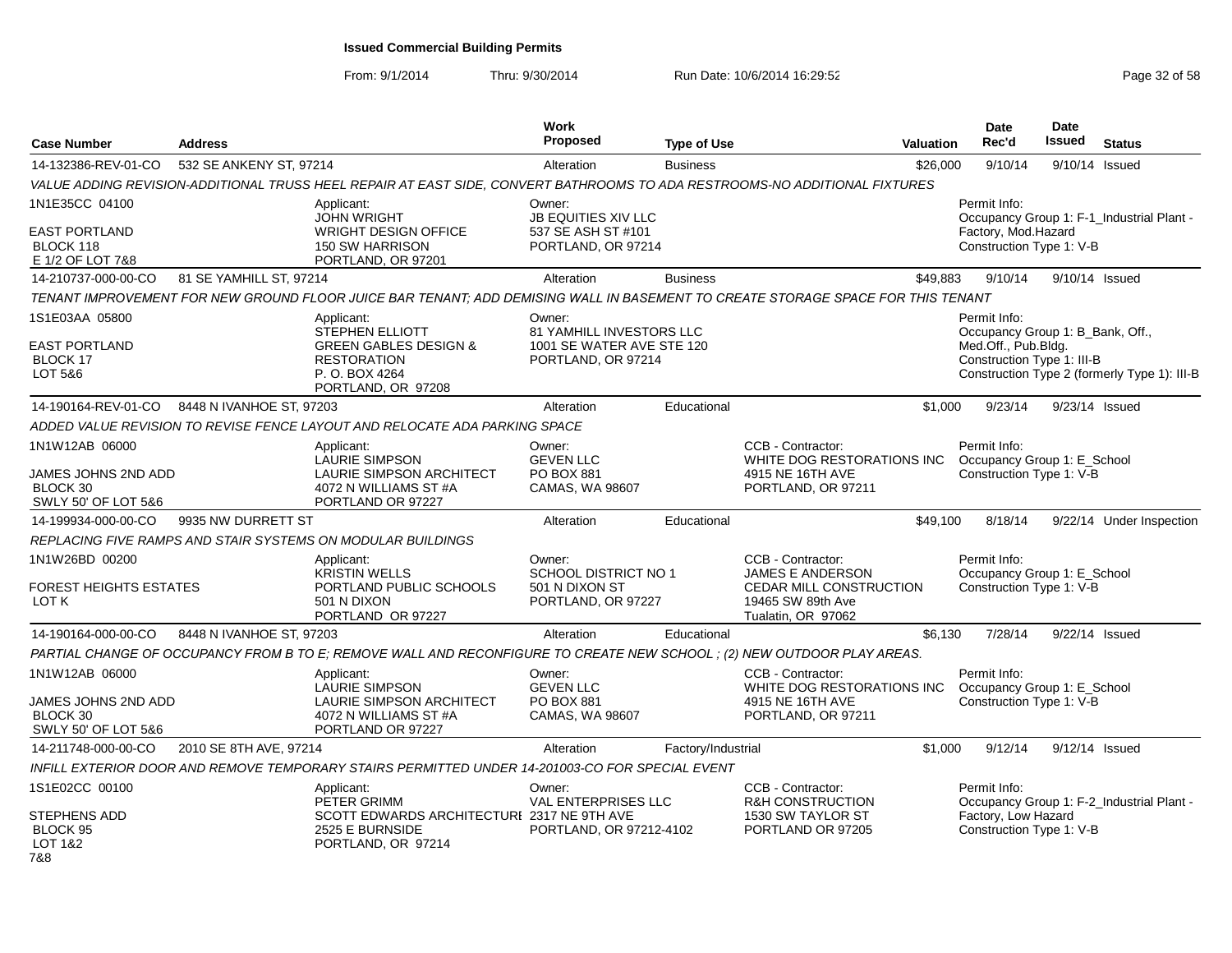| <b>Case Number</b>                                                                                                               | <b>Address</b>               |                                                                                                                                                               | Work<br>Proposed                                                          | <b>Type of Use</b> |                                                                                                                                         | <b>Valuation</b> | <b>Date</b><br>Rec'd                                | Date<br>Issued<br>Status                                                |
|----------------------------------------------------------------------------------------------------------------------------------|------------------------------|---------------------------------------------------------------------------------------------------------------------------------------------------------------|---------------------------------------------------------------------------|--------------------|-----------------------------------------------------------------------------------------------------------------------------------------|------------------|-----------------------------------------------------|-------------------------------------------------------------------------|
| 14-217669-000-00-CO                                                                                                              | 5200 NW FRONT AVE, 97210     |                                                                                                                                                               | Alteration                                                                | Factory/Industrial |                                                                                                                                         | \$25.400         | 9/30/14                                             | 9/30/14 Issued                                                          |
|                                                                                                                                  |                              | ACCESSIBLITY IMPROVEMENTS AS REQUIRED PER 14-116992-CO SEE FOLDER COMMENTS!!REMODEL ENTRY AND ADD ACCESSIBILITY RAMP and NEW UNISEX RESTROOM WITH SHOWER ***s |                                                                           |                    |                                                                                                                                         |                  |                                                     |                                                                         |
| 1N1E19A 01100<br>PARTITION PLAT 1994-41                                                                                          |                              | Applicant:<br><b>CATHY BOWMAN</b><br>1515 SE WATER AVE SUITE 100                                                                                              | Owner:<br>FRONT AVENUE III LLC<br>3121 SW MOODY AVE                       |                    | CCB - Contractor:<br>Don Mortensen<br>SM Andersen Co. Inc.                                                                              |                  | Permit Info:<br>Factory, Low Hazard                 | Occupancy Group 1: F-2_Industrial Plant -                               |
| LOT <sub>2</sub><br><b>LAND &amp; IMPS</b><br>SEE R238221 (R649741621) FOR OTHER IMPS<br>& R646301 (R649741623) FOR MACH & EQUIP |                              | PORTLAND OR 97214                                                                                                                                             | PORTLAND, OR 97239-4505                                                   |                    | PO Box 5003<br>Portland, OR 97208-5003                                                                                                  |                  | Construction Type 1: II-B                           |                                                                         |
| 14-201674-000-00-CO 5703 N MARINE DR. 97203                                                                                      |                              |                                                                                                                                                               | Alteration                                                                | Factory/Industrial |                                                                                                                                         | \$76,000         | 9/3/14                                              | 9/3/14 Final                                                            |
|                                                                                                                                  |                              | REPLACE EXISTING CONVEYOR WITH NEW E-Z SET IN SAME LOCATION.                                                                                                  |                                                                           |                    |                                                                                                                                         |                  |                                                     |                                                                         |
| 2N1E30D 01300                                                                                                                    |                              | Applicant:<br>ADVANTAGE GROUP INC                                                                                                                             | Owner:<br>NORDSTROM INC                                                   |                    | <b>CCB - Contractor:</b><br>ADVANTAGE GROUP INC                                                                                         |                  |                                                     |                                                                         |
| RIVERGATE INDUSTRIAL DIS<br><b>BLOCK 22 TL 1300</b>                                                                              |                              | PO BOX 91511<br>PORTLAND, OR 97291                                                                                                                            | PO BOX 2229<br>SEATTLE, WA 98111-2229                                     |                    | PO BOX 91511<br>PORTLAND, OR 97291                                                                                                      |                  |                                                     |                                                                         |
| 14-188722-000-00-CO                                                                                                              | 1611 SE 7TH AVE, 97214       |                                                                                                                                                               | Alteration                                                                | Factory/Industrial |                                                                                                                                         | \$350,000        | 7/24/14                                             | 9/3/14 Under Inspection                                                 |
|                                                                                                                                  |                              | CHANGE OF OCCUPANCY FROM A2 TO F1: DEMO EXISTING RESTAURANT SPACE AND CONVERT TO DRY STORAGE: NEW ACCESSIBLE RESTROOMS: DISH WASH ROOM: WALK IN FREEZER. ME   |                                                                           |                    |                                                                                                                                         |                  |                                                     |                                                                         |
| 1S1E02CB 04300                                                                                                                   |                              | Applicant:<br><b>DAVID HARDISTER</b><br>WESTER DESIGN GROUP<br>2300 EAST THIRD LOOP SUITE 11C BEVERLY HILLS, CA 90209<br>VANCOUVER WA 98661                   | Owner:<br>RICKTON REALTY OREGON LLC<br>PO BOX 17779                       |                    | CCB - Contractor:<br>Kevin Moisan<br><b>WESTERN CONSTRUCTION</b><br><b>SERVICES</b><br>2300 EAST THIRD LOOP #110<br>VANCOUVER, WA 98661 |                  | Permit Info:<br>Factory, Mod. Hazard                | Occupancy Group 1: F-1 Industrial Plant -<br>Construction Type 1: III-B |
| 14-205414-000-00-CO                                                                                                              | 1311 SE 7TH AVE, 97214       |                                                                                                                                                               | Alteration                                                                | Factory/Industrial |                                                                                                                                         | \$58.400         | 9/3/14                                              | $9/3/14$ Issued                                                         |
|                                                                                                                                  |                              | TI FOR NEW TENANT - NEW WALLS FOR WALK IN FREEZER AND COLD ROOM: NEW STUD WALL TO CREATE STORAGE ROOM                                                         |                                                                           |                    |                                                                                                                                         |                  |                                                     |                                                                         |
| 1S1E02BC 05200                                                                                                                   |                              | Applicant:                                                                                                                                                    | Owner:                                                                    |                    | CCB - Contractor:                                                                                                                       |                  | Permit Info:                                        |                                                                         |
| <b>HAWTHORNE PK</b><br>BLOCK 133<br><b>LOT 7&amp;8</b>                                                                           |                              | ANNABELLE LEE<br>3530N MISSISSIPPI AVE<br>PORTLAND, OR 97227                                                                                                  | 2045 NE M L KING BLVD<br>PORTLAND, OR 97212                               |                    | WEATHERLY CREAMERY BULDIN( ORANGE DESIGN INDUSTRIES LL( Occupancy Group 1: F-1_Industrial Plant -<br>PO BOX 42015<br>PORTLAND, OR 97242 |                  | Factory, Mod.Hazard                                 | Construction Type 1: III-B                                              |
| 14-183905-000-00-CO                                                                                                              | 5040 SE MILWAUKIE AVE, 97202 |                                                                                                                                                               | Alteration                                                                | Factory/Industrial |                                                                                                                                         | \$35.000         |                                                     | 7/22/14 9/24/14 Under Inspection                                        |
|                                                                                                                                  |                              | PARTIAL CHANGE OF OCCUPANCY FROM F1 TO A3 FOR CAFE/LOUNGE; TENANT IMPROVEMENT OF EXISTING BUILDING TO CREATE MULTIPLE TENANT SPACES; ACCESSIBLE RESTROOM UPGI |                                                                           |                    |                                                                                                                                         |                  |                                                     |                                                                         |
| 1S1E14AC 04900<br><b>HOLGATE ADD</b><br>BLOCK <sub>2</sub>                                                                       |                              | Applicant:<br><b>STEWART STRAUS</b><br>STEWART GORDON STRAUS<br><b>ARCHITECT</b>                                                                              | Owner:<br><b>DAVID EMAMI</b><br>3380 BARRINGTON DR<br>WEST LINN, OR 97068 |                    | CCB - Contractor:<br><b>DEREK MCCRACKEN</b><br><b>ENTERPRISES LLC</b><br>818 SW 3RD #1471                                               |                  | Permit Info:<br>General<br>Construction Type 1: V-B | Occupancy Group 1: A-3_Assembly -                                       |
| LOT 8-12 TL 4900                                                                                                                 |                              | 6775 SW 111TH AVE<br>BEAVERTON OR 97008                                                                                                                       |                                                                           |                    | PORTLAND, OR 97204                                                                                                                      |                  |                                                     |                                                                         |
| 14-167885-000-00-CO                                                                                                              | 4701 NE PORTLAND HWY, 97218  |                                                                                                                                                               | Alteration                                                                | Factory/Industrial |                                                                                                                                         | \$100,000        |                                                     | 6/12/14 9/19/14 Issued                                                  |
|                                                                                                                                  |                              | LEGALIZE CHANGE OF USE/OCCUPANCY FOR NEW MARIJUANA GROW FACILITY, NEW WALLS TO CREATE 6 GROW ROOMS, NEW SHOWER, NEW STAIRS, NEW ENTRANCE AT GROW ROOM 1, R    |                                                                           |                    |                                                                                                                                         |                  |                                                     |                                                                         |
| 1N2E18CA 00900                                                                                                                   |                              | Applicant:<br><b>STEPHEN KORBICH</b>                                                                                                                          | Owner:<br><b>HONEY LLC</b>                                                |                    | CCB - Contractor:<br><b>RAINY CITY REMODELERS INC</b>                                                                                   |                  | Permit Info:                                        | Occupancy Group 1: F-1 Industrial Plant -                               |
| <b>TERESI TR</b><br>LOT <sub>24</sub><br>LOT 25 EXC W 150'<br>LAND & IMPS SEE R632082 (R823200961)<br>FOR BILLBOARD              |                              | KORBICH ARCHITECTS<br>2235 NE KLICKITAT STREET<br>PORTLAND, OR 97212                                                                                          | 21400 SE TILLSTROM RD<br>DAMASCUS, OR 97089-6026                          |                    | 2816 SE 131ST AVE<br>PORTLAND, OR 97236                                                                                                 |                  | Factory, Mod. Hazard                                | Construction Type 1: III-B                                              |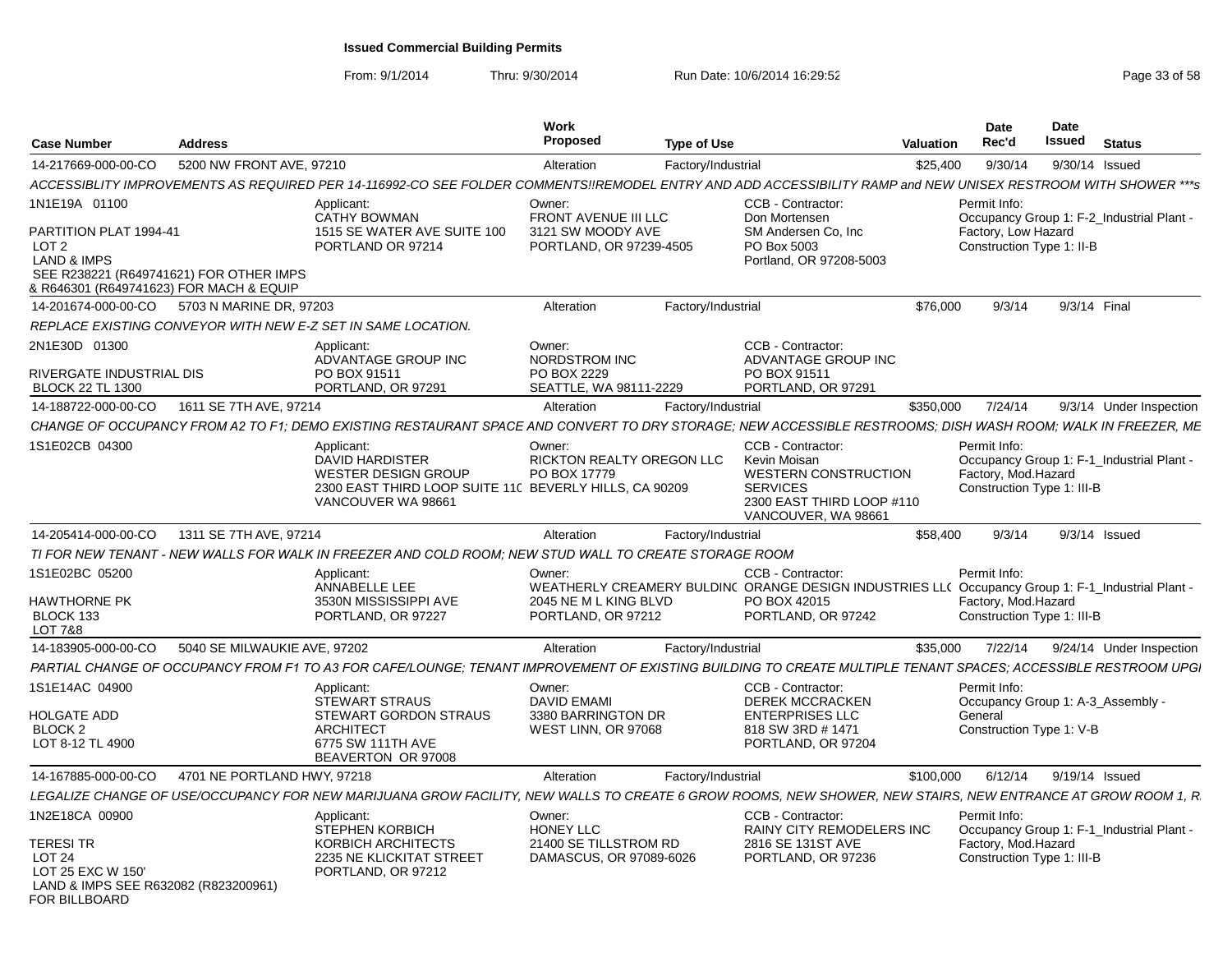| <b>Case Number</b>                           | <b>Address</b>             |                                                                                                                                                                | Work<br>Proposed                                                            | <b>Type of Use</b> |                                                                                    | <b>Valuation</b> | Date<br>Rec'd                                                                                              | Date<br>Issued | <b>Status</b>           |  |
|----------------------------------------------|----------------------------|----------------------------------------------------------------------------------------------------------------------------------------------------------------|-----------------------------------------------------------------------------|--------------------|------------------------------------------------------------------------------------|------------------|------------------------------------------------------------------------------------------------------------|----------------|-------------------------|--|
| 14-201003-000-00-CO                          | 2010 SE 8TH AVE, 97214     |                                                                                                                                                                | Alteration                                                                  | Factory/Industrial |                                                                                    | \$2,000          | 9/12/14                                                                                                    |                | 9/12/14 Issued          |  |
|                                              |                            | ADD EXTERIOR STAIR TO EXTEND INTO THE RIGHT OF WAY AND NEW EXIT DOOR                                                                                           |                                                                             |                    |                                                                                    |                  |                                                                                                            |                |                         |  |
| 1S1E02CC 00100                               |                            | Applicant:<br>PETER GRIMM                                                                                                                                      | Owner:<br>VAL ENTERPRISES LLC                                               |                    | CCB - Contractor:<br><b>R&amp;H CONSTRUCTION</b>                                   |                  |                                                                                                            |                |                         |  |
| STEPHENS ADD<br>BLOCK 95<br>LOT 1&2<br>7&8   |                            | SCOTT EDWARDS ARCHITECTURI 2317 NE 9TH AVE<br>2525 E BURNSIDE<br>PORTLAND, OR 97214                                                                            | PORTLAND, OR 97212-4102                                                     |                    | 1530 SW TAYLOR ST<br>PORTLAND OR 97205                                             |                  |                                                                                                            |                |                         |  |
| 14-181214-000-00-CO                          | 630 SE BELMONT ST, 97214   |                                                                                                                                                                | Alteration                                                                  | Factory/Industrial |                                                                                    | \$300,000        | 7/9/14                                                                                                     |                | 9/25/14 Issued          |  |
|                                              |                            | PARTIAL CHANGE OF OCCUPANCY; TENANT IMPROVEMENT FOR NEW BREWERY TENANT; TWO NEW ACCESSIBLE ENTRIES; STORAGE AND BEER PRODUCTION AND ACCESSORY "B" TASTING.     |                                                                             |                    |                                                                                    |                  |                                                                                                            |                |                         |  |
| 1S1E02BB 07300                               |                            | Applicant:<br>Matt Loosemore                                                                                                                                   | Owner:<br><b>PARK ADDITION LLC</b>                                          |                    | CCB - Contractor:<br><b>DON TROTTER</b>                                            |                  | Permit Info:<br>Occupancy Group 1: B_Bank, Off.,                                                           |                |                         |  |
| PARK ADD TO E P<br>BLOCK 137                 |                            | Sum Design Studio & Architecture<br>2505 SE 11th Ave, Ste 268                                                                                                  | 4206 SE TAGGART ST<br>PORTLAND, OR 97206-1648                               |                    | OREGON RESTAURANT<br><b>EQUIPMENT</b>                                              |                  | Med.Off., Pub.Bldg.<br>Construction Type 1: III-B                                                          |                |                         |  |
| LOT 7&8                                      |                            | Portland, OR 97202                                                                                                                                             |                                                                             |                    | PO BOX 2560<br>OREGON CITY, OR 97045                                               |                  | Construction Type 2 (formerly Type 1): III-B                                                               |                |                         |  |
| 14-168710-000-00-CO 8636 SE 17TH AVE         |                            |                                                                                                                                                                | Alteration                                                                  | Factory/Industrial |                                                                                    | \$45,000         | 6/12/14                                                                                                    |                | 9/8/14 Under Inspection |  |
|                                              |                            | SHELL ONLY; DEMO INTERIOR WALLS AND RESTROOMS, ROUGH PLUMBING TO REMAIN, WIDEN DOORS AT ENTRY, NEW STOREFRONT, INFILL DOOR AT SOUTH ELEVATION AND RELOCATE, CR |                                                                             |                    |                                                                                    |                  |                                                                                                            |                |                         |  |
| 1S1E26AB 01400                               |                            | Applicant:<br>FOTIS LANARAS                                                                                                                                    | Owner:<br>DOUBLE SPRINGS LLC                                                |                    | CCB - Contractor:<br><b>FOTIS LANARAS</b>                                          |                  | Permit Info:<br>Occupancy Group 1: B_Bank, Off.,                                                           |                |                         |  |
| SELLWOOD                                     |                            | HERCULES CONSTRUCTION                                                                                                                                          | 16750 SE KENS CT                                                            |                    | <b>HERCULES CONSTRUCTION</b>                                                       |                  | Med.Off., Pub.Bldg.                                                                                        |                |                         |  |
| BLOCK 84<br>LOT 10&11                        |                            | 15393 DIAMOND HEAD RD<br>LAKE OSWEGO, OR 97034                                                                                                                 | MILWAUKIE, OR 97267                                                         |                    | 15393 DIAMOND HEAD RD<br>LAKE OSWEGO, OR 97034                                     |                  | Construction Type 1: V-B                                                                                   |                |                         |  |
| 14-209818-000-00-CO                          | 554 N COLUMBIA BLVD, 97217 |                                                                                                                                                                | Alteration                                                                  | Factory/Industrial |                                                                                    | \$50,000         | 9/9/14                                                                                                     |                | 9/9/14 Under Inspection |  |
|                                              |                            | INTERIOR CONSTRUCTION OF FOUNDATION AND ANCHORAGE FOR MECHANICAL EQUIPMENT                                                                                     |                                                                             |                    |                                                                                    |                  |                                                                                                            |                |                         |  |
| 1N1E10DB 00400                               |                            | Applicant:                                                                                                                                                     | Owner:                                                                      |                    | CCB - Contractor:                                                                  |                  | Permit Info:                                                                                               |                |                         |  |
|                                              |                            | AMY TALLENT                                                                                                                                                    | ELO LLC                                                                     |                    | PERLO CONSTRUCTION GROUP                                                           |                  | Occupancy Group 1: F-2_Industrial Plant -                                                                  |                |                         |  |
| SECTION 10 1N 1E<br>TL 400 1.86 ACRES        |                            | 3933 SW KELLY AVE<br>PORTLAND OR 97239                                                                                                                         | 7150 SW RENEE DR<br>PORTLAND, OR 97225-3258                                 |                    | INC<br>7190 SW SANDBURG ST<br>PORTLAND, OR 97223                                   |                  | Factory, Low Hazard<br>Construction Type 1: V-B                                                            |                |                         |  |
| 14-216570-000-00-CO                          | 1401 SW NAITO PKY, 97201   |                                                                                                                                                                | Alteration                                                                  | Hotel/Motel        |                                                                                    | \$534,000        | 9/26/14                                                                                                    |                | 9/26/14 Issued          |  |
| REROOF; REMOVE AND REPLACE ROOF              |                            |                                                                                                                                                                |                                                                             |                    |                                                                                    |                  |                                                                                                            |                |                         |  |
| 1S1E03BD 02900                               |                            | Applicant:<br>CENTIMARK CORPORATION                                                                                                                            | Owner:<br>AB/DCP PORTLAND HOTEL                                             |                    | CCB - Contractor:<br>CENTIMARK CORPORATION                                         |                  | Permit Info:<br>Occupancy Group 1: R-1_Hotel or Motel                                                      |                |                         |  |
| <b>PORTLAND</b><br>BLOCK 115<br>LOT 1-8      |                            | 7911 NE 33RD DR, S.120<br>PORTLAND, OR 97210                                                                                                                   | PROPERTY<br><b>PO BOX 847</b><br>CARLSBAD, CA 92018                         |                    | 7911 NE 33RD DR, S.120<br>PORTLAND, OR 97210                                       |                  | Construction Type 1: I-A                                                                                   |                |                         |  |
|                                              |                            |                                                                                                                                                                | Owner:<br><b>OWNER LLC</b><br><b>PO BOX 847</b><br>CARLSBAD, CA 92018       |                    |                                                                                    |                  |                                                                                                            |                |                         |  |
| 14-210010-000-00-CO 111 W BURNSIDE ST, 97209 |                            |                                                                                                                                                                | Alteration                                                                  | Hotel/Motel        |                                                                                    | \$12,000         | 9/9/14                                                                                                     |                | 9/9/14 Issued           |  |
| REPLACE WALK-IN COOLER WITH NEW IN BASEMENT  |                            |                                                                                                                                                                |                                                                             |                    |                                                                                    |                  |                                                                                                            |                |                         |  |
| 1N1E34DB 00900                               |                            | Applicant:<br>APEX REFRIGERATION LLC<br>2857 NE 6TH ST<br>GRESHAM, OR 97030                                                                                    | Owner:<br>PORTLAND RESCUE MISSION<br>PO BOX 3713<br>PORTLAND, OR 97208-3713 |                    | CCB - Contractor:<br>APEX REFRIGERATION LLC<br>2857 NE 6TH ST<br>GRESHAM, OR 97030 |                  | Permit Info:<br>Occupancy Group 1: S-1_Storage -<br>Moderate Hazard, Warehouse<br>Construction Type 1: V-B |                |                         |  |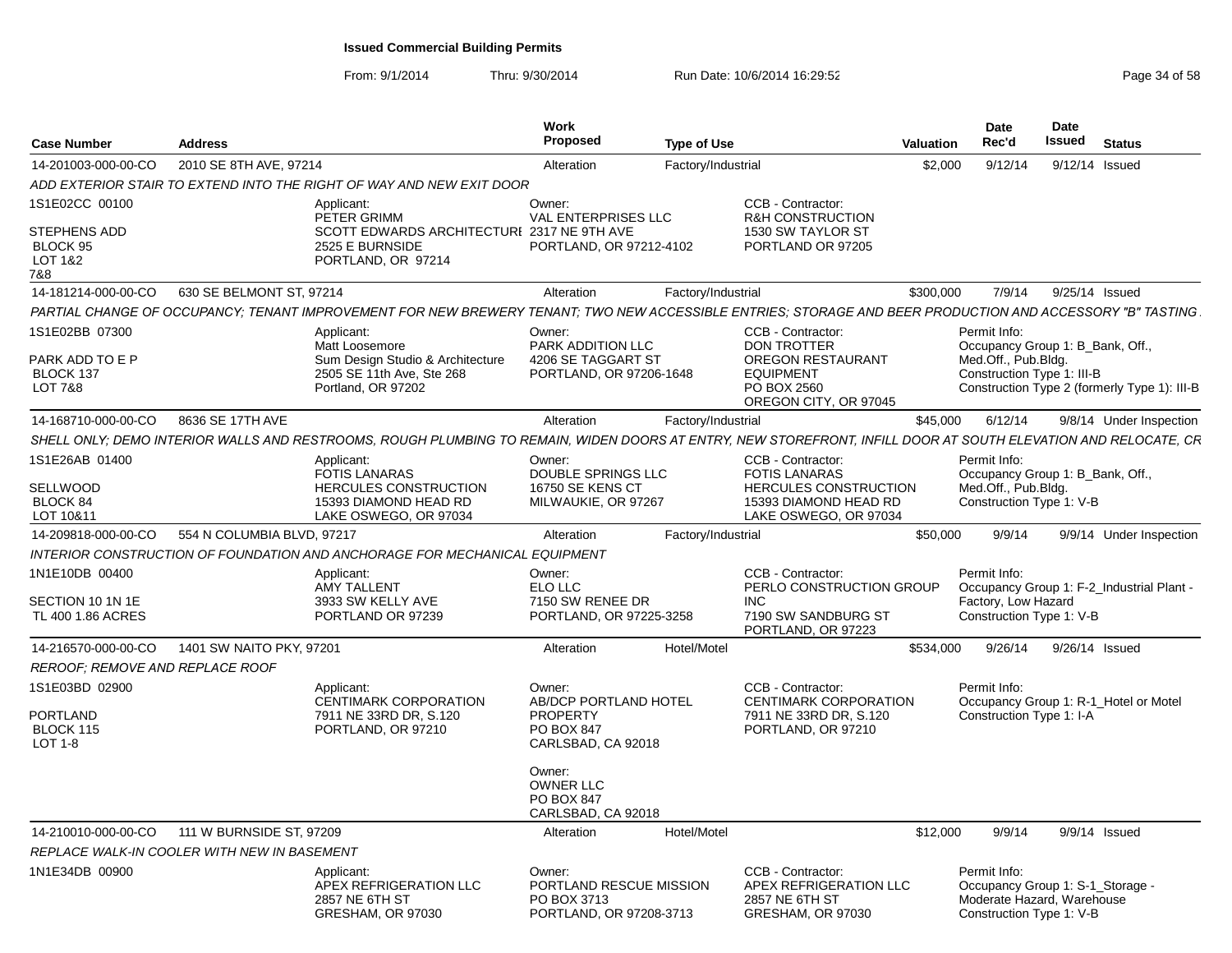From: 9/1/2014

|                                                                        |                                                |                                                                                                                                                                  | Work                                                                                   |                                                                                                                        |                                                          | Date                                                            | Date                                                                                     |
|------------------------------------------------------------------------|------------------------------------------------|------------------------------------------------------------------------------------------------------------------------------------------------------------------|----------------------------------------------------------------------------------------|------------------------------------------------------------------------------------------------------------------------|----------------------------------------------------------|-----------------------------------------------------------------|------------------------------------------------------------------------------------------|
| Case Number                                                            | <b>Address</b>                                 |                                                                                                                                                                  | Propose                                                                                | <b>Type of Use</b>                                                                                                     | <b>Valuation</b>                                         | Rec'd                                                           | <b>Issued</b> Status                                                                     |
| 14-157327-000-00-CO                                                    | 209 NW 3RD AVE, 97209                          |                                                                                                                                                                  | Alteration                                                                             | Hotel/Motel                                                                                                            | \$1,037,280                                              | 5/16/14                                                         | 9/2/14 Under Inspection                                                                  |
|                                                                        |                                                | CONVERT EXISTING R-2 BUILDING TO R-1 HOTEL, REMODEL 4 STORIES + MEZZANINE AND ROOF DECK, 39 ROOMS INCLUDING BUNK ROOM, FULL SEISMIC UPGRADE; GROUND FLOOR INCLUD |                                                                                        |                                                                                                                        |                                                          |                                                                 |                                                                                          |
| 1N1E34CA 05100<br>COUCHS ADD<br>BLOCK 27<br>E 65' OF LOT 1             |                                                | Applicant:<br>PHIL SYDNOR<br>INTEGRATE ARCHITECTURE &<br><b>PLANNING INC</b><br>1715 N TERRY ST<br>PORTLAND, OR 97217                                            | Owner:<br><b>KEYMAR LLC</b><br>8190 SW CANYON LN<br>PORTLAND, OR 97225-3922            | <b>CCB - Contractor:</b><br><b>MATT SIEGEL</b><br><b>BUILDING BLOCK LLC</b><br>8190 SW CANYON LN<br>PORTLAND OR 97225  |                                                          | Permit Info:<br>Construction Type 1: III-B                      | Occupancy Group 1: R-1 Hotel or Motel<br>Construction Type 2 (formerly Type 1): III-B    |
|                                                                        |                                                |                                                                                                                                                                  | Alteration                                                                             | Institutional                                                                                                          |                                                          |                                                                 | \$ 9/19/14 9/19/14 Issued                                                                |
|                                                                        |                                                | REVISION TO DELETE WALL AND EXIT SIGN AT TEACHING/ARCHERY AREA, REVISE ROUTE OF SANITARY FOR SEWER FOR TRASH ENCLOSURE                                           |                                                                                        |                                                                                                                        |                                                          |                                                                 |                                                                                          |
| 1S1E14BA 00400                                                         |                                                | Applicant:<br>Dave Spitzer<br>DMS Architects Inc.<br>2325 NE 19TH AVE<br>PORTLAND, OR 97212                                                                      | Owner:<br>LLC TRACKERS HQ<br>4617 SE MILWAUKIE AVE<br>PORTLAND, OR 97202               | CCB - Contractor:<br>INC<br>PO BOX 543<br><b>GRESHAM, OR 97030</b>                                                     | PDG CONSTRUCTION SERVICES                                | Permit Info:<br>Care<br>Construction Type 1: III-B              | Occupancy Group 1: I-4_Institutional Day<br>Construction Type 2 (formerly Type 1): III-B |
| 14-211030-000-00-CO                                                    | 1430 N TOMAHAWK ISLAND DR, 97217               |                                                                                                                                                                  | Alteration                                                                             | Mercantile                                                                                                             |                                                          | \$6,000                                                         | 9/11/14 9/11/14 Under Inspection                                                         |
|                                                                        |                                                | NEW DEMISING WALL BETWEEN TWO VACANT TENANT SPACES; ADDING NEW                                                                                                   |                                                                                        | ' ENTRY DOOR FOR SPACE 1090***SEPARATE TENANT PERMITS REQUIRED PRIOR OCCUPANCY**                                       |                                                          |                                                                 |                                                                                          |
| 2N1E33 00100                                                           |                                                | Applicant:<br>TODD HESS BUILDING CO<br>9414 SW BARBUR BLVD. #150<br>PORTLAND, OR 97219                                                                           | Owner:<br><b>JANTZEN DYNAMIC CORP</b><br>PO BOX 528<br>COLUMBIA, SC 29202              | CCB - Contractor:<br>PORTLAND, OR 97219                                                                                | TODD HESS BUILDING CO<br>9414 SW BARBUR BLVD. #150       | Permit Info:<br>Station<br>Construction Type 1: II-B            | Occupancy Group 1: M_Store, Service                                                      |
|                                                                        | 13-120339-REV-01-CO 7783 SW CAPITOL HWY, 97219 |                                                                                                                                                                  | Alteration                                                                             | Mercantile                                                                                                             |                                                          |                                                                 | \$ 9/24/14 9/24/14 Issued                                                                |
|                                                                        |                                                | REVISION TO ONLY INSTALL GYPSUM AS REQUIRED ON THE DEMISING WALL (ALL OTHER GYPSUM AND FINISH MATERIAL TO BE INSTALLED UNDER SEPERATE PERMIT). REVISION ADDS SMA |                                                                                        |                                                                                                                        |                                                          |                                                                 |                                                                                          |
| 1S1E20DB 07200<br>WILDWOOD<br>BLOCK 5<br>LOT <sub>7</sub>              |                                                | Applicant:<br>ROBERT HAYDEN<br><b>DELTA STUDIOS ARCH &amp;</b><br><b>PLANNING</b><br>3344 NE 25TH AVE<br>PORTLAND, OR 97212                                      | Owner:<br>CO<br>6149 SW SHATTUCK RD<br>PORTLAND, OR 97221-1044                         | <b>CCB - Contractor</b><br>ROSE PROPERTY MANAGEMENT BNK CONSTRUCTION INC<br>45 82nd dr. ste 53b<br>gladstone, or 97027 |                                                          | Permit Info:<br>Med.Off., Pub.Bldg.<br>Construction Type 1: V-B | Occupancy Group 1: B_Bank, Off.,                                                         |
|                                                                        | 14-211079-000-00-CO 3126 SE DIVISION ST, 97202 |                                                                                                                                                                  | Alteration                                                                             | Mercantile                                                                                                             |                                                          |                                                                 | \$19,975 9/19/14 9/19/14 Issued                                                          |
|                                                                        |                                                | TI FOR NEW TENANT ADD DEMISING WALL TO SEPARATE SPACE FROM OTHER SHELL SPACE; NEW BATHROOM                                                                       |                                                                                        |                                                                                                                        |                                                          |                                                                 |                                                                                          |
| 1S1E12BA 04600<br><b>EAST PORTLAND HTS</b><br><b>BLOCK7</b><br>LOT 1-4 |                                                | Applicant:<br><b>FRANCIS DARDIS</b><br><b>STACK ARCHITECTURE</b><br>32 NE 7TH AVE<br>PORTLAND, OR 97232                                                          | Owner:<br>ADG IIIB LLC<br>2314 NW SAVIER ST<br>PORTLAND, OR 97210-2514                 | CCB - Contractor:<br><b>KEYWAY CORP</b><br><b>TIGARD, OR 97223</b>                                                     | 7275 SW HERMOSO WAY                                      | Permit Info:<br>Station<br>Construction Type 1: V-A             | Occupancy Group 1: M_Store, Service                                                      |
|                                                                        | 14-200131-000-00-CO 3226 NE BROADWAY, 97232    |                                                                                                                                                                  | Alteration                                                                             | Mercantile                                                                                                             |                                                          |                                                                 | \$160,000 8/18/14 9/30/14 Under Inspection                                               |
|                                                                        |                                                | TENANT IMPROVEMENT FOR FIRST TIME PET FOOD TENANT; 2 NEW RESTROOMS, BREAK ROOM WITH MOP SINK AND HAND SINK, MANAGERS OFFICE, OPEN FLOOR SPACE WITH PRODUCT S     |                                                                                        |                                                                                                                        |                                                          |                                                                 |                                                                                          |
| 1N1E25CD 11900                                                         |                                                | Applicant:<br><b>T BRAGDON</b><br><b>SAND POINT STUDIOS</b><br>11733 SAND POINT WAY, NE<br>SEATTLE, WA 98125                                                     | Owner:<br><b>GRANT PARK VILLAGE LLC</b><br>1015 NW 11TH AVE<br>PORTLAND, OR 97209-3496 | <b>CCB - Contractor:</b><br>Kevin Moisan<br><b>SERVICES</b><br>VANCOUVER, WA 98661                                     | <b>WESTERN CONSTRUCTION</b><br>2300 EAST THIRD LOOP #110 | Permit Info:<br>Station<br>Construction Type 1: I-A             | Occupancy Group 1: M_Store, Service                                                      |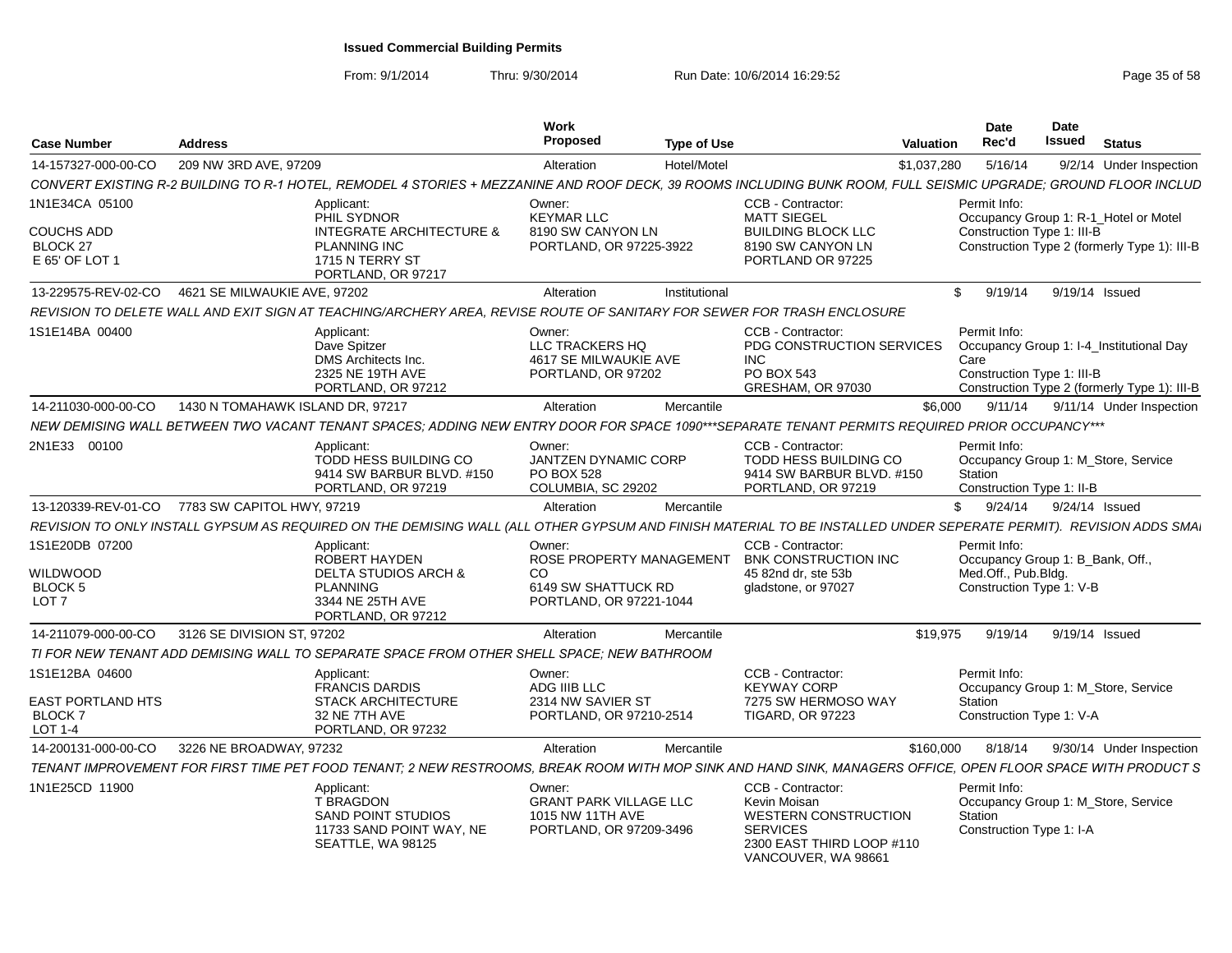| <b>Case Number</b>                                                                 | <b>Address</b>                                    |                                                                                                                                                           | Work<br><b>Proposed</b>                                                                   | <b>Type of Use</b> | <b>Valuation</b>                                                                                                             |          | <b>Date</b><br>Rec'd                                              | Date<br>Issued | <b>Status</b>                       |
|------------------------------------------------------------------------------------|---------------------------------------------------|-----------------------------------------------------------------------------------------------------------------------------------------------------------|-------------------------------------------------------------------------------------------|--------------------|------------------------------------------------------------------------------------------------------------------------------|----------|-------------------------------------------------------------------|----------------|-------------------------------------|
| 13-173466-REV-03-CO                                                                | 1419 NW 14TH AVE, 97209                           |                                                                                                                                                           | Alteration                                                                                | Mercantile         |                                                                                                                              | \$       | 5/15/14                                                           |                | 9/15/14 Issued                      |
|                                                                                    |                                                   | REVISION-THE COURTYARD HAS BEEN ENTIRELY RECONFIGURED FROM PREVIOUS PERMITS-SEE ATTACHED-BIKE STRUCTURE, CONTAINERS REMOVED, ONE AWNING REMOVED ONE REDUC |                                                                                           |                    |                                                                                                                              |          |                                                                   |                |                                     |
| 1N1E33AA 00700                                                                     |                                                   | Applicant:<br><b>STEVE FOSLER</b><br><b>FOSLER PORTLAND</b><br><b>ARCHITECTURE LLC</b><br>1930 NW LOVEJOY ST<br>PORTLAND OR 97209                         | Owner:<br><b>EPPHAVEN PROPERTY LLC</b><br>924 MASON ST<br>SAN FRANCISCO, CA 94129-1602    |                    | CCB - Contractor:<br>PLANET GRANITE PORTLAND LLC Occupancy Group 1: B Bank, Off.,<br>924 MASON ST<br>SAN FRANCISCO, CA 94129 |          | Permit Info:<br>Med.Off., Pub.Bldg.<br>Construction Type 1: III-B |                |                                     |
| 14-184458-000-00-CO                                                                | 2829 N LOMBARD ST, 97217                          |                                                                                                                                                           | Alteration                                                                                | Mercantile         |                                                                                                                              | \$15,000 | 7/22/14                                                           | 9/10/14 Final  |                                     |
|                                                                                    |                                                   | BUILD OUT OF STOCK SPACE NEXT TO PHARMACY TO CREATE CONSULTATION ROOM, NEW HAND SINK AND TANKLESS WATER HEATER                                            |                                                                                           |                    |                                                                                                                              |          |                                                                   |                |                                     |
| 1N1E09CD 19100<br><b>FAIRFIELD</b><br>BLOCK 1<br>LOT 1-14 EXC PT IN ST & LOT 25-41 |                                                   | Applicant:<br><b>MIKE MONTGOMERY</b><br>5531 SW BUDDINGTON ST<br>PORTLAND, OR 97219                                                                       | Owner:<br>FALLBROOK MERCANTILE<br>PO BOX 1159<br>DEERFIELD, IL 60015                      |                    | CCB - Contractor:<br>SD DEACON CORP OF OREGON<br>901 NE GLISAN ST STE 100<br>PORTLAND OR 97232                               |          | Permit Info:<br>Station<br>Construction Type 1: V-B               |                | Occupancy Group 1: M_Store, Service |
|                                                                                    |                                                   |                                                                                                                                                           | Owner:<br><b>KAMENIR LLC</b><br>PO BOX 1159<br>DEERFIELD, IL 60015                        |                    |                                                                                                                              |          |                                                                   |                |                                     |
| 14-209798-000-00-CO                                                                | 8105 N FESSENDEN ST. 97203                        |                                                                                                                                                           | Alteration                                                                                | Mercantile         |                                                                                                                              | \$15,000 | 9/9/14                                                            |                | 9/9/14 Issued                       |
|                                                                                    |                                                   | TENANT IMPROVEMENT FOR NEW DISPENSARY TENANT, NEW WALLS TO CREATE 2 SALES AREAS, NEW RESTROOM AND OFFICE                                                  |                                                                                           |                    |                                                                                                                              |          |                                                                   |                |                                     |
| 1N1W01DA 13300                                                                     |                                                   | Applicant:<br><b>MIKE COYLE</b><br><b>FASTER PERMITS</b><br>14334 NW EAGLERIDGE LANE<br>PORTLAND, OR 97229                                                | Owner:<br>KI HYUN KIM<br>11150 SE LENORE ST<br>HAPPY VALLEY, OR 97086-8791                |                    | CCB - Contractor:<br><b>RAINY CITY REMODELERS INC</b><br>2816 SE 131ST AVE<br>PORTLAND, OR 97236                             |          | Permit Info:<br>Station<br>Construction Type 1: V-B               |                | Occupancy Group 1: M_Store, Service |
|                                                                                    |                                                   |                                                                                                                                                           | Owner:<br><b>CHRISTY YONSOOK KIM</b><br>11150 SE LENORE ST<br>HAPPY VALLEY, OR 97086-8791 |                    |                                                                                                                              |          |                                                                   |                |                                     |
| 14-209306-000-00-CO                                                                | 1950 NE 122ND AVE, 97230                          |                                                                                                                                                           | Alteration                                                                                | Mercantile         |                                                                                                                              | \$50,000 | 9/8/14                                                            |                | $9/8/14$ Issued                     |
|                                                                                    |                                                   | REMODEL EXISTING BATHROOMS: REMOVE FLOOR COVERS AND REMOVE SHEETROCK AND INSTALL PLYWOOD AND FRP                                                          |                                                                                           |                    |                                                                                                                              |          |                                                                   |                |                                     |
| 1N2E26CC 03403<br><b>HAZELWOOD</b>                                                 |                                                   | Applicant:<br>CHAD POLLOCK<br>PETERSEN STAGGS ARCHITECTS PARTNERSHIP<br>5200 W STATE ST                                                                   | Owner:<br><b>H &amp; A INVEST LIMITED</b>                                                 |                    | CCB - Contractor:<br>DTL BUILDERS INC<br>13077 S 3600 W                                                                      |          | Permit Info:<br>Station                                           |                | Occupancy Group 1: M_Store, Service |
| LOT 37 TL 3403                                                                     |                                                   | <b>BOISE ID 83703</b>                                                                                                                                     | P O BOX 2708<br>PORTLAND, OR 97208                                                        |                    | RIVERTON, UT 84065                                                                                                           |          | Construction Type 1: V-B                                          |                |                                     |
| 14-208656-000-00-CO                                                                | 4019 N WILLIAMS AVE, 97227                        |                                                                                                                                                           | Alteration                                                                                | Mercantile         |                                                                                                                              | \$35,000 | 9/5/14                                                            |                | 9/8/14 Under Inspection             |
|                                                                                    | TI FOR NEW TENANT: ADD NEW WALLS TO CREATE OFFICE |                                                                                                                                                           |                                                                                           |                    |                                                                                                                              |          |                                                                   |                |                                     |
| 1N1E22DB 13500<br>ALBINA HMSTD                                                     |                                                   | Applicant:<br>JEAN PIERRE VEILLET<br><b>SITEWORKS INC</b>                                                                                                 | Owner:<br>4025 N WILLIAMS LLC<br>819 SE MORRISON ST #110                                  |                    | CCB - Contractor:<br><b>JEAN PIERRE VEILLET</b><br>SITEWORKS INC                                                             |          | Permit Info:<br>Station                                           |                | Occupancy Group 1: M_Store, Service |
| BLOCK 27<br>S 20' OF LOT 6<br>LOT <sub>7</sub><br>LOT 8 EXC PT IN ST               |                                                   | 1255 NW 9TH #17<br>PORTLAND, OR 97209                                                                                                                     | PORTLAND, OR 97214                                                                        |                    | 1255 NW 9TH #17<br>PORTLAND, OR 97209                                                                                        |          | Construction Type 1: V-B                                          |                |                                     |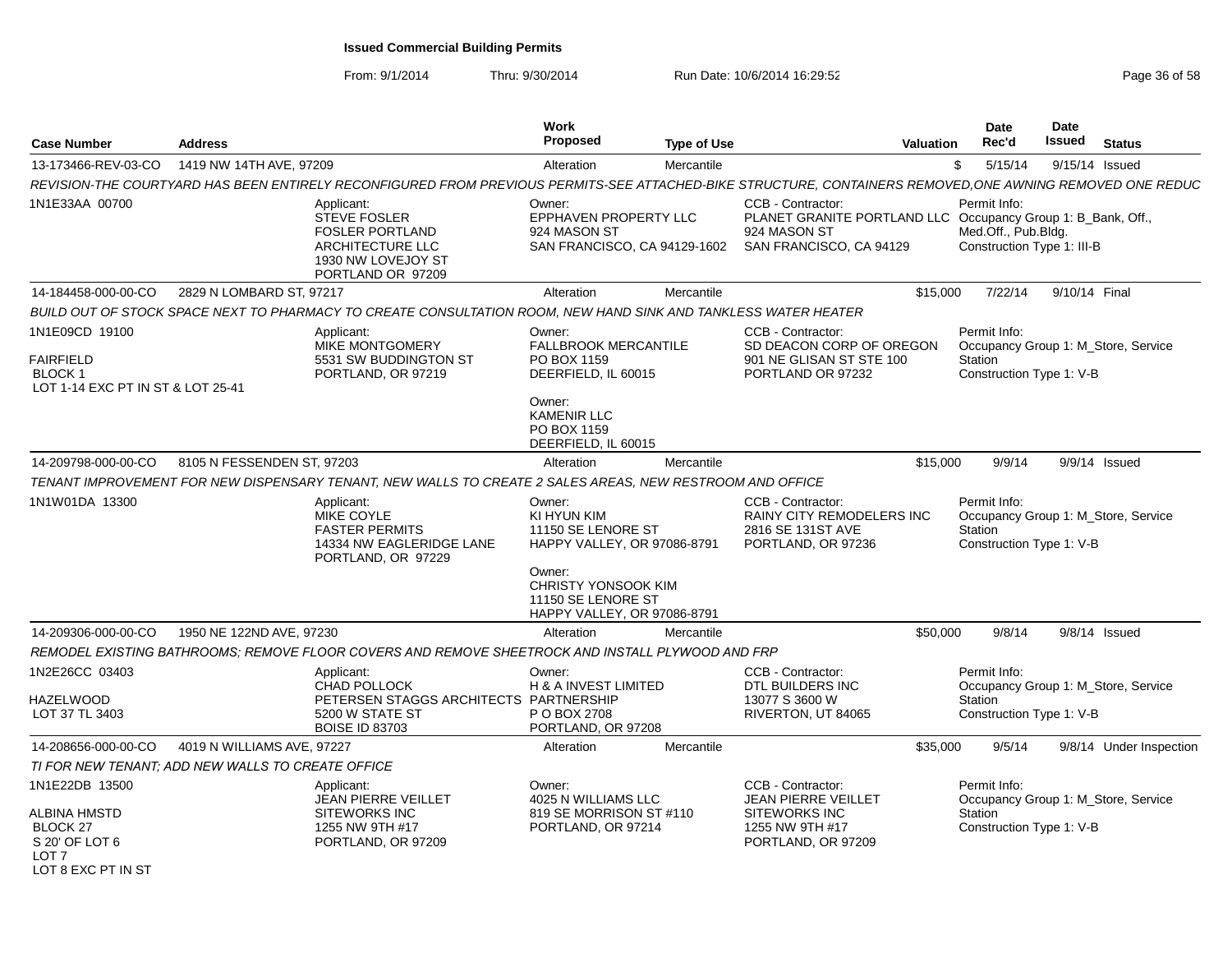From: 9/1/2014

| <b>Case Number</b>                                                                   | <b>Address</b>                                       |                                                                                                                                                              | Work<br>Proposed                                                                                                                               | <b>Type of Use</b> |                                                                                                                          | <b>Valuation</b> | Date<br>Rec'd                                                                                | <b>Date</b><br>Issued |              | <b>Status</b>           |
|--------------------------------------------------------------------------------------|------------------------------------------------------|--------------------------------------------------------------------------------------------------------------------------------------------------------------|------------------------------------------------------------------------------------------------------------------------------------------------|--------------------|--------------------------------------------------------------------------------------------------------------------------|------------------|----------------------------------------------------------------------------------------------|-----------------------|--------------|-------------------------|
| 14-205079-000-00-CO                                                                  | 3366 SE DIVISION ST                                  |                                                                                                                                                              | Alteration                                                                                                                                     | Mercantile         |                                                                                                                          | \$57.428         | 9/5/14                                                                                       |                       | 9/5/14 Final |                         |
|                                                                                      |                                                      | TENANT IMPROVEMENT FOR NEW RETAIL TENANT, WALLS AND RESTROOM BUILT UNDER SHELL PERMIT 14-187859CO, COMPLETE FINISHES. Separate trade permits.                |                                                                                                                                                |                    |                                                                                                                          |                  |                                                                                              |                       |              |                         |
| 1S1E12AB 10000A1                                                                     |                                                      | Applicant:<br><b>ETHAN WHITESELL</b><br><b>SHOP ADORN LLC</b><br>9015 NE CLIFF ST<br>PORTLAND OR 97220                                                       | Owner:<br>3360 DIVISION LLC<br>116 NE 6TH AVE #400<br>PORTLAND, OR 97232-2904                                                                  |                    |                                                                                                                          |                  | Permit Info:<br>Occupancy Group 1: M_Store, Service<br>Station<br>Construction Type 1: V-A   |                       |              |                         |
|                                                                                      | 14-176364-REV-01-CO 916 SE HAWTHORNE BLVD, 97214     |                                                                                                                                                              | Alteration                                                                                                                                     | Mercantile         |                                                                                                                          | \$.              | 9/5/14                                                                                       | 9/5/14 Issued         |              |                         |
|                                                                                      |                                                      | REVISION TO CHANGE ALL NEW WALLS FROM STEEL TO WOOD FRAMING, DELETE WINDOW IN WALL AT REAR OF TENANT SPACE                                                   |                                                                                                                                                |                    |                                                                                                                          |                  |                                                                                              |                       |              |                         |
| 1S1E02CA 17400<br><b>STEPHENS ADD</b><br>BLOCK 101<br>LOT 1 EXC PT IN ST<br>LOT 2    |                                                      | Applicant:<br>ANNE NIEDERGANG<br>ANNE NIEDERGANG ARCHITECT<br>PO BOX 14953<br>PORTLAND OR 97293                                                              | Owner:<br>900 HAWTHORNE LLC<br>PO BOX 14953<br>PORTLAND, OR 97293                                                                              |                    |                                                                                                                          |                  | Permit Info:<br>Occupancy Group 1: M_Store, Service<br>Station<br>Construction Type 1: III-B |                       |              |                         |
| 14-207938-000-00-CO                                                                  | 401 NE WEIDLER ST, 97232                             |                                                                                                                                                              | Alteration                                                                                                                                     | Mercantile         |                                                                                                                          | \$1,500          | 9/4/14                                                                                       | $9/4/14$ Issued       |              |                         |
|                                                                                      | TI FOR NEW TENANT - ADD WALLS TO CREATE STORAGE AREA |                                                                                                                                                              |                                                                                                                                                |                    |                                                                                                                          |                  |                                                                                              |                       |              |                         |
| 1N1E26CC 09800<br><b>HOLLADAYS ADD</b><br>BLOCK 217<br>LOT 3&4 EXC PT IN ST          |                                                      | Applicant:<br><b>COURTESY PAINTING LLC</b><br>PO BOX 230822<br><b>TIGARD, OR 97281</b>                                                                       | Owner:<br>PETER C ROBEDEAU<br>PO BOX 2044<br>BEAVERTON, OR 97075-2044<br>Owner:<br>LINDA J ROBEDEAU<br>PO BOX 2044<br>BEAVERTON, OR 97075-2044 |                    | CCB - Contractor:<br><b>COURTESY PAINTING LLC</b><br>PO BOX 230822<br><b>TIGARD, OR 97281</b>                            |                  | Permit Info:<br>Occupancy Group 1: M Store, Service<br>Station<br>Construction Type 1: V-B   |                       |              |                         |
| 14-207079-000-00-CO                                                                  | 7940 SE STARK ST, 97215                              |                                                                                                                                                              | Alteration                                                                                                                                     | Mercantile         |                                                                                                                          | \$32,000         | 9/4/14                                                                                       | $9/4/14$ Issued       |              |                         |
|                                                                                      |                                                      | REMODEL CUT OUT 2 NEW STOREFRONT ENTRIES AND ASSOCIATED GLAZING, DEMO OF EXISTING CMU WALL, AND CANOPIES; NEW CANOPY OVER EXISTING STOREFRONT ENTRY; NEW TRA |                                                                                                                                                |                    |                                                                                                                          |                  |                                                                                              |                       |              |                         |
| 1S2E05AA 16100<br>KINZEL PK<br>BLOCK 18<br>LOT 1 EXC PT IN STS<br>LOT 2 EXC PT IN ST |                                                      | Applicant:<br>PAUL WOLFE<br>DOMINEK ARCHITECTURE<br>330 SE MLK BLVD, SUITE 350<br>PORTLAND, OR 97214                                                         | Owner:<br>MONTAVILLA PARTNERS LLC<br>2525 NE 37TH AVE<br>PORTLAND, OR 97212-2916                                                               |                    | CCB - Contractor:<br><b>VERIDIS CONSTRUCTION INC</b><br>4244 NE ALBERTA ST<br>PORTLAND, OR 97218                         |                  | Permit Info:<br>Occupancy Group 1: M_Store, Service<br>Station<br>Construction Type 1: V-B   |                       |              |                         |
| 14-206816-000-00-CO                                                                  | 100 NW 20TH AVE, 97209                               |                                                                                                                                                              | Alteration                                                                                                                                     | Mercantile         |                                                                                                                          | \$2,500          | 9/3/14                                                                                       |                       |              | 9/3/14 Under Inspection |
| <b>RACKING INSTALLATION</b>                                                          |                                                      |                                                                                                                                                              |                                                                                                                                                |                    |                                                                                                                          |                  |                                                                                              |                       |              |                         |
| 1N1E33CA 14500<br>KINGS 2ND ADD<br><b>BLOCK 29 TL 14500</b>                          |                                                      | Applicant:<br><b>SCOT McGONEGAL</b><br>R & O CONSTRUCTION CO.<br>933 WALL AVE<br>OGDEN, UTAH. 84404                                                          | Owner:<br><b>FRED MEYER INC</b><br>1014 VINE ST 7TH FLOOR<br>CINCINNATI, OH 45202-1141                                                         |                    | CCB - Contractor:<br>R & O CONSTRUCTION CO<br>933 WALL AVE<br><b>OGDEN, UT 84404</b>                                     |                  | Permit Info:<br>Occupancy Group 1: M_Store, Service<br>Station<br>Construction Type 1: I-B   |                       |              |                         |
| 14-208674-000-00-CO                                                                  | 1611 NE KILLINGSWORTH ST, 97211                      |                                                                                                                                                              | Alteration                                                                                                                                     | Mercantile         |                                                                                                                          | \$40,000         | 9/18/14                                                                                      | 9/18/14 Issued        |              |                         |
|                                                                                      |                                                      | TENANT IMPROVEMENT FOR NEW BOTTLESHOP AND WINE BAR TENANT, ADD WALK IN COOLER, ADA BAR AND SEATING AREA**MECH. UNDER SEPERATE PERMIT***                      |                                                                                                                                                |                    |                                                                                                                          |                  |                                                                                              |                       |              |                         |
| 1N1E14DC 16800                                                                       |                                                      | Applicant:<br><b>LYNN HARRITT</b><br>1109 SE DIVISION #2<br>PORTLAND OR 97202                                                                                | Owner:<br>LITTLE BEIRUT BLOCK LLC<br>4425 N COMMERCIAL AVE<br>PORTLAND, OR 97217-3063                                                          |                    | CCB - Contractor:<br>ORANGE DESIGN INDUSTRIES LL( Occupancy Group 1: B_Bank, Off.,<br>PO BOX 42015<br>PORTLAND, OR 97242 |                  | Permit Info:<br>Med.Off., Pub.Blda.<br>Construction Type 1: V-B                              |                       |              |                         |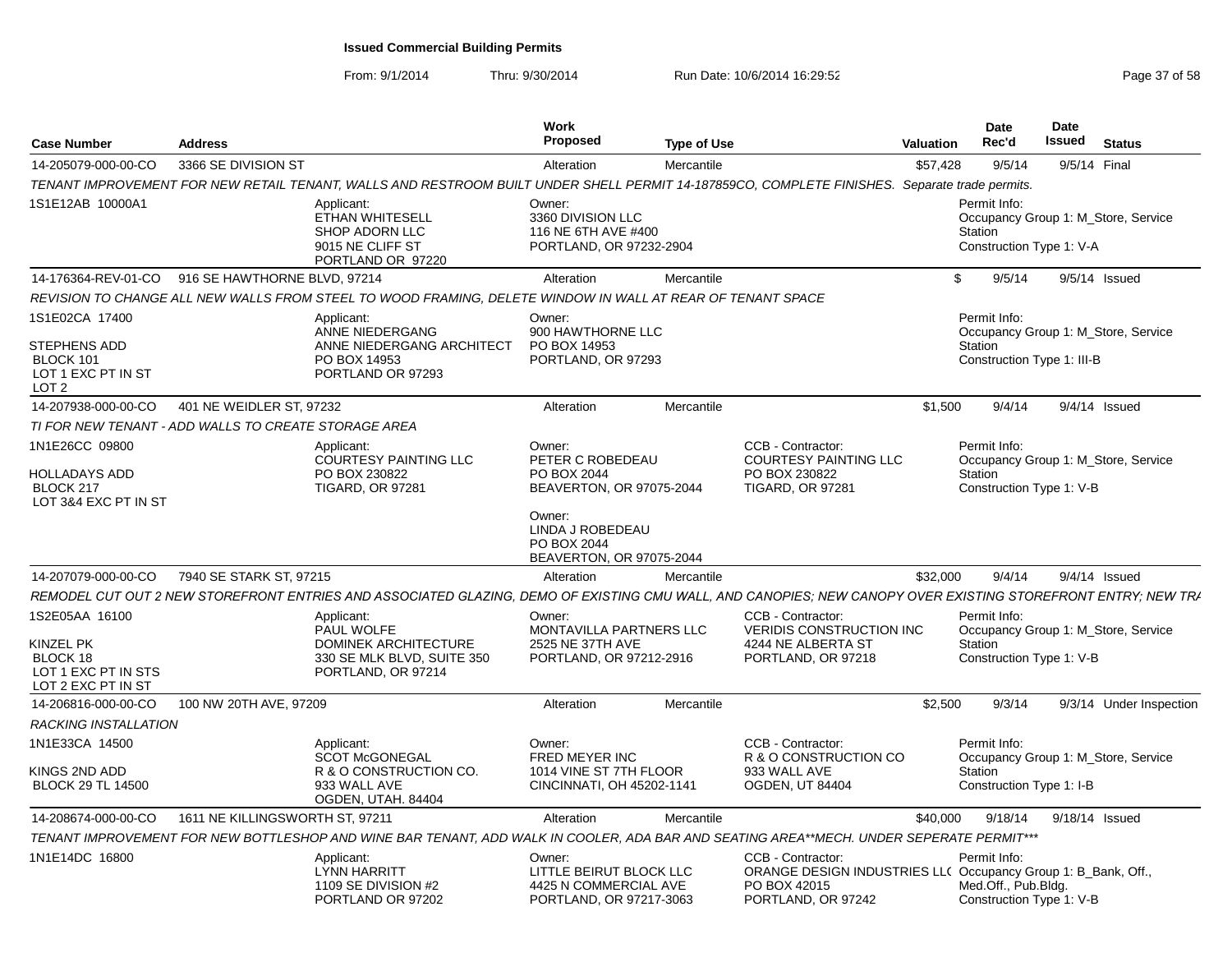| <b>Case Number</b>                                                                                           | <b>Address</b>              |                                                                                                                                                                | Work<br>Proposed                                                                                                                                                         | <b>Type of Use</b> |                                                                                                                          | <b>Valuation</b> | Date<br>Rec'd                        | <b>Date</b><br>Issued<br><b>Status</b>                                                                        |
|--------------------------------------------------------------------------------------------------------------|-----------------------------|----------------------------------------------------------------------------------------------------------------------------------------------------------------|--------------------------------------------------------------------------------------------------------------------------------------------------------------------------|--------------------|--------------------------------------------------------------------------------------------------------------------------|------------------|--------------------------------------|---------------------------------------------------------------------------------------------------------------|
| 14-176121-000-00-CO                                                                                          | 16345 SE DIVISION ST, 97233 |                                                                                                                                                                | Alteration                                                                                                                                                               | Mercantile         |                                                                                                                          | \$500,000        | 6/27/14                              | 9/17/14 Under Inspection                                                                                      |
|                                                                                                              |                             | TI FOR NEW TENANT; ADD INTERIOR MAZZANINE TO INCLUDE 3 NEW OFFICES; ADD WALL ON THE MAIN FLOOR TO CREATE STORAGE ROOM, BREAK ROOM, MANAGERS OFFICE; NEW DOOR L |                                                                                                                                                                          |                    |                                                                                                                          |                  |                                      |                                                                                                               |
| 1S3E06CC 02901                                                                                               |                             | Applicant:<br><b>JIM WALKER</b><br><b>IDEA ARCHITECTURE &amp;</b><br><b>DEVELOPMENT LLC</b><br>513 NW 13TH AV #300<br>PORTLAND, OR 97209                       | Owner:<br>ROIC OREGON LLC<br>8905 TOWNE CENTRE DR #108<br>SAN DIEGO, CA 92122-5608                                                                                       |                    | CCB - Contractor<br>FOREST CONTRACTING INC A<br><b>CORP OF WASHINGTON</b><br>27018 233RD PL SE<br>MAPLE VALLEY, WA 98038 |                  | Permit Info:<br>Station              | Occupancy Group 1: M_Store, Service<br>Construction Type 1: V-B<br>Construction Type 2 (formerly Type 1): V-B |
| 14-165166-000-00-CO   615 NW 23RD AVE, 97210                                                                 |                             |                                                                                                                                                                | Alteration                                                                                                                                                               | Mercantile         |                                                                                                                          | \$300,000        |                                      | 6/4/14 9/10/14 Under Inspection                                                                               |
|                                                                                                              |                             | CHANGE FROM B OCCUPANCY (FORMER STARBUCKS) TO M OCCUPANCY FOR NEW RETAIL TENANT, REMODEL FOR MERCHANDISE DISPLAY, DRESSING ROOMS AND NEW RESTROOM AT REA       |                                                                                                                                                                          |                    |                                                                                                                          |                  |                                      |                                                                                                               |
| 1N1E33BC 05600                                                                                               |                             | Applicant:<br><b>KAREN KARLSSON</b><br><b>KLK CONSULTING LLC</b><br>906 NW 23rd Avenue<br>Portland, OR 97225                                                   | Owner:<br><b>CAROLYN MOORE</b><br>1211 SW 5TH AVE #1800<br>PORTLAND, OR 97204-3718<br>Owner:<br><b>TERRY C HAUCK</b><br>1211 SW 5TH AVE #1800<br>PORTLAND, OR 97204-3718 |                    | CCB - Contractor:<br><b>BRETT</b><br>WILCOX CONSTRUCTION INC<br>234 5TH AVE S<br>EDMONDS, WA 98020                       |                  | Permit Info:<br>Station              | Occupancy Group 1: M_Store, Service<br>Construction Type 1: III-A                                             |
| 13-227406-REV-01-CO 3605 SE 26TH AVE, 97202                                                                  |                             |                                                                                                                                                                | Alteration                                                                                                                                                               | Storage            |                                                                                                                          | \$5,000          |                                      | 9/10/14 9/10/14 Issued                                                                                        |
|                                                                                                              |                             | VALUED ADDED REV TO REMOVE PORTION OF EXTERIOR WALL AND ADD NEW GATE                                                                                           |                                                                                                                                                                          |                    |                                                                                                                          |                  |                                      |                                                                                                               |
| 1S1E12CB 16300<br>SECTION 12 1S 1E<br>TL 16300 0.26 ACRES                                                    |                             | Applicant:<br><b>CAMERON DUTZ</b><br><b>CAMERON DUTZ ARCHITECT</b><br>12365 SW MARION ST.<br>TIGARD OR 97223                                                   | Owner:<br><b>STEVEN PULLIAM</b><br>3605 SE 26TH AVE<br>PORTLAND, OR 97202-2953<br>Owner:<br><b>KERRY PULLIAM</b><br>3605 SE 26TH AVE<br>PORTLAND, OR 97202-2953          |                    | CCB - Contractor:<br>RONALD ALAN KNAPP<br>9450 S HEINZ RD<br>CANBY, OR 97013                                             |                  | Permit Info:<br>Garage\Utility Misc. | Occupancy Group 1: U_Private<br>Construction Type 1: V-B                                                      |
| 13-171754-REV-01-CO 3131 N COLUMBIA BLVD, 97217                                                              |                             |                                                                                                                                                                | Alteration                                                                                                                                                               | Storage            |                                                                                                                          | \$100.000        |                                      | 9/11/14 9/11/14 Issued                                                                                        |
|                                                                                                              |                             | REVISION TO BUIID OUT 13 OFFICE SPACES ON FIRST AND SECOND FLOORS                                                                                              |                                                                                                                                                                          |                    |                                                                                                                          |                  |                                      |                                                                                                               |
| 1N1E09 00400<br>SECTION 09 1N 1E<br>TL 400 30.06 ACRES<br>SEE R646179 (R941090391) FOR MACH &<br><b>EQUP</b> |                             | Applicant:<br><b>MICHAEL SMITH</b><br>NORWEST ENGINEERING LLC<br>4110 NE 122ND AVE STE 207<br>PORTLAND OR 97230                                                | Owner:<br>HERBERT MALARKEY ROOFING C Pat O'Brien<br>PO BOX 17217<br>PORTLAND, OR 97217-0217                                                                              |                    | CCB - Contractor:<br>O'BRIEN CONSTRUCTORS, LLC<br>8037 SW 17TH AVE<br>PORTLAND, OR 97219                                 |                  | Permit Info:<br>Med.Off., Pub.Bldg.  | Occupancy Group 1: B_Bank, Off.,<br>Construction Type 1: V-B                                                  |
| 14-201484-000-00-CO                                                                                          | 1600 N COLFAX ST. 97217     |                                                                                                                                                                | Alteration                                                                                                                                                               | Storage            |                                                                                                                          | \$5.000          |                                      | 9/18/14 9/18/14 Under Inspection                                                                              |
|                                                                                                              |                             | RECONSTRUCT EXISTING PARKING LOT, ONE ACCESSIBLE PARKING STALL, 3 DRYWELLS, TRASH ENCLOSURE IS LESS THAN 120 SF                                                |                                                                                                                                                                          |                    |                                                                                                                          |                  |                                      |                                                                                                               |
| 1N1E16DA 13200<br><b>GRANVILLE</b><br>BLOCK 10<br>LOT 5-9                                                    |                             | Applicant:<br><b>MIKE MONTGOMERY</b><br>SIMPL HOME DESIGNS<br>5531 SW BUDDINGTON ST<br>PORTLAND OR 97219                                                       | Owner:<br>1600 LLC<br>2525 NE GLISAN ST<br>PORTLAND, OR 97232                                                                                                            |                    |                                                                                                                          |                  |                                      |                                                                                                               |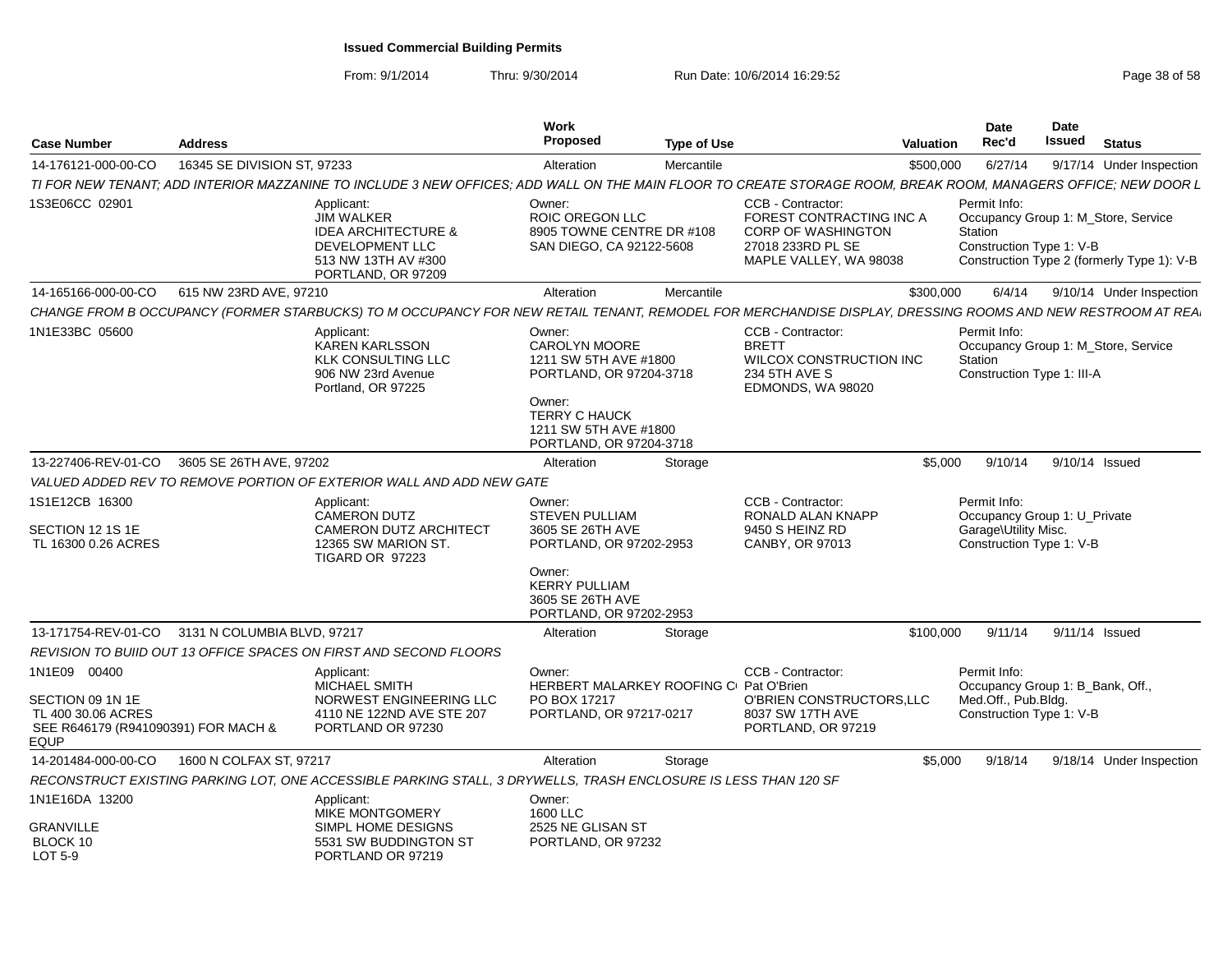| 3232 NW INDUSTRIAL ST<br>Storage<br>8/15/14<br>9/9/14 Final<br>14-198961-000-00-CO<br>Alteration<br>\$36,000<br>INSTALL RACKING IN WAREHOUSE<br>1N1E29CA 00901<br>Applicant:<br>Owner:<br>CCB - Contractor:<br>Permit Info:<br><b>DARIN BOUSKA</b><br>ELLINGSON BROTHERS LLC<br>BNK CONSTRUCTION INC<br>Occupancy Group 1: S-2_Storage - Low<br>Hazard, Parking Garage<br><b>NW PRECISION DESIGN</b><br>6626 TACOMA MALL BLVD<br>45 82nd dr, ste 53b<br>Construction Type 1: III-B<br>LOT <sub>1</sub><br>22605 SW PINEHURST CT<br>TACOMA, WA 98409<br>gladstone, or 97027<br>SHERWOOD, OR 97140<br>75 SE YAMHILL ST, 97214<br>Storage<br>\$275,000<br>9/29/14<br>9/29/14 Issued<br>14-202010-000-00-CO<br>Alteration<br>REROOFING AND SEISMIC UPGRADE OF ROOF<br>Primary Contractor:<br>Permit Info:<br>1S1E03AA 05800<br>Applicant:<br><b>MARK BUTLER</b><br><b>TO BID</b><br>Occupancy Group 1: S-1_Storage -<br>Moderate Hazard, Warehouse<br>BUTLER CONSULTING, INC<br>16110 SE GOOSEHOLLOW DR<br>Construction Type 1: III-B<br>DAMASCUS, OR 97089<br>Construction Type 2 (formerly Type 1): III-B<br>65 SE WASHINGTON ST, 97214<br>4/11/14<br>9/15/14 Issued<br>14-137834-000-00-CO<br>Alteration<br>Storage<br>\$750,000<br>EXTERIOR IMPROVEMENTS ENCLOSE BUILDING AND SITE UPGRADES, LANDSCAPING, PARKING LOT IMPROVEMENTS, TO EXISTING OPEN STORAGE SHED NO OCCUPANCY THIS PERMIT<br>1S1E03AA 01000<br>CCB - Contractor:<br>Permit Info:<br>Applicant:<br>Owner:<br><b>KELLY THELEN</b><br><b>88 WATER AVENUE LLC</b><br>LORENTZ BRUUN CO INC<br>Occupancy Group 1: A-2_Restaurant<br><b>GROUP MACKENZIE</b><br>PO BOX 2708<br>3611 SE 20TH ST, STE 300<br>Construction Type 1: V-B<br>Construction Type 2 (formerly Type 1): V-B<br>1500 SE WATER AV STE 100<br>PORTLAND, OR 97208-2708<br>PORTLAND OR 97202<br>PORTLAND, OR 97214<br>12-124680-DFS-01-CO<br>12135 SE LINCOLN ST. 97216<br>\$1<br>9/26/14<br>9/26/14 Issued<br>Alteration<br>Storage<br>DFS - COMCHECK FORMS<br>1S2E03DA 03800<br>CCB - Contractor:<br>Applicant:<br>Permit Info:<br>Owner:<br><b>DEREK METSON</b><br>PORFIRIO B JR LUMAPAS<br>JW GLISSON CONSTRUCTION LLC Occupancy Group 1: B_Bank, Off.,<br>16030 SE BEL AIR DR<br>PO BOX 1057<br>Med.Off., Pub.Bldg.<br>1300 JOHN ADAMS STREET,<br>DAMASCUS, OR 97089-8817<br>GRESHAM, OR 97030<br>Construction Type 1: V-B<br>SUITE 106<br>OREGON CITY, OR 97045<br><b>Primary Contractor:</b><br>Owner:<br><b>TO BID</b><br><b>TERESITA G LUMAPAS</b><br>16030 SE BEL AIR DR<br>DAMASCUS, OR 97089-8817<br>14-213890-000-00-CO<br>13327 NE WHITAKER WAY, 97230<br>9/17/14<br>9/17/14 Issued<br>Storage<br>\$40,000<br>Alteration<br>TENANT IMPROVEMENT FOR NEW TENENT. STORAGE OF SODA AND PACKAGED FOODS: NEW WALLS TO ADD VAULT AND IT ROOM TO OFFICE AREA. ADD NEW SINKS TO WAREHOUSE AREA /<br>1N2E23B 01000<br>Applicant:<br>CCB - Contractor:<br>Permit Info:<br>Owner:<br>MICHAEL STAPLETON<br><b>EASTERN WESTERN CORP</b><br>Occupancy Group 1: S-1_Storage -<br>Kevin<br><b>REDSIDE</b><br>Moderate Hazard, Warehouse<br>PO BOX 3228<br><b>BARTEL CONTRACTING INC</b><br>Construction Type 1: III-B<br>317 SW ALDER ST STE 450<br>PORTLAND, OR 97208<br>PO BOX 160 | Case Number | <b>Address</b> | Work<br><b>Proposed</b> | <b>Type of Use</b> | Valuation | Date<br>Rec'd | <b>Date</b><br>Issued | <b>Status</b> |
|-------------------------------------------------------------------------------------------------------------------------------------------------------------------------------------------------------------------------------------------------------------------------------------------------------------------------------------------------------------------------------------------------------------------------------------------------------------------------------------------------------------------------------------------------------------------------------------------------------------------------------------------------------------------------------------------------------------------------------------------------------------------------------------------------------------------------------------------------------------------------------------------------------------------------------------------------------------------------------------------------------------------------------------------------------------------------------------------------------------------------------------------------------------------------------------------------------------------------------------------------------------------------------------------------------------------------------------------------------------------------------------------------------------------------------------------------------------------------------------------------------------------------------------------------------------------------------------------------------------------------------------------------------------------------------------------------------------------------------------------------------------------------------------------------------------------------------------------------------------------------------------------------------------------------------------------------------------------------------------------------------------------------------------------------------------------------------------------------------------------------------------------------------------------------------------------------------------------------------------------------------------------------------------------------------------------------------------------------------------------------------------------------------------------------------------------------------------------------------------------------------------------------------------------------------------------------------------------------------------------------------------------------------------------------------------------------------------------------------------------------------------------------------------------------------------------------------------------------------------------------------------------------------------------------------------------------------------------------------------------------------------------------------------------------------------------------------------------------------------------------------------------------------------------------------------------------------------|-------------|----------------|-------------------------|--------------------|-----------|---------------|-----------------------|---------------|
|                                                                                                                                                                                                                                                                                                                                                                                                                                                                                                                                                                                                                                                                                                                                                                                                                                                                                                                                                                                                                                                                                                                                                                                                                                                                                                                                                                                                                                                                                                                                                                                                                                                                                                                                                                                                                                                                                                                                                                                                                                                                                                                                                                                                                                                                                                                                                                                                                                                                                                                                                                                                                                                                                                                                                                                                                                                                                                                                                                                                                                                                                                                                                                                                             |             |                |                         |                    |           |               |                       |               |
| PARTITION PLAT 2003-112                                                                                                                                                                                                                                                                                                                                                                                                                                                                                                                                                                                                                                                                                                                                                                                                                                                                                                                                                                                                                                                                                                                                                                                                                                                                                                                                                                                                                                                                                                                                                                                                                                                                                                                                                                                                                                                                                                                                                                                                                                                                                                                                                                                                                                                                                                                                                                                                                                                                                                                                                                                                                                                                                                                                                                                                                                                                                                                                                                                                                                                                                                                                                                                     |             |                |                         |                    |           |               |                       |               |
|                                                                                                                                                                                                                                                                                                                                                                                                                                                                                                                                                                                                                                                                                                                                                                                                                                                                                                                                                                                                                                                                                                                                                                                                                                                                                                                                                                                                                                                                                                                                                                                                                                                                                                                                                                                                                                                                                                                                                                                                                                                                                                                                                                                                                                                                                                                                                                                                                                                                                                                                                                                                                                                                                                                                                                                                                                                                                                                                                                                                                                                                                                                                                                                                             |             |                |                         |                    |           |               |                       |               |
|                                                                                                                                                                                                                                                                                                                                                                                                                                                                                                                                                                                                                                                                                                                                                                                                                                                                                                                                                                                                                                                                                                                                                                                                                                                                                                                                                                                                                                                                                                                                                                                                                                                                                                                                                                                                                                                                                                                                                                                                                                                                                                                                                                                                                                                                                                                                                                                                                                                                                                                                                                                                                                                                                                                                                                                                                                                                                                                                                                                                                                                                                                                                                                                                             |             |                |                         |                    |           |               |                       |               |
|                                                                                                                                                                                                                                                                                                                                                                                                                                                                                                                                                                                                                                                                                                                                                                                                                                                                                                                                                                                                                                                                                                                                                                                                                                                                                                                                                                                                                                                                                                                                                                                                                                                                                                                                                                                                                                                                                                                                                                                                                                                                                                                                                                                                                                                                                                                                                                                                                                                                                                                                                                                                                                                                                                                                                                                                                                                                                                                                                                                                                                                                                                                                                                                                             |             |                |                         |                    |           |               |                       |               |
|                                                                                                                                                                                                                                                                                                                                                                                                                                                                                                                                                                                                                                                                                                                                                                                                                                                                                                                                                                                                                                                                                                                                                                                                                                                                                                                                                                                                                                                                                                                                                                                                                                                                                                                                                                                                                                                                                                                                                                                                                                                                                                                                                                                                                                                                                                                                                                                                                                                                                                                                                                                                                                                                                                                                                                                                                                                                                                                                                                                                                                                                                                                                                                                                             |             |                |                         |                    |           |               |                       |               |
|                                                                                                                                                                                                                                                                                                                                                                                                                                                                                                                                                                                                                                                                                                                                                                                                                                                                                                                                                                                                                                                                                                                                                                                                                                                                                                                                                                                                                                                                                                                                                                                                                                                                                                                                                                                                                                                                                                                                                                                                                                                                                                                                                                                                                                                                                                                                                                                                                                                                                                                                                                                                                                                                                                                                                                                                                                                                                                                                                                                                                                                                                                                                                                                                             |             |                |                         |                    |           |               |                       |               |
|                                                                                                                                                                                                                                                                                                                                                                                                                                                                                                                                                                                                                                                                                                                                                                                                                                                                                                                                                                                                                                                                                                                                                                                                                                                                                                                                                                                                                                                                                                                                                                                                                                                                                                                                                                                                                                                                                                                                                                                                                                                                                                                                                                                                                                                                                                                                                                                                                                                                                                                                                                                                                                                                                                                                                                                                                                                                                                                                                                                                                                                                                                                                                                                                             |             |                |                         |                    |           |               |                       |               |
|                                                                                                                                                                                                                                                                                                                                                                                                                                                                                                                                                                                                                                                                                                                                                                                                                                                                                                                                                                                                                                                                                                                                                                                                                                                                                                                                                                                                                                                                                                                                                                                                                                                                                                                                                                                                                                                                                                                                                                                                                                                                                                                                                                                                                                                                                                                                                                                                                                                                                                                                                                                                                                                                                                                                                                                                                                                                                                                                                                                                                                                                                                                                                                                                             |             |                |                         |                    |           |               |                       |               |
|                                                                                                                                                                                                                                                                                                                                                                                                                                                                                                                                                                                                                                                                                                                                                                                                                                                                                                                                                                                                                                                                                                                                                                                                                                                                                                                                                                                                                                                                                                                                                                                                                                                                                                                                                                                                                                                                                                                                                                                                                                                                                                                                                                                                                                                                                                                                                                                                                                                                                                                                                                                                                                                                                                                                                                                                                                                                                                                                                                                                                                                                                                                                                                                                             |             |                |                         |                    |           |               |                       |               |
|                                                                                                                                                                                                                                                                                                                                                                                                                                                                                                                                                                                                                                                                                                                                                                                                                                                                                                                                                                                                                                                                                                                                                                                                                                                                                                                                                                                                                                                                                                                                                                                                                                                                                                                                                                                                                                                                                                                                                                                                                                                                                                                                                                                                                                                                                                                                                                                                                                                                                                                                                                                                                                                                                                                                                                                                                                                                                                                                                                                                                                                                                                                                                                                                             |             |                |                         |                    |           |               |                       |               |
|                                                                                                                                                                                                                                                                                                                                                                                                                                                                                                                                                                                                                                                                                                                                                                                                                                                                                                                                                                                                                                                                                                                                                                                                                                                                                                                                                                                                                                                                                                                                                                                                                                                                                                                                                                                                                                                                                                                                                                                                                                                                                                                                                                                                                                                                                                                                                                                                                                                                                                                                                                                                                                                                                                                                                                                                                                                                                                                                                                                                                                                                                                                                                                                                             |             |                |                         |                    |           |               |                       |               |
|                                                                                                                                                                                                                                                                                                                                                                                                                                                                                                                                                                                                                                                                                                                                                                                                                                                                                                                                                                                                                                                                                                                                                                                                                                                                                                                                                                                                                                                                                                                                                                                                                                                                                                                                                                                                                                                                                                                                                                                                                                                                                                                                                                                                                                                                                                                                                                                                                                                                                                                                                                                                                                                                                                                                                                                                                                                                                                                                                                                                                                                                                                                                                                                                             |             |                |                         |                    |           |               |                       |               |
|                                                                                                                                                                                                                                                                                                                                                                                                                                                                                                                                                                                                                                                                                                                                                                                                                                                                                                                                                                                                                                                                                                                                                                                                                                                                                                                                                                                                                                                                                                                                                                                                                                                                                                                                                                                                                                                                                                                                                                                                                                                                                                                                                                                                                                                                                                                                                                                                                                                                                                                                                                                                                                                                                                                                                                                                                                                                                                                                                                                                                                                                                                                                                                                                             |             |                |                         |                    |           |               |                       |               |
|                                                                                                                                                                                                                                                                                                                                                                                                                                                                                                                                                                                                                                                                                                                                                                                                                                                                                                                                                                                                                                                                                                                                                                                                                                                                                                                                                                                                                                                                                                                                                                                                                                                                                                                                                                                                                                                                                                                                                                                                                                                                                                                                                                                                                                                                                                                                                                                                                                                                                                                                                                                                                                                                                                                                                                                                                                                                                                                                                                                                                                                                                                                                                                                                             |             |                |                         |                    |           |               |                       |               |
| PORTLAND, OR 97204<br>GLADSTONE, OR 97027                                                                                                                                                                                                                                                                                                                                                                                                                                                                                                                                                                                                                                                                                                                                                                                                                                                                                                                                                                                                                                                                                                                                                                                                                                                                                                                                                                                                                                                                                                                                                                                                                                                                                                                                                                                                                                                                                                                                                                                                                                                                                                                                                                                                                                                                                                                                                                                                                                                                                                                                                                                                                                                                                                                                                                                                                                                                                                                                                                                                                                                                                                                                                                   |             |                |                         |                    |           |               |                       |               |
| 14-212132-000-00-CO<br>1127 SE 10TH AVE, 97214<br>Alteration<br>\$205.262<br>9/23/14<br>9/23/14 Issued<br>Storage                                                                                                                                                                                                                                                                                                                                                                                                                                                                                                                                                                                                                                                                                                                                                                                                                                                                                                                                                                                                                                                                                                                                                                                                                                                                                                                                                                                                                                                                                                                                                                                                                                                                                                                                                                                                                                                                                                                                                                                                                                                                                                                                                                                                                                                                                                                                                                                                                                                                                                                                                                                                                                                                                                                                                                                                                                                                                                                                                                                                                                                                                           |             |                |                         |                    |           |               |                       |               |
| COMPLETE TEAR OFF OF COMMERCIAL ROOF AND RE-ROOF OF NORTH, UPPER, MAIN, GARAGE, AND WEST SECTIONS OF ROOF                                                                                                                                                                                                                                                                                                                                                                                                                                                                                                                                                                                                                                                                                                                                                                                                                                                                                                                                                                                                                                                                                                                                                                                                                                                                                                                                                                                                                                                                                                                                                                                                                                                                                                                                                                                                                                                                                                                                                                                                                                                                                                                                                                                                                                                                                                                                                                                                                                                                                                                                                                                                                                                                                                                                                                                                                                                                                                                                                                                                                                                                                                   |             |                |                         |                    |           |               |                       |               |
| Owner:<br>CCB - Contractor:<br>Applicant:<br><b>FORGE WORKS LLC</b><br><b>CENTIMARK CORPORATION</b><br><b>CENTIMARK CORPORATION</b><br>7911 NE 33RD DR, S.120<br>121 SW MORRISON ST #200<br>7911 NE 33RD DR, S.120<br>PORTLAND, OR 97210<br>PORTLAND, OR 97210<br>PORTLAND, OR 97204                                                                                                                                                                                                                                                                                                                                                                                                                                                                                                                                                                                                                                                                                                                                                                                                                                                                                                                                                                                                                                                                                                                                                                                                                                                                                                                                                                                                                                                                                                                                                                                                                                                                                                                                                                                                                                                                                                                                                                                                                                                                                                                                                                                                                                                                                                                                                                                                                                                                                                                                                                                                                                                                                                                                                                                                                                                                                                                        |             |                |                         |                    |           |               |                       |               |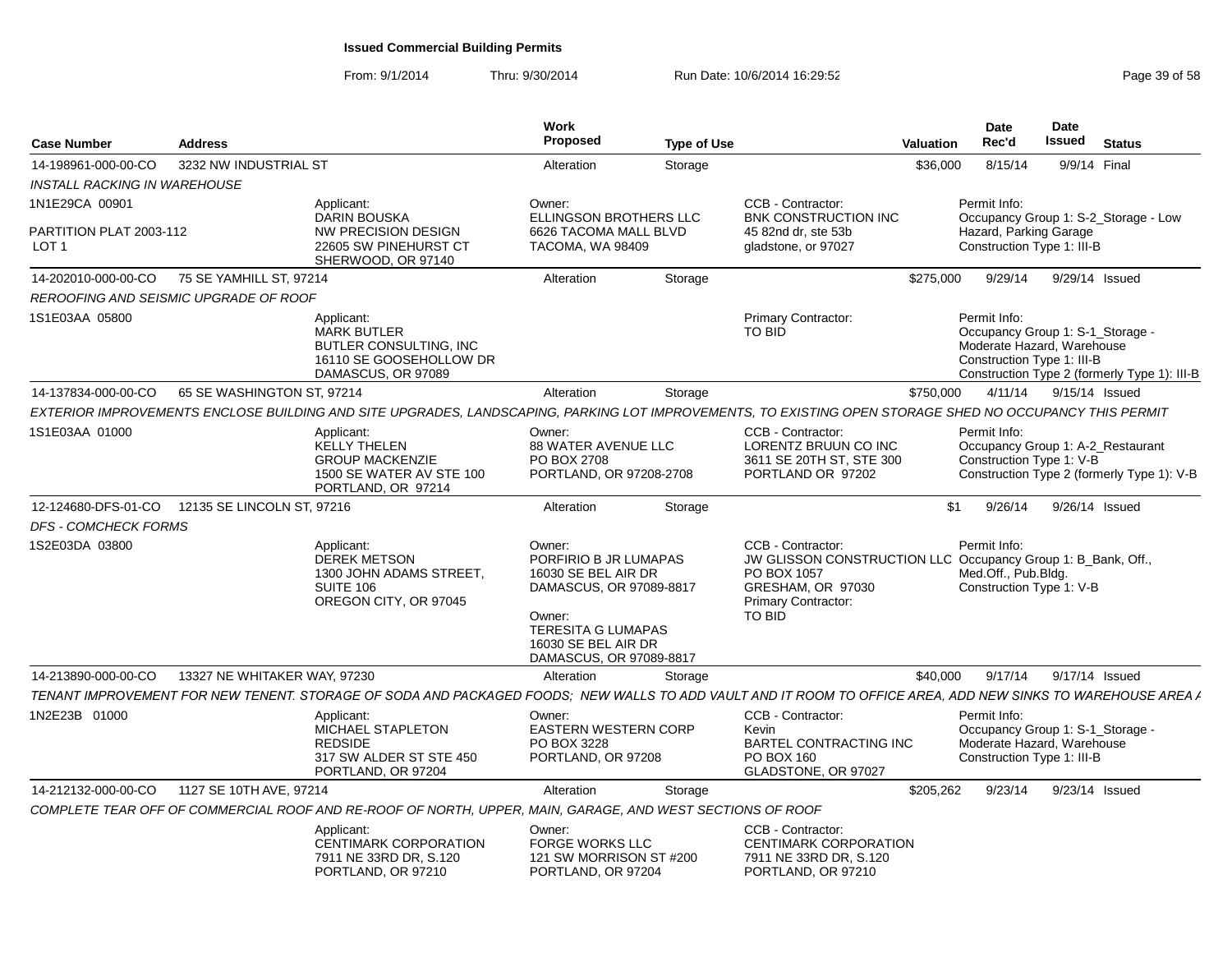| <b>Case Number</b>                                                                     | <b>Address</b>              |                                                                                                                                                                                  | Work<br><b>Proposed</b>                                                                                                                                                     | <b>Type of Use</b> |                                                                                                                                      | <b>Valuation</b> | <b>Date</b><br>Rec'd                                                                                       | Date<br><b>Issued</b> | <b>Status</b>  |
|----------------------------------------------------------------------------------------|-----------------------------|----------------------------------------------------------------------------------------------------------------------------------------------------------------------------------|-----------------------------------------------------------------------------------------------------------------------------------------------------------------------------|--------------------|--------------------------------------------------------------------------------------------------------------------------------------|------------------|------------------------------------------------------------------------------------------------------------|-----------------------|----------------|
| 14-209424-000-00-CO                                                                    | 749 SW GAINES RD, 97201     |                                                                                                                                                                                  | Alteration                                                                                                                                                                  | Storage            |                                                                                                                                      | \$98,000         | 9/10/14                                                                                                    | 9/10/14 Final         |                |
|                                                                                        |                             | REMOVE AND REPLACE 14,100 SF OF ASHPALT, ACCESSIBLE STALLS EXISTING TO BE REPLACED IN SAME LOCATION, RE-STRIPE STALLS WHILE RETAINING EXISTING LANDSCAPING.                      |                                                                                                                                                                             |                    |                                                                                                                                      |                  |                                                                                                            |                       |                |
| 1S1E09 01400<br>SECTION 09 1S 1E<br>TL 1400 8.23 ACRES                                 |                             | Applicant:<br>LOVETT INC<br>PO BOX 86280<br>PORTLAND OR 97286                                                                                                                    | Owner:<br>OREGON STATE OF<br>1633 SW PARK AVE<br>PORTLAND, OR 97201-3218                                                                                                    |                    | CCB - Contractor:<br>LOVETT INC<br>PO BOX 86280<br>PORTLAND OR 97286                                                                 |                  | Permit Info:<br>Occupancy Group 1: U_Private<br>Garage\Utility Misc.                                       |                       |                |
| 14-117954-DFS-01-CO                                                                    | 1844 SW MORRISON ST, 97205  |                                                                                                                                                                                  | Alteration                                                                                                                                                                  | Utility            |                                                                                                                                      | \$15,000         | 9/16/14                                                                                                    |                       | 9/26/14 Issued |
| DFS-FIREPROOFING STEEL PLATFORM                                                        |                             |                                                                                                                                                                                  |                                                                                                                                                                             |                    |                                                                                                                                      |                  |                                                                                                            |                       |                |
| 1N1E33DC 00800<br>SECTION 33 1N 1E<br><b>TL 800</b>                                    |                             | Applicant:<br>LES COOLEY<br>SAGE HILL LLC<br>13630 STATE ROUTE 9 SE                                                                                                              | Owner:<br>PORTLAND CITY OF<br>1120 SW 5TH AVE #1204<br>PORTLAND, OR 97204-1912                                                                                              |                    | CCB - Contractor:<br>PAJ TELECOM LLC<br>5805 BARCLAY ST<br>GLADSTONE, OR 97027                                                       |                  | Permit Info:<br>Occupancy Group 1: S-1_Storage -<br>Moderate Hazard, Warehouse<br>Construction Type 1: I-B |                       |                |
| <b>ACRES 6.95</b><br>SEE R645766 (R941330531) FOR LEASED<br>ACCOUNT                    |                             | SNOHOMISH, WA 98296                                                                                                                                                              |                                                                                                                                                                             |                    |                                                                                                                                      |                  |                                                                                                            |                       |                |
| 14-158878-000-00-CO                                                                    | 15550 N LOMBARD ST          |                                                                                                                                                                                  | Alteration                                                                                                                                                                  | Utility            |                                                                                                                                      | \$6,000,000      | 5/22/14                                                                                                    |                       | 9/25/14 Issued |
|                                                                                        |                             | Work includes modifications, repairs and replacements to towers, bridging of conveyor and delivery systems at T5.*** See "Documents" for detail description of scope of work.*** |                                                                                                                                                                             |                    |                                                                                                                                      |                  |                                                                                                            |                       |                |
| 2N1W23C 00500                                                                          |                             | Applicant:<br>RACHAEL BRAKE                                                                                                                                                      | Owner:<br>PORT OF PORTLAND(LEASED                                                                                                                                           |                    |                                                                                                                                      |                  | Permit Info:<br>Occupancy Group 1: U_Private                                                               |                       |                |
| RIVERGATE INDUSTRIAL DIS<br>BLOCK 10&12&E TL 500<br>LAND & IMPS                        |                             | <b>WORLEY PARSONS</b><br>201 NE PARK PLAZA DR STE 100 PORTLAND, OR 97201-5047<br>VANCOUVER WA 98684                                                                              | 2300 SW 1ST AVE #200                                                                                                                                                        |                    |                                                                                                                                      |                  | Garage\Utility Misc.                                                                                       |                       |                |
| SPLIT LEVY R256241 (R708881584)<br>SEE R646396 (R708881941) FOR MACH &<br><b>EQUIP</b> |                             |                                                                                                                                                                                  | Owner:<br>PORTLAND BULK TERMINALS<br>2300 SW 1ST AVE #200<br>PORTLAND, OR 97201-5047                                                                                        |                    |                                                                                                                                      |                  |                                                                                                            |                       |                |
| 14-157999-REV-01-CO                                                                    | 4012 SE 17TH AVE, 97202     |                                                                                                                                                                                  | Alteration                                                                                                                                                                  | Utility            |                                                                                                                                      | \$2,000          | 9/17/14                                                                                                    |                       | 9/17/14 Issued |
|                                                                                        |                             | ADDED VALUE REVISION TO ENLARGE SIZE OF FOUNDATIONS AND USE NEW POLES                                                                                                            |                                                                                                                                                                             |                    |                                                                                                                                      |                  |                                                                                                            |                       |                |
| 1S1E11DC 08900                                                                         |                             | Applicant:<br><b>KAREN KARLSSON</b><br><b>KLK CONSULTING</b><br>906 NW 23RD AVE<br>PORTLAND, OR 97210                                                                            | Owner:<br>TRI-COUNTY METROPOLITAN<br>4012 SE 17TH AVE<br>PORTLAND, OR 97202-3940<br>Owner:<br><b>TRANSPORTATION DISTRICT</b><br>4012 SE 17TH AVE<br>PORTLAND, OR 97202-3940 |                    | CCB - Contractor:<br><b>THOMAS SMITH</b><br>HOFFMAN CONSTRUCTION CO<br>OF OREGON<br>805 SW BROADWAY SUITE 2100<br>PORTLAND, OR 97205 |                  | Permit Info:<br>Occupancy Group 1: U_Private<br>Garage\Utility Misc.<br>Construction Type 1: V-B           |                       |                |
|                                                                                        |                             |                                                                                                                                                                                  | Owner:<br>OF OREGON<br>4012 SE 17TH AVE<br>PORTLAND, OR 97202-3940                                                                                                          |                    |                                                                                                                                      |                  |                                                                                                            |                       |                |
| 14-214487-000-00-CO                                                                    | 6855 N BURLINGTON ST, 97203 |                                                                                                                                                                                  | Alteration                                                                                                                                                                  | Utility            |                                                                                                                                      | \$4,640          | 9/19/14                                                                                                    |                       | 9/19/14 Issued |
| SCAFFOLDING IN RIGHT OF WAY                                                            |                             |                                                                                                                                                                                  |                                                                                                                                                                             |                    |                                                                                                                                      |                  |                                                                                                            |                       |                |
| 1N1W12BD 06400                                                                         |                             | Applicant:<br>TOM HAMMONS                                                                                                                                                        | Owner:<br><b>CATHEDRAL PARK &amp;</b>                                                                                                                                       |                    | CCB - Contractor:<br><b>TOM HAMMONS</b>                                                                                              |                  |                                                                                                            |                       |                |
| JAMES JOHNS ADD<br><b>BLOCK 3&amp;4 TL 6400</b>                                        |                             | <b>CHARTER CONSTRUCTION INC</b><br>3747 SE 8TH AVE<br>PORTLAND, OR 97202                                                                                                         | ASSOCIATES LLC<br>3811 SW BARBUR BLVD<br>PORTLAND, OR 97239                                                                                                                 |                    | <b>CHARTER CONSTRUCTION INC</b><br>3747 SE 8TH AVE<br>PORTLAND, OR 97202                                                             |                  |                                                                                                            |                       |                |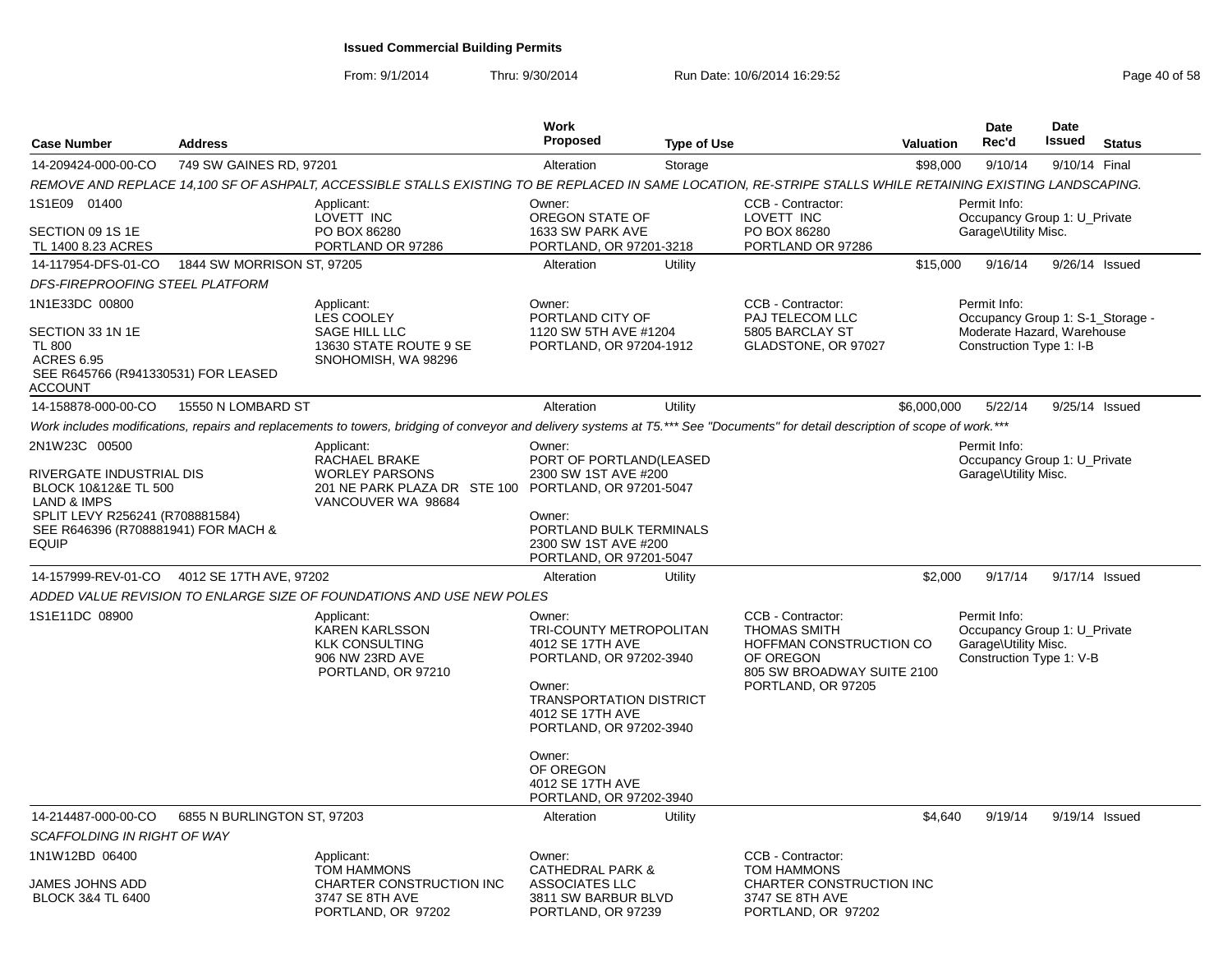| <b>Case Number</b>                           | <b>Address</b>                                      |                                                                                                                                                   | Work<br><b>Proposed</b>                                                             | <b>Type of Use</b> |                                                                                        | <b>Valuation</b> | Date<br>Rec'd                                                                                              | Date<br><b>Issued</b> | <b>Status</b>                                                 |
|----------------------------------------------|-----------------------------------------------------|---------------------------------------------------------------------------------------------------------------------------------------------------|-------------------------------------------------------------------------------------|--------------------|----------------------------------------------------------------------------------------|------------------|------------------------------------------------------------------------------------------------------------|-----------------------|---------------------------------------------------------------|
| 14-218790-000-00-CO                          | 3121 SE BELMONT ST, 97214                           |                                                                                                                                                   | Alteration                                                                          | Utility            |                                                                                        | \$9,000          | 9/30/14                                                                                                    |                       | 9/30/14 Issued                                                |
|                                              | SOLAR - 4.42 KW ROOF-MOUTED SOLAR PV SYSTEM         |                                                                                                                                                   |                                                                                     |                    |                                                                                        |                  |                                                                                                            |                       |                                                               |
| 1S1E01BA 07900                               |                                                     | Applicant:<br>ELEMENTAL ENERGY LLC<br>830 NE HAZELFERN PL<br>PORTLAND, OR 97232                                                                   | Owner:<br><b>CHARLES GRANT</b><br>3121 SE BELMONT ST #1<br>PORTLAND, OR 97214-4093  |                    | CCB - Contractor:<br>ELEMENTAL ENERGY LLC<br>830 NE HAZELFERN PL<br>PORTLAND, OR 97232 |                  | Permit Info:<br>Occupancy Group 1: B_Bank, Off.,<br>Med.Off., Pub.Bldg.<br>Construction Type 1: V-B        |                       |                                                               |
|                                              |                                                     |                                                                                                                                                   | Owner:<br><b>DEBORAH GRANT</b><br>3121 SE BELMONT ST #1<br>PORTLAND, OR 97214-4093  |                    |                                                                                        |                  |                                                                                                            |                       |                                                               |
| Total # of CO Alteration permits issued: 172 |                                                     |                                                                                                                                                   |                                                                                     |                    |                                                                                        |                  |                                                                                                            |                       | Total valuation of CO Alteration permits issued: \$20,872,273 |
| 13-231139-000-00-CO                          | 4455 SE 26TH AVE, 97202                             |                                                                                                                                                   | Demolition                                                                          | <b>Business</b>    |                                                                                        | \$8,500          | 11/26/13                                                                                                   |                       | 9/3/14 Final                                                  |
|                                              | DEMOLITION OF EXISTING 4-BAY CAR WASH               |                                                                                                                                                   |                                                                                     |                    |                                                                                        |                  |                                                                                                            |                       |                                                               |
| 1S1E12CC 19000                               |                                                     | Applicant:<br><b>JENNIFER KIMURA</b><br><b>VLMK CONSULTING ENGINEERS</b><br>3933 SW KELLY AVENUE<br>PORTLAND, OR 97239                            | Owner:<br>2525 HOLGATE LLC<br>733 SW 2ND AVE STE 200<br>PORTLAND, OR 97204          |                    | CCB - Contractor:<br>TAPIO CONSTRUCTION INC<br>PO BOX 820364<br>VANCOUVER WA 98682     |                  | Permit Info:<br>Occupancy Group 1: S-1_Storage -<br>Moderate Hazard, Warehouse<br>Construction Type 1: V-B |                       |                                                               |
| 14-213856-000-00-CO                          | 7126 SE 52ND AVE, 97206                             |                                                                                                                                                   | <b>Demolition</b>                                                                   | <b>Business</b>    |                                                                                        | \$1,500          | 9/18/14                                                                                                    |                       | 9/18/14 Under Inspection                                      |
|                                              |                                                     | DEMOLISH 540 SF SHOP, FORMERLY A MINI MART THAT OPENED DIRECTLY ONTO SIDEWALK, REMOVE ALL DEBRIS (actual building address is 7126 SE 52nd Avenue) |                                                                                     |                    |                                                                                        |                  |                                                                                                            |                       |                                                               |
| 1S2E19AC 17300                               |                                                     | Applicant:<br>MIKE MONTGOMERY<br>5531 SW BUDDINGTON ST<br>PORTLAND, OR 97219                                                                      | Owner:<br>52ND AVENUE HARDWARE<br>3151 NE 126TH CT<br>PORTLAND, OR 97230            |                    |                                                                                        |                  | Permit Info:<br><b>Station</b><br>Construction Type 1: V-B                                                 |                       | Occupancy Group 1: M_Store, Service                           |
|                                              |                                                     |                                                                                                                                                   | Owner:<br><b>BUILDING SUPPLY INC</b><br>3151 NE 126TH CT<br>PORTLAND, OR 97230      |                    |                                                                                        |                  |                                                                                                            |                       |                                                               |
| 14-154864-REV-02-CO                          |                                                     | 3460 SW US VETERANS HOSPITAL RD, 97201                                                                                                            | Demolition                                                                          | <b>Business</b>    |                                                                                        | \$25,000         | 8/4/14                                                                                                     |                       | $9/8/14$ Issued                                               |
|                                              |                                                     | REVISION - PROVIDE TEMPORARY SHORING *Not Residential Comprehensive Plan Designation* - Zoning is EXd within Marquam Hill Plan district           |                                                                                     |                    |                                                                                        |                  |                                                                                                            |                       |                                                               |
| 1S1E09AC 08200                               |                                                     | Applicant:<br><b>LESLIE LOUIS</b>                                                                                                                 | Owner:<br>3440 USV LLC                                                              |                    | CCB - Contractor:<br><b>TOM MITCHELL</b>                                               |                  |                                                                                                            |                       |                                                               |
| SECTION 09 1S 1E<br>TL 8200 0.31 ACRES       |                                                     | <b>WALSH CONSTRUCTION CO</b><br>2905 SW FIRST AVENUE<br>PORTLAND OR 97201                                                                         | 413 SW 13TH AVE #300<br>PORTLAND, OR 97205-2305                                     |                    | WALSH CONSTRUCTION CO<br>2905 SW 1ST AV<br>PORTLAND, OR 97201                          |                  |                                                                                                            |                       |                                                               |
| 14-207527-000-00-CO                          | 1984 NW OVERTON ST, 97209                           |                                                                                                                                                   | Demolition                                                                          | Storage            |                                                                                        | \$16,500         | 9/3/14                                                                                                     |                       | $9/3/14$ Issued                                               |
|                                              | DEMO OF CARPORT, REMOVE ALL FOUNDATIONS AND DEBRIS. |                                                                                                                                                   |                                                                                     |                    |                                                                                        |                  |                                                                                                            |                       |                                                               |
| 1N1E33AB 09200                               |                                                     | Applicant:<br>ALL CITY PAVING LLC<br>PO BOX 5149<br><b>SALEM, OR 97304</b>                                                                        | Owner:<br><b>FULLER APARTMENTS LLC</b><br>16 BROOKHILL LN<br>NORWALK, CT 06851-1630 |                    | CCB - Contractor:<br>ALL CITY PAVING LLC<br>PO BOX 5149<br><b>SALEM, OR 97304</b>      |                  | Permit Info:<br>Hazard, Parking Garage<br>Construction Type 1: V-B                                         |                       | Occupancy Group 1: S-2_Storage - Low                          |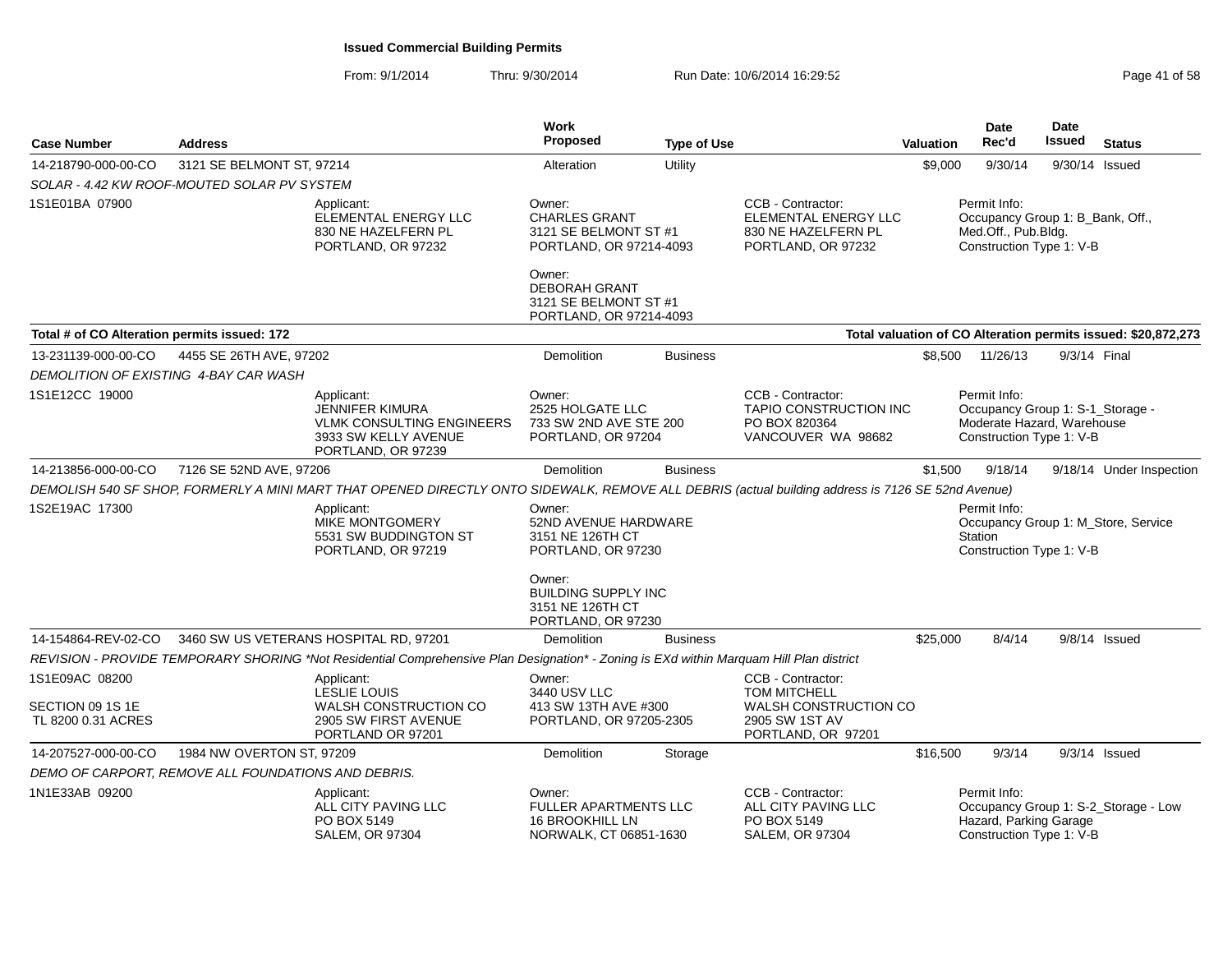| <b>Case Number</b>                                                                         | <b>Address</b>                  |                                                                                                                                          | <b>Work</b><br><b>Proposed</b>                                                         | <b>Type of Use</b> |                                                                                                                                       | Valuation   | Date<br>Rec'd                                                                                                                                     | <b>Date</b><br><b>Issued</b> | <b>Status</b>                                             |
|--------------------------------------------------------------------------------------------|---------------------------------|------------------------------------------------------------------------------------------------------------------------------------------|----------------------------------------------------------------------------------------|--------------------|---------------------------------------------------------------------------------------------------------------------------------------|-------------|---------------------------------------------------------------------------------------------------------------------------------------------------|------------------------------|-----------------------------------------------------------|
| 14-153532-000-00-CO                                                                        | 2722 SW SPRING GARDEN ST, 97219 |                                                                                                                                          | Demolition                                                                             | Utility            |                                                                                                                                       | \$5,500     | 9/5/14                                                                                                                                            |                              | $9/5/14$ Issued                                           |
| <b>DEMO SWIMMING POOL</b>                                                                  |                                 |                                                                                                                                          |                                                                                        |                    |                                                                                                                                       |             |                                                                                                                                                   |                              |                                                           |
| 1S1E20DD 08500                                                                             |                                 | Applicant:                                                                                                                               | Owner:                                                                                 |                    | CCB - Contractor:                                                                                                                     |             | Permit Info:                                                                                                                                      |                              |                                                           |
| MADISON VILLA<br>LOT 19 EXC PT IN STS                                                      |                                 | <b>TROY RAPPOLD</b><br>RAPPOLD PROPERTY<br><b>MANAGEMENT</b><br>1125 SE MADISON ST SUITE 201<br>PORTLAND, OR 97214                       | A & B PROPERTY GROUP LLC<br>8344 SW MAPLERIDGE DR<br>PORTLAND, OR 97225                |                    | NICHOLS EXCAVATION LLC<br>18187 S MATTHEW CT<br>OREGON CITY, OR 97045                                                                 |             | Occupancy Group 1: R-2_Residential<br>Multi-family<br>Construction Type 1: V-B                                                                    |                              |                                                           |
| 14-184799-000-00-CO                                                                        | .97218                          |                                                                                                                                          | <b>Demolition</b>                                                                      | Utility            |                                                                                                                                       | \$5,000     | 7/17/14                                                                                                                                           | 9/17/14 Issued               |                                                           |
|                                                                                            |                                 | Demo existing restroom facility ****DECOMMISSION ON-SITE SANITARY FACILITY**** Septic Decommissioning Required. Call for Inspection 842. |                                                                                        |                    |                                                                                                                                       |             |                                                                                                                                                   |                              |                                                           |
| 1N2E17 00100                                                                               |                                 | Applicant:<br><b>JENNIFER KIMURA</b>                                                                                                     | Owner:<br>COLWOOD LTD PARTNERSHIP                                                      |                    |                                                                                                                                       |             | Permit Info:<br>Occupancy Group 1: U_Private                                                                                                      |                              |                                                           |
| SECTION 17 1N 2E<br>TL 100 47.55 ACRES<br>SPLIT MAP & SPLIT PARCEL R317375<br>(R942171980) |                                 | <b>VLMK CONSULTING ENGINEERS</b><br>3933 SW KELLY AVENUE<br>PORTLAND, OR 97239                                                           | 2155 KALAKAUA AVE #602<br>HONOLULU, HI 96815-2354                                      |                    |                                                                                                                                       |             | Garage\Utility Misc.<br>Construction Type 1: V-B                                                                                                  |                              |                                                           |
| Total # of CO Demolition permits issued: 6                                                 |                                 |                                                                                                                                          |                                                                                        |                    |                                                                                                                                       |             |                                                                                                                                                   |                              | Total valuation of CO Demolition permits issued: \$62,000 |
| 13-226996-DFS-05-CO                                                                        | 610 NE 99TH AVE - BLDG W, 97220 |                                                                                                                                          | <b>New Construction</b>                                                                |                    | Apartments/Condos (3 or more units)                                                                                                   | \$150,000   | 8/14/14                                                                                                                                           |                              | 9/23/14 Issued                                            |
| DFS FOR STOREFRONT                                                                         |                                 |                                                                                                                                          |                                                                                        |                    |                                                                                                                                       |             |                                                                                                                                                   |                              |                                                           |
| 1N2E33AD 03100                                                                             |                                 | Applicant:<br><b>ELIZABETH WARNER</b><br>R&H/COLAS CONSTRUCTION<br>1530 SW TAYLOR ST<br>PORTLAND, OR 97205                               | Owner:<br>PORTLAND CITY OF (PORTLAND<br>421 SW 6TH AVE #500<br>PORTLAND, OR 97204-1620 |                    | CCB - Contractor:<br>R & H COLAS CONSTRUCTION LLC Occupancy Group 1: S-2_Storage - Low<br>1530 SW TAYLOR STREET<br>PORTLAND, OR 97205 |             | Permit Info:<br>Hazard, Parking Garage<br>Construction Type 1: I-A                                                                                |                              | Construction Type 2 (formerly Type 1): I-A                |
|                                                                                            |                                 |                                                                                                                                          | Owner:<br><b>HOUSING BUREAU</b><br>421 SW 6TH AVE #500<br>PORTLAND, OR 97204-1620      |                    |                                                                                                                                       |             |                                                                                                                                                   |                              |                                                           |
| 12-174979-000-00-CO                                                                        | 3916 SW CORBETT AVE             |                                                                                                                                          | <b>New Construction</b>                                                                |                    | Apartments/Condos (3 or more units)                                                                                                   | \$6,060,000 | 9/7/12                                                                                                                                            |                              | 9/22/14 Under Inspection                                  |
|                                                                                            |                                 | NEW 5 STORY WOOD-FRAME APARTMENT BUILDING OVER 1 STORY CONCRETE PARKING AND TOWNHOUSES - 48 UNITS                                        |                                                                                        |                    |                                                                                                                                       |             |                                                                                                                                                   |                              |                                                           |
| 1S1E10CA 07601                                                                             |                                 | Applicant:<br><b>KEITH FUGATE</b><br><b>SERA Design LLC</b><br>338 NW 5TH AVE<br>PORTLAND OR 97209                                       | Owner:<br>ABERNATHY INVESTORS LLC<br>3720 SW BOND AVE #3000<br>PORTLAND, OR 97239-4579 |                    |                                                                                                                                       |             | Permit Info:<br>Occupancy Group 1: R-2_Residential<br>Multi-family<br>Construction Type 1: III-B<br>Total Square Footage - Display Only:<br>41121 |                              | Construction Type 2 (formerly Type 1): I-A                |
| 13-237902-DFS-04-CO                                                                        | 3910 NE TILLAMOOK ST, 97212     |                                                                                                                                          | <b>New Construction</b>                                                                |                    | Apartments/Condos (3 or more units)                                                                                                   | \$68,400    | 8/13/14                                                                                                                                           |                              | 9/23/14 Issued                                            |
| <b>DFS FOR FLOOR JOISTS</b>                                                                |                                 |                                                                                                                                          |                                                                                        |                    |                                                                                                                                       |             |                                                                                                                                                   |                              |                                                           |
| 1N1E25DA 23100                                                                             |                                 | Applicant:                                                                                                                               | Owner:                                                                                 |                    | CCB - Contractor:                                                                                                                     |             | Permit Info:                                                                                                                                      |                              |                                                           |
| <b>ROSSMERE</b><br>BLOCK 31<br>LOT 1&16 EXC PT IN STS<br>N 25' OF LOT 2&15 EXC PT IN ST    |                                 | <b>DAVID MULLENS</b><br>URBAN DEVELOPMENT GROUP<br>735 SW 158TH AVENUE<br>BEAVERTON, OR 97006                                            | <b>UDG GRANT PARK LLC</b><br>735 SW 158TH AVE<br>BEAVERTON, OR 97006                   |                    | SK HOFF CONSTRUCTION LLC<br>735 SW 158TH AVE<br>BEAVERTON, OR 97006                                                                   |             | Occupancy Group 1: R-2_Residential<br>Multi-family<br>Construction Type 1: V-A                                                                    |                              | Construction Type 2 (formerly Type 1): I-A                |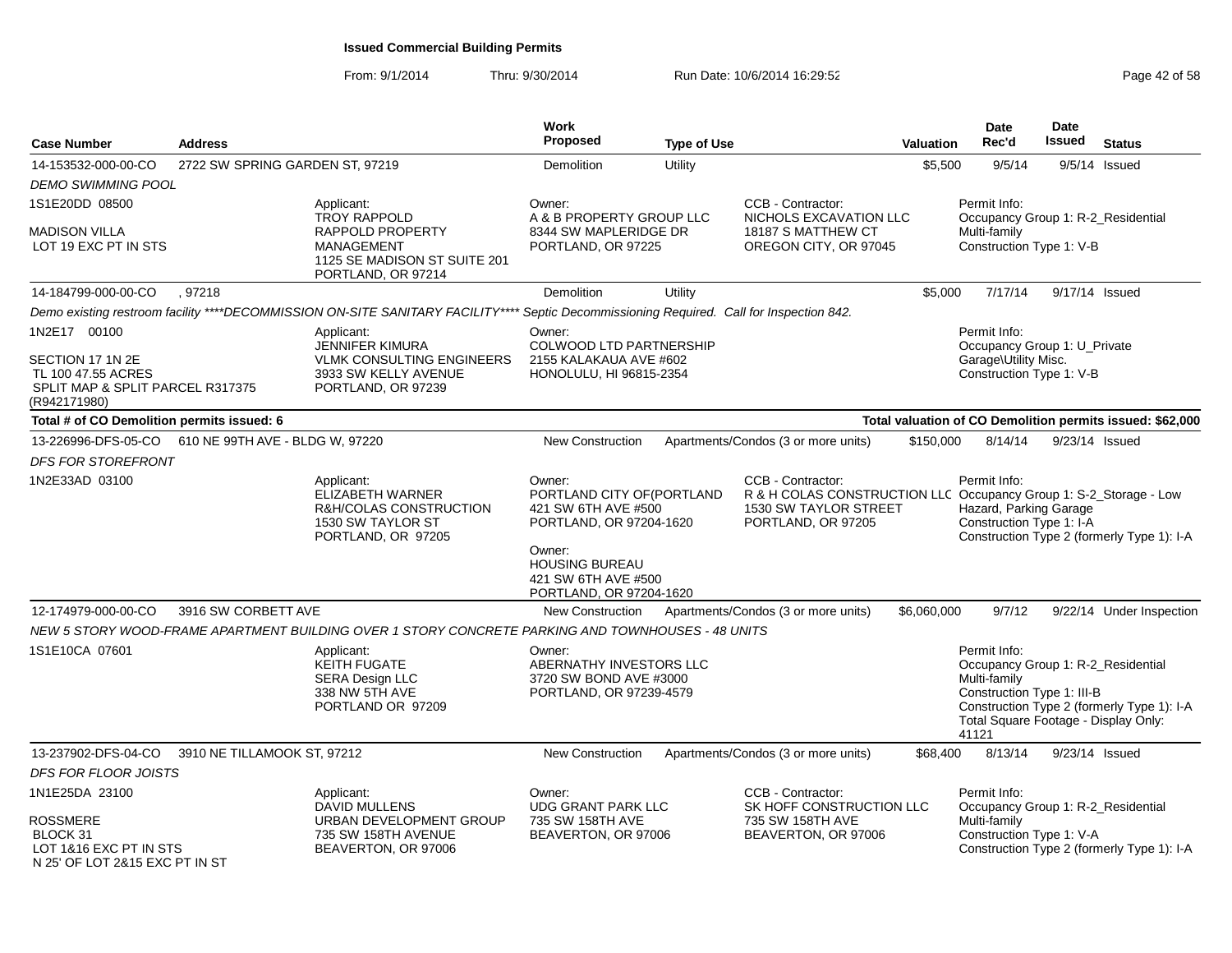| <b>Case Number</b>                                           | <b>Address</b>                  |                                                                                                             | Work<br><b>Proposed</b>                                                                                                                                                     | <b>Type of Use</b> |                                                                                                                                       | <b>Valuation</b> | <b>Date</b><br>Rec'd                                                                             | <b>Date</b><br><b>Issued</b> | <b>Status</b>                                                                      |
|--------------------------------------------------------------|---------------------------------|-------------------------------------------------------------------------------------------------------------|-----------------------------------------------------------------------------------------------------------------------------------------------------------------------------|--------------------|---------------------------------------------------------------------------------------------------------------------------------------|------------------|--------------------------------------------------------------------------------------------------|------------------------------|------------------------------------------------------------------------------------|
| 13-226996-DFS-02-CO                                          | 610 NE 99TH AVE - BLDG W, 97220 |                                                                                                             | <b>New Construction</b>                                                                                                                                                     |                    | Apartments/Condos (3 or more units)                                                                                                   | \$10,000         | 6/17/14                                                                                          | 9/23/14 Issued               |                                                                                    |
| DFS FOR POST TENSION SLAB ON 2ND FLOOR                       |                                 |                                                                                                             |                                                                                                                                                                             |                    |                                                                                                                                       |                  |                                                                                                  |                              |                                                                                    |
| 1N2E33AD 03100                                               |                                 | Applicant:<br>ELIZABETH WARNER<br>R&H/COLAS CONSTRUCTION<br>1530 SW TAYLOR ST<br>PORTLAND, OR 97205         | Owner:<br>PORTLAND CITY OF (PORTLAND<br>421 SW 6TH AVE #500<br>PORTLAND, OR 97204-1620<br>Owner:<br><b>HOUSING BUREAU</b><br>421 SW 6TH AVE #500<br>PORTLAND, OR 97204-1620 |                    | CCB - Contractor:<br>R & H COLAS CONSTRUCTION LLC Occupancy Group 1: S-2_Storage - Low<br>1530 SW TAYLOR STREET<br>PORTLAND, OR 97205 |                  | Permit Info:<br>Hazard, Parking Garage<br>Construction Type 1: I-A                               |                              | Construction Type 2 (formerly Type 1): I-A                                         |
| 12-137128-DFS-06-CO  1447 NW 12TH AVE, 97209                 |                                 |                                                                                                             | <b>New Construction</b>                                                                                                                                                     |                    | Apartments/Condos (3 or more units)                                                                                                   | \$3,500          | 9/12/14                                                                                          | 9/22/14 Final                |                                                                                    |
| DFS 6: Attachement of equipment                              |                                 |                                                                                                             |                                                                                                                                                                             |                    |                                                                                                                                       |                  |                                                                                                  |                              |                                                                                    |
| 1N1E33AA 00100<br><b>COUCHS ADD</b><br>LOT 1-8 BLOCK 240     |                                 | Applicant:<br><b>KURT BRUUN</b><br>LORENTZ BRUUN CO., INC.<br>3636 SE 20TH AVE<br>PORTLAND OR 97202         | Owner:<br>1500 NW 18TH AVE #111<br>PORTLAND, OR 97209                                                                                                                       |                    | CCB - Contractor:<br>ASTOR AREP-II THE PARKER LLC LORENTZ BRUUN CO INC<br>3611 SE 20TH ST, STE 300<br>PORTLAND OR 97202               |                  | Permit Info:<br>Hazard, Parking Garage<br>Construction Type 1: I-A                               |                              | Occupancy Group 1: S-2_Storage - Low<br>Construction Type 2 (formerly Type 1): I-A |
| 13-132301-DFS-04-CO 11505 NE YACHT HARBOR DR, 97217          |                                 |                                                                                                             | <b>New Construction</b>                                                                                                                                                     |                    | Apartments/Condos (3 or more units)                                                                                                   | \$100,000        | 3/19/14                                                                                          | 9/19/14 Issued               |                                                                                    |
| <b>DFS 4: ROOF TRUSSES</b>                                   |                                 |                                                                                                             |                                                                                                                                                                             |                    |                                                                                                                                       |                  |                                                                                                  |                              |                                                                                    |
| 2N1E35 00200<br>PARTITION PLAT 1992-36<br>LOT 2 EXC PT IN ST |                                 | Applicant:<br><b>MIKE DEFREES</b><br>Gateway National Corp<br>2501 NE 134TH ST<br>VANCOUVER WA 98686        | Owner:<br>YACHT HARBOR LLC<br>2501 NE 134TH ST #300<br>VANCOUVER, WA 98686-3030                                                                                             |                    | CCB - Contractor:<br><b>GATEWAY NATIONAL</b><br><b>CORPORATION</b><br>2501 NE 134TH ST<br>VANCOUVER WA 98686                          |                  | Permit Info:<br>Occupancy Group 1: R-2_Residential<br>Multi-family<br>Construction Type 1: III-B |                              | Construction Type 2 (formerly Type 1): III-B                                       |
| 13-132301-DFS-06-CO                                          | 11505 NE YACHT HARBOR DR, 97217 |                                                                                                             | <b>New Construction</b>                                                                                                                                                     |                    | Apartments/Condos (3 or more units)                                                                                                   | \$42,000         | 7/22/14                                                                                          | 9/19/14 Issued               |                                                                                    |
| <b>DFS FOR FIRE PROOFING</b>                                 |                                 |                                                                                                             |                                                                                                                                                                             |                    |                                                                                                                                       |                  |                                                                                                  |                              |                                                                                    |
| 2N1E35 00200<br>PARTITION PLAT 1992-36<br>LOT 2 EXC PT IN ST |                                 | Applicant:<br><b>MIKE DEFREES</b><br><b>Gateway National Corp</b><br>2501 NE 134TH ST<br>VANCOUVER WA 98686 | Owner:<br>YACHT HARBOR LLC<br>2501 NE 134TH ST #300<br>VANCOUVER, WA 98686-3030                                                                                             |                    | CCB - Contractor:<br><b>GATEWAY NATIONAL</b><br><b>CORPORATION</b><br>2501 NE 134TH ST<br>VANCOUVER WA 98686                          |                  | Permit Info:<br>Occupancy Group 1: R-2_Residential<br>Multi-family<br>Construction Type 1: III-B |                              | Construction Type 2 (formerly Type 1): III-B                                       |
| 13-216795-DFS-01-CO                                          | 405 NE MASON ST, 97211          |                                                                                                             | <b>New Construction</b>                                                                                                                                                     |                    | Apartments/Condos (3 or more units)                                                                                                   | \$150,000        | 7/30/14                                                                                          | 9/19/14 Issued               |                                                                                    |
| DFS FOR POST-TENSIONING SYSTEM                               |                                 |                                                                                                             |                                                                                                                                                                             |                    |                                                                                                                                       |                  |                                                                                                  |                              |                                                                                    |
| 1N1E23CB 06800                                               |                                 | Applicant:<br><b>VWR DEVELOPMENT LLC</b><br>735 SW 158TH AVE S #180<br>BEAVERTON, OR 97006                  | Owner:<br>735 SW 158TH AVE, STE 180<br>BEAVERTON, OR 97006                                                                                                                  |                    | CCB - Contractor:<br>MASON STREET APARTMENTS LLI VWR DEVELOPMENT LLC<br>735 SW 158TH AVE S #180<br>BEAVERTON, OR 97006                |                  | Permit Info:<br>Occupancy Group 1: R-2_Residential<br>Multi-family<br>Construction Type 1: V-A   |                              | Construction Type 2 (formerly Type 1): I-A                                         |
| 08-141296-DFS-01-CO                                          | 2651 NW THURMAN ST              |                                                                                                             | <b>New Construction</b>                                                                                                                                                     |                    | Apartments/Condos (3 or more units)                                                                                                   | \$25,000         | 8/1/14                                                                                           | 9/17/14 Issued               |                                                                                    |
| <b>GUARDRAILS</b>                                            |                                 |                                                                                                             |                                                                                                                                                                             |                    |                                                                                                                                       |                  |                                                                                                  |                              |                                                                                    |
| 1N1E29DD 08800<br><b>BALCHS ADD</b><br>BLOCK 323             |                                 | Applicant:<br><b>ROB MONTEITH</b><br>RAINIER PACIFIC DEVELOPMENT, 1845 NW 23RD PL<br><b>LLC</b>             | Owner:<br>2651 THURMAN LLC<br>PORTLAND, OR 97210                                                                                                                            |                    | CCB - Contractor:<br><b>ERIK OPSAHL</b><br>RAINIER PACIFIC DEVELOPMENT<br><b>LLC</b>                                                  |                  | Permit Info:<br>Occupancy Group 1: R-2 Residential<br>Multi-family<br>Construction Type 1: V-A   |                              |                                                                                    |
| LOT <sub>11</sub>                                            |                                 | 1845 NW 23RD PL<br>PORTLAND, OR 97210                                                                       |                                                                                                                                                                             |                    | 1845 NW 23RD PL<br>PORTLAND OR 97210                                                                                                  |                  |                                                                                                  |                              | Construction Type 2 (formerly Type 1): V-A                                         |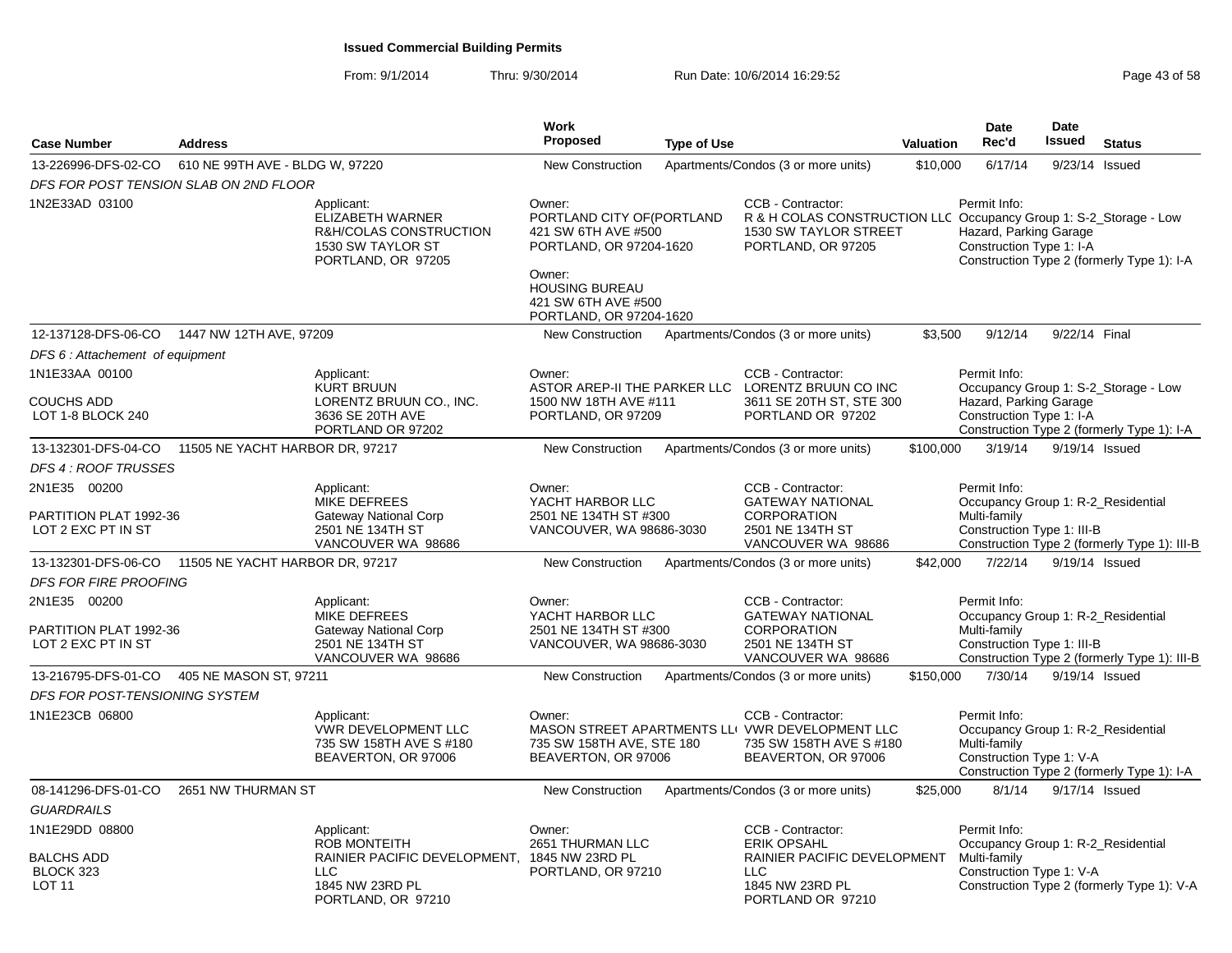| <b>Case Number</b>                                                                                        | <b>Address</b>                                                  |                                                                                                                                          | Work<br>Proposed                                                               | <b>Type of Use</b> |                                                                                                                 | Valuation | <b>Date</b><br>Rec'd                                                                           | Date<br><b>Issued</b> | <b>Status</b>                              |
|-----------------------------------------------------------------------------------------------------------|-----------------------------------------------------------------|------------------------------------------------------------------------------------------------------------------------------------------|--------------------------------------------------------------------------------|--------------------|-----------------------------------------------------------------------------------------------------------------|-----------|------------------------------------------------------------------------------------------------|-----------------------|--------------------------------------------|
| 13-240630-000-00-CO                                                                                       | 8741 N LOMBARD ST, 97203                                        |                                                                                                                                          | New Construction                                                               |                    | Apartments/Condos (3 or more units)                                                                             | \$468,841 | 12/20/13                                                                                       | 9/16/14               | Issued                                     |
|                                                                                                           |                                                                 | NEW APARTMENT BUILDING FOR 6 TOWNHOUSE UNITS ON SITE WITH RETAIL BUILDINGS                                                               |                                                                                |                    |                                                                                                                 |           |                                                                                                |                       |                                            |
| 1N1W01CD 19000                                                                                            |                                                                 | Applicant:<br><b>BRETT SCHULZ</b><br><b>BRETT SCHULZ ARCHITECT</b><br>1111 E BURNSIDE ST SUITE 303<br>PORTLAND OR 97214                  | Owner:<br>PORTLAND CITY OF<br>1120 SW 5TH AVE #1000<br>PORTLAND, OR 97204      |                    | Primary Contractor:<br><b>TO BID</b>                                                                            |           | Permit Info:<br>Occupancy Group 1: R-2_Residential<br>Multi-family<br>Construction Type 1: V-B |                       | Total Square Footage - Display Only: 4819  |
| 13-237902-DFS-03-CO                                                                                       | 3910 NE TILLAMOOK ST, 97212                                     |                                                                                                                                          | New Construction                                                               |                    | Apartments/Condos (3 or more units)                                                                             | \$105,000 | 8/13/14                                                                                        | 9/15/14 Issued        |                                            |
| DFS FOR POST TENSION                                                                                      |                                                                 |                                                                                                                                          |                                                                                |                    |                                                                                                                 |           |                                                                                                |                       |                                            |
| 1N1E25DA 23100<br>ROSSMERE<br>BLOCK 31<br>LOT 1&16 EXC PT IN STS<br>N 25' OF LOT 2&15 EXC PT IN ST        |                                                                 | Applicant:<br><b>DAVID MULLENS</b><br>URBAN DEVELOPMENT GROUP<br>735 SW 158TH AVENUE<br>BEAVERTON, OR 97006                              | Owner:<br><b>UDG GRANT PARK LLC</b><br>735 SW 158TH AVE<br>BEAVERTON, OR 97006 |                    | CCB - Contractor:<br>SK HOFF CONSTRUCTION LLC<br>735 SW 158TH AVE<br>BEAVERTON, OR 97006                        |           | Permit Info:<br>Occupancy Group 1: R-2_Residential<br>Multi-family<br>Construction Type 1: V-A |                       | Construction Type 2 (formerly Type 1): I-A |
| 13-237902-DFS-02-CO                                                                                       | 3910 NE TILLAMOOK ST, 97212                                     |                                                                                                                                          | <b>New Construction</b>                                                        |                    | Apartments/Condos (3 or more units)                                                                             | \$15,556  | 8/13/14                                                                                        | 9/15/14 Issued        |                                            |
| <b>DFS FOR HOLD DOWNS</b>                                                                                 |                                                                 |                                                                                                                                          |                                                                                |                    |                                                                                                                 |           |                                                                                                |                       |                                            |
| 1N1E25DA 23100<br><b>ROSSMERE</b><br>BLOCK 31<br>LOT 1&16 EXC PT IN STS<br>N 25' OF LOT 2&15 EXC PT IN ST |                                                                 | Applicant:<br><b>DAVID MULLENS</b><br>URBAN DEVELOPMENT GROUP<br>735 SW 158TH AVENUE<br>BEAVERTON, OR 97006                              | Owner:<br><b>UDG GRANT PARK LLC</b><br>735 SW 158TH AVE<br>BEAVERTON, OR 97006 |                    | CCB - Contractor:<br>SK HOFF CONSTRUCTION LLC<br>735 SW 158TH AVE<br>BEAVERTON, OR 97006                        |           | Permit Info:<br>Occupancy Group 1: R-2_Residential<br>Multi-family<br>Construction Type 1: V-A |                       | Construction Type 2 (formerly Type 1): I-A |
| 14-168827-EXC-01-CO                                                                                       | , 97232                                                         |                                                                                                                                          | New Construction                                                               |                    | Apartments/Condos (3 or more units)                                                                             | \$690,137 | 6/24/14                                                                                        | 9/15/14 Issued        |                                            |
|                                                                                                           | Excavation and Shoring for 9 story multi use apartment building |                                                                                                                                          |                                                                                |                    |                                                                                                                 |           |                                                                                                |                       |                                            |
| 1N1E34DA 02900<br><b>EAST PORTLAND</b><br>BLOCK 75<br>LOT 3&4                                             |                                                                 | Applicant:<br><b>JENNIFER DZIENIS</b><br><b>WORKS PARTNERSHIP</b><br><b>ARCHITECT</b><br>524 E BURNSIDE ST STE 320<br>PORTLAND, OR 97214 | Owner:<br><b>BLOCK 75 LLC</b><br>116 NE 6TH AVE #400<br>PORTLAND, OR 97232     |                    |                                                                                                                 |           |                                                                                                |                       |                                            |
| 12-144528-DFS-03-CO                                                                                       | 3035 NE M L KING BLVD, 97212                                    |                                                                                                                                          | <b>New Construction</b>                                                        |                    | Apartments/Condos (3 or more units)                                                                             | \$100,000 | 8/21/14                                                                                        | 9/15/14 Issued        |                                            |
| <b>DFS FOR TRUSSES</b>                                                                                    |                                                                 |                                                                                                                                          |                                                                                |                    |                                                                                                                 |           |                                                                                                |                       |                                            |
| 1N1E27AA 19000<br>WILLIAMS AVE ADD<br>BLOCK 11<br>LOT 14&15 EXC PT IN ST                                  |                                                                 | Applicant:<br>RICHARD NELSON<br><b>Pavilion Construction</b><br>6720 SW MACADAM AVE<br>PORTLAND, OR 97209                                | Owner:<br>MIDWAY OFFICES LLC<br>35530 SUNNY HILL LN<br>PLEASANT HILL, OR 97455 |                    | CCB - Contractor:<br>PAVILION PROPERTIES LLC<br>6720 SW MACADAM AVE, STE 310 Multi-family<br>PORTLAND, OR 97219 |           | Permit Info:<br>Occupancy Group 1: R-2_Residential<br>Construction Type 1: III-A               |                       |                                            |
|                                                                                                           | 12-198803-DFS-08-CO 7227 N PHILADELPHIA AVE, 97203              |                                                                                                                                          | <b>New Construction</b>                                                        |                    | Apartments/Condos (3 or more units)                                                                             | \$100,000 | 8/5/14                                                                                         | 9/15/14 Issued        |                                            |
|                                                                                                           | DFS FOR EXTERIOR SKIN (COMPOSITE METAL WALL PANEL)              |                                                                                                                                          |                                                                                |                    |                                                                                                                 |           |                                                                                                |                       |                                            |
| 1N1W12BA 05900                                                                                            |                                                                 | Applicant:<br><b>ANDY MORRIS</b><br><b>WALSH CONSTRUCTION</b><br>2905 SW 1ST AVE<br>PORTLAND, OR 97201                                   | Owner:<br><b>PAT KESSI</b><br>ST JOHNS IVANHOE LLC<br>3330 NW YEON AVE #210    |                    | CCB - Contractor:<br><b>WALSH CONSTRUCTION CO</b><br>2905 SW 1ST AVE<br>PORTLAND, OR 972014707                  |           | Permit Info:<br>Occupancy Group 1: R-2_Residential<br>Multi-family<br>Construction Type 1: V-A |                       | Construction Type 2 (formerly Type 1): V-A |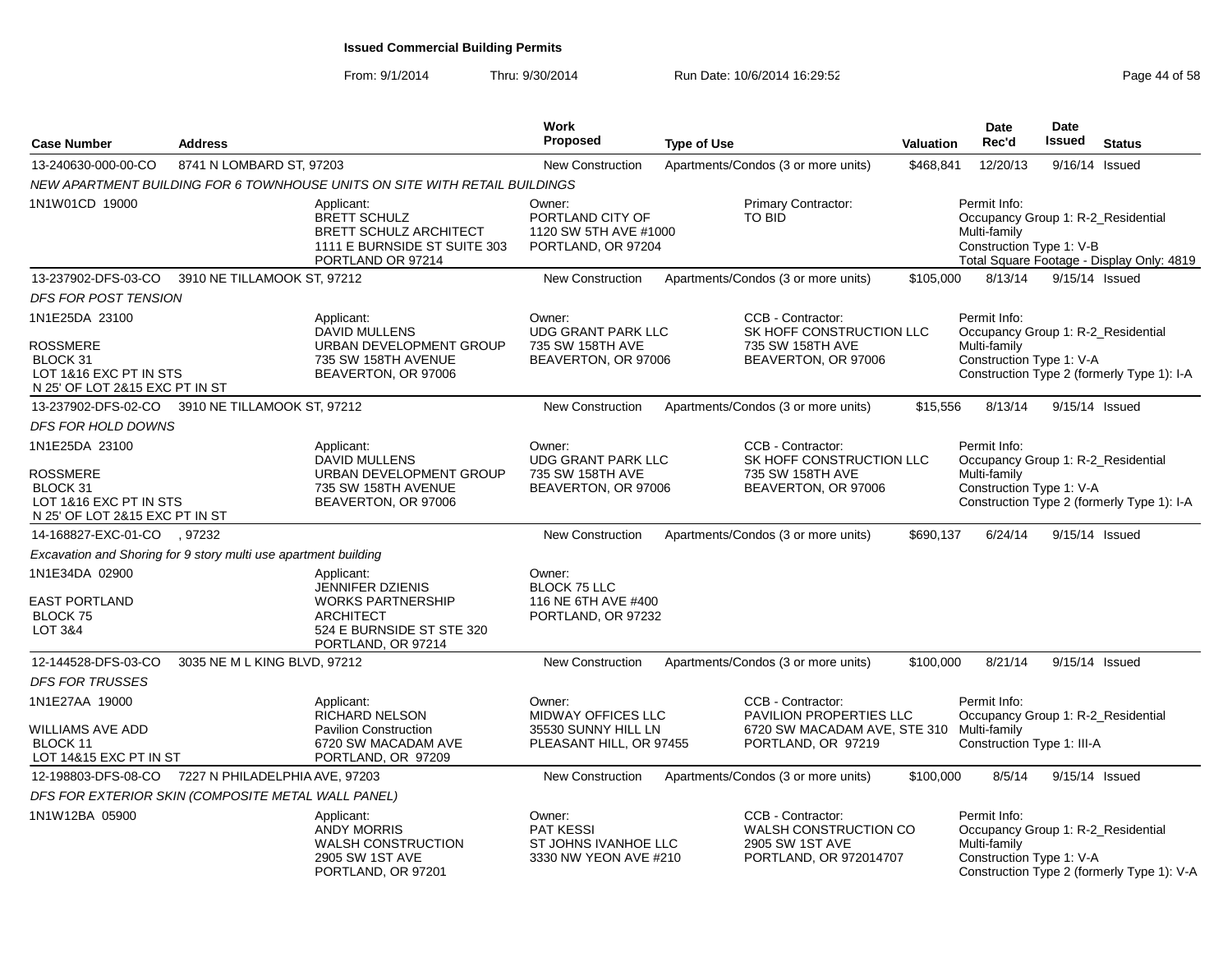| <b>Case Number</b>                                                            | <b>Address</b>                |                                                                                                                                                      | Work<br><b>Proposed</b>                                                       | <b>Type of Use</b> |                                                                                                                         | <b>Valuation</b> | <b>Date</b><br>Rec'd                                                                           | Date<br><b>Issued</b> | <b>Status</b>                              |
|-------------------------------------------------------------------------------|-------------------------------|------------------------------------------------------------------------------------------------------------------------------------------------------|-------------------------------------------------------------------------------|--------------------|-------------------------------------------------------------------------------------------------------------------------|------------------|------------------------------------------------------------------------------------------------|-----------------------|--------------------------------------------|
| 13-200480-REV-02-CO                                                           | 4716 NE GLISAN ST, 97213      |                                                                                                                                                      | <b>New Construction</b>                                                       |                    | Apartments/Condos (3 or more units)                                                                                     |                  | \$<br>9/12/14                                                                                  |                       | 9/12/14 Issued                             |
|                                                                               |                               | REVISION TO RELOCATE WASHER/DRYER UNITS FROM KITCHEN TO BATHROOM AND REPLACE TUB/SHOWER UNITS WITH FIBER SHOWER STALLS IN FIVE UNITS ON SECOND FLOOR |                                                                               |                    |                                                                                                                         |                  |                                                                                                |                       |                                            |
| 1N2E31CA 17700                                                                |                               | Applicant:<br><b>ADAM MILLER</b><br><b>WDC CONSTRUCTION</b>                                                                                          | Owner:<br><b>MARK R MADDEN</b><br>1355 NW 13TH AVE<br>PORTLAND, OR 97209-3284 |                    | CCB - Contractor:<br><b>RICH GRIMES</b><br>PROGRESS CONSTRUCTION<br>710 NW 17TH STE B<br>PORTLAND OR 97209              |                  | Permit Info:<br>Occupancy Group 1: R-2 Residential<br>Multi-family<br>Construction Type 1: V-B |                       |                                            |
| 13-200481-REV-01-CO                                                           | 4720 NE GLISAN ST, 97213      |                                                                                                                                                      | <b>New Construction</b>                                                       |                    | Apartments/Condos (3 or more units)                                                                                     |                  | 9/12/14<br>\$                                                                                  |                       | 9/12/14 Issued                             |
|                                                                               |                               | REVISION TO RELOCATE WASHER/DRYER UNITS FROM KITCHEN TO BATHROOM AND REPLACE TUB/SHOWER UNITS WITH FIBER SHOWER STALLS IN FIVE UNITS ON SECOND FLOOR |                                                                               |                    |                                                                                                                         |                  |                                                                                                |                       |                                            |
| 1N2E31CA 17700                                                                |                               | Applicant:<br><b>ADAM MILLER</b><br><b>WDC CONSTRUCTION</b>                                                                                          | Owner:<br><b>MARK R MADDEN</b><br>1355 NW 13TH AVE<br>PORTLAND, OR 97209-3284 |                    | CCB - Contractor:<br><b>RICH GRIMES</b><br>PROGRESS CONSTRUCTION<br>710 NW 17TH STE B<br>PORTLAND OR 97209              |                  | Permit Info:<br>Occupancy Group 1: R-2_Residential<br>Multi-family<br>Construction Type 1: V-B |                       |                                            |
| 14-152263-000-00-CO                                                           | 312 NE MONROE ST, 97212       |                                                                                                                                                      | <b>New Construction</b>                                                       |                    | Apartments/Condos (3 or more units)                                                                                     | \$1,200,000      | 6/2/14                                                                                         |                       | 9/12/14 Under Inspection                   |
|                                                                               |                               | NEW 3 STORY 12 UNIT APARTMENT BUILDING WITH ASSOCIATED SITE WORK - TRASH ENCLOSURE UNDER 120'                                                        |                                                                               |                    |                                                                                                                         |                  |                                                                                                |                       |                                            |
| 1N1E27AA 19100                                                                |                               | Applicant:<br><b>JOSEPH BEER</b><br><b>FOSLER PORTLAND</b><br>ARCHITECTURE LLC<br>1930 NW LOVEJOY ST<br>PORTLAND, OR 97209                           | Owner:<br><b>MARK R MADDEN</b><br>2330 NW 31ST AVE<br>PORTLAND, OR 97210      |                    | CCB - Contractor:<br><b>WDC CONSTRUCTION LLC</b><br>1355 NW 13th Ave.<br>PORTLAND OR 97209                              |                  | Permit Info:<br>Occupancy Group 1: R-2_Residential<br>Multi-family<br>Construction Type 1: V-B |                       | Total Square Footage - Display Only: 7869  |
| 13-209766-DFS-01-CO                                                           | 610 SE SPOKANE ST, 97202      |                                                                                                                                                      | <b>New Construction</b>                                                       |                    | Apartments/Condos (3 or more units)                                                                                     | \$8,000          | 4/30/14                                                                                        | 9/12/14 Final         |                                            |
| <b>DFS FOR TRUSSES</b>                                                        |                               |                                                                                                                                                      |                                                                               |                    |                                                                                                                         |                  |                                                                                                |                       |                                            |
| 1S1E23CC 02800<br>SELLWOOD<br>BLOCK 10<br>E 1/2 OF LOT 7&8                    |                               | Applicant:<br>WDC CONSTRUCTION LLC<br>1355 NW 13th Ave.<br>PORTLAND OR 97209                                                                         | Owner:<br><b>MARK R MADDEN</b><br>1355 NW 13TH AVE<br>PORTLAND, OR 97209      |                    | CCB - Contractor:<br><b>WDC CONSTRUCTION LLC</b><br>1355 NW 13th Ave.<br>PORTLAND OR 97209                              |                  | Permit Info:<br>Occupancy Group 1: R-2_Residential<br>Multi-family<br>Construction Type 1: V-B |                       |                                            |
| 13-135377-REV-01-CO                                                           | 7600 N PORTSMOUTH AVE, 97203  |                                                                                                                                                      | <b>New Construction</b>                                                       |                    | Apartments/Condos (3 or more units)                                                                                     | \$500            | 9/10/14                                                                                        |                       | 9/10/14 Issued                             |
|                                                                               |                               | VALUE ADDED REVISION TO DOMESTIC AND FIRE WATER SERVICES, NOW COMBINED TO SINGLE COMBINATION LINE WITH AUTOMATIC SHUTOFF VALVE INSIDE BUILDING       |                                                                               |                    |                                                                                                                         |                  |                                                                                                |                       |                                            |
| 1N1E08CB 08800<br>PORTSMOUTH VILLA EXTD<br><b>BLOCK F</b><br>LOT <sub>4</sub> |                               | Applicant:<br>JT SMITH COMPANIES<br>5285 MEADOWS ROAD SUITE 171 13785 SW SANDRIDGE DR<br>LAKE OSWEGO, OR 97035                                       | Owner:<br>PORTSMOUTH MANOR LLC<br><b>TIGARD, OR 97223</b>                     |                    | CCB - Contractor:<br><b>JT SMITH COMPANIES</b><br>5285 MEADOWS ROAD SUITE 171<br>LAKE OSWEGO, OR 97035                  |                  | Permit Info:<br>Occupancy Group 1: R-2 Residential<br>Multi-family<br>Construction Type 1: V-B |                       |                                            |
| S 19' & E 23.5' OF S 6' OF N 31' OF LOT 5                                     |                               |                                                                                                                                                      |                                                                               |                    |                                                                                                                         |                  |                                                                                                |                       |                                            |
| 14-103800-DFS-03-CO                                                           | 4717 SE HAWTHORNE BLVD, 97215 |                                                                                                                                                      | <b>New Construction</b>                                                       |                    | Apartments/Condos (3 or more units)                                                                                     | \$8,500          | 7/31/14                                                                                        |                       | $9/8/14$ Issued                            |
| <b>DFS FOR ROOF TRUSSES</b>                                                   |                               |                                                                                                                                                      |                                                                               |                    |                                                                                                                         |                  |                                                                                                |                       |                                            |
| 1S2E06BD 27500                                                                |                               | Applicant:<br>MIKE COYLE<br><b>FASTER PERMITS</b><br>14334 NW EAGLERIDGE LANE<br>PORTLAND, OR 97229                                                  | Owner:<br><b>LLC</b><br>7371 SE 92ND AVE<br>PORTLAND, OR 97266-5513           |                    | CCB - Contractor:<br>4707 HAWTHORNE INVESTMENTS PATH CONSTRUCTION<br>5331 SW MACADAM AVE #258-110<br>PORTLAND, OR 97239 |                  | Permit Info:<br>Occupancy Group 1: R-2_Residential<br>Multi-family<br>Construction Type 1: V-A |                       | Construction Type 2 (formerly Type 1): V-A |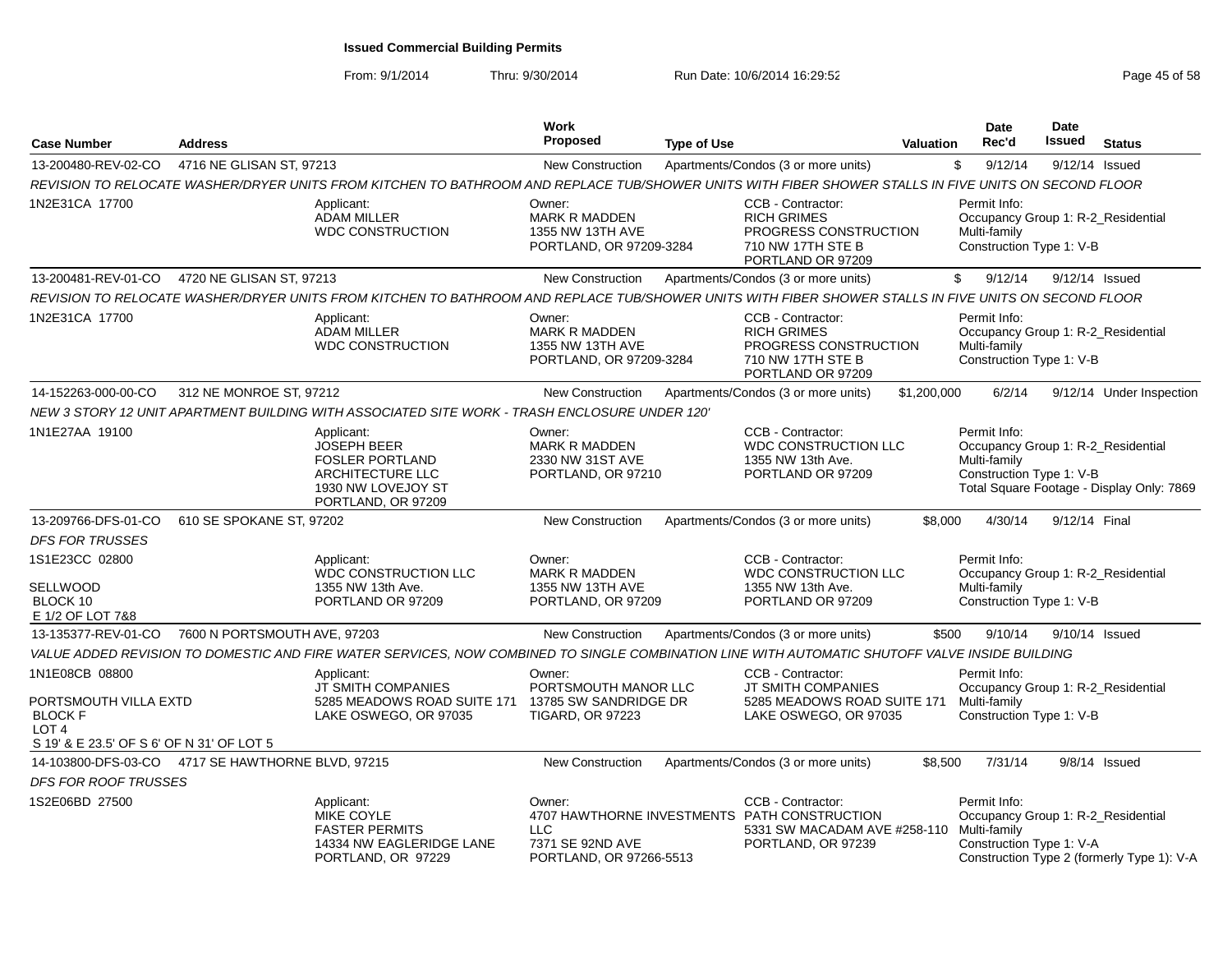| <b>Case Number</b>                                            | <b>Address</b>                           |                                                                                                                                                                 | <b>Work</b><br>Proposed                                                                                                                                                     | <b>Type of Use</b> |                                                                                                                                       | Valuation   | <b>Date</b><br>Rec'd                                                                           | Date<br><b>Issued</b> | <b>Status</b>                              |
|---------------------------------------------------------------|------------------------------------------|-----------------------------------------------------------------------------------------------------------------------------------------------------------------|-----------------------------------------------------------------------------------------------------------------------------------------------------------------------------|--------------------|---------------------------------------------------------------------------------------------------------------------------------------|-------------|------------------------------------------------------------------------------------------------|-----------------------|--------------------------------------------|
| 12-218049-REV-01-CO                                           | 3233 SE DIVISION ST, 97214               |                                                                                                                                                                 | <b>New Construction</b>                                                                                                                                                     |                    | Apartments/Condos (3 or more units)                                                                                                   | \$          | 3/20/14                                                                                        |                       | 9/5/14 Issued                              |
|                                                               |                                          | REVISION - CHANGES TO ACCESSIBILITY REQUIREMENTS; RELOCATE MECHANICAL ROOM TO 4TH LEVEL; EXPAND BIKE ROOM ON MAIN FLOOR; CONVERT SMALL BIKE AREA TO STORAGE; M( |                                                                                                                                                                             |                    |                                                                                                                                       |             |                                                                                                |                       |                                            |
| 1S1E01CD 23400<br><b>HORIZON</b><br><b>BLOCK 4 TL 23400</b>   |                                          | Applicant:<br><b>CHRIS SPURGIN</b><br><b>STACK ARCHITECTURE</b><br>32 NE 7TH AVE<br>PORTLAND OR 97232                                                           | Owner:<br>ADG IIIC LLC<br>2314 NW SAVIER ST<br>PORTLAND, OR 97210-2514                                                                                                      |                    | CCB - Contractor:<br><b>KEYWAY CORP</b><br>7275 SW HERMOSO WAY<br><b>TIGARD, OR 97223</b>                                             |             | Permit Info:<br>Occupancy Group 1: R-2_Residential<br>Multi-family<br>Construction Type 1: V-A |                       |                                            |
| 14-117007-000-00-CO                                           | 7128 N RICHMOND AVE, 97203               |                                                                                                                                                                 | New Construction                                                                                                                                                            |                    | Apartments/Condos (3 or more units)                                                                                                   | \$605,338   | 2/14/14                                                                                        |                       | 9/4/14 Under Inspection                    |
|                                                               | NEW 3-STORY. SIX UNIT APARTMENT BUILDING |                                                                                                                                                                 |                                                                                                                                                                             |                    |                                                                                                                                       |             |                                                                                                |                       |                                            |
| 1N1W12AC 01400                                                |                                          | Applicant:<br><b>ADRIAN VASILE</b><br>AV PACIFIC, LLC<br>14475 SE MICAH ST<br>HAPPY VALLEY, OR 97086                                                            | Owner:<br><b>ADRIAN VASILE</b><br>14475 SE MICAH ST<br>HAPPY VALLEY, OR 97086-6585                                                                                          |                    | CCB - Contractor:<br><b>ADRIAN VASILE</b><br>14475 SE MICAH ST<br>HAPPY VALLEY, OR 97086-6585                                         |             | Permit Info:<br>Occupancy Group 1: R-2_Residential<br>Multi-family<br>Construction Type 1: V-B |                       | Total Square Footage - Display Only: 6222  |
| 13-113513-REV-02-CO                                           | 6808 NE DURHAM AVE, 97211                |                                                                                                                                                                 | New Construction                                                                                                                                                            |                    | Apartments/Condos (3 or more units)                                                                                                   | \$          | 2/12/14                                                                                        |                       | $9/3/14$ Issued                            |
|                                                               |                                          | REVISION - MODIFICATION TO 3RD FLOOR FRAMING SYSTEM; REMOVE STEEL IN ELEVATOR SHAFT; FLOOR HEIGHTS CHANGED, BUILDING HEIGHT REMAINED, PARAPET HEIGHT CHANGED    |                                                                                                                                                                             |                    |                                                                                                                                       |             |                                                                                                |                       |                                            |
| 1N1E14BC 07100<br>WOODLAWN<br>BLOCK <sub>3</sub><br>LOT 14&15 |                                          | Applicant:<br><b>LAURA PATTILLO</b><br><b>79 SE TAYLOR ST</b><br>PORTLAND, OR 97214                                                                             | Owner:<br>SOLTERRA ONE LLC<br>820 N RIVER ST #206<br>PORTLAND, OR 97227-1787                                                                                                |                    | CCB - Contractor:<br>SOLTERRA SYSTEMS INC<br>79 SE TAYLOR ST. STE 401<br>PORTLAND OR 97214                                            |             | Permit Info:<br>Occupancy Group 1: R-2_Residential<br>Multi-family<br>Construction Type 1: V-A |                       | Construction Type 2 (formerly Type 1): V-A |
| 13-200480-REV-01-CO                                           | 4716 NE GLISAN ST. 97213                 |                                                                                                                                                                 | <b>New Construction</b>                                                                                                                                                     |                    | Apartments/Condos (3 or more units)                                                                                                   | \$5,000     | 7/16/14                                                                                        |                       | $9/3/14$ Issued                            |
|                                                               |                                          | REVISION TO BUILDING A, RELOCATE FIRE RISER ROOM TO NW CORNER OF BUILDING AND ADD NEW EXTERIOR DOOR, RELOCATE FLOW THROUGH PLANTERS AT WALKWAY BETWEEN BUILD    |                                                                                                                                                                             |                    |                                                                                                                                       |             |                                                                                                |                       |                                            |
| 1N2E31CA 17700                                                |                                          | Applicant:<br><b>STEVE FOSLER</b><br><b>FOSLER PORTLAND</b><br><b>ARCHITECTURE LLC</b><br>1930 NW LOVEJOY STREET<br>PORTLAND OR 97209                           | Owner:<br><b>MARK R MADDEN</b><br>1355 NW 13TH AVE<br>PORTLAND, OR 97209-3284                                                                                               |                    |                                                                                                                                       |             | Permit Info:<br>Occupancy Group 1: R-2_Residential<br>Multi-family<br>Construction Type 1: V-B |                       |                                            |
| 13-226996-DFS-03-CO                                           | 610 NE 99TH AVE - BLDG W, 97220          |                                                                                                                                                                 | <b>New Construction</b>                                                                                                                                                     |                    | Apartments/Condos (3 or more units)                                                                                                   | \$100,000   | 7/14/14                                                                                        |                       | $9/3/14$ Issued                            |
| <b>DFS FOR WOOD I-JOISTS</b>                                  |                                          |                                                                                                                                                                 |                                                                                                                                                                             |                    |                                                                                                                                       |             |                                                                                                |                       |                                            |
| 1N2E33AD 03100                                                |                                          | Applicant:<br><b>ELIZABETH WARNER</b><br>R&H/COLAS CONSTRUCTION<br>1530 SW TAYLOR ST<br>PORTLAND, OR 97205                                                      | Owner:<br>PORTLAND CITY OF (PORTLAND<br>421 SW 6TH AVE #500<br>PORTLAND, OR 97204-1620<br>Owner:<br><b>HOUSING BUREAU</b><br>421 SW 6TH AVE #500<br>PORTLAND, OR 97204-1620 |                    | CCB - Contractor:<br>R & H COLAS CONSTRUCTION LLC Occupancy Group 1: S-2_Storage - Low<br>1530 SW TAYLOR STREET<br>PORTLAND, OR 97205 |             | Permit Info:<br>Hazard, Parking Garage<br>Construction Type 1: I-A                             |                       | Construction Type 2 (formerly Type 1): I-A |
|                                                               |                                          |                                                                                                                                                                 |                                                                                                                                                                             |                    |                                                                                                                                       |             |                                                                                                |                       | 9/25/14 Issued                             |
| 14-167510-EXC-01-CO                                           | 1221 SW 11TH AVE, 97205                  | ***PARTIAL PERMIT : EXCAVATION AND SHORING***15 STORY MIXED USE, 196 APARTMENTS, 8,970 SF RETAIL, 2 LEVELS SUBGRADE PARKING                                     | <b>New Construction</b>                                                                                                                                                     |                    | Apartments/Condos (3 or more units)                                                                                                   | \$1,275,863 | 6/30/14                                                                                        |                       |                                            |
| 1S1E04AA 05300                                                |                                          | Applicant:                                                                                                                                                      | Owner:                                                                                                                                                                      |                    | CCB - Contractor:                                                                                                                     |             |                                                                                                |                       |                                            |
|                                                               |                                          | Sean Robinson<br><b>Absher Construction</b><br>1001 SHAW ROAD<br>PUYALLUP WA 98372                                                                              | PH PORTLAND JEFFERSON LLC<br>100 N CITY PKWY #1700<br>LAS VEGAS, NV 89106-4614                                                                                              |                    | ABSHER CONSTRUCTION CO<br><b>PO BOX 280</b><br>PUYALLUP, WA 28058-7900                                                                |             |                                                                                                |                       |                                            |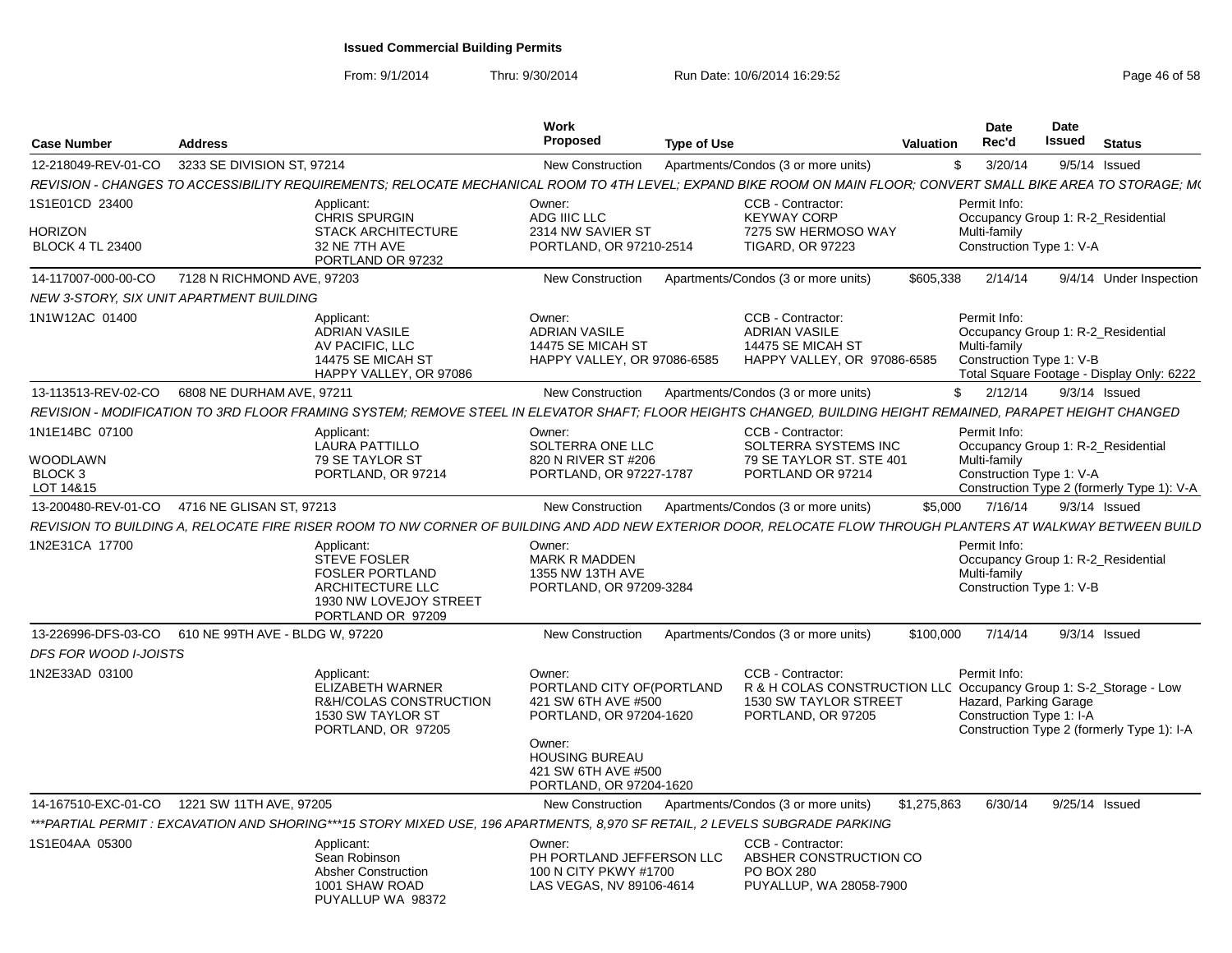| <b>Case Number</b>                                   | <b>Address</b>                              |                                                                                                                                                                                                              | Work<br><b>Proposed</b>                                                | <b>Type of Use</b> |                                                                                                                                                    | <b>Valuation</b> | <b>Date</b><br>Rec'd                                                                             | <b>Date</b><br>Issued | <b>Status</b> |                                            |
|------------------------------------------------------|---------------------------------------------|--------------------------------------------------------------------------------------------------------------------------------------------------------------------------------------------------------------|------------------------------------------------------------------------|--------------------|----------------------------------------------------------------------------------------------------------------------------------------------------|------------------|--------------------------------------------------------------------------------------------------|-----------------------|---------------|--------------------------------------------|
| 12-218049-DFS-03-CO                                  | 3233 SE DIVISION ST, 97214                  |                                                                                                                                                                                                              | New Construction                                                       |                    | Apartments/Condos (3 or more units)                                                                                                                | \$10,000         | 4/22/14                                                                                          | 9/26/14 Issued        |               |                                            |
|                                                      |                                             | DFS FOR STEEL STAIRS. Per appeal, ships ladders to roof may have handrails that pinch to 24" minimum clear width at the roof hatch only. Handrails of ships ladder below the roof opening are minimum 30" ck |                                                                        |                    |                                                                                                                                                    |                  |                                                                                                  |                       |               |                                            |
| 1S1E01CD 23400<br>HORIZON<br><b>BLOCK 4 TL 23400</b> |                                             | Applicant:<br><b>FRANCIS DARDIS</b><br><b>STACK ARCHITECTURE</b><br>32 NE 7TH AVE<br>PORTLAND, OR 97232                                                                                                      | Owner:<br>ADG IIIC LLC<br>2314 NW SAVIER ST<br>PORTLAND, OR 97210-2514 |                    | CCB - Contractor:<br><b>KEYWAY CORP</b><br>7275 SW HERMOSO WAY<br><b>TIGARD, OR 97223</b>                                                          |                  | Permit Info:<br>Occupancy Group 1: R-2 Residential<br>Multi-family<br>Construction Type 1: V-A   |                       |               |                                            |
| 13-111713-REV-01-CO                                  | 333 NE 146TH AVE, 97230                     |                                                                                                                                                                                                              | New Construction                                                       |                    | Apartments/Condos (3 or more units)                                                                                                                | $\mathbb{S}^-$   | 9/26/14                                                                                          | 9/26/14 Issued        |               |                                            |
|                                                      |                                             | revision - updated storm report and O&M agreement - BES approved report and O & M agreement scanned into TRACS.                                                                                              |                                                                        |                    |                                                                                                                                                    |                  |                                                                                                  |                       |               |                                            |
| 1N2E36CB 04500                                       |                                             | Applicant:<br><b>BRIAN VANDETTA</b><br><b>UDELL ENGINEERING</b><br>63 EAST ASH ST<br>LEBANON OR 97355                                                                                                        |                                                                        |                    | CCB - Contractor:<br><b>MARATHON CONSTRUCTION</b><br><b>SERVICES LLC</b><br>30050 SW TOWN CENTER LOOP<br><b>W STE 200</b><br>WILSONVILLE, OR 97070 |                  | Permit Info:<br>Occupancy Group 1: R-2 Residential<br>Multi-family<br>Construction Type 1: V-A   |                       |               |                                            |
|                                                      | 13-218579-REV-01-CO 8072 SE 6TH AVE, 97202  |                                                                                                                                                                                                              | New Construction                                                       |                    | Apartments/Condos (3 or more units)                                                                                                                | \$20,000         | 8/18/14                                                                                          | 9/30/14 Issued        |               |                                            |
|                                                      |                                             | VALUE ADDED REVISION TO CHANGE LAYOUT OF UNITS #2 AND #11. AND INTERIOR STAIRS AT UNIT#2:  BALCONIES AT UNIT 10 AND 11 INCREASED TO 3' DEPTH: NEW RETAINING WALL AT NOR                                      |                                                                        |                    |                                                                                                                                                    |                  |                                                                                                  |                       |               |                                            |
| 1S1E23CC 02700                                       |                                             | Applicant:<br><b>STEVE FOSLER</b>                                                                                                                                                                            | Owner:<br><b>MARK R MADDEN</b>                                         |                    | CCB - Contractor:<br><b>RICH GRIMES</b>                                                                                                            |                  | Permit Info:<br>Occupancy Group 1: R-2_Residential                                               |                       |               |                                            |
| SELLWOOD<br>BLOCK 10<br>LOT <sub>6</sub>             |                                             | <b>FOSLER PORTLAND</b><br>ARCHITECTURE LLC<br>1930 NW LOVEJOY STREET<br>PORTLAND OR 97209                                                                                                                    | 1355 NW 13TH AVE<br>PORTLAND, OR 97209-3284                            |                    | PROGRESS CONSTRUCTION<br>710 NW 17TH STE B<br>PORTLAND OR 97209                                                                                    |                  | Multi-family<br>Construction Type 1: V-B                                                         |                       |               |                                            |
|                                                      | 13-224794-DFS-01-CO 1515 NW 21ST AVE, 97210 |                                                                                                                                                                                                              | New Construction                                                       |                    | Apartments/Condos (3 or more units)                                                                                                                | \$500,000        | 8/22/14                                                                                          | 9/30/14 Issued        |               |                                            |
| DFS FOR POST TENSIONED CONCRETE                      |                                             |                                                                                                                                                                                                              |                                                                        |                    |                                                                                                                                                    |                  |                                                                                                  |                       |               |                                            |
| 1N1E28CD 02500                                       |                                             | Applicant:<br>Sarah Jimenez<br>John Residential Construction Group 1015 NW 11TH AVE #243<br>LLC<br>2170 NW Raleigh St<br>Portland, OR 97210                                                                  | Owner:<br><b>BLOCK 296 SLABTOWN LLC</b><br>PORTLAND, OR 97209          |                    | CCB - Contractor:<br><b>JOHN RESIDENTIAL</b><br><b>CONSTRUCTION GROUP LLC</b><br>1701 SE COLUMBIA RIVER DRIVE<br>VANCOUVER, WA 98661               |                  | Permit Info:<br>Occupancy Group 1: R-2 Residential<br>Multi-family<br>Construction Type 1: III-B |                       |               | Construction Type 2 (formerly Type 1): I-A |
|                                                      | 13-111713-DFS-02-CO 333 NE 146TH AVE, 97230 |                                                                                                                                                                                                              | New Construction                                                       |                    | Apartments/Condos (3 or more units)                                                                                                                | \$173,540        | 7/24/14                                                                                          | $9/2/14$ Issued       |               |                                            |
| <b>ENGINEERED FLOOR SYSTEM</b>                       |                                             |                                                                                                                                                                                                              |                                                                        |                    |                                                                                                                                                    |                  |                                                                                                  |                       |               |                                            |
| 1N2E36CB 04500                                       |                                             | Applicant:<br><b>TODD PAYS</b><br><b>MARATHON CONSTRUCTION</b><br>30050 SW TOWN CENTER LOOP<br><b>WEST. #200</b><br>WILSONVILLE, OR 97070                                                                    |                                                                        |                    | CCB - Contractor:<br><b>MARATHON CONSTRUCTION</b><br>SERVICES LLC<br>30050 SW TOWN CENTER LOOP<br><b>W STE 200</b><br>WILSONVILLE, OR 97070        |                  | Permit Info:<br>Occupancy Group 1: R-2_Residential<br>Multi-family<br>Construction Type 1: V-A   |                       |               |                                            |
|                                                      | 13-111713-DFS-03-CO 333 NE 146TH AVE, 97230 |                                                                                                                                                                                                              | New Construction                                                       |                    | Apartments/Condos (3 or more units)                                                                                                                | \$42,000         | 7/24/14                                                                                          | $9/2/14$ Issued       |               |                                            |
| <b>ENGINEERING FOR ALL INTERIOR STAIRS</b>           |                                             |                                                                                                                                                                                                              |                                                                        |                    |                                                                                                                                                    |                  |                                                                                                  |                       |               |                                            |
| 1N2E36CB 04500                                       |                                             | Applicant:<br><b>TODD PAYS</b><br><b>MARATHON CONSTRUCTION</b><br>30050 SW TOWN CENTER LOOP<br><b>WEST. #200</b><br>WILSONVILLE, OR 97070                                                                    |                                                                        |                    | CCB - Contractor:<br><b>MARATHON CONSTRUCTION</b><br><b>SERVICES LLC</b><br>30050 SW TOWN CENTER LOOP<br><b>W STE 200</b><br>WILSONVILLE, OR 97070 |                  | Permit Info:<br>Occupancy Group 1: R-2_Residential<br>Multi-family<br>Construction Type 1: V-A   |                       |               |                                            |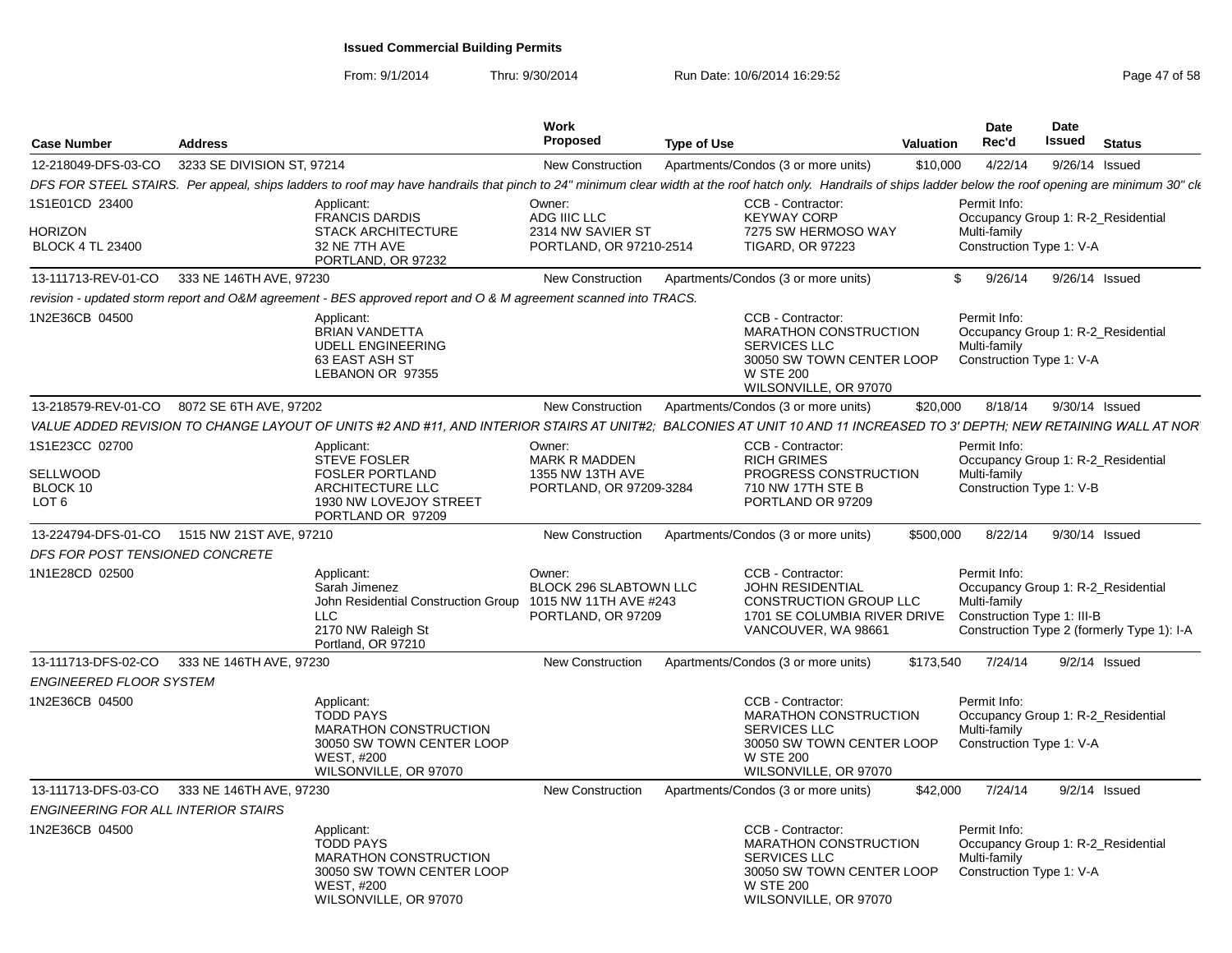| <b>Case Number</b>                            | <b>Address</b>                  |                                                                                                                           | Work<br><b>Proposed</b>                                                                                                                                                                                                                                    | <b>Type of Use</b> |                                                                                                                                              | Valuation | <b>Date</b><br>Rec'd                                                          | <b>Date</b><br><b>Issued</b> | <b>Status</b>                              |
|-----------------------------------------------|---------------------------------|---------------------------------------------------------------------------------------------------------------------------|------------------------------------------------------------------------------------------------------------------------------------------------------------------------------------------------------------------------------------------------------------|--------------------|----------------------------------------------------------------------------------------------------------------------------------------------|-----------|-------------------------------------------------------------------------------|------------------------------|--------------------------------------------|
| 13-226996-DFS-04-CO                           | 610 NE 99TH AVE - BLDG W, 97220 |                                                                                                                           | New Construction                                                                                                                                                                                                                                           |                    | Apartments/Condos (3 or more units)                                                                                                          | \$23,797  | 7/31/14                                                                       |                              | $9/3/14$ Issued                            |
| ROOF ANCHORS                                  |                                 |                                                                                                                           |                                                                                                                                                                                                                                                            |                    |                                                                                                                                              |           |                                                                               |                              |                                            |
| 1N2E33AD 03100                                |                                 | Applicant:<br>ELIZABETH WARNER<br>R&H/COLAS CONSTRUCTION<br>1530 SW TAYLOR ST<br>PORTLAND, OR 97205                       | Owner:<br>PORTLAND CITY OF (PORTLAND<br>421 SW 6TH AVE #500<br>PORTLAND, OR 97204-1620<br>Owner:<br><b>HOUSING BUREAU</b><br>421 SW 6TH AVE #500<br>PORTLAND, OR 97204-1620                                                                                |                    | CCB - Contractor:<br>R & H COLAS CONSTRUCTION LLC Occupancy Group 1: S-2_Storage - Low<br><b>1530 SW TAYLOR STREET</b><br>PORTLAND, OR 97205 |           | Permit Info:<br>Hazard, Parking Garage<br>Construction Type 1: I-A            |                              | Construction Type 2 (formerly Type 1): I-A |
| 13-241512-000-00-CO                           | 324 NE 12TH AVE, 97232          |                                                                                                                           | New Construction                                                                                                                                                                                                                                           | Assembly           |                                                                                                                                              | \$600,000 | 12/24/13                                                                      |                              | 9/17/14 Issued                             |
|                                               |                                 | ENCLOSE 4 TENNIS COURTS WITH AIR SUPPORTED DOME STRUCTURE ATTACHED TO NEW CONCRETE BEAM AT PERIMETER; NEW RAMP FOR ACCESS |                                                                                                                                                                                                                                                            |                    |                                                                                                                                              |           |                                                                               |                              |                                            |
| 1N1E35CA 00100                                |                                 | Applicant:                                                                                                                | Owner:                                                                                                                                                                                                                                                     |                    | CCB - Contractor:                                                                                                                            |           | Permit Info:                                                                  |                              |                                            |
| LYDIA BUCKMANS ADD<br>BLOCK 1&2&4-11 TL 100   |                                 | <b>HOPE TELFORD</b><br>RICHARD BROWN ARCHITECT<br>239 NW 13TH AVE, ROOM 305<br>PORTLAND, OR 97209                         | PORTLAND CITY OF (BUREAU OF<br>1120 SW 5TH AVE #1302<br>PORTLAND, OR 97204-1912<br>Owner:<br><b>PARKS</b><br>1120 SW 5TH AVE #1302<br>PORTLAND, OR 97204-1912<br>Owner:<br>RECREATION(LEASED<br>1120 SW 5TH AVE #1302<br>PORTLAND, OR 97204-1912<br>Owner: |                    | <b>BUZZ WALLACE</b><br>SKYWARD CONSTRUCTION<br>15908 NE 10TH AVENUE<br>RIDGEFIELD, WA 98642                                                  |           | Construction Type 1: V-B<br>Total Square Footage - Display Only:<br>24952     |                              | Occupancy Group 1: A-4_Assembly - arena    |
|                                               |                                 |                                                                                                                           | PORTLAND CITY UNITED<br><b>SOCCER CLUB</b><br>1120 SW 5TH AVE #1302<br>PORTLAND, OR 97204-1912                                                                                                                                                             |                    |                                                                                                                                              |           |                                                                               |                              |                                            |
| 13-214481-DFS-02-CO                           | 2875 SE POWELL BLVD, 97202      |                                                                                                                           | <b>New Construction</b>                                                                                                                                                                                                                                    | <b>Business</b>    |                                                                                                                                              | \$9,000   | 8/20/14                                                                       | 9/18/14 Issued               |                                            |
| <b>DFS - TRELLIS SYSTEM</b>                   |                                 |                                                                                                                           |                                                                                                                                                                                                                                                            |                    |                                                                                                                                              |           |                                                                               |                              |                                            |
| 1S1E12BC 07000<br>WAVERLEIGH HTS              |                                 | Applicant:<br><b>NOLAN KNOX</b><br>RICH DUNCAN CONSTRUCTION                                                               | Owner:<br><b>JEMA PROPERTIES LLC</b><br>P O BOX 90608                                                                                                                                                                                                      |                    | CCB - Contractor:<br>RICH DUNCAN CONSTRUCTION<br><b>INC</b>                                                                                  |           | Permit Info:<br>Occupancy Group 1: A-2_Restaurant<br>Construction Type 1: V-B |                              |                                            |
| BLOCK 10<br>LOT 1-7 EXC PT IN ST<br>LOT 8-11  |                                 | 2295 RURAL AVE SE<br><b>SALEM, OR 97302</b>                                                                               | PORTLAND, OR 97290                                                                                                                                                                                                                                         |                    | PO BOX 21183<br>KEIZER OR 97307                                                                                                              |           |                                                                               |                              |                                            |
| 14-189727-000-00-CO                           | 6447 N CUTTER CIR, 97217        |                                                                                                                           | <b>New Construction</b>                                                                                                                                                                                                                                    | <b>Business</b>    |                                                                                                                                              | \$64,057  | 9/18/14                                                                       | 9/18/14 Issued               |                                            |
| NEW CONSTRUCTION OF 22'X24' SECURITY BUILDING |                                 |                                                                                                                           |                                                                                                                                                                                                                                                            |                    |                                                                                                                                              |           |                                                                               |                              |                                            |
| 1N1E17A 01000<br>1951 COMMISSIONERS ADD       |                                 | Applicant:<br>DAVE GILDERSLEEVE<br><b>DESIGN STRUCTURES LLC</b>                                                           | Owner:<br>SETZER PROPERTIES ZWPO LLC<br>354 WALLER AVE #200                                                                                                                                                                                                |                    | <b>CCB - Contractor:</b><br><b>DESIGN STRUCTURES LLC</b><br>6605 UNIVERSITY AV                                                               |           | Permit Info:<br>Occupancy Group 1: B_Bank, Off.,<br>Med.Off., Pub.Bldg.       |                              |                                            |
| <b>BLOCK7</b><br>LOT <sub>2</sub>             |                                 | 8401 NE HALSEY ST #201<br>PORTLAND OR 97220                                                                               | LEXINGTON, KY 40504                                                                                                                                                                                                                                        |                    | MIDDLETON, WI 53562                                                                                                                          |           | Construction Type 1: V-B                                                      |                              | Total Square Footage - Display Only: 528   |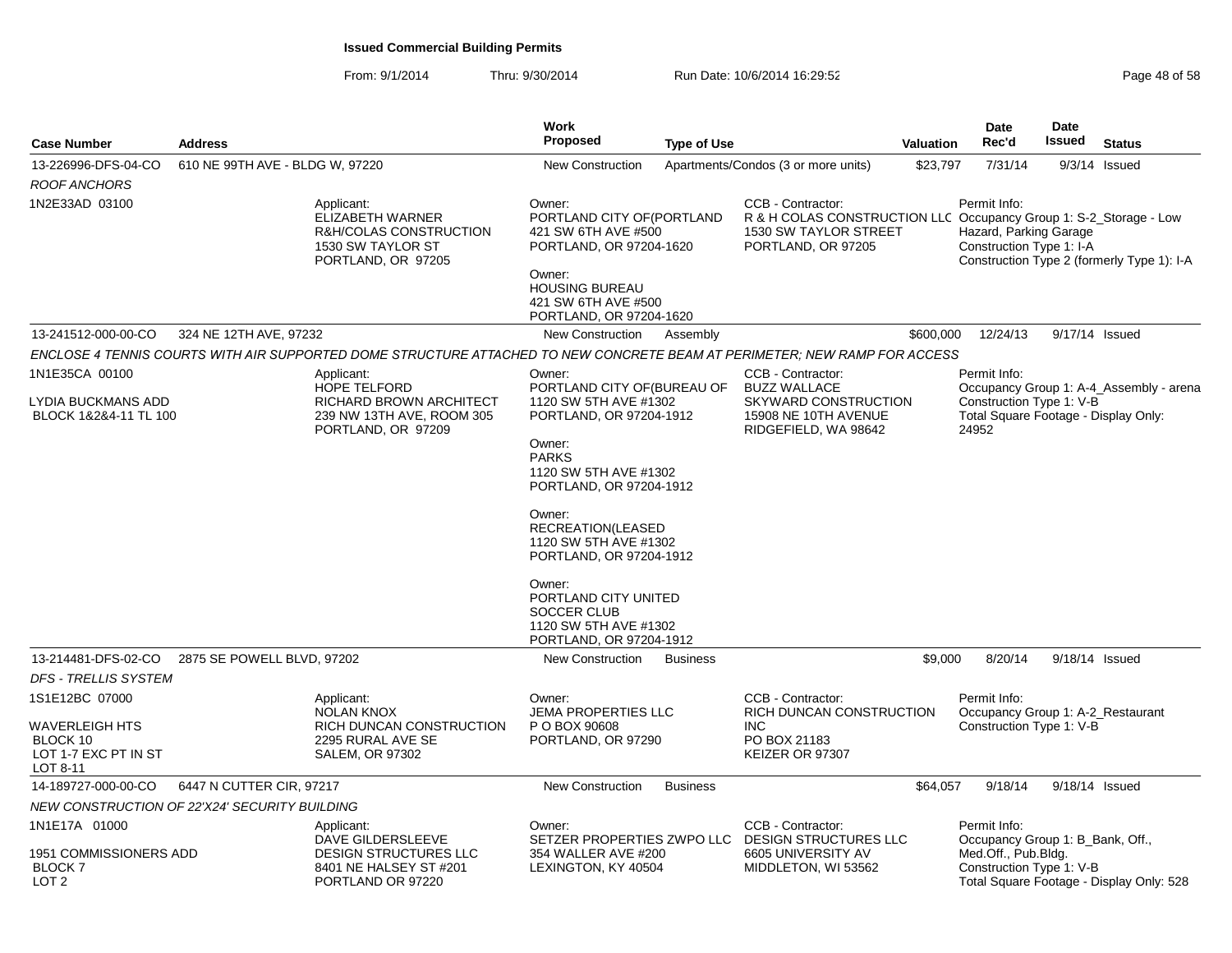| <b>Case Number</b><br><b>Address</b>                                                                                                                                                         | Work<br>Proposed<br><b>Type of Use</b>                                                                                                                                                                             | Date<br><b>Date</b><br><b>Issued</b><br>Rec'd<br><b>Status</b><br><b>Valuation</b>                                                                                             |
|----------------------------------------------------------------------------------------------------------------------------------------------------------------------------------------------|--------------------------------------------------------------------------------------------------------------------------------------------------------------------------------------------------------------------|--------------------------------------------------------------------------------------------------------------------------------------------------------------------------------|
| 8135 SE ASH ST, 97215<br>14-175489-000-00-CO                                                                                                                                                 | <b>New Construction</b><br><b>Business</b>                                                                                                                                                                         | 6/26/14<br>\$560,419<br>$9/25/14$ Issued                                                                                                                                       |
| CONSTRUCT NEW ONE STORY, 6336 SF CONCRETE AND STEEL BUILDING FOR FUTURE RETAIL USE; SHELL ONLY; SITE IMPROVEMENTS ON ADJACENT LOT TO INCLUDE PARKING SIDEWALKS,                              |                                                                                                                                                                                                                    |                                                                                                                                                                                |
| 1N2E32DD 00500<br>Applicant:<br><b>DAN GLENNON</b><br>DAN GLENNON ARCHITECT<br>4106 NE 32ND PLACE<br>PORTLAND OR 97211                                                                       | CCB - Contractor:<br>Owner:<br>ANDY LIU<br><b>MEGA PACIFIC CO</b><br>1415 NW 185TH AVE<br>PO BOX 82186<br>BEAVERTON, OR 97006-1946<br>Owner:<br><b>DAVID HONG</b><br>1415 NW 185TH AVE<br>BEAVERTON, OR 97006-1946 | Permit Info:<br>Occupancy Group 1: M_Store, Service<br>Station<br>PORTLAND, OR 97282-0186<br>Construction Type 1: V-B<br>Total Square Footage - Display Only: 6336             |
| 13-101210-DFS-06-CO<br>1900 N INTERSTATE AVE, 97227                                                                                                                                          | <b>Business</b><br><b>New Construction</b>                                                                                                                                                                         | 8/13/14<br>\$27,575<br>9/25/14 Issued                                                                                                                                          |
| <b>DFS FOR SKYLIGHTS</b>                                                                                                                                                                     |                                                                                                                                                                                                                    |                                                                                                                                                                                |
| 1N1E27CD 00200<br>Applicant:<br><b>GRANT ELDRIDGE</b><br>HOFFMAN CONSTRUCTION<br>ALBINA<br><b>BLOCK 94 TL 200</b><br>1900 N INTERSTATE AVENUE<br>PORTLAND, OR 97227                          | CCB - Contractor:<br>Owner:<br>PORTLAND CITY OF<br><b>THOMAS SMITH</b><br>1120 SW 5TH AVE #609<br>PORTLAND, OR 97204-1912<br>OF OREGON<br>PORTLAND, OR 97205<br><b>Primary Contractor:</b><br><b>TO BID</b>        | Permit Info:<br>Occupancy Group 1: B_Bank, Off.,<br>Med.Off., Pub.Bldg.<br>HOFFMAN CONSTRUCTION CO<br>Construction Type 1: III-B<br>805 SW BROADWAY SUITE 2100                 |
| 14-167544-000-00-CO<br>2393 NE FREMONT ST, 97212                                                                                                                                             | <b>New Construction</b><br><b>Business</b>                                                                                                                                                                         | \$853,122<br>6/10/14<br>9/18/14 Issued                                                                                                                                         |
| CONSTRUCT NEW COMMERCIAL BUILDING , 1 STORY WITH MEZZANINE LEVEL, INTERIOR TRASH ENCLOSURE, INCLUDES PARKING LOT WITH 4 SPACES, LANDSCAPING AND OTHER ASSOCIAT                               |                                                                                                                                                                                                                    |                                                                                                                                                                                |
| 1N1E23DD 20800<br>Applicant:<br>MIKE COYLE<br><b>FASTER PERMITS</b><br>14334 NW EAGLERIDGE LANE<br>PORTLAND, OR 97229                                                                        | Owner:<br>CCB - Contractor:<br><b>H WAGNER LLC</b><br>1001 SE DIVISION ST #1<br>1026 SE STARK ST<br>PORTLAND, OR 97202-1076<br>PORTLAND, OR 97214                                                                  | Permit Info:<br><b>BREMIK CONSTRUCTION</b><br>Occupancy Group 1: B Bank, Off.,<br>Med.Off., Pub.Bldg.<br>Construction Type 1: V-B<br>Total Square Footage - Display Only: 7494 |
| 13-164353-DFS-06-CO<br>3530 N VANCOUVER AVE, 97227                                                                                                                                           | <b>New Construction</b><br><b>Business</b>                                                                                                                                                                         | 8/4/14<br>\$150,000<br>9/10/14 Issued                                                                                                                                          |
| DFS FOR PEDESTAL FLOOR SYSTEM                                                                                                                                                                |                                                                                                                                                                                                                    |                                                                                                                                                                                |
| 1N1E22DC 14300<br>Applicant:<br><b>JEFF VINCENT</b><br>ALBINA HMSTD<br>PATH ARCHITECTURE<br>BLOCK 30<br>5229 N MLK JR BLVD<br>LOT 11&12<br>PORTLAND, OR 97217                                | CCB - Contractor:<br>Owner:<br><b>DECO DINER LLC</b><br>KAISER GROUP LLC<br>5229 NE M L KING BLVD<br>PORTLAND, OR 97211<br>101<br>PORTLAND OR 97211                                                                | Permit Info:<br>Occupancy Group 1: A-2_Restaurant<br>Construction Type 1: III-A<br>5229 NE M L KING JR BLVD, STE<br>Construction Type 2 (formerly Type 1): III-A               |
| 14-150191-DFS-02-CO<br>1455 NW IRVING ST, 97209                                                                                                                                              | <b>Business</b><br><b>New Construction</b>                                                                                                                                                                         | \$1<br>9/26/14<br>9/26/14 Issued                                                                                                                                               |
| DFS - tie back anchors for shoring on NW 14th and NW 15th Avenues only. (see 14-150191 DFS 01 CO for all other tie back anchors)                                                             |                                                                                                                                                                                                                    |                                                                                                                                                                                |
| 1N1E33AD 02300<br>Applicant:<br><b>DAN ZYLKOWSKI</b><br><b>COUCHS ADD</b><br><b>HOWARD S WRIGHT</b><br>BLOCK 123<br>425 NW 10TH AVE<br>INC PT VAC ST LOT 1&2<br>PORTLAND OR 97209<br>LOT 3&4 | Owner:<br>14TH & IRVING LLC<br>101 SW MAIN ST #1100<br>PORTLAND, OR 97204-3219                                                                                                                                     |                                                                                                                                                                                |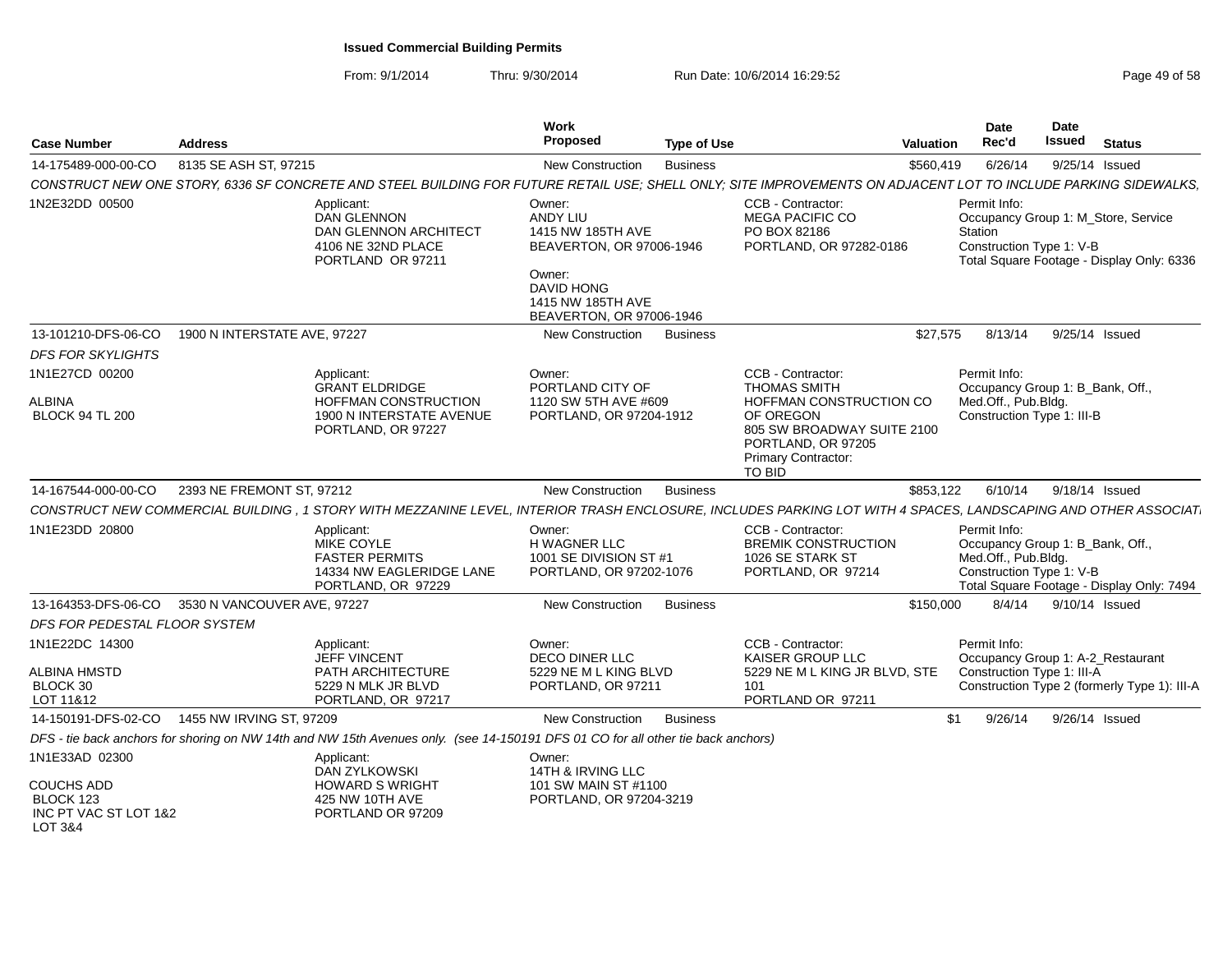| <b>Case Number</b>                                 | <b>Address</b>                                          |                                                                                                                         | Work<br>Proposed                                                              | <b>Type of Use</b> |                                                                                                                                      | <b>Valuation</b> | <b>Date</b><br>Rec'd                                                                                  | <b>Date</b><br>Issued | <b>Status</b>                                                                           |
|----------------------------------------------------|---------------------------------------------------------|-------------------------------------------------------------------------------------------------------------------------|-------------------------------------------------------------------------------|--------------------|--------------------------------------------------------------------------------------------------------------------------------------|------------------|-------------------------------------------------------------------------------------------------------|-----------------------|-----------------------------------------------------------------------------------------|
| 14-154983-000-00-CO                                | 2110 NW 23RD AVE, 97210                                 |                                                                                                                         | <b>New Construction</b>                                                       | <b>Business</b>    |                                                                                                                                      | \$174,500        | 5/9/14                                                                                                | 9/11/14 Issued        |                                                                                         |
|                                                    |                                                         | NEW BUILDING FOR DRIVE THRU COFFE SHOP: WITH ASSOCIATED SITE WORK ***DETACHED TRASH ENCLOSURE 14-154987-CO***           |                                                                               |                    |                                                                                                                                      |                  |                                                                                                       |                       |                                                                                         |
| 1N1E28CB 04500                                     |                                                         | Applicant:                                                                                                              | Owner:                                                                        |                    | CCB - Contractor:                                                                                                                    |                  | Permit Info:                                                                                          |                       |                                                                                         |
| NORTH PORTLAND<br><b>BLOCK 4 TL 4500</b>           |                                                         | MIKE COYLE<br><b>FASTER PERMITS</b><br>14334 NW EAGLERIDGE LANE<br>PORTLAND, OR 97229                                   | <b>CHRISTIAN LLC</b><br>PO BOX 27<br>WALTERVILLE, OR 97489-0027               |                    | PATH CONSTRUCTION<br>5331 SW MACADAM AVE #258-110 Factory, Mod.Hazard<br>PORTLAND, OR 97239                                          |                  | Construction Type 1: V-B                                                                              |                       | Occupancy Group 1: F-1_Industrial Plant -<br>Total Square Footage - Display Only: 395   |
| 13-101210-DFS-04-CO                                | 1900 N INTERSTATE AVE, 97227                            |                                                                                                                         | <b>New Construction</b>                                                       | <b>Business</b>    |                                                                                                                                      | \$235,000        | 7/23/14                                                                                               |                       | $9/3/14$ Issued                                                                         |
| DFS FOR ATTACHMENT OF METAL PANELS                 |                                                         |                                                                                                                         |                                                                               |                    |                                                                                                                                      |                  |                                                                                                       |                       |                                                                                         |
| 1N1E27CD 00200<br>ALBINA<br><b>BLOCK 94 TL 200</b> |                                                         | Applicant:<br><b>NEVAN HUDDLESTON</b><br>HOFFMAN CONSTRUCTION<br>805 SW BROADWAY, #2100<br>PORTLAND, OR 97205           | Owner:<br>PORTLAND CITY OF<br>1120 SW 5TH AVE #609<br>PORTLAND, OR 97204-1912 |                    | CCB - Contractor:<br><b>THOMAS SMITH</b><br>HOFFMAN CONSTRUCTION CO<br>OF OREGON<br>805 SW BROADWAY SUITE 2100<br>PORTLAND, OR 97205 |                  | Permit Info:<br>Occupancy Group 1: B_Bank, Off.,<br>Med.Off., Pub.Bldg.<br>Construction Type 1: III-B |                       |                                                                                         |
| 13-171122-DFS-07-CO                                | 4001 SW CANYON RD, 97221                                |                                                                                                                         | <b>New Construction</b>                                                       | <b>Business</b>    |                                                                                                                                      | \$75,000         | 9/2/14                                                                                                | 9/15/14 Issued        |                                                                                         |
| DFS FOR STAIRS AND RAILING                         |                                                         |                                                                                                                         |                                                                               |                    |                                                                                                                                      |                  |                                                                                                       |                       |                                                                                         |
| 1S1E05 01400                                       |                                                         | Applicant:                                                                                                              | Owner:                                                                        |                    |                                                                                                                                      |                  | Permit Info:                                                                                          |                       |                                                                                         |
| SECTION 05 1S 1E<br>TL 1400 60.69 ACRES            |                                                         | <b>EMILY DAWSON</b><br><b>SRG PARTNERSHIP</b><br>621 SW MORRISON, SUITE 200<br>PORTLAND, OR 97201                       | <b>METRO</b><br>600 NE GRAND AVE<br>PORTLAND, OR 97232-2736                   |                    |                                                                                                                                      |                  | Occupancy Group 1: B_Bank, Off.,<br>Med.Off., Pub.Bldg.<br>Construction Type 1: V-B                   |                       | Construction Type 2 (formerly Type 1): V-B                                              |
| 13-225587-000-00-CO                                | 4455 SE 26TH AVE, 97202                                 |                                                                                                                         | <b>New Construction</b>                                                       | <b>Business</b>    |                                                                                                                                      | \$220,000        | 11/26/13                                                                                              |                       | 9/3/14 Under Inspection                                                                 |
|                                                    | NEW CONSTRUCTION FOR A 480SF DRIVE-THRU COFFEE BUILDING |                                                                                                                         |                                                                               |                    |                                                                                                                                      |                  |                                                                                                       |                       |                                                                                         |
| 1S1E12CC 19000                                     |                                                         | Applicant:<br><b>JENNIFER KIMURA</b><br><b>VLMK CONSULTING ENGINEERS</b><br>3933 SW KELLY AVENUE<br>PORTLAND, OR 97239  | Owner:<br>2525 HOLGATE LLC<br>733 SW 2ND AVE STE 200<br>PORTLAND, OR 97204    |                    | CCB - Contractor:<br><b>TAPIO CONSTRUCTION INC</b><br>PO BOX 820364<br>VANCOUVER WA 98682                                            |                  | Permit Info:<br>Factory, Mod.Hazard<br>Construction Type 1: V-B                                       |                       | Occupancy Group 1: F-1_Industrial Plant -<br>Total Square Footage - Display Only: 480   |
| 13-240641-000-00-CO                                | 8737 N LOMBARD ST, 97203                                |                                                                                                                         | New Construction                                                              | <b>Business</b>    |                                                                                                                                      | \$92,905         | 12/20/13                                                                                              | 9/16/14 Issued        |                                                                                         |
| NEW CONSTRUCTION OF RETAIL BUILDING                |                                                         |                                                                                                                         |                                                                               |                    |                                                                                                                                      |                  |                                                                                                       |                       |                                                                                         |
| 1N1W01CD 19000                                     |                                                         | Applicant:<br><b>BRETT SCHULZ</b><br><b>BRETT SCHULZ ARCHITECT</b><br>1111 E BURNSIDE ST SUITE 303<br>PORTLAND OR 97214 | Owner:<br>PORTLAND CITY OF<br>1120 SW 5TH AVE #1000<br>PORTLAND, OR 97204     |                    | <b>Primary Contractor:</b><br><b>TO BID</b>                                                                                          |                  | Permit Info:<br>Occupancy Group 1: B_Bank, Off.,<br>Med.Off., Pub.Bldg.<br>Construction Type 1: V-B   |                       | Total Square Footage - Display Only: 786                                                |
| 13-240634-000-00-CO                                | 8787 N LOMBARD ST, 97203                                |                                                                                                                         | <b>New Construction</b>                                                       | <b>Business</b>    |                                                                                                                                      | \$844,603        | 12/20/13                                                                                              | 9/16/14 Issued        |                                                                                         |
|                                                    | NEW CONSTRUCTION OF RETAIL / OFFICE BUILDING            |                                                                                                                         |                                                                               |                    |                                                                                                                                      |                  |                                                                                                       |                       |                                                                                         |
| 1N1W01CD 19000                                     |                                                         | Applicant:<br><b>BRETT SCHULZ</b><br><b>BRETT SCHULZ ARCHITECT</b><br>1111 E BURNSIDE ST SUITE 303<br>PORTLAND OR 97214 | Owner:<br>PORTLAND CITY OF<br>1120 SW 5TH AVE #1000<br>PORTLAND, OR 97204     |                    | Primary Contractor:<br>TO BID                                                                                                        |                  | Permit Info:<br>Occupancy Group 1: B Bank, Off.,<br>Med.Off., Pub.Bldg.<br>Construction Type 1: V-B   |                       | Construction Type 2 (formerly Type 1): V-B<br>Total Square Footage - Display Only: 7363 |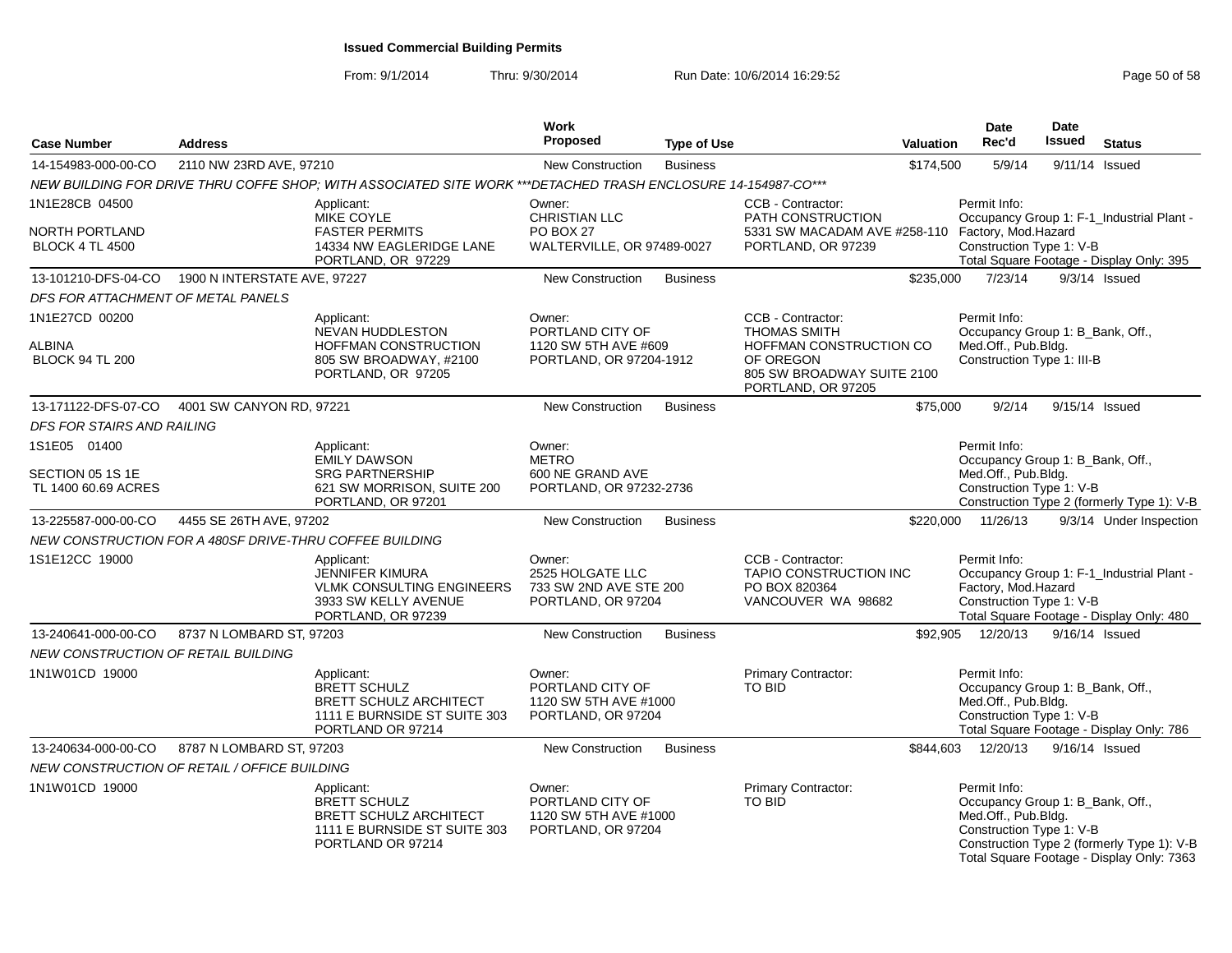| <b>Case Number</b>                                                                                 | <b>Address</b>                                    |                                                                                                                                                                                                               | <b>Work</b><br><b>Proposed</b>                                                          | <b>Type of Use</b> | <b>Valuation</b>                                                                                 |     | Date<br>Rec'd                                            | <b>Date</b><br>Issued | <b>Status</b>                     |
|----------------------------------------------------------------------------------------------------|---------------------------------------------------|---------------------------------------------------------------------------------------------------------------------------------------------------------------------------------------------------------------|-----------------------------------------------------------------------------------------|--------------------|--------------------------------------------------------------------------------------------------|-----|----------------------------------------------------------|-----------------------|-----------------------------------|
| 14-153330-FND-01-CO                                                                                | 4645 N CHANNEL AVE                                |                                                                                                                                                                                                               | <b>New Construction</b>                                                                 | <b>Business</b>    | \$14,012,162                                                                                     |     | 5/19/14                                                  |                       | 9/2/14 Under Inspection           |
|                                                                                                    |                                                   | partial - steel piles, first floor slab, under slab utilities, site grading, and rough grading for the greenway trail (paving, final grading, swales and landscaping will be reviewed under the main permit.) |                                                                                         |                    |                                                                                                  |     |                                                          |                       |                                   |
| 1N1E20 00110                                                                                       |                                                   | Applicant:<br><b>KARL SCHULZ</b><br>inici Group, Inc.<br>3030 SW MOODY AVE, STE 104<br>PORTLAND OR 97201                                                                                                      | Owner:<br>PORT OF PORTLAND (LEASED<br>PO BOX 3820<br>PORTLAND, OR 97208-3849            |                    |                                                                                                  |     |                                                          |                       |                                   |
|                                                                                                    |                                                   |                                                                                                                                                                                                               | Owner:<br>DAIMLER TRUCKS NORTH<br>AMERICA LLC<br>PO BOX 3820<br>PORTLAND, OR 97208-3849 |                    |                                                                                                  |     |                                                          |                       |                                   |
| 14-153330-REV-01-CO                                                                                | 4645 N CHANNEL AVE                                |                                                                                                                                                                                                               | New Construction                                                                        | <b>Business</b>    | \$55,000                                                                                         |     | 9/2/14                                                   |                       | $9/2/14$ Issued                   |
|                                                                                                    |                                                   | revision - added stone columns, changes depth of stone columns, relocated storm line                                                                                                                          |                                                                                         |                    |                                                                                                  |     |                                                          |                       |                                   |
| 1N1E20 00110                                                                                       |                                                   | Applicant:<br><b>KARL SCHULZ</b><br>inici Group, Inc.<br>3030 SW MOODY AVE, STE 104<br>PORTLAND OR 97201                                                                                                      | Owner:<br>PORT OF PORTLAND (LEASED<br>PO BOX 3820<br>PORTLAND, OR 97208-3849            |                    |                                                                                                  |     |                                                          |                       |                                   |
|                                                                                                    |                                                   |                                                                                                                                                                                                               | Owner:<br>DAIMLER TRUCKS NORTH<br>AMERICA LLC<br>PO BOX 3820<br>PORTLAND, OR 97208-3849 |                    |                                                                                                  |     |                                                          |                       |                                   |
| 14-114252-DFS-01-CO                                                                                | 6511 N PORTSMOUTH AVE, 97203                      |                                                                                                                                                                                                               | New Construction                                                                        | Educational        | \$104,675                                                                                        |     | 7/29/14                                                  |                       | 9/19/14 Issued                    |
| DFS FOR BUCKLING RESTRAINED BRACES                                                                 |                                                   |                                                                                                                                                                                                               |                                                                                         |                    |                                                                                                  |     |                                                          |                       |                                   |
| 1N1E18AB 02800                                                                                     |                                                   | Applicant:<br><b>KIRK FANDREM</b><br>2718 SW WATER AVE<br>PORTLAND OR 97201                                                                                                                                   | Owner:<br>UNIVERSITY OF PORTLAND<br>5000 N WILLAMETTE BLVD<br>PORTLAND, OR 97203-5798   |                    | CCB - Contractor:<br><b>SKANSKA USA</b><br>222 SW Columbia St., Suite 300<br>Portland, OR 97201  |     | Permit Info:<br>General<br>Construction Type 1: II-A     |                       | Occupancy Group 1: A-3_Assembly - |
|                                                                                                    | 14-171386-REV-01-CO  16441 NE CAMERON BLVD. 97230 |                                                                                                                                                                                                               | New Construction                                                                        | Factory/Industrial |                                                                                                  | \$  | 9/16/14                                                  |                       | $9/16/14$ Issued                  |
| <b>REVISION TO INTERIOR PLUMBING</b>                                                               |                                                   |                                                                                                                                                                                                               |                                                                                         |                    |                                                                                                  |     |                                                          |                       |                                   |
| 1N3E19B 00201                                                                                      |                                                   | Applicant:                                                                                                                                                                                                    | Owner:                                                                                  |                    | CCB - Contractor:                                                                                |     | Permit Info:                                             |                       |                                   |
| <b>INTERSTATE CROSSROADS</b><br>LOT <sub>10</sub>                                                  |                                                   | Eddie Stoyan<br>ALLIANT SYSTEMS LLC<br>1600 NW 167th Pl, #330<br>Portland, OR 97006                                                                                                                           | INTERSTATE CROSSROADS LLC<br>BEAVERTON, OR 97006                                        |                    | PERLO CONSTRUCTION LLC<br>15325 SW BEAVERTON CREEK CT 7190 SW Sandburg St.<br>Portland, OR 97223 |     | Moderate Hazard, Warehouse<br>Construction Type 1: III-B |                       | Occupancy Group 1: S-1_Storage -  |
| 13-196679-DFS-01-CO                                                                                | 6936 N FATHOM ST, 97217                           |                                                                                                                                                                                                               | <b>New Construction</b>                                                                 | Factory/Industrial |                                                                                                  | \$1 | 8/7/14                                                   |                       | 9/12/14 Issued                    |
| DFS FOR ATTACHMENT OF FAN SHOW IN A/M1.2                                                           |                                                   |                                                                                                                                                                                                               |                                                                                         |                    |                                                                                                  |     |                                                          |                       |                                   |
| 1N1E17B 00200                                                                                      |                                                   | Applicant:<br>SEAN DYER                                                                                                                                                                                       | Owner:<br><b>FREIGHTLINER CORPORATION</b>                                               |                    | CCB - Contractor:<br>AMERICAN HEATING INC                                                        |     | Permit Info:                                             |                       | Occupancy Group 1: S-1_Storage -  |
| SECTION 17 1N 1E<br>TL 200 24.90 ACRES<br>LAND & IMPS SEE R646162 (R941170881)<br>FOR MACH & EQUIP |                                                   | AMERICAN HEATING INC<br>5035 SE 24TH AVE<br>PORTLAND, OR 97202                                                                                                                                                | PO BOX 3820<br>PORTLAND, OR 97208-3820                                                  |                    | 5035 SE 24TH<br>PORTLAND, OR 97202-4765                                                          |     | Moderate Hazard, Warehouse<br>Construction Type 1: V-B   |                       |                                   |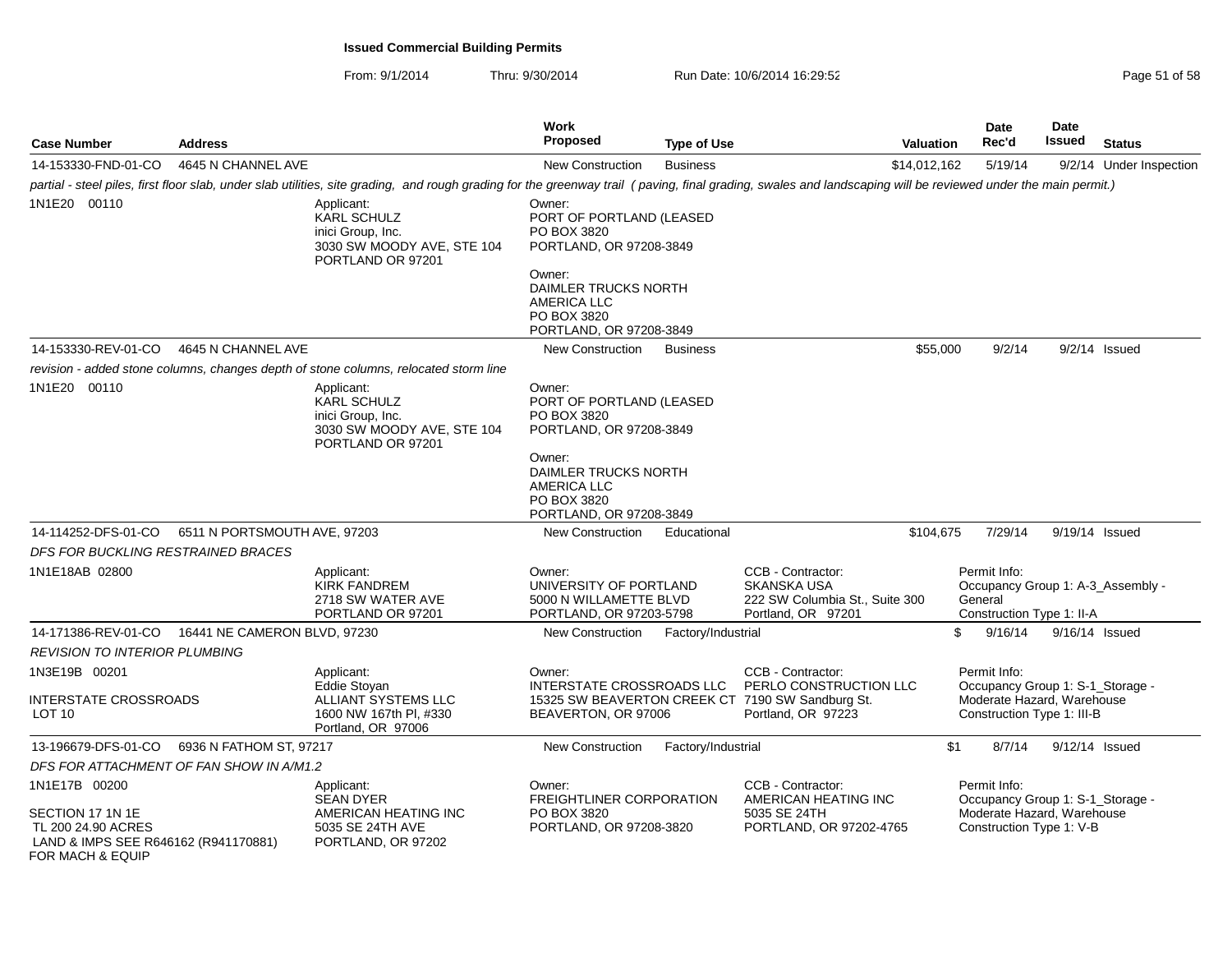| <b>Case Number</b>                                                                | <b>Address</b>               |                                                                                                                                                                  | <b>Work</b><br><b>Proposed</b>                                                            | <b>Type of Use</b> |                                                                                                                                 | <b>Valuation</b> | Date<br>Rec'd                                 | Date<br>Issued                                                                               | <b>Status</b>                                                                                                                    |
|-----------------------------------------------------------------------------------|------------------------------|------------------------------------------------------------------------------------------------------------------------------------------------------------------|-------------------------------------------------------------------------------------------|--------------------|---------------------------------------------------------------------------------------------------------------------------------|------------------|-----------------------------------------------|----------------------------------------------------------------------------------------------|----------------------------------------------------------------------------------------------------------------------------------|
| 14-171386-000-00-CO                                                               | 16441 NE CAMERON BLVD, 97230 |                                                                                                                                                                  | <b>New Construction</b>                                                                   | Factory/Industrial |                                                                                                                                 | \$28,351,408     | 6/23/14                                       |                                                                                              | 9/3/14 Under Inspection                                                                                                          |
|                                                                                   |                              | NEW 492,554SQ FT SHELL BUILDING; CONCRETE TILT-UP BUILDING WITH DOCK AND DRIVE-IN DOORS ON THE NORTH AND SOUTH FACES, PAVED PARKING, CONCRETE DOCKS AND LANDSCAF |                                                                                           |                    |                                                                                                                                 |                  |                                               |                                                                                              |                                                                                                                                  |
| 1N3E19B 00201                                                                     |                              | Applicant:<br>MIKE COYLE<br><b>FASTER PERMITS</b><br>14334 NW EAGLERIDGE LANE<br>PORTLAND, OR 97229                                                              | Owner:<br>INTERSTATE CROSSROADS LLC<br>BEAVERTON, OR 97006                                |                    | CCB - Contractor:<br>PERLO CONSTRUCTION LLC<br>15325 SW BEAVERTON CREEK CT 7190 SW Sandburg St.<br>Portland, OR 97223           |                  | Permit Info:<br>492554                        | Occupancy Group 1: S-1_Storage -<br>Moderate Hazard. Warehouse<br>Construction Type 1: III-B | Total Square Footage - Display Only:                                                                                             |
| 13-205678-REV-03-CO                                                               | 2250 NW 22ND AVE, 97210      |                                                                                                                                                                  | <b>New Construction</b>                                                                   | Factory/Industrial |                                                                                                                                 |                  | $\mathbb{S}$<br>8/13/14                       |                                                                                              | 9/24/14 Issued                                                                                                                   |
|                                                                                   |                              | REVISION TO CHANGE FIRE PROOFING METHOD FROM SPRAY TO CAFCO-BOARD IN ROOF FRAMING PLAN OF ROOF DECK (CHANGING DETAILS OF DFS 03)                                 |                                                                                           |                    |                                                                                                                                 |                  |                                               |                                                                                              |                                                                                                                                  |
| 1N1E28CA 02500                                                                    |                              | Applicant:<br>PATRICK DESIMONE<br>2250 NW 22ND AVE<br>PORLTAND, OR 97210                                                                                         | Owner:<br><b>ROSAN INC</b><br>PO BOX 6712<br>PORTLAND, OR 97228-6712                      |                    | CCB - Contractor:<br><b>Chris Copeland</b><br>ANDERSEN CONSTRUCTION<br><b>COMPANY</b><br>PO BOX 6712<br>PORTLAND, OR 97228-6712 |                  | Permit Info:<br>Factory, Mod.Hazard           | Construction Type 1: I-B                                                                     | Occupancy Group 1: F-1 Industrial Plant -<br>Construction Type 2 (formerly Type 1): I-B                                          |
| 13-205678-DFS-05-CO                                                               | 2250 NW 22ND AVE, 97210      |                                                                                                                                                                  | <b>New Construction</b>                                                                   | Factory/Industrial |                                                                                                                                 | \$50,000         | 8/15/14                                       |                                                                                              | 9/24/14 Issued                                                                                                                   |
| <b>DFS FOR MEP SIESMIC</b>                                                        |                              |                                                                                                                                                                  |                                                                                           |                    |                                                                                                                                 |                  |                                               |                                                                                              |                                                                                                                                  |
| 1N1E28CA 02500                                                                    |                              | Applicant:<br>PATRICK DESIMORE<br>2250 NW 22ND AVE<br>PORTLAND OR 97210                                                                                          | Owner:<br><b>ROSAN INC</b><br>PO BOX 6712<br>PORTLAND, OR 97228-6712                      |                    | CCB - Contractor:<br><b>Chris Copeland</b><br>ANDERSEN CONSTRUCTION<br><b>COMPANY</b><br>PO BOX 6712<br>PORTLAND, OR 97228-6712 |                  | Permit Info:<br>Factory, Mod.Hazard           | Construction Type 1: I-B                                                                     | Occupancy Group 1: F-1_Industrial Plant -<br>Construction Type 2 (formerly Type 1): I-B                                          |
| 14-178347-000-00-CO                                                               | 6447 N CUTTER CIR, 97217     |                                                                                                                                                                  | <b>New Construction</b>                                                                   | Factory/Industrial |                                                                                                                                 | \$20,346,068     | 7/2/14                                        |                                                                                              | 9/18/14 Under Inspection                                                                                                         |
|                                                                                   |                              | NEW CONSTRUCTION OF 208.000SF BUILDING TO REPLACE EXISTING BUILDING: SEE 14-119556-CO FOR DEMO                                                                   |                                                                                           |                    |                                                                                                                                 |                  |                                               |                                                                                              |                                                                                                                                  |
| 1N1E17A 01000<br>1951 COMMISSIONERS ADD<br>BLOCK <sub>7</sub><br>LOT <sub>2</sub> |                              | Applicant:<br>DAVE GILDERSLEEVE<br><b>DESIGN STRUCTURES LLC</b><br>8401 NE HALSEY ST #201<br>PORTLAND OR 97220                                                   | Owner:<br>SETZER PROPERTIES ZWPO LLC<br>354 WALLER AVE #200<br>LEXINGTON, KY 40504        |                    | CCB - Contractor:<br><b>DESIGN STRUCTURES LLC</b><br>6605 UNIVERSITY AV<br>MIDDLETON, WI 53562                                  |                  | Permit Info:<br>Factory, Mod.Hazard<br>212269 | Construction Type 1: II-B                                                                    | Occupancy Group 1: F-1_Industrial Plant -<br>Construction Type 2 (formerly Type 1): II-B<br>Total Square Footage - Display Only: |
| 14-215541-000-00-CO                                                               | 3865 NW ST HELENS RD, 97210  |                                                                                                                                                                  | <b>New Construction</b>                                                                   | Hazardous          |                                                                                                                                 | \$6,117          | 9/22/14                                       |                                                                                              | 9/22/14 Under Inspection                                                                                                         |
|                                                                                   |                              | TANK # 1 - 12'X12' CONCRETE PAD FOR (1) 3000 GALLON LIQUID OXYGEN TANK                                                                                           |                                                                                           |                    |                                                                                                                                 |                  |                                               |                                                                                              |                                                                                                                                  |
| 1N1E19DC 00500<br>SECTION 19 1N 1E<br>TL 500 2.99 ACRES                           |                              | Applicant:<br><b>CHRIS GAYLORD</b><br><b>BRIDGE CITY STEEL</b><br>3865 NW ST HELENS RD<br>PORTLAND, OR 97210                                                     | Owner:<br><b>BCS PROPERTIES LLC</b><br>3865 NW SAINT HELENS RD<br>PORTLAND, OR 97210-1434 |                    | CCB - Contractor:<br>EUGENE WELDERS SUPPLY CO<br>PO BOX 2330<br><b>EUGENE, OR 97402</b>                                         |                  | Permit Info:<br>Garage\Utility Misc.          | Occupancy Group 1: U Private<br>Construction Type 1: V-B                                     | Total Square Footage - Display Only: 144                                                                                         |
| 14-215555-000-00-CO                                                               | 3865 NW ST HELENS RD, 97210  |                                                                                                                                                                  | <b>New Construction</b>                                                                   | Hazardous          |                                                                                                                                 | \$5,000          | 9/22/14                                       |                                                                                              | 9/22/14 Under Inspection                                                                                                         |
|                                                                                   |                              | TANK #2 - 12'X12' CONCRETE PAD FOR (1) 3000 GALLON LIQUID NITROGEN TANK                                                                                          |                                                                                           |                    |                                                                                                                                 |                  |                                               |                                                                                              |                                                                                                                                  |
| 1N1E19DC 00500<br>SECTION 19 1N 1E<br>TL 500 2.99 ACRES                           |                              | Applicant:<br><b>CHRIS GAYLORD</b><br><b>BRIDGE CITY STEEL</b><br>3865 NW ST HELENS RD<br>PORTLAND, OR 97210                                                     | Owner:<br><b>BCS PROPERTIES LLC</b><br>3865 NW SAINT HELENS RD<br>PORTLAND, OR 97210-1434 |                    | CCB - Contractor:<br>EUGENE WELDERS SUPPLY CO<br>PO BOX 2330<br><b>EUGENE, OR 97402</b>                                         |                  | Permit Info:<br>Garage\Utility Misc.          | Occupancy Group 1: U_Private<br>Construction Type 1: V-B                                     |                                                                                                                                  |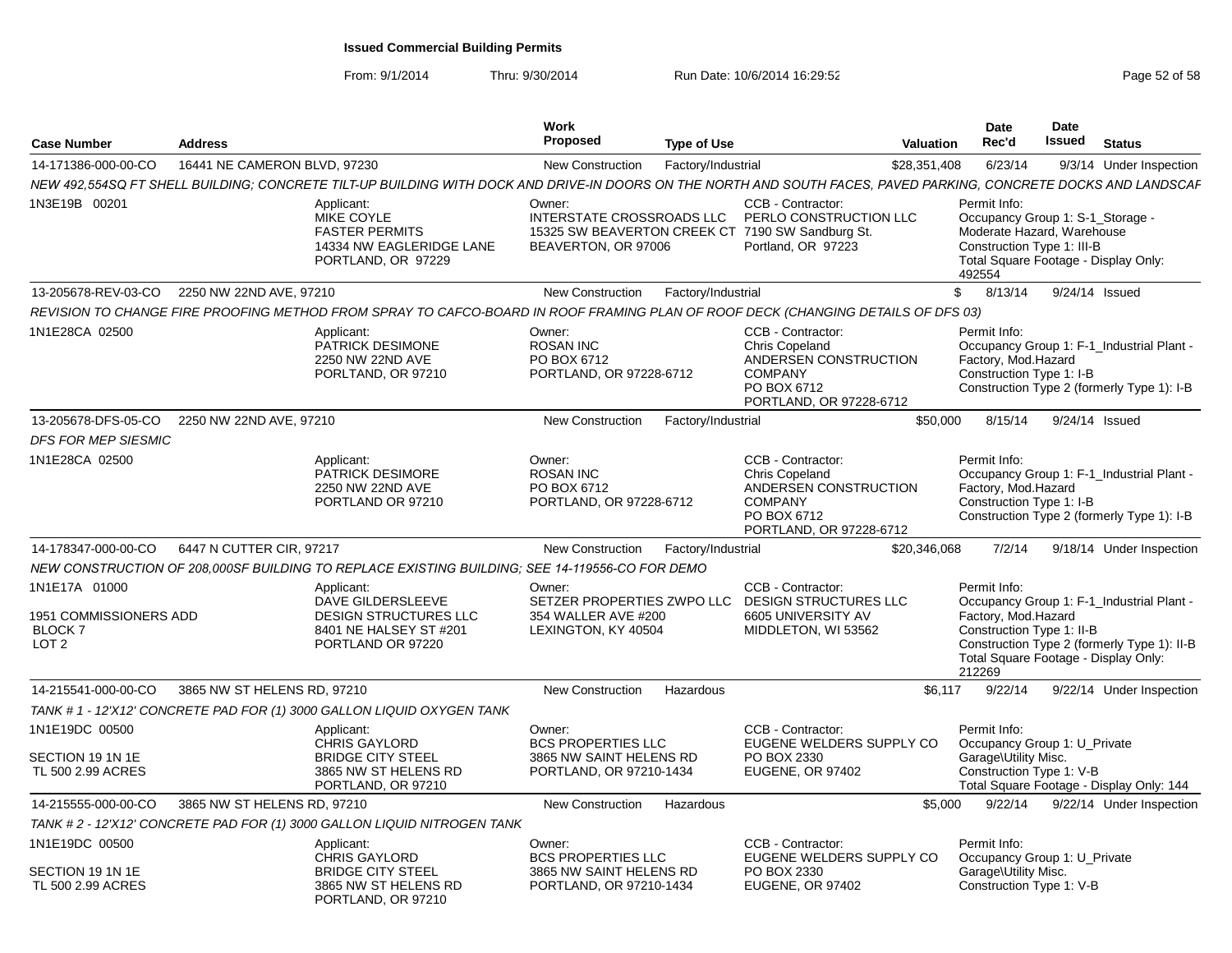|                                                                                                                                                                                                                 |                                                                        |                                                                                                                                                                  | Work                                                                                                                                                                             |                                                                                                                      | <b>Date</b>                      | <b>Date</b>                                                 |                                                                                                                             |
|-----------------------------------------------------------------------------------------------------------------------------------------------------------------------------------------------------------------|------------------------------------------------------------------------|------------------------------------------------------------------------------------------------------------------------------------------------------------------|----------------------------------------------------------------------------------------------------------------------------------------------------------------------------------|----------------------------------------------------------------------------------------------------------------------|----------------------------------|-------------------------------------------------------------|-----------------------------------------------------------------------------------------------------------------------------|
| <b>Case Number</b>                                                                                                                                                                                              | <b>Address</b>                                                         |                                                                                                                                                                  | <b>Proposed</b><br><b>Type of Use</b>                                                                                                                                            |                                                                                                                      | Rec'd<br><b>Valuation</b>        | <b>Issued</b>                                               | <b>Status</b>                                                                                                               |
| 14-165482-000-00-CO                                                                                                                                                                                             | 4477 NE GLISAN ST. 97213                                               |                                                                                                                                                                  | <b>New Construction</b><br>Hotel/Motel                                                                                                                                           |                                                                                                                      | \$4,150,000<br>6/5/14            |                                                             | 9/22/14 Under Inspection                                                                                                    |
|                                                                                                                                                                                                                 |                                                                        | NEW GUEST HOUSING STRUCTURE, 2 STORY, 30 UNITS WITH WALK OUT BASEMENT AND SHARED LAUNDRY, LIVING ROOM, KITCHEN AND DINING AREA, GUEST UNITS ON MAIN AND 2ND FLOC |                                                                                                                                                                                  |                                                                                                                      |                                  |                                                             |                                                                                                                             |
| 1N2E31BC 06500                                                                                                                                                                                                  |                                                                        | Applicant:<br>Keith Eayrs<br>7GF<br>1223 SW Washington St.<br>Portland, OR 97205                                                                                 | Owner:<br>PROVIDENCE HEALTH<br>4400 NE HALSEY ST BLDG 2 #190<br>PORTLAND, OR 97213-1545<br>Owner:<br>SERVICES-OREGON<br>4400 NE HALSEY ST BLDG 2 #190<br>PORTLAND, OR 97213-1545 | CCB - Contractor:<br><b>BALFOUR BEATTY</b><br><b>CONSTRUCTION LLC</b><br>3100 MCKINNON 6TH FLOOR<br>DALLAS, TX 75201 | Permit Info:<br>20215            | Construction Type 1: V-B                                    | Occupancy Group 1: R-1_Hotel or Motel<br>Construction Type 2 (formerly Type 1): V-B<br>Total Square Footage - Display Only: |
| 13-138930-REV-03-CO 1475 SE 100TH AVE                                                                                                                                                                           |                                                                        |                                                                                                                                                                  | <b>New Construction</b><br>Institutional                                                                                                                                         |                                                                                                                      | \$<br>9/19/14                    |                                                             | 9/19/14 Issued                                                                                                              |
| REVISION TO DESIGN OF RETAINING WALL                                                                                                                                                                            |                                                                        |                                                                                                                                                                  |                                                                                                                                                                                  |                                                                                                                      |                                  |                                                             |                                                                                                                             |
| 1S2E04A 02502                                                                                                                                                                                                   |                                                                        | Applicant:<br>LIVING COLOR LANDSCAPE CO<br>PO BOX 514<br>WILSONVILLE, OR 97070                                                                                   | Owner:<br>OREGON CONFERENCE<br><b>EDUCATION &amp; ASSOCIATION</b><br>19800 OATFIELD RD<br>GLADSTONE, OR 97027-2564                                                               | CCB - Contractor:<br>ERWIN CONSTRUCTION CO.<br>P.O. BOX 820528<br>Vancouver, WA 98682-0011                           | Permit Info:                     | Occupancy Group 1: I-2 Hospital<br>Construction Type 1: V-A |                                                                                                                             |
| 14-118476-000-00-CO                                                                                                                                                                                             | 4500 SE WOODSTOCK BLVD, 97206                                          |                                                                                                                                                                  | New Construction<br>Mercantile                                                                                                                                                   |                                                                                                                      | \$5,500,000<br>2/21/14           |                                                             | $9/9/14$ Issued                                                                                                             |
|                                                                                                                                                                                                                 |                                                                        | NEW CORE AND SHELL FOR A TWO STORY RETAIL GROCERY STORE WITH ASSOCIATED OFFICES, OUTDOOR ROOF TERRACE AND BELOW GRADE PARKING                                    |                                                                                                                                                                                  |                                                                                                                      |                                  |                                                             |                                                                                                                             |
| 1S2E18CC 00300                                                                                                                                                                                                  |                                                                        | Applicant:<br><b>SCOTT JACKSON</b><br><b>LRS ARCHITECTS</b><br>720 NW DAVIS ST SUITE 300<br>PORTLAND, OR 97209                                                   | Owner:<br>WOODSTOCK RETAIL II LLC<br>8129 LAKE BALLINGER WAY #104<br>EDMONDS, WA 98026-9182                                                                                      | CCB - Contractor:<br>R & H CONSTRUCTION<br>1530 SW TAYLOR STREET<br>PORTLAND, OR 97205                               | Permit Info:<br>Station<br>44394 | Construction Type 1: V-B                                    | Occupancy Group 1: M Store, Service<br>Construction Type 2 (formerly Type 1): V-B<br>Total Square Footage - Display Only:   |
| 12-134876-DFS-05-CO                                                                                                                                                                                             | 15660 N LOMBARD ST, 97203                                              |                                                                                                                                                                  | Storage<br><b>New Construction</b>                                                                                                                                               |                                                                                                                      | 9/3/14<br>\$1,160,000            |                                                             | 9/3/14 Final                                                                                                                |
|                                                                                                                                                                                                                 | DFS 5: metal bin #1, includes towers and bridge support for conveyors. |                                                                                                                                                                  |                                                                                                                                                                                  |                                                                                                                      |                                  |                                                             |                                                                                                                             |
| 2N1W23D 00300<br>RIVERGATE INDUSTRIAL DIS<br><b>BLOCK 12 TL 300</b><br><b>LAND &amp; IMPS</b><br>SEE R646382 (R708882412) & R653894<br>(R708882414) FOR MACH & EQUIP<br>SEE R653892 (R708882413) FOR OTHER IMPS |                                                                        | Applicant:<br><b>DICK VAN SICKLE</b><br><b>COLUMBIA CPC</b><br>1019 23RD AVE<br>LONGVIEW WA 98632                                                                | Owner:<br>PORT OF PORTLAND(LEASED<br>1300 SW 5TH AVE FLOOR 29<br>PORTLAND, OR 97201<br>Owner:<br><b>COLUMBIA GRAIN INC</b><br>1300 SW 5TH AVE FLOOR 29<br>PORTLAND, OR 97201     | CCB - Contractor:<br>J H KELLY LLC<br>821 3RD AVE<br><b>BOX 2038</b><br>LONGVIEW WA 98632                            | Permit Info:                     | Construction Type 1: II-B                                   | Occupancy Group 1: H-2_High Hazard 2                                                                                        |
| 14-165495-000-00-CO                                                                                                                                                                                             | 4477 NE GLISAN ST, 97213                                               |                                                                                                                                                                  | <b>New Construction</b><br>Storage                                                                                                                                               |                                                                                                                      | \$12,256<br>6/12/14              |                                                             | 9/22/14 Issued                                                                                                              |
|                                                                                                                                                                                                                 |                                                                        | NEW ROUGHLY 220 SF COVERED TRASH ENCLOSURE AT PARKING LOT AREA                                                                                                   |                                                                                                                                                                                  |                                                                                                                      |                                  |                                                             |                                                                                                                             |
| 1N2E31BC 06500                                                                                                                                                                                                  |                                                                        | Applicant:<br><b>Keith Eavrs</b><br>ZGF<br>1223 SW Washington St.<br>Portland, OR 97205                                                                          | Owner:<br>PROVIDENCE HEALTH<br>4400 NE HALSEY ST BLDG 2 #190<br>PORTLAND, OR 97213-1545<br>Owner:<br>SERVICES-OREGON<br>4400 NE HALSEY ST BLDG 2 #190<br>PORTLAND, OR 97213-1545 | CCB - Contractor:<br><b>BALFOUR BEATTY</b><br><b>CONSTRUCTION LLC</b><br>3100 MCKINNON 6TH FLOOR<br>DALLAS, TX 75201 | Permit Info:                     | Hazard, Parking Garage<br>Construction Type 1: V-B          | Occupancy Group 1: S-2 Storage - Low<br>Total Square Footage - Display Only: 220                                            |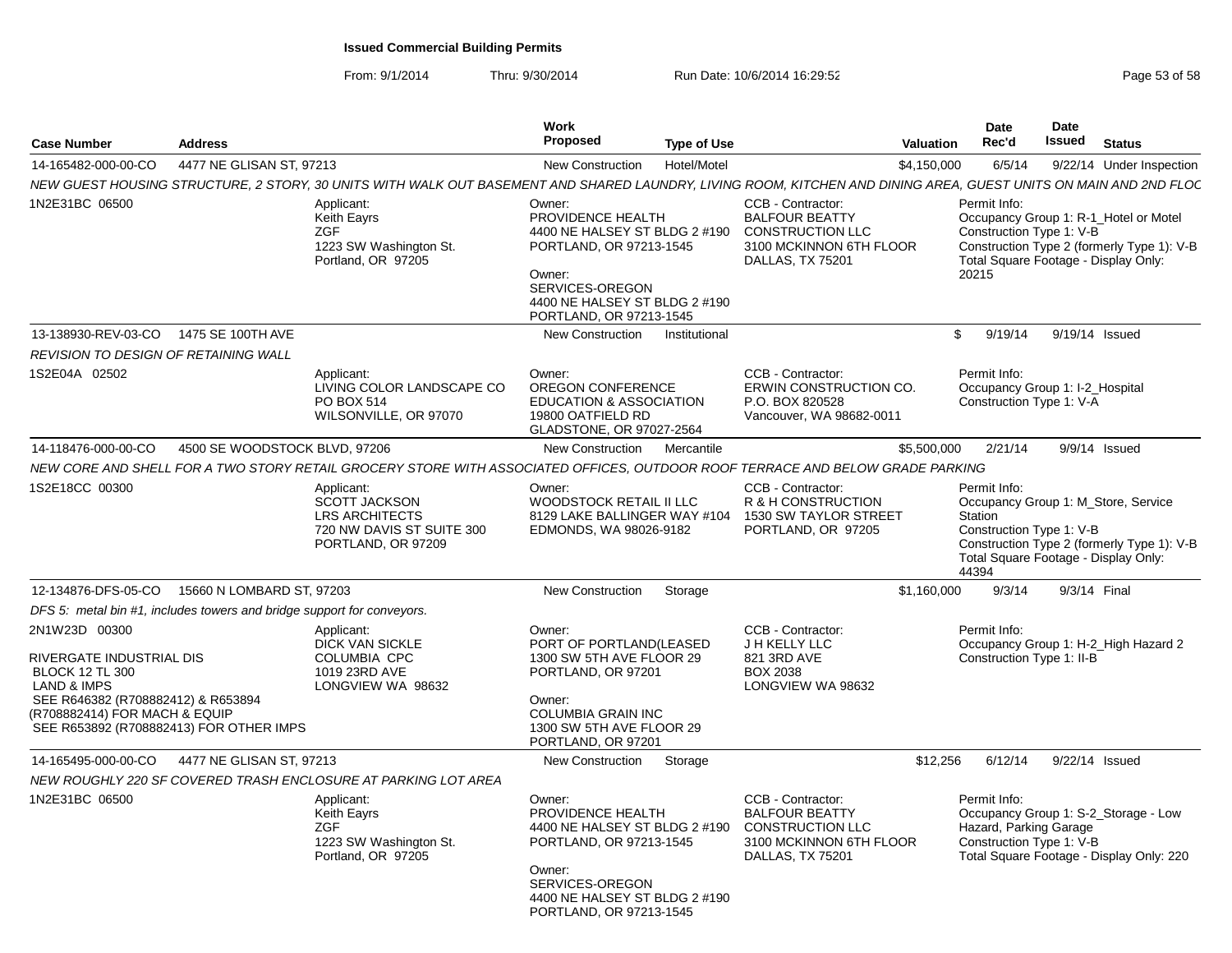| <b>Case Number</b>                                                                                                                                                                                              | <b>Address</b>               |                                                                                                                                                               | Work<br><b>Proposed</b>                                                                                                                                                      | <b>Type of Use</b> |                                                                                                     | <b>Valuation</b> | <b>Date</b><br>Rec'd                                                             | Date<br><b>Issued</b> | <b>Status</b>                            |
|-----------------------------------------------------------------------------------------------------------------------------------------------------------------------------------------------------------------|------------------------------|---------------------------------------------------------------------------------------------------------------------------------------------------------------|------------------------------------------------------------------------------------------------------------------------------------------------------------------------------|--------------------|-----------------------------------------------------------------------------------------------------|------------------|----------------------------------------------------------------------------------|-----------------------|------------------------------------------|
| 13-150363-REV-01-CO                                                                                                                                                                                             | 4235 SE 17TH AVE, 97202      |                                                                                                                                                               | <b>New Construction</b>                                                                                                                                                      | Storage            |                                                                                                     | \$               | 9/9/14                                                                           |                       | $9/9/14$ Issued                          |
|                                                                                                                                                                                                                 |                              | ***REVISION TO MOVE BIKE SHELTER FROM NW CORNER OF OF MALL AT 17TH TO SW CORNER OF MALL AT 17TH…NO CHANGE TO PLANS EXCEPT RELOCATION TO OPPOSITE CORNER ON SO |                                                                                                                                                                              |                    |                                                                                                     |                  |                                                                                  |                       |                                          |
| 1S1E11DC 08800                                                                                                                                                                                                  |                              | Applicant:<br><b>KAREN KARLSSON</b>                                                                                                                           | Owner:<br>TRI-COUNTY METROPOLITAN                                                                                                                                            |                    | CCB - Contractor:<br>Larry Margolin                                                                 |                  | Permit Info:<br>Occupancy Group 1: U_Private                                     |                       |                                          |
| BOISES ADD<br>BLOCK 8<br>LOT 19-30                                                                                                                                                                              |                              | <b>KLK CONSULTING</b><br>906 NW 23RD AVE<br>PORTLAND, OR 97210                                                                                                | 4012 SE 17TH AVE<br>PORTLAND, OR 97202-3940                                                                                                                                  |                    | <b>STACY &amp; WITBECK INC</b><br>979 N Russell St.<br>PORTLAND, OR 97227                           |                  | Garage\Utility Misc.<br>Construction Type 1: II-B                                |                       |                                          |
|                                                                                                                                                                                                                 |                              |                                                                                                                                                               | Owner:<br><b>TRANSPORTATION DISTRICT</b><br>4012 SE 17TH AVE<br>PORTLAND, OR 97202-3940                                                                                      |                    |                                                                                                     |                  |                                                                                  |                       |                                          |
|                                                                                                                                                                                                                 |                              |                                                                                                                                                               | Owner:<br>OF OREGON<br>4012 SE 17TH AVE<br>PORTLAND, OR 97202-3940                                                                                                           |                    |                                                                                                     |                  |                                                                                  |                       |                                          |
| 14-131211-000-00-CO                                                                                                                                                                                             | 14321 NE WHITAKER WAY, 97230 |                                                                                                                                                               | New Construction                                                                                                                                                             | Storage            |                                                                                                     | \$14,055         | 9/26/14                                                                          |                       | 9/26/14 Under Inspection                 |
| <b>NEW 346 SF TRASH ENCLOSURE</b>                                                                                                                                                                               |                              |                                                                                                                                                               |                                                                                                                                                                              |                    |                                                                                                     |                  |                                                                                  |                       |                                          |
| 1N2E24 02600                                                                                                                                                                                                    |                              | Applicant:                                                                                                                                                    | Owner:                                                                                                                                                                       |                    | CCB - Contractor:                                                                                   |                  | Permit Info:                                                                     |                       |                                          |
| SECTION 24 1N 2E<br>TL 2600 5.31 ACRES<br><b>LAND &amp; IMPS</b><br>SEE R646415 (R942241321) & R665115<br>(R942241322) FOR MACH & EQUIP                                                                         |                              | ROBERT BROWN ARCHITECTS<br>549 S 49TH STREET, #108<br>TEMPE, AZ 85281                                                                                         | <b>UNIFIRST CORP</b><br>68 JONSPIN RD<br>WILMINGTON, MA 01887                                                                                                                |                    | JAMES E JOHN CONSTRUCTION<br>CO INC<br>1701 SE COLUMBIA RIVER DR<br>VANCOUVER, WA 98661             |                  | Occupancy Group 1: U_Private<br>Garage\Utility Misc.<br>Construction Type 1: V-B |                       | Total Square Footage - Display Only: 346 |
| 12-134877-DFS-01-CO                                                                                                                                                                                             | 15660 N LOMBARD ST, 97203    |                                                                                                                                                               | <b>New Construction</b>                                                                                                                                                      | Storage            |                                                                                                     | \$200,000        | 9/3/14                                                                           | 9/3/14 Final          |                                          |
| DFS $1:$ metal bin #2                                                                                                                                                                                           |                              |                                                                                                                                                               |                                                                                                                                                                              |                    |                                                                                                     |                  |                                                                                  |                       |                                          |
| 2N1W23D 00300<br>RIVERGATE INDUSTRIAL DIS<br><b>BLOCK 12 TL 300</b><br><b>LAND &amp; IMPS</b><br>SEE R646382 (R708882412) & R653894<br>(R708882414) FOR MACH & EQUIP<br>SEE R653892 (R708882413) FOR OTHER IMPS |                              | Applicant:<br><b>DICK VAN SICKLE</b><br><b>COLUMBIA CPC</b><br>1019 23RD AVE<br>LONGVIEW WA 98632                                                             | Owner:<br>PORT OF PORTLAND(LEASED<br>1300 SW 5TH AVE FLOOR 29<br>PORTLAND, OR 97201<br>Owner:<br><b>COLUMBIA GRAIN INC</b><br>1300 SW 5TH AVE FLOOR 29<br>PORTLAND, OR 97201 |                    | CCB - Contractor:<br>J H KELLY LLC<br>821 3RD AVE<br><b>BOX 2038</b><br>LONGVIEW WA 98632           |                  | Permit Info:<br>Construction Type 1: II-B                                        |                       | Occupancy Group 1: H-2_High Hazard 2     |
| 10-176937-REV-03-CO                                                                                                                                                                                             | 6433 NW ST HELENS RD, 97210  |                                                                                                                                                               | <b>New Construction</b>                                                                                                                                                      | Storage            |                                                                                                     | \$35,000         | 9/16/14                                                                          |                       | 9/16/14 Issued                           |
|                                                                                                                                                                                                                 |                              | VALUE ADDED REVISION TO BUILD RETAINING WALL AT SOUTH EDGE OF IMPROVEMENT AREA, 11.5 FT TALL AT MAX HEIGHT                                                    |                                                                                                                                                                              |                    |                                                                                                     |                  |                                                                                  |                       |                                          |
| 1N1W13DB 01200<br>WILLBRIDGE<br>BLOCK 11<br>LOT 4-8 EXC PT IN ST<br>LOT 17-21<br>SEE R308307 (R915502531) FOR BILLBOARD                                                                                         |                              | Applicant:<br><b>TIM SISUL</b><br><b>SISUL ENGINEERING</b><br>375 PORTLAND AVE<br>GLADSTONE OR 97027                                                          | Owner:<br><b>DAVID S WACKER</b><br>13001 SE 197TH AVE<br>DAMASCUS, OR 97089-9662                                                                                             |                    | CCB - Contractor:<br>P.R. WORTH<br>P.R. WORTH, INC.<br>2690 COWEEMAN PARK DR<br>KELSO WA 98626-5526 |                  | Permit Info:<br>Hazard, Parking Garage<br>Construction Type 1: II-B              |                       | Occupancy Group 1: S-2_Storage - Low     |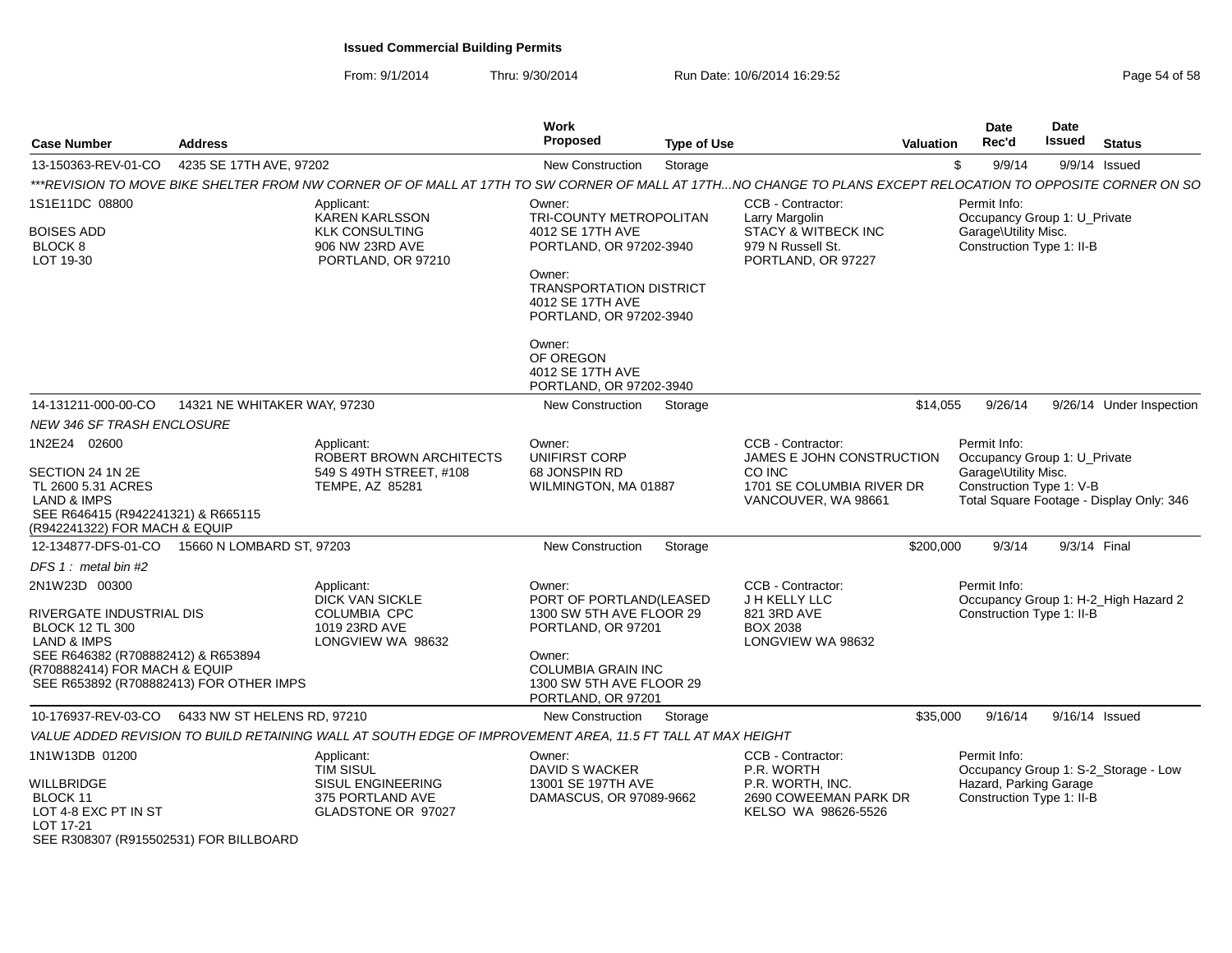From: 9/1/2014

| <b>Case Number</b>                                                                                       | <b>Address</b>               |                                                                                                                                                                  | Work<br>Proposed                                                                                                                                    | <b>Type of Use</b> | <b>Valuation</b>                                                                                                |           | <b>Date</b><br>Rec'd                                                                             | Date<br><b>Issued</b> | <b>Status</b>                                                                |
|----------------------------------------------------------------------------------------------------------|------------------------------|------------------------------------------------------------------------------------------------------------------------------------------------------------------|-----------------------------------------------------------------------------------------------------------------------------------------------------|--------------------|-----------------------------------------------------------------------------------------------------------------|-----------|--------------------------------------------------------------------------------------------------|-----------------------|------------------------------------------------------------------------------|
| 14-131251-UTL-01-CO                                                                                      | 16913 NE CAMERON BLVD, 97230 |                                                                                                                                                                  | New Construction                                                                                                                                    | Storage            |                                                                                                                 | \$470,000 | 7/24/14                                                                                          |                       | 9/16/14 Issued                                                               |
| PRIVATE STORM, WATER AND SANITARY INSTALLATION                                                           |                              |                                                                                                                                                                  |                                                                                                                                                     |                    |                                                                                                                 |           |                                                                                                  |                       |                                                                              |
| 1N3E19B 01600                                                                                            |                              | Applicant:<br><b>SUZANNAH STANLEY</b><br><b>MACKENZIE</b><br>1515 SE WATER AVE<br>PORTLAND, OR 97214                                                             | Owner:<br>ENTERCOM PORTLAND LLC<br>0700 SW BANCROFT ST<br>PORTLAND, OR 97239                                                                        |                    |                                                                                                                 |           | Permit Info:<br>Moderate Hazard, Warehouse<br>Construction Type 1: V-B                           |                       | Occupancy Group 1: S-1_Storage -                                             |
| 14-175513-000-00-CO                                                                                      | 8135 SE ASH ST, 97215        |                                                                                                                                                                  | New Construction                                                                                                                                    | Storage            |                                                                                                                 | \$12,000  | 9/25/14                                                                                          |                       | 9/25/14 Issued                                                               |
| <b>TRASH ENCLOSURE</b>                                                                                   |                              |                                                                                                                                                                  |                                                                                                                                                     |                    |                                                                                                                 |           |                                                                                                  |                       |                                                                              |
| 1N2E32DD 00500                                                                                           |                              | Applicant:<br><b>DAN GLENNON</b><br>DAN GLENNON ARCHITECT<br>4106 NE 32ND PLACE<br>PORTLAND OR 97211                                                             | Owner:<br>ANDY LIU<br>1415 NW 185TH AVE<br>BEAVERTON, OR 97006-1946<br>Owner:<br><b>DAVID HONG</b><br>1415 NW 185TH AVE<br>BEAVERTON, OR 97006-1946 |                    | CCB - Contractor:<br><b>MEGA PACIFIC CO</b><br>PO BOX 82186<br>PORTLAND, OR 97282-0186                          |           | Permit Info:<br>Moderate Hazard, Warehouse<br>Construction Type 1: V-B                           |                       | Occupancy Group 1: S-1_Storage -<br>Total Square Footage - Display Only: 238 |
| 14-177061-000-00-CO                                                                                      | 1815 N COLUMBIA BLVD, 97217  |                                                                                                                                                                  | New Construction                                                                                                                                    | Storage            |                                                                                                                 | \$300,000 | 6/30/14                                                                                          |                       | 9/2/14 Under Inspection                                                      |
|                                                                                                          |                              | CONSTRUCTION OF 2.4 ACRES OF FACILITY IMPROVEMENTS TO CAPTURE, CONTAIN, DETAIN AND TREAT SITE STORMWATER. NEW PAVING, UIC CONSTRUCTION, PIPING AND NEW CENTRALIZ |                                                                                                                                                     |                    |                                                                                                                 |           |                                                                                                  |                       |                                                                              |
| 1N1E09A 00300                                                                                            |                              | Applicant:<br><b>BEAU BRAMAN</b>                                                                                                                                 | Owner:<br><b>MDRI PROPERTIES LLC</b>                                                                                                                |                    | CCB - Contractor:<br>SMITH & SMITH EXCAVATION, INC Occupancy Group 1: U_Private                                 |           | Permit Info:                                                                                     |                       |                                                                              |
| SECTION 09 1N 1E<br>TL 300 7.73 ACRES                                                                    |                              | 205 SE SPOKANE ST SUITE 200<br>PORTLAND OR 97202                                                                                                                 | PO BOX 10074<br>PORTLAND, OR 97296-0074                                                                                                             |                    |                                                                                                                 |           | Garage\Utility Misc.                                                                             |                       |                                                                              |
| 13-218074-REV-01-CO                                                                                      | 1300 NE 16TH AVE, 97232      |                                                                                                                                                                  | New Construction                                                                                                                                    | Utility            |                                                                                                                 | \$        | 9/19/14                                                                                          |                       | 9/19/14 Issued                                                               |
| CHANGE PLANTINGS                                                                                         |                              |                                                                                                                                                                  |                                                                                                                                                     |                    |                                                                                                                 |           |                                                                                                  |                       |                                                                              |
| 1N1E35AB 05600<br><b>HOLLADAYS ADD</b><br><b>BLOCK 178 TL 5600</b><br>SPLIT LEVY R182280 (R396212040)    |                              | Applicant:<br><b>NANCY HORSTMANN</b><br>AT&T<br>1902 74th AVE<br>TUALATIN, OR 97222                                                                              | Owner:<br><b>HOLLADAY PARK PLAZA INC</b><br>1300 NE 16TH AVE<br>PORTLAND, OR 97232-1467                                                             |                    | CCB - Contractor:<br><b>WESTOWER COMMUNICATIONS</b><br><b>INC</b><br>19500 SW CIPOLE ROAD<br>TUALATIN, OR 97062 |           | Permit Info:<br>Construction Type 1: I-A                                                         |                       |                                                                              |
| 14-151798-000-00-CO                                                                                      | 16501 SE DIVISION ST, 97233  |                                                                                                                                                                  | New Construction                                                                                                                                    | Utility            |                                                                                                                 | \$50,000  | 9/12/14                                                                                          |                       | 9/12/14 Issued                                                               |
|                                                                                                          |                              | NEW 25'6" X 7' CONCRETE SLAB FOR WIRELESS EQUIPMENT WITHIN EXISTING CHAIN-LINK ENCLOSURE                                                                         |                                                                                                                                                     |                    |                                                                                                                 |           |                                                                                                  |                       |                                                                              |
| 1S3E06CC 03200                                                                                           |                              | Applicant:<br><b>REID STEWART</b><br>LEXCOM DEVELOPMENT<br>(VERIZON WIRELESS)<br>4015 SW BATTAGLIA AVE<br>GRESHAM OR 97080                                       | Owner:<br><b>EASTGATE THEATRE INC</b><br>PO BOX 460069<br>ESCONDIDO, CA 92046-0069                                                                  |                    | CCB - Contractor:<br><b>T3 CONSTRUCTION LLC</b><br>1520 AUSTIN RD<br>ROSEBURG, OR 97471                         |           | Permit Info:<br>Occupancy Group 1: U Private<br>Garage\Utility Misc.<br>Construction Type 1: V-B |                       |                                                                              |
| 14-210519-000-00-CO                                                                                      | 18201 NE PORTAL WAY          |                                                                                                                                                                  | New Construction                                                                                                                                    | Utility            |                                                                                                                 | \$24,000  | 9/10/14                                                                                          |                       | 9/10/14 Issued                                                               |
|                                                                                                          |                              | NEW 6' FENCE WITH 1' OF BARBED WIRE ATTACHED TO EXISTING GATES                                                                                                   |                                                                                                                                                     |                    |                                                                                                                 |           |                                                                                                  |                       |                                                                              |
| 1N3E20C 01600<br>RIVERSIDE PARKWAY CORPORATE CENTER                                                      |                              | Applicant:<br><b>SUZANNAH STANLEY</b><br><b>MACKENZIE</b>                                                                                                        | Owner:<br><b>DGI PORTLAND LLC</b><br>5500 EQUITY AVE                                                                                                |                    | CCB - Contractor:<br>VANOSDEL CONSTRUCTION<br>PO BOX 1057                                                       |           | Permit Info:<br>Moderate Hazard, Warehouse                                                       |                       | Occupancy Group 1: S-1_Storage -                                             |
| LOT $3-5$<br><b>LAND &amp; IMPS</b><br>SEE R638993 (R710350151) & R646127<br>(R710350152) FOR OTHER IMPS |                              | 1515 SE WATER AVENUE 100<br>PORTLAND OREGON 97214                                                                                                                | RENO, NV 89502                                                                                                                                      |                    | BATTLEGROUND, WA 98604                                                                                          |           |                                                                                                  |                       |                                                                              |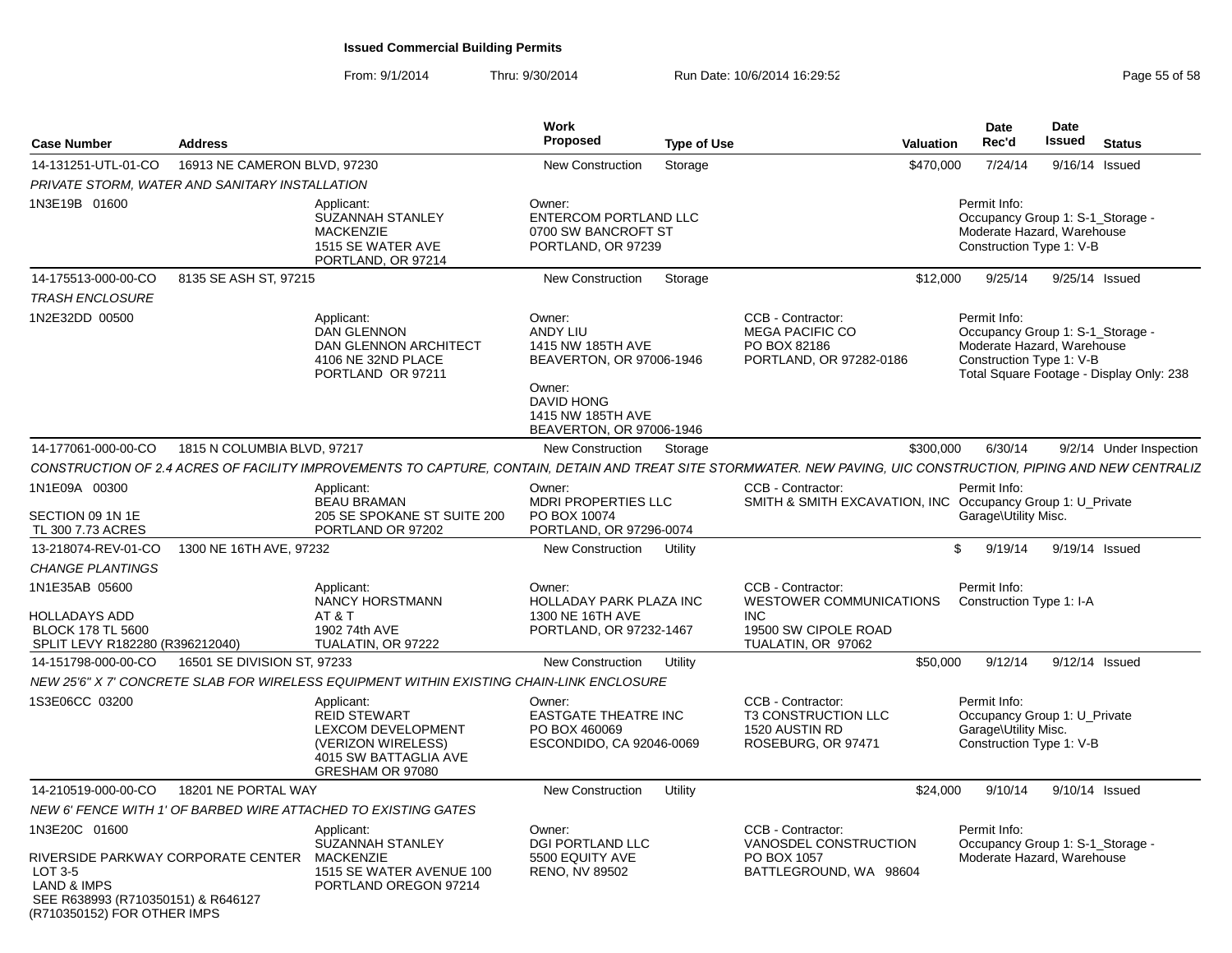| <b>Case Number</b>                                                                               | <b>Address</b>               |                                                                                                     | Work<br><b>Proposed</b>                                                                   | <b>Type of Use</b> |                                                                                                                   | <b>Valuation</b> | Date<br>Rec'd                                                                                                | <b>Date</b><br>Issued | <b>Status</b>                            |
|--------------------------------------------------------------------------------------------------|------------------------------|-----------------------------------------------------------------------------------------------------|-------------------------------------------------------------------------------------------|--------------------|-------------------------------------------------------------------------------------------------------------------|------------------|--------------------------------------------------------------------------------------------------------------|-----------------------|------------------------------------------|
| 12-214057-DFS-02-CO                                                                              | 2399 SE BYBEE BLVD           |                                                                                                     | <b>New Construction</b>                                                                   | Utility            |                                                                                                                   | \$10,000         | 8/8/14                                                                                                       |                       | 9/9/14 Issued                            |
| DFS 2 : glazing/window system                                                                    |                              |                                                                                                     |                                                                                           |                    |                                                                                                                   |                  |                                                                                                              |                       |                                          |
| 1S1E13 00500                                                                                     |                              | Applicant:<br><b>KAREN KARLSSON</b>                                                                 | Owner:<br>TRI-COUNTY METROPOLITAN                                                         |                    | CCB - Contractor:<br>Larry Margolin                                                                               |                  | Permit Info:                                                                                                 |                       | Occupancy Group 1: A-3_Assembly -        |
| CANCEL INTO TRI-MET LIGHT RAIL R/W /<br>SECTION 13 1S 1E, TL 500 5.46 ACRES<br>TL 500 5.46 ACRES |                              | <b>KLK CONSULTING</b><br>906 NW 23RD AVE<br>PORTLAND, OR 97210                                      | 4012 SE 17TH AVE<br>PORTLAND, OR 97202-3940<br>Owner:<br><b>TRANSPORTATION DISTRICT</b>   |                    | <b>STACY &amp; WITBECK INC</b><br>979 N Russell St.<br>PORTLAND, OR 97227                                         |                  | General<br>Construction Type 1: II-B                                                                         |                       |                                          |
|                                                                                                  |                              |                                                                                                     | 4012 SE 17TH AVE<br>PORTLAND, OR 97202-3940                                               |                    |                                                                                                                   |                  |                                                                                                              |                       |                                          |
|                                                                                                  |                              |                                                                                                     | Owner:<br>OF OREGON<br>4012 SE 17TH AVE<br>PORTLAND, OR 97202-3940                        |                    |                                                                                                                   |                  |                                                                                                              |                       |                                          |
| 14-171391-000-00-CO                                                                              | 16441 NE CAMERON BLVD, 97230 |                                                                                                     | New Construction                                                                          | Utility            |                                                                                                                   | \$8,000          | 6/23/14                                                                                                      |                       | $9/3/14$ Issued                          |
| <b>NEW TRASH ENCLOSURE</b>                                                                       |                              |                                                                                                     |                                                                                           |                    |                                                                                                                   |                  |                                                                                                              |                       |                                          |
| 1N3E19B 00201                                                                                    |                              | Applicant:<br>MIKE COYLE<br><b>FASTER PERMITS</b><br>14334 NW EAGLERIDGE LANE<br>PORTLAND, OR 97229 | Owner:<br>INTERSTATE CROSSROADS LLC<br>15325 SW BEAVERTON CREEK CT<br>BEAVERTON, OR 97006 |                    |                                                                                                                   |                  | Permit Info:<br>Occupancy Group 1: S-1_Storage -<br>Moderate Hazard. Warehouse<br>Construction Type 1: III-B |                       | Total Square Footage - Display Only: 342 |
| 14-171389-000-00-CO                                                                              | 16441 NE CAMERON BLVD, 97230 |                                                                                                     | <b>New Construction</b>                                                                   | Utility            |                                                                                                                   | \$8,000          | 6/23/14                                                                                                      |                       | $9/3/14$ Issued                          |
| <b>NEW TRASH ENCLOSURE</b>                                                                       |                              |                                                                                                     |                                                                                           |                    |                                                                                                                   |                  |                                                                                                              |                       |                                          |
| 1N3E19B 00201                                                                                    |                              | Applicant:<br>MIKE COYLE<br><b>FASTER PERMITS</b><br>14334 NW EAGLERIDGE LANE<br>PORTLAND, OR 97229 | Owner:<br>INTERSTATE CROSSROADS LLC<br>15325 SW BEAVERTON CREEK CT<br>BEAVERTON, OR 97006 |                    |                                                                                                                   |                  | Permit Info:<br>Occupancy Group 1: S-1_Storage -<br>Moderate Hazard, Warehouse<br>Construction Type 1: III-B |                       | Total Square Footage - Display Only: 342 |
| 14-171393-000-00-CO                                                                              | 16441 NE CAMERON BLVD, 97230 |                                                                                                     | <b>New Construction</b>                                                                   | Utility            |                                                                                                                   | \$8,000          | 6/23/14                                                                                                      |                       | $9/3/14$ Issued                          |
| <b>NEW TRASH ENCLOSURE</b>                                                                       |                              |                                                                                                     |                                                                                           |                    |                                                                                                                   |                  |                                                                                                              |                       |                                          |
| 1N3E19B 00201                                                                                    |                              | Applicant:<br>MIKE COYLE<br><b>FASTER PERMITS</b><br>14334 NW EAGLERIDGE LANE<br>PORTLAND, OR 97229 | Owner:<br>INTERSTATE CROSSROADS LLC<br>15325 SW BEAVERTON CREEK CT<br>BEAVERTON, OR 97006 |                    |                                                                                                                   |                  | Permit Info:<br>Occupancy Group 1: S-1_Storage -<br>Moderate Hazard, Warehouse<br>Construction Type 1: III-B |                       | Total Square Footage - Display Only: 342 |
| 14-153411-000-00-CO                                                                              | 4836 SE POWELL BLVD, 97206   |                                                                                                     | <b>New Construction</b>                                                                   | Utility            |                                                                                                                   | \$50,000         | 9/2/14                                                                                                       |                       | $9/2/14$ Issued                          |
|                                                                                                  |                              | NEW WIRELESS COAX BRIDGE; INSTALL EQUIPMENT ON NEW 25'-6" X 3'-0" CONCRETE PAD; SEE-LU09-149439     |                                                                                           |                    |                                                                                                                   |                  |                                                                                                              |                       |                                          |
| 1S2E07CA 09900<br>SECTION 07 1S 2E<br>TL 9900 1.04 ACRES                                         |                              | Applicant:<br><b>RENATA FAYTEN</b><br><b>TELCO PACIFIC</b><br>14636 NE 95TH ST<br>REDMOND WA, 98052 | Owner:<br><b>EASTSIDE VAN</b><br>4836 SE POWELL BLVD<br>PORTLAND, OR 97206-3144<br>Owner: |                    | CCB - Contractor:<br><b>MIKE BENNETT</b><br><b>MONTI ELECTRIC INC</b><br><b>PO BOX 220</b><br>TROUTDALE, OR 97060 |                  | Permit Info:<br>Occupancy Group 1: U_Private<br>Garage\Utility Misc.<br>Construction Type 1: V-B             |                       |                                          |
|                                                                                                  |                              |                                                                                                     | <b>STORAGE CO</b><br>4836 SE POWELL BLVD<br>PORTLAND, OR 97206-3144                       |                    |                                                                                                                   |                  |                                                                                                              |                       |                                          |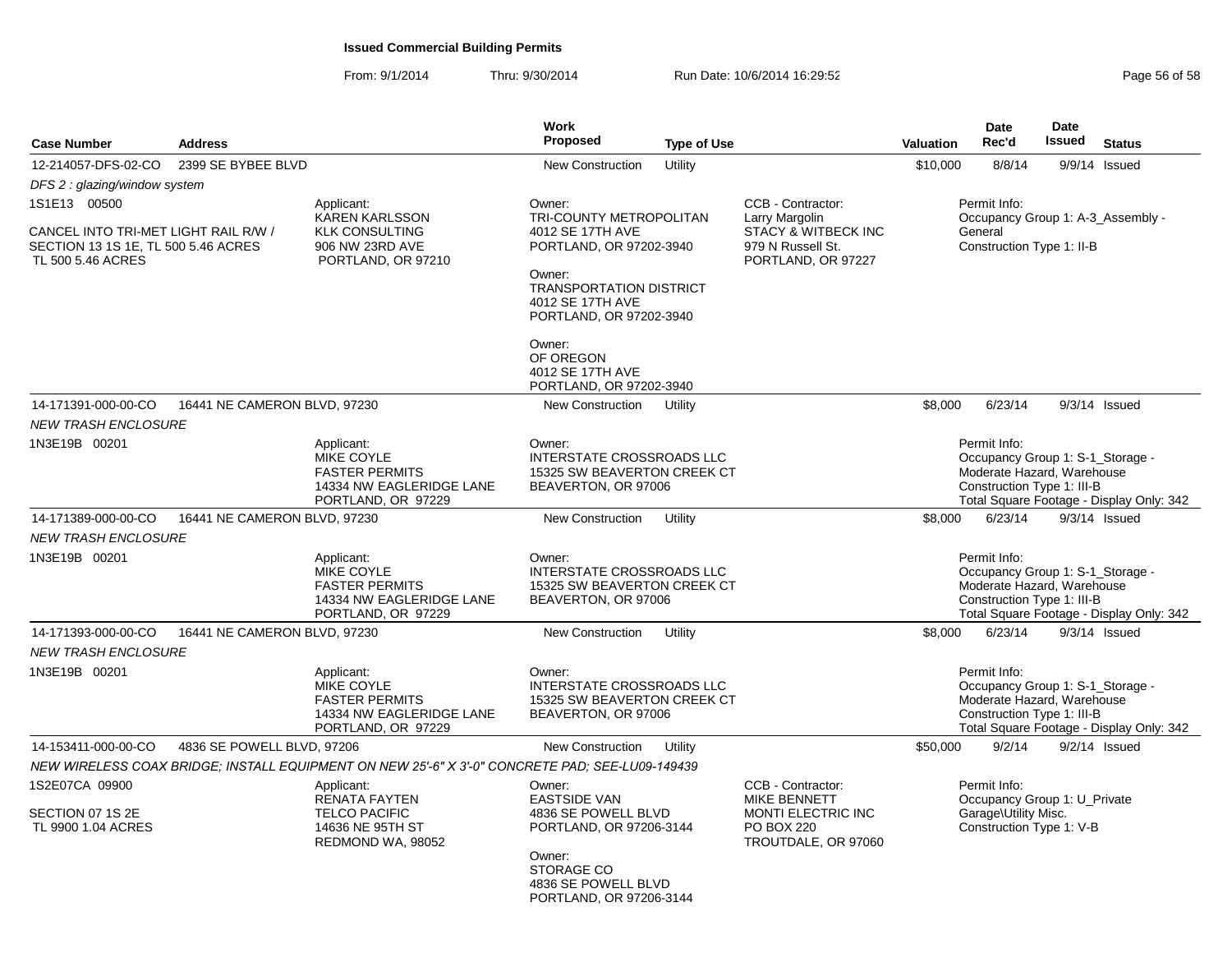| <b>Case Number</b>                                                            | <b>Address</b>                        |                                                                                                                                                      | Work<br><b>Proposed</b>                                                                                                                                              | <b>Type of Use</b> |                                                                                                                          | <b>Valuation</b> | <b>Date</b><br>Rec'd                                                                              | Date<br><b>Issued</b> | <b>Status</b>            |
|-------------------------------------------------------------------------------|---------------------------------------|------------------------------------------------------------------------------------------------------------------------------------------------------|----------------------------------------------------------------------------------------------------------------------------------------------------------------------|--------------------|--------------------------------------------------------------------------------------------------------------------------|------------------|---------------------------------------------------------------------------------------------------|-----------------------|--------------------------|
| 14-142351-000-00-CO                                                           | 10498 N VANCOUVER WAY - BLDG 2, 97217 |                                                                                                                                                      | <b>New Construction</b>                                                                                                                                              | Utility            |                                                                                                                          | \$56,000         | 4/16/14                                                                                           | 9/2/14                | Issued                   |
|                                                                               |                                       | INSTALLATION OF 3 STORMWATER TANKS WITH FOUNDATIONS, 2 STORM MANHOLES, 1 STORM LIFT STATION AND STORM GRAVITY AND FORCEMAIN                          |                                                                                                                                                                      |                    |                                                                                                                          |                  |                                                                                                   |                       |                          |
| 1N1E03AC 02300<br>SECTION 03 1N 1E<br>TL 2300 7.30 ACRES                      |                                       | Applicant:<br><b>DANIEL SCARPINE</b><br>AQUARIUS ENVIRONMENTAL<br>3204 NE 40TH<br>PORTLAND, OR 97212                                                 | Owner:<br><b>FRUEHAUF TRAILER SERVICES</b><br><b>INC</b><br>PO BOX 6129<br>LAFAYETTE, IN 47903                                                                       |                    | CCB - Contractor:<br><b>KERR CONTRACTORS OREGON</b><br><b>INC</b><br>PO BOX 1060<br>WOODBURN, OR 97071                   |                  | Permit Info:<br>Occupancy Group 1: U Private<br>Garage\Utility Misc.<br>Construction Type 1: V-B  |                       |                          |
| 14-218048-000-00-CO                                                           | 1001 N SCHMEER RD, 97217              |                                                                                                                                                      | <b>New Construction</b>                                                                                                                                              | Utility            |                                                                                                                          | \$20,000         | 9/26/14                                                                                           | 9/26/14 Issued        |                          |
|                                                                               |                                       | NEW 55 SF SLAB FOR GENERATOR, REVIEW ATTACHMENT OF EQUIPMENT TO SLAB                                                                                 |                                                                                                                                                                      |                    |                                                                                                                          |                  |                                                                                                   |                       |                          |
| 1N1E10BD 00300<br>SECTION 10 1N 1E<br>TL 300 0.69 ACRES                       |                                       | Applicant:<br><b>NOAH GRODZIN</b><br><b>CASCADIA PM</b><br>5501 NE 109TH CT SUITE A2<br>VANCOUVER WA 98662                                           | Owner:<br><b>GILBERT FAMILY LLC</b><br>6500 NW DOGWOOD DR<br>VANCOUVER, WA 98663-1047                                                                                |                    | Primary Contractor:<br><b>TO BID</b>                                                                                     |                  | Permit Info:<br>Occupancy Group 1: U Private<br>Garage\Utility Misc.<br>Construction Type 1: V-B  |                       |                          |
| 14-108013-REV-01-CO                                                           | 2305 SE 82ND AVE                      |                                                                                                                                                      | New Construction                                                                                                                                                     | Utility            |                                                                                                                          | \$               | 8/29/14                                                                                           | 9/25/14 Issued        |                          |
|                                                                               |                                       | REVISION TO REMOVE FENCE FROM PLANS, INCLUDE PLANTING STRIP (FENCE WAS ADDED TO SCOPE OF WORK AS A VERBAL CHECKSHEET ITEM, BUT NEVER ADDED TO PLANS) |                                                                                                                                                                      |                    |                                                                                                                          |                  |                                                                                                   |                       |                          |
| 1S2E05DD 00300<br>SECTION 05 1S 2E<br>TL 300 11.29 ACRES                      |                                       | Applicant:<br>LONNIE LIVELY<br>O'NEILL ELECTRIC INC<br>4444 SE 27TH AVE<br>PORTLAND, OR 97202                                                        | Owner:<br>PORTLAND COMMUNITY COLLEGE MICHAEL KOST<br>PO BOX 19000<br>PORTLAND, OR 97280-0990<br>Owner:<br><b>DISTRICT</b><br>PO BOX 19000<br>PORTLAND, OR 97280-0990 |                    | CCB - Contractor:<br>M & M CONSTRUCTION SERVICES<br>35321 SE CARPENTER LANE<br>GRESHAM, OR 97080                         |                  |                                                                                                   |                       |                          |
| 14-178508-000-00-CO                                                           | 2199 NW EVERETT ST, 97210             |                                                                                                                                                      | <b>New Construction</b>                                                                                                                                              | Utility            |                                                                                                                          | \$35,000         | 7/2/14                                                                                            | 9/24/14 Issued        |                          |
|                                                                               |                                       | CONSTRUCT NEW ANTENNA SHROUD TO RELOCATE EXISTING PANEL ANTENNAS FROM BUILDING FACADE TO EXISTING PENTHOUSE STRUCTURE, REPLACE PANEL ANTENNAS        |                                                                                                                                                                      |                    |                                                                                                                          |                  |                                                                                                   |                       |                          |
| 1N1E33CA 08500<br>KINGS 2ND ADD<br><b>BLOCK 36 TL 8500</b>                    |                                       | Applicant:<br><b>GEORGE PIERCE</b><br><b>RYKA CONSULTING</b><br>918 SOUTH HORTON ST, SUITE<br>1002<br>SEATTLE WA 98134                               | Owner:<br><b>RISING INVESTMENTS LLC</b><br>824 NW ALBEMARLE TER<br>PORTLAND, OR 97210                                                                                |                    | CCB - Contractor:<br><b>WESTOWER COMMUNICATIONS</b><br><b>INC</b><br>19500 SW CIPOLE ROAD<br>TUALATIN, OR 97062          |                  | Permit Info:<br>Occupancy Group 1: U_Private<br>Garage\Utility Misc.<br>Construction Type 1: II-B |                       |                          |
|                                                                               |                                       | Applicant:<br><b>ROY WILY</b><br>ATT MOBILITY CORPORATION<br>19801 SW 72ND AVE<br>TUALATIN OR 97062                                                  |                                                                                                                                                                      |                    |                                                                                                                          |                  |                                                                                                   |                       |                          |
| 14-186946-000-00-CO                                                           | 12520 NE WHITAKER WAY, 97230          |                                                                                                                                                      | <b>New Construction</b>                                                                                                                                              | Utility            |                                                                                                                          | \$76,000         | 7/21/14                                                                                           |                       | 9/23/14 Under Inspection |
|                                                                               |                                       | 400 SQ FOOT BELOW GRADE SAND MEDIA CONTAINMENT STRUCTURE FOR STORMWATER DISCHARGE RETROFIT                                                           |                                                                                                                                                                      |                    |                                                                                                                          |                  |                                                                                                   |                       |                          |
| 1N2E23BB 00800<br>SPACE INDUSTRIAL PK<br>BLOCK <sub>2</sub><br>LOT 2&3 TL 800 |                                       | Applicant:<br><b>DENNIS CAUDELL</b><br>PARADISE GROUP GENERAL<br><b>CONTRACTORS</b><br>20659 NE LAKESIDE DR<br>FAIRVIEW, OR 97024                    | Owner:<br>HONCO INVESTMENT COMPANY<br><b>LLC</b><br><b>PO BOX 547</b><br>SAN JOSE, CA 95106-0547                                                                     |                    | CCB - Contractor:<br>DALE BRITTON INC<br>1223 NW EASTWOOD AVE<br>GRESHAM OREGON 97030<br>PO BOX 2325<br>GRESHAM OR 97030 |                  | Permit Info:<br>Occupancy Group 1: U_Private<br>Garage\Utility Misc.<br>Construction Type 1: V-B  |                       |                          |